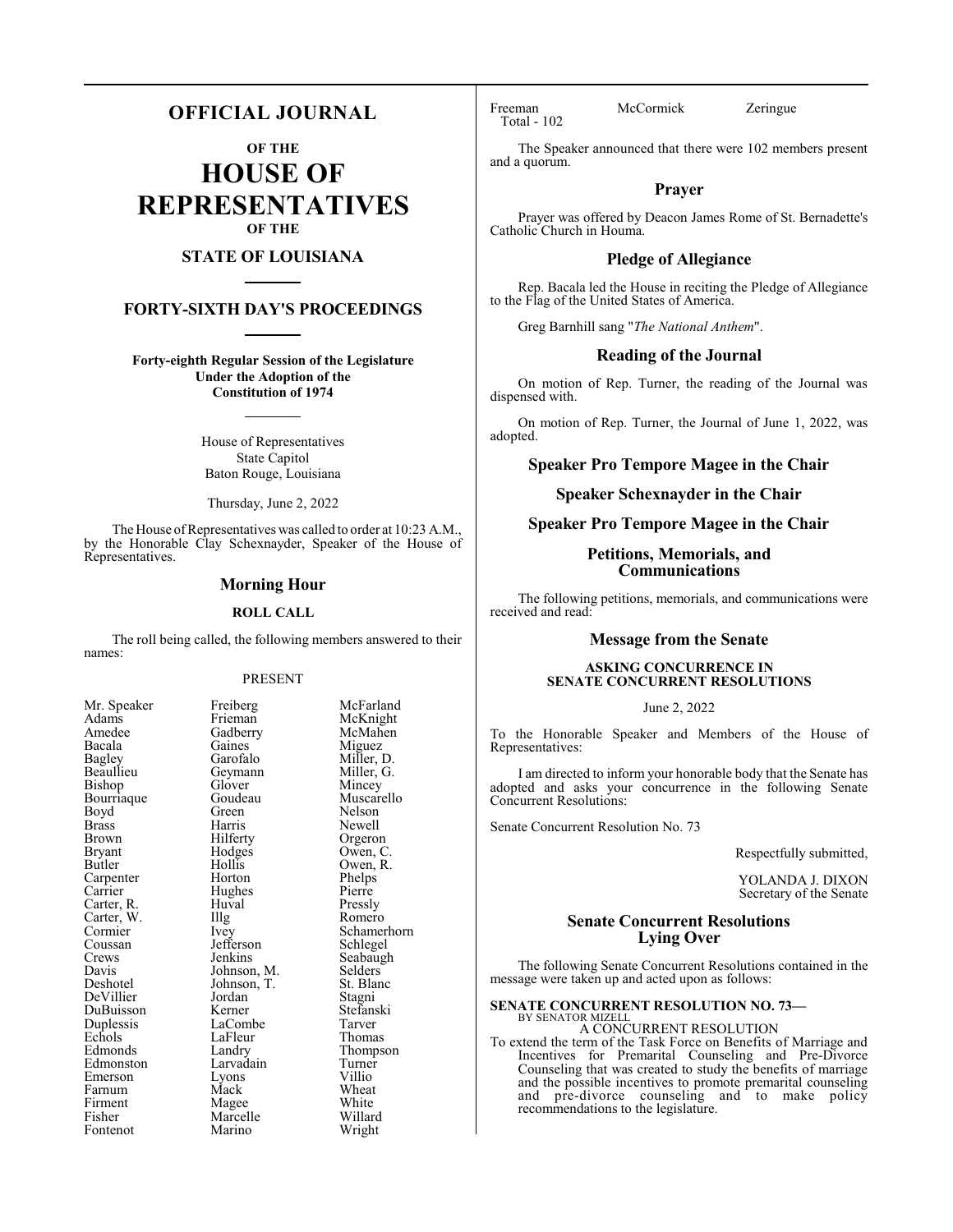# Page 2 HOUSE

46th Day's Proceedings - June 2, 2022

## Read by title.

Lies over under the rules.

## **Suspension of the Rules**

On motion of Rep. Stefanski, the rules were suspended in order to take up and consider Petitions, Memorials, and Communications at this time.

## **Petitions, Memorials, and Communications**

The following petitions, memorials, and communications were received and read:

## **STATE OF LOUISIANA Office of the Governor**

John Bel Edwards Governor

June 1, 2022

Honorable Clay J. Schexnayder Speaker of the House Louisiana House of Representatives Post Office Box 94062 Baton Rouge, Louisiana 70804-9062

Honorable Patrick Page Cortez President Louisiana State Senate Post Office Box 94183 Baton Rouge, Louisiana 70804

RE: Line Item Vetoes in House Bill 1 of the 2022 Regular Session

Dear Speaker Schexnayder and President Cortez:

Please allow this letter to inform you that I have signed House Bill 1 of the 2022 Regular Session. However, I have exercised my line item veto authority to veto five items.

I have exercised my line item veto authority as follows:

**Veto No. 1**: Delete Lines 23-26 on Page 49 of 183

Veto No. 1 provides for a reduction to the Office of Tourism, with the support of the Lieutenant Governor, to partially fund the faculty pay raise restorations to the Louisiana State University, Southern University, and University of Louisiana systems.

**Veto No. 2**: Delete Lines 1-4 on Page 121 of 183

**Veto No. 3**: Delete Lines 21-23 on Page 124 of 183

**Veto No. 4**: Delete Lines 22-24 on Page 127 of 183

Veto Nos. 2-4 restore reductions to the Louisiana State University, Southern University, and University of Louisiana systems to fully fund a faculty pay raise and to equalize the faculty pay raise with the Louisiana Community and Technical College System.

**Veto No. 5**: Delete Lines 28-31 on Page 131 of 183

Veto No. 5 regards an appropriation for a chiller at Delgado Community College. This chiller will be fully funded through the statewide maintenance program.

Enclosed is a copy of the signed version of House Bill 1. I have sent the original to the Secretary of State.

Sincerely,

JOHN BEL EDWARDS Governor

Lies over under the rules.

#### **STATE OF LOUISIANA Office of the Governor**

John Bel Edwards Governor

June 1, 2022

Honorable Page Cortez Louisiana Senate President Louisiana State Senate Post Office Box 94183 Baton Rouge, LA 70804

RE: Veto of Senate Bill 36 of the 2022 Regular Session

Dear President Cortez:

Please be advised that I have vetoed Senate Bill 36 of the Regular Session of 2022.

Senate Bill 36 expands the crime of simple assault and provides for increased penalties when an assault is committed upon a store employee during the commission of a theft. This bill would inappropriately take away the discretion of a court in sentencing by requiring a mandatory minimum sentence of fifteen days, without the benefit of suspension, for anyone convicted under this provision. Further, it is unnecessary as the court has discretion to impose a sentence of up to ninety days under current law.

In addition, under current law, prosecutors have the opportunity to charge further offenses depending on the circumstances. Pursuant to La. R.S. 14:65, simple robbery is the taking of anything of value belonging to another from the person of another or that is in the immediate control of another, by use of force or intimidation, but not armed with a dangerous weapon. Whoever commits simple robbery shall be fined not more than three thousand dollars, imprisoned with or without hard labor for not more than seven years, or both. In the event a store clerk is placed in reasonable apprehension of receiving a battery during the commission of a theft, simple robbery is a possible charge.

Under La. R.S. 14:64.1, first degree robbery is the taking of anything of value belonging to another from the person of another, or that is in the immediate control of another, by use of force or intimidation, when the offender leads the victim to reasonably believe he is armed with a dangerous weapon. When the offender leads the store employee to believe the offender is armed with a dangerous weapon, the prosecutor may charge the offender with first degree robbery. Furthermore, this crime carries a sentence of imprisonment for not less than three years and for not more than forty years, without benefit of parole, probation or suspension of the sentence.

In situations where the offender is armed with a dangerous weapon during the commission of a theft and the store keeper is placed in fear of receiving a battery during the commission of the theft, it is an armed robbery. Under La. R.S. 14:64, whoever commits an armed robbery shall be imprisoned at hard labor for not less than ten years and for not more than ninety-nine years, without benefit of parole, probation, or suspension of sentence.

Each of the aforementioned crimes require the prosecutor to prove the offender engaged in the taking of anything of value belonging to another from the person of another, or that is in the immediate control of another, by use of force or intimidation. If the store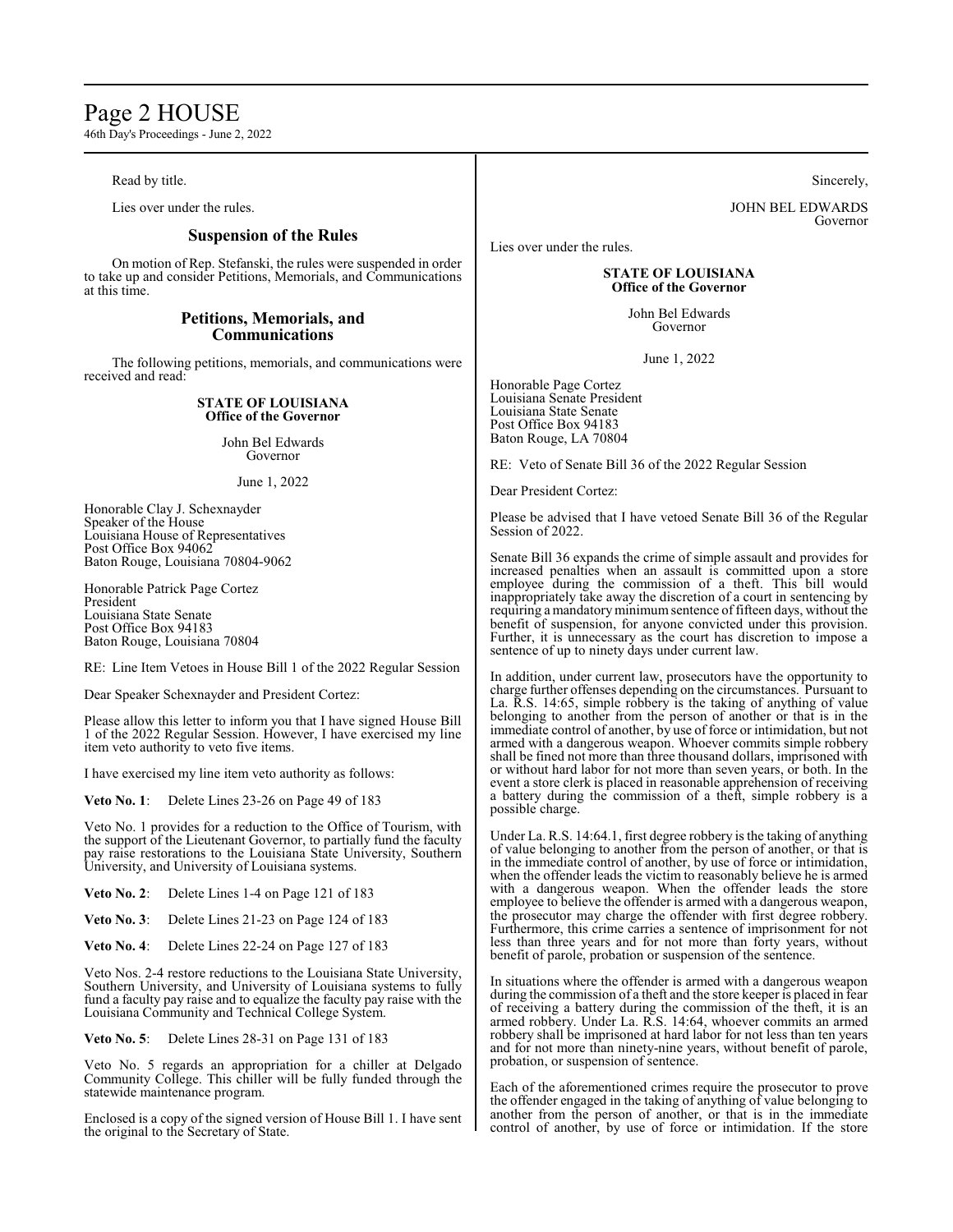employee is placed in apprehension of receiving a battery, one must reasonably conclude the offender used "force or intimidation." Furthermore, when two or more offenders engage in the perpetration or attempted perpetration a crime the law of principals may be applied as all persons concerned in the commission of a crime, whether present or absent, and whether they directly commit the act constituting the offense, aid and abet in its commission, or directly or indirectly counsel or procure another to commit the crime are culpable.

Although Senate Bill 36 intends to increase penalties for offenders who intimidate store employees during the commission of a theft, the fact remains that there are numerous other crimes in existing law that prosecutors have the discretion to utilize in making charging decisions. Senate Bill 36 creates an unnecessary expansion of the criminal code and therefore, it has to be vetoed.

Sincerely,

JOHN BEL EDWARDS Governor

## **Conference Committee Appointment**

The Speaker appointed the following conferees on the part of the House to confer with a like committee from the Senate on the disagreement to House Concurrent Resolution No. 88: Reps. Echols, Bagley, and Butler.

## **Conference Committee Appointment**

The Speaker appointed the following conferees on the part of the House to confer with a like committee from the Senate on the disagreement to House Bill No. 129: Reps. Nelson, Marino, and Hughes.

## **Conference Committee Appointment**

The Speaker appointed the following conferees on the part of the House to confer with a like committee from the Senate on the disagreement to House Bill No. 153: Reps. Freeman, Edmonds, and Freiberg.

## **Conference Committee Appointment**

The Speaker appointed the following conferees on the part of the House to confer with a like committee from the Senate on the disagreement to House Bill No. 261: Reps. Magee, Harris, and Orgeron.

## **Conference Committee Appointment**

The Speaker appointed the following conferees on the part of the House to confer with a like committee from the Senate on the disagreement to House Bill No. 330: Reps. C. Travis Johnson, McFarland, and Schexnayder.

## **Conference Committee Appointment**

The Speaker appointed the following conferees on the part of the House to confer with a like committee from the Senate on the disagreement to House Bill No. 512: Reps. Zeringue, Wright, and Magee.

## **Conference Committee Appointment**

The Speaker appointed the following conferees on the part of the House to confer with a like committee from the Senate on the disagreement to House Bill No. 717: Reps. McMahen, Bagley, and Dustin Miller.

## **Conference Committee Appointment**

The Speaker appointed the following conferees on the part of the House to confer with a like committee from the Senate on the disagreement to Senate Bill No. 45: Reps. Wright, Harris, and Charles Owen.

## **Conference Committee Appointment**

The Speaker appointed the following conferees on the part of the House to confer with a like committee from the Senate on the disagreement to Senate Bill No. 107: Reps. Carpenter, Schlegel, and LaFleur.

## **Conference Committee Appointment**

The Speaker appointed the following conferees on the part of the House to confer with a like committee from the Senate on the disagreement to Senate Bill No. 154: Reps. LaCombe, Huval, and Turner.

## **Conference Committee Appointment**

The Speaker appointed the following conferees on the part of the House to confer with a like committee from the Senate on the disagreement to Senate Bill No. 333: Reps. Stefanski, Duplessis, and Deshotel.

## **Conference Committee Appointment**

The Speaker appointed the following conferees on the part of the House to confer with a like committee from the Senate on the disagreement to Senate Bill No. 396: Reps. Bacala, Marino, and Villio.

## **Message from the Senate**

## **DISAGREEMENT TO SENATE BILL**

## June 2, 2022

To the Honorable Speaker and Members of the House of Representatives:

I am directed to inform your honorable body that the Senate has refused to concur in the proposed House Amendments to Senate Bill No. 90 by Sen. Robert Mills, and ask the Speaker to appoint a committee to confer with a like committee from the Senate on the disagreement.

Respectfully submitted,

YOLANDA J. DIXON Secretary of the Senate

## **Message from the Senate**

## **DISAGREEMENT TO SENATE BILL**

## June 2, 2022

To the Honorable Speaker and Members of the House of Representatives:

I am directed to inform your honorable body that the Senate has refused to concur in the proposed House Amendments to Senate Bill No. 213 by Sen. Luneau, and ask the Speaker to appoint a committee to confer with a like committee from the Senate on the disagreement.

Respectfully submitted,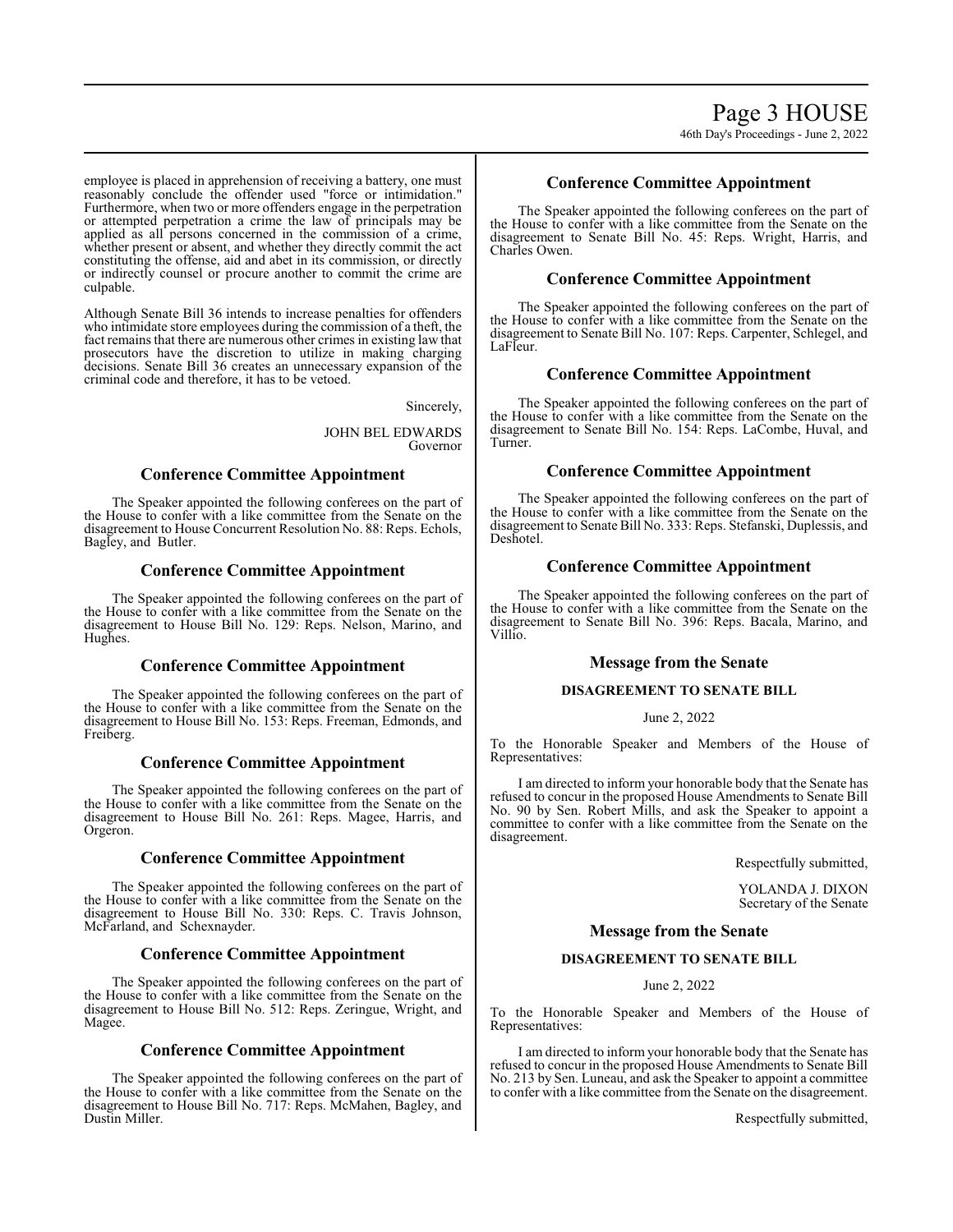Page 4 HOUSE 46th Day's Proceedings - June 2, 2022

> YOLANDA J. DIXON Secretary of the Senate

## **Message from the Senate**

## **DISAGREEMENT TO SENATE BILL**

June 2, 2022

To the Honorable Speaker and Members of the House of Representatives:

I am directed to inform your honorable body that the Senate has refused to concur in the proposed House Amendments to Senate Bill No. 214 by Sen. Luneau, and ask the Speaker to appoint a committee to confer with a like committee from the Senate on the disagreement.

Respectfully submitted,

YOLANDA J. DIXON Secretary of the Senate

## **Message from the Senate**

## **DISAGREEMENT TO SENATE BILL**

June 2, 2022

To the Honorable Speaker and Members of the House of Representatives:

I am directed to inform your honorable body that the Senate has refused to concur in the proposed House Amendments to Senate Bill No. 241 by Sen. Allain, and ask the Speaker to appoint a committee to confer with a like committee from the Senate on the disagreement.

Respectfully submitted,

YOLANDA J. DIXON Secretary of the Senate

## **Message from the Senate**

## **DISAGREEMENT TO SENATE BILL**

#### June 2, 2022

To the Honorable Speaker and Members of the House of Representatives:

I am directed to inform your honorable body that the Senate has refused to concur in the proposed House Amendments to Senate Bill No. 272 by Sen. Cortez, and ask the Speaker to appoint a committee to confer with a like committee from the Senate on the disagreement.

Respectfully submitted,

YOLANDA J. DIXON Secretary of the Senate

### **Message from the Senate**

## **DISAGREEMENT TO SENATE BILL**

#### June 2, 2022

To the Honorable Speaker and Members of the House of Representatives:

I am directed to inform your honorable body that the Senate has refused to concur in the proposed House Amendments to Senate Bill No. 277 by Sen. Cortez, and ask the Speaker to appoint a committee to confer with a like committee from the Senate on the disagreement.

Respectfully submitted,

YOLANDA J. DIXON Secretary of the Senate

## **Message from the Senate**

## **DISAGREEMENT TO SENATE BILL**

June 2, 2022

To the Honorable Speaker and Members of the House of Representatives:

I am directed to inform your honorable body that the Senate has refused to concur in the proposed House Amendments to Senate Bill No. 490 by Sen. Cortez, and ask the Speaker to appoint a committee to confer with a like committee from the Senate on the disagreement.

Respectfully submitted,

YOLANDA J. DIXON Secretary of the Senate

#### **Message from the Senate**

#### **HOUSE BILLS**

June 2, 2022

To the Honorable Speaker and Members of the House of Representatives:

I am directed to inform your honorable body that the Senate has finally passed the following House Bills:

House Bill No. 88 Returned without amendments

House Bill No. 610 Returned without amendments

House Bill No. 715 Returned without amendments

House Bill No. 856 Returned with amendments

House Bill No. 888 Returned without amendments

House Bill No. 889 Returned with amendments

House Bill No. 904 Returned with amendments

House Bill No. 909 Returned with amendments

House Bill No. 910 Returned without amendments

House Bill No. 912 Returned with amendments

House Bill No. 914 Returned with amendments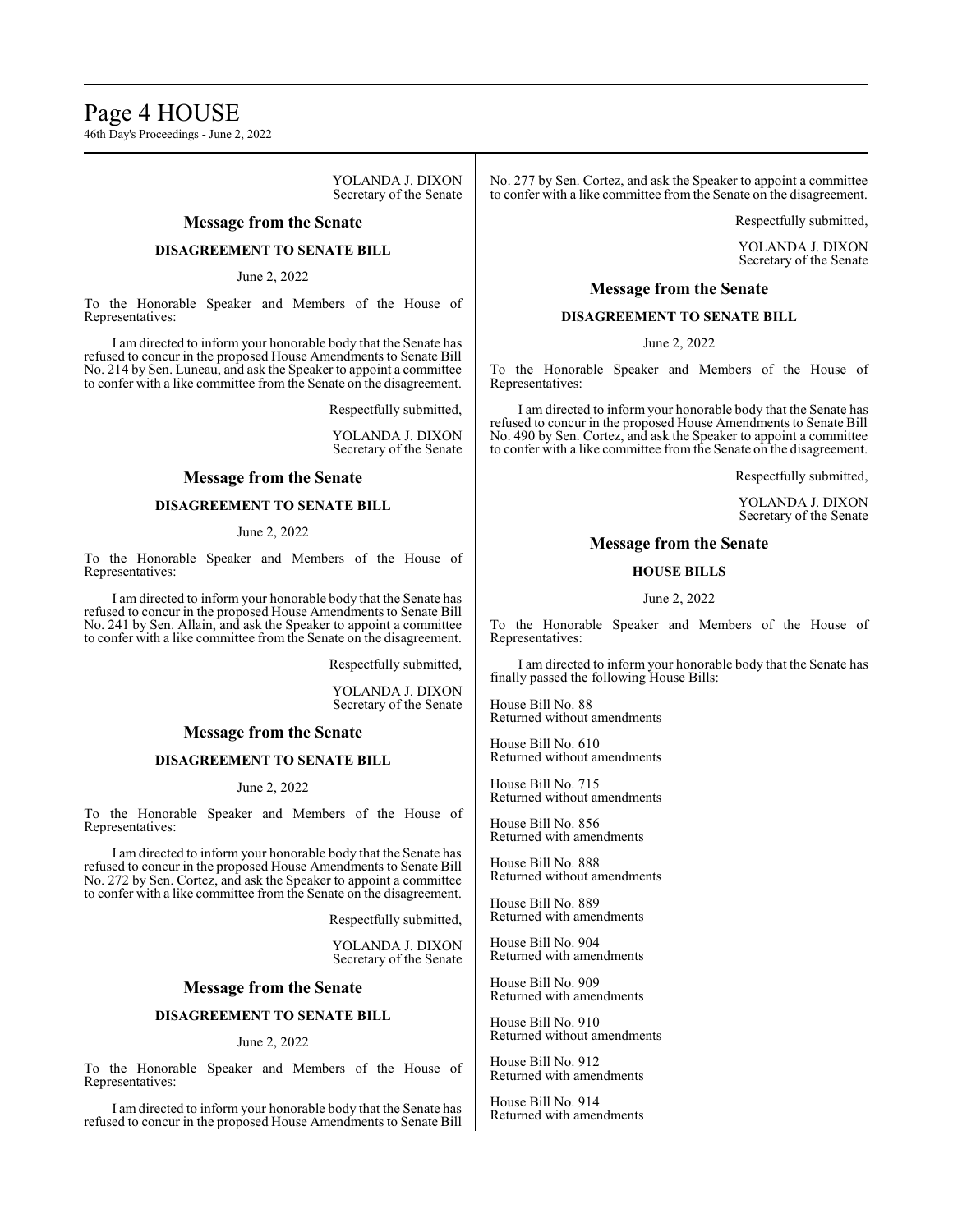# Page 5 HOUSE

46th Day's Proceedings - June 2, 2022

| House Bill No. 921                                 | Secretary of the Senate                                                                                                                                                                                                        |
|----------------------------------------------------|--------------------------------------------------------------------------------------------------------------------------------------------------------------------------------------------------------------------------------|
| Returned with amendments                           | <b>Privileged Report of the Committee on Enrollment</b>                                                                                                                                                                        |
| House Bill No. 924<br>Returned without amendments  | June 2, 2022                                                                                                                                                                                                                   |
| House Bill No. 935<br>Returned with amendments     | To the honorable Speaker and Members of the House of<br>Representatives:                                                                                                                                                       |
| House Bill No. 958<br>Returned with amendments     | I am directed by your Committee on Enrollment to submit the<br>following report:                                                                                                                                               |
| House Bill No. 968<br>Returned without amendments  | The following House Resolutions have been properly enrolled:                                                                                                                                                                   |
| House Bill No. 977<br>Returned without amendments  | <b>HOUSE RESOLUTION NO. 17-</b><br>BY REPRESENTATIVE GEYMANN<br>A RESOLUTION                                                                                                                                                   |
| House Bill No. 980<br>Returned without amendments  | To amend and readopt House Rule 7.19 of the Rules of Order of the<br>House of Representatives to provide procedures for the<br>appropriation of federal disaster funds for ordinary recurring<br>expenses.                     |
| House Bill No. 981<br>Returned without amendments  | <b>HOUSE RESOLUTION NO. 116-</b>                                                                                                                                                                                               |
| House Bill No. 983<br>Returned without amendments  | BY REPRESENTATIVES EDMONSTON, AMEDEE, BUTLER, ECHOLS, FIRMENT, FRIEMAN, GADBERRY, HODGES, HORTON, MCCORMICK, CHARLES OWEN, SCHAMERHORN, SEABAUGH, AND TARVER<br>A RESOLUTION                                                   |
| House Bill No. 988<br>Returned without amendments  | To express the concern of the House of Representatives of the<br>Legislature of Louisiana with respect to any potential agreement<br>with the World Health Organization relating to global pandemic                            |
| House Bill No. 1012<br>Returned without amendments | response for the United States.<br><b>HOUSE RESOLUTION NO. 178-</b>                                                                                                                                                            |
| House Bill No. 1039<br>Returned with amendments    | BY REPRESENTATIVE NELSON<br>A RESOLUTION<br>To authorize and request the House Ways and Means Committee or                                                                                                                     |
| House Bill No. 1048<br>Returned without amendments | a subcommittee thereof to study the state's tax structure,<br>including state tax exemptions and credits, and to make<br>recommendations concerning eliminating the state tax levied on                                        |
| House Bill No. 1062<br>Returned with amendments    | individual and corporate income and corporation franchise taxes<br>and reforming state tax exemptions and credits to the<br>legislature prior to the convening of the 2023 Regular Session<br>of the Legislature of Louisiana. |
| House Bill No. 1065<br>Returned without amendments | <b>HOUSE RESOLUTION NO. 207-</b><br>BY REPRESENTATIVE LANDRY                                                                                                                                                                   |
| House Bill No. 1066<br>Returned without amendments | A RESOLUTION<br>To recognize Saturday, March 12, 2022, as Narcolepsy Awareness<br>Day.                                                                                                                                         |
| House Bill No. 1073<br>Returned with amendments    | <b>HOUSE RESOLUTION NO. 209-</b><br>BY REPRESENTATIVE MINCEY                                                                                                                                                                   |
| House Bill No. 1074<br>Returned without amendments | A RESOLUTION<br>To express the condolences of the House of Representatives upon the<br>death of Richard Bartholomew "Dick" Farmer, III.                                                                                        |
| House Bill No. 1075<br>Returned with amendments    | <b>HOUSE RESOLUTION NO. 213-</b><br>BY REPRESENTATIVE HODGES                                                                                                                                                                   |
| House Bill No. 1079<br>Returned without amendments | A RESOLUTION<br>To express the condolences of the House of Representatives upon the<br>death of Dustin Hamilton and to commend him for his public                                                                              |
| House Bill No. 1080<br>Returned with amendments    | service.<br><b>HOUSE RESOLUTION NO. 214-</b>                                                                                                                                                                                   |
| House Bill No. 1081<br>Returned without amendments | BY REPRESENTATIVES NEWELL AND DUPLESSIS<br>A RESOLUTION<br>To commend Sidney H. Cates, III, for his career of service.                                                                                                         |
| House Bill No. 1082<br>Returned with amendments    | <b>HOUSE RESOLUTION NO. 216-</b><br>BY REPRESENTATIVE DUPLESSIS                                                                                                                                                                |
| Respectfully submitted,                            | A RESOLUTION<br>To commend Tonya Boyd-Cannon for her accomplishments.                                                                                                                                                          |
| YOLANDA J. DIXON                                   |                                                                                                                                                                                                                                |
|                                                    |                                                                                                                                                                                                                                |

 $\overline{a}$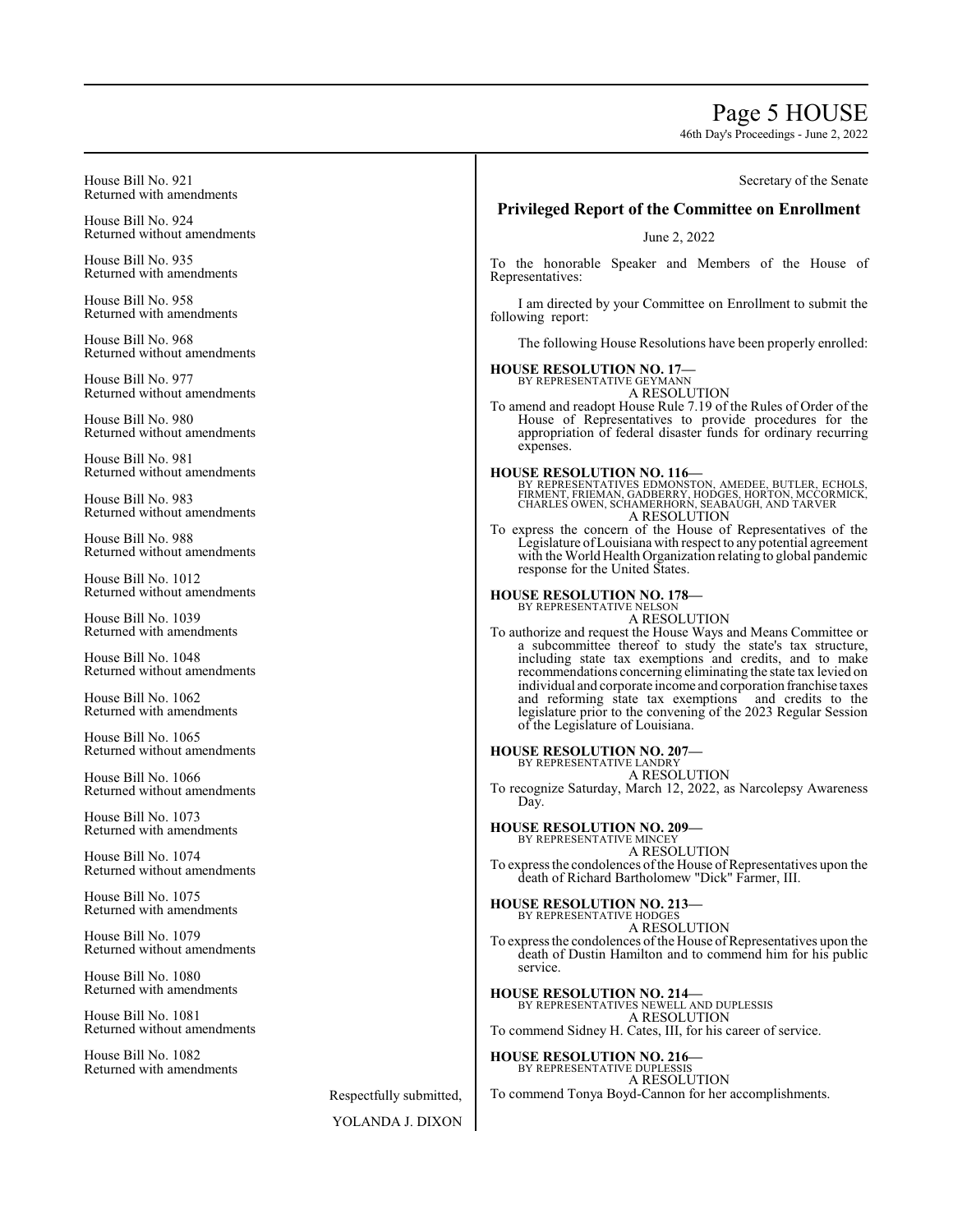# Page 6 HOUSE

46th Day's Proceedings - June 2, 2022

**HOUSE RESOLUTION NO. 219—** BY REPRESENTATIVE MIKE JOHNSON A RESOLUTION To express the condolences of the House of Representatives upon the death of Stella Sue Sasser. **HOUSE RESOLUTION NO. 220—** BY REPRESENTATIVE CARPENTER A RESOLUTION To commend the Reverend Dr. Gwendolyn Elizabeth Boyd on her accomplishments. **HOUSE RESOLUTION NO. 221—** BY REPRESENTATIVE WHEAT A RESOLUTION To commend Sandy Price on being named Mrs. Louisiana America 2022. **HOUSE RESOLUTION NO. 222—** BY REPRESENTATIVE SCHEXNAYDER A RESOLUTION To commend Sergeant Jonathan Walker of St. John the Baptist Parish Sheriff's Office on receiving the 2022 Deputy Valor Award presented by the Louisiana Sheriffs' Association. **HOUSE RESOLUTION NO. 223—** BY REPRESENTATIVE SCHEXNAYDER A RESOLUTION To commend Lieutenant Jennifer Duet of the Livingston Parish Sheriff's Office on being named 2022 Deputy of the Year by the Louisiana Sheriffs' Association. **HOUSE RESOLUTION NO. 224—** BY REPRESENTATIVES EDMONDS AND LACOMBE A RESOLUTION To express the condolences of the House of Representatives upon the death of Dr. Kenneth "Kenny" David St. Romain, Jr. Respectfully submitted, STEPHANIE HILFERTY Chairwoman The above House Resolutions contained in the report were signed by the Speaker of the House and taken by the Clerk of the House to the Secretary of State in accordance with the rules of the House. **Privileged Report of the Committee on Enrollment** June 2, 2022 To the honorable Speaker and Members of the House of Representatives: I am directed by your Committee on Enrollment to submit the following report: The following House Concurrent Resolutions have been properly enrolled: **HOUSE CONCURRENT RESOLUTION NO. 15—** BY REPRESENTATIVE CORMIER and Amite rivers. BY REPRESENTATIVE DUSTIN MILLER BY REPRESENTATIVE AMEDEE A CONCURRENT RESOLUTION of administration. training. testing of imported seafood.

A CONCURRENT RESOLUTION To urge and request each public postsecondary education management board to purchase at least one chest compression

## **HOUSE CONCURRENT RESOLUTION NO. 17—** BY REPRESENTATIVE HODGES

device for each institution under its management.

A CONCURRENT RESOLUTION

To continue the Comite River Diversion Canal Project Task Force, which includes the Amite River Basin District, and to authorize the task force to study and make recommendations on actions necessary to complete construction of the Comite River Diversion Project and mitigate flooding caused by the Comite

## **HOUSE CONCURRENT RESOLUTION NO. 36—**

A CONCURRENT RESOLUTION

To continue and provide with respect to the Healthcare Workplace Violence Task Force created by House Concurrent Resolution No. 121 of the 2021 Regular Session of the Legislature.

# **HOUSE CONCURRENT RESOLUTION NO. 37—**

To urge and request the state Department of Education to publish

certain student enrollment information on its website each year.

#### **HOUSE CONCURRENT RESOLUTION NO. 51—** BY REPRESENTATIVE GREGORY MILLER

A CONCURRENT RESOLUTION

To authorize and direct the Louisiana State Law Institute to direct the printer of the Constitution of Louisiana to stop printing unconstitutionally adopted language in Article I, Section 10 of the Constitution of Louisiana.

#### **HOUSE CONCURRENT RESOLUTION NO. 60—** BY REPRESENTATIVE DESHOTE A CONCURRENT RESOLUTION

To authorize and request the chairmen of the House Committee on Appropriations and the Senate Committee on Finance, acting jointly, to appoint a joint subcommittee composed of members from each committee to research, evaluate, and make recommendations for proposed legislation and policy changes relative to the office of technology services within the division

## **HOUSE CONCURRENT RESOLUTION NO. 69—**

BY REPRESENTATIVES BRASS, CORMIER, EDMONSTON, FIRMENT, FREIBERG, GADBERRY, GAROFALO, HORTON, LARVADAIN, MARINO, PIERRE, SCHAMERHORN, AND SELDERS A CONCURRENT RESOLUTION

To urge and request the State Board of Elementary and Secondary Education, the state Department of Education, the Louisiana Community and Technical College System, and the Louisiana Workforce Commission to collaborate to establish an industrybased credential offered through dual enrollment for the classroom instruction portion of commercial driver's license

## **HOUSE CONCURRENT RESOLUTION NO. 78—**

BY REPRESENTATIVES KERNER, BOURRIAQUE, CORMIER, GOUDEAU, MIGUEZ, AND ST. BLANC A CONCURRENT RESOLUTION

To memorialize the United States Congress to support the Illegal Fishing and Forced Labor Prevention Act and to take such actions as are necessary to compel the United States Food and DrugAdministration to fulfill its duties regarding inspection and

# **HOUSE CONCURRENT RESOLUTION NO. 81—** BY REPRESENTATIVES MINCEY AND GAROFALO A CONCURRENT RESOLUTION

To create the Workforce Opportunity and Readiness Task Force to study workforce readiness programs and activities in the state's public schools, identify successful programs and practices, and develop recommendations for improvement and to provide for submission of an initial and final written report of findings and recommendations by January 16, 2023, and January 15, 2024, respectively.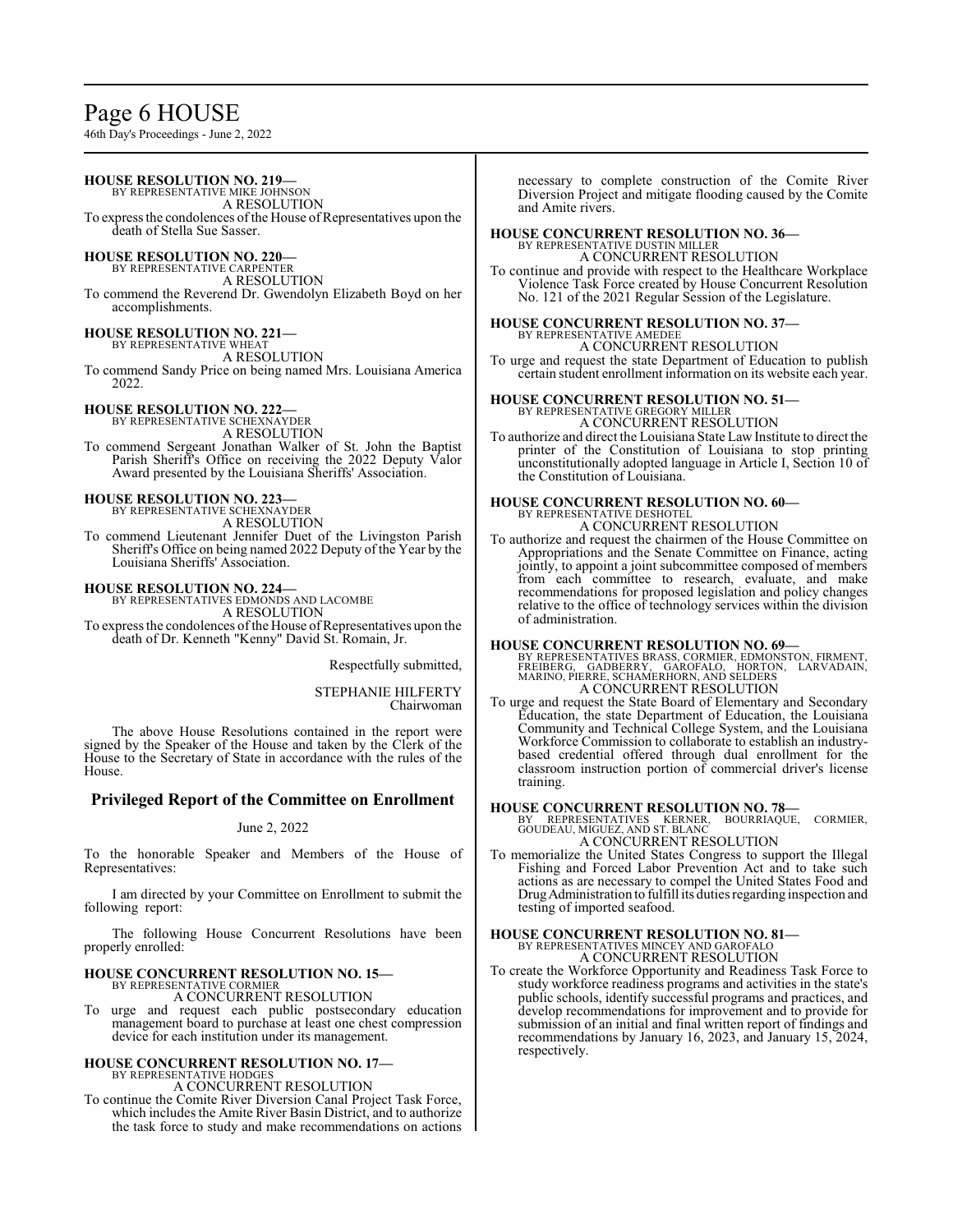# Page 7 HOUSE

46th Day's Proceedings - June 2, 2022

## **HOUSE CONCURRENT RESOLUTION NO. 94—**

BY REPRESENTATIVE DUPLESSIS A CONCURRENT RESOLUTION

To urge and request the Department ofChildren and Family Services and the Louisiana Department of Health, jointly, to study the feasibility, best structure, and potential return on investment of a program to provide children born in Louisiana whose birth was covered or eligible for coverage by Medicaid with a trust that, at maturity, can be used to fund the child's postsecondary education in this state, the purchase of a home in this state, or formation of a business in this state; and to report the findings of the study to the legislature.

# **HOUSE CONCURRENT RESOLUTION NO. 96—** BY REPRESENTATIVE MAGEE

A CONCURRENT RESOLUTION

To create an America 250 state commission to work jointly with the federal America 250 commission to help plan and coordinate the celebration of the semiquincentennial anniversary of the United States of America.

# **HOUSE CONCURRENT RESOLUTION NO. 98—** BY REPRESENTATIVES ZERINGUE AND GAROFALO

A CONCURRENT RESOLUTION

To urge and request continued support for the efforts by the state of Louisiana and other states in the Mississippi River Basin to work together toward achieving the goals of the Gulf Hypoxia Action Plan and a reduction of the hypoxic zone off the coast of Louisiana.

## **HOUSE CONCURRENT RESOLUTION NO. 101—**

BY REPRESENTATIVE BACALA A CONCURRENT RESOLUTION

To urge and request the Judicial Council of the Supreme Court of Louisiana to conduct a comprehensive study of active felony cases in each district court within every judicial district of the state of Louisiana and to report its initial findings to the Legislature of Louisiana prior to the 2023 Regular Session of the Legislature and annually thereafter no later than March 1st of each year.

# **HOUSE CONCURRENT RESOLUTION NO. 111—** BY REPRESENTATIVE STAGNI

A CONCURRENT RESOLUTION

To urge and request the Louisiana Department of Health to examine options to improve reimbursement rates for residential substance abuse treatment facilities in the state.

#### **HOUSE CONCURRENT RESOLUTION NO. 114—** BY REPRESENTATIVE LACOMBE

A CONCURRENT RESOLUTION

To urge and request the Louisiana State Law Institute to study provisions oflaw, recent certain court rulings, and the feasibility of codifying certain prevailing appellate and supreme court cases that have interpreted R.S. 38:113, and to report its findings and recommendations, along with specific proposed legislation, to the legislature.

# **HOUSE CONCURRENT RESOLUTION NO. 132—**<br>BY REPRESENTATIVE GOUDEAU AND SENATOR CORTEZ<br>A CONCURRENT RESOLUTION

To commend Alechia Randle on being selected as the 2022 Direct Support Professional of the Year in Louisiana by the American Network of Community Options and Resources.

# **HOUSE CONCURRENT RESOLUTION NO. 133—** BY REPRESENTATIVE EMERSON AND SENATOR BOUDREAUX A CONCURRENT RESOLUTION

To commend Glenn Brasseaux, on the occasion of his retirement, for nineteen years of service as mayor of Carencro.

Respectfully submitted,

STEPHANIE HILFERTY

#### Chairwoman

The above House Concurrent Resolutions contained in the report were signed by the Speaker of the House and taken to the Senate by the Clerk of the House and were signed by the President of the Senate and taken by the Clerk of the House to the Secretary of State in accordance with the rules of the House.

## **Privileged Report of the Committee on Enrollment**

## June 2, 2022

To the honorable Speaker and Members of the House of Representatives:

I am directed by your Committee on Enrollment to submit the following report:

The following House Bills have been properly enrolled:

# **HOUSE BILL NO. 21—** BY REPRESENTATIVE BACALA



To enact R.S. 11:2225.5 and to repeal R.S. 11:107.2, 243(A)(8),  $246(A)(8)$ , and  $2225(A)(7)$ , relative to the Municipal Police Employees' Retirement System; to establish a funding deposit account; to provide for source of funding therefor; to authorize the board of trustees to adjust employer contribution rates; to provide for additional payments to retirees, survivors, and beneficiaries; to provide for funding of, eligibility for, and payment of the additional payments; to provide for payment of system liabilities; and to provide for related matters.

## **HOUSE BILL NO. 49—**

BY REPRESENTATIVE HUVAL

- AN ACT
- To enact R.S. 47:338.223, relative to the town of Henderson; to authorize the town to levy a hotel occupancy tax; to provide for the use of tax revenues; and to provide for related matters.

**HOUSE BILL NO. 88—** BY REPRESENTATIVES HARRIS, AMEDEE, BAGLEY, BOURRIAQUE, CARRIER, COUSSAN, CREWS, EDMONDS, EDMONSTON, FIRMENT, FONTENOT, GAROFALO, HODGES, HORTON, MIKE JOHNSON, MACK, MAGEE, MCCORMICK, MIGUEZ, ORGERON, SCHAMERHORN, SCHEXNAYDER, SEABAUGH, THOMPSON, WRIGHT, AND ZERINGUE AN ACT

To enact R.S. 17:2119, relative to curricula; to require instruction in public schools on certain civics and history topics during a week each year designated as Celebrate Freedom Week; and to provide for related matters.

## **HOUSE BILL NO. 102—**

BY REPRESENTATIVE MUSCARELLO AN ACT

To amend and reenact R.S. 15:574.4.1(A)(1), relative to parole consideration and hearings; to provide relative to the time period for parole rehearings for certain prisoners; and to provide for related matters.

# **HOUSE BILL NO. 123—** BY REPRESENTATIVE MIKE JOHNSON

AN ACT

To amend and reenact R.S. 29:26.1(B)(6)-(11), (C)(3)(b), (D)(1), and  $(E)(2)$  and to enact R.S.  $29:26.1(B)(12)$ , relative to the Louisiana National Guard; to provide for definitions; to provide for disability claims and death benefits; to provide for availability of disability and death benefits; to provide for subsequent disabilities; and to provide for related matters.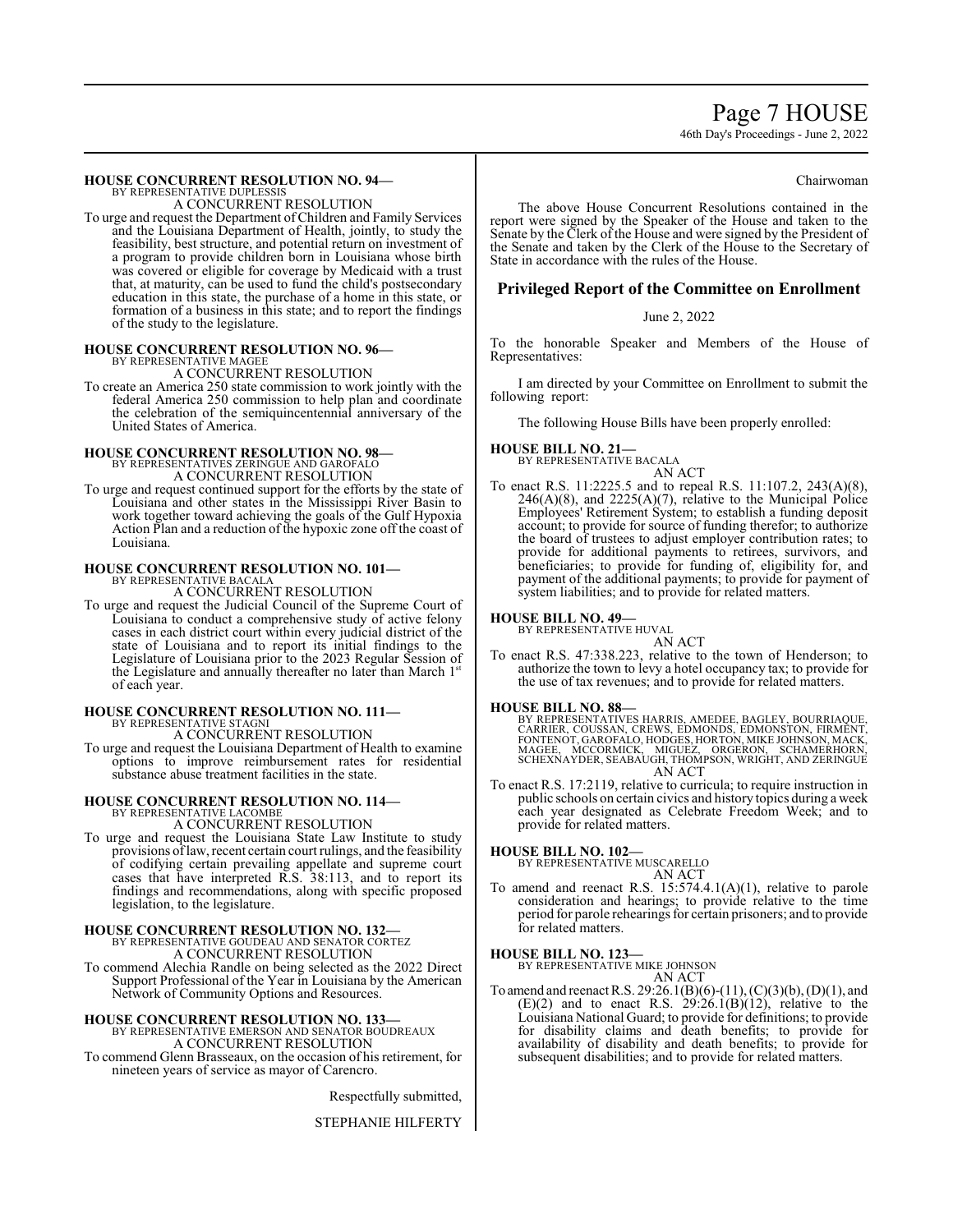# Page 8 HOUSE

46th Day's Proceedings - June 2, 2022

## **HOUSE BILL NO. 156—**

BY REPRESENTATIVE FREIBERG AN ACT

To amend and reenact R.S.  $15:587(A)(1)(j)(ii)$  and  $587.1(B)(1)(c)$ and R.S. 17:15(C) and to repeal  $R\hat{S}$ . 15:587.1(A)(2), relative to teacher certification; to require criminal background checks for those applying for an educator credential or teaching authorization; to require criminal background checks upon the renewal, advancement, or other modification of an existing certification or teaching authorization; to authorize the state Department of Education to charge a fee for such purposes; to provide for effectiveness; and to provide for related matters.

## **HOUSE BILL NO. 185—**

BY REPRESENTATIVE CHARLES OWEN AN ACT

To amend and reenact R.S. 17:3399.31, 3399.32(E), and 3399.35(3) and (5) and to enact R.S. 17:3399.32(F) and  $\tilde{G}$ ) and 3399.38, relative to expressive activities at public postsecondary education institutions; to authorize institutions to require permits for expressive activities and to charge fees associated with such permits; to provide for policies and definitions; and to provide for related matters.

#### **HOUSE BILL NO. 193—**

BY REPRESENTATIVE FREEMAN

- AN ACT
- To enact R.S. 25:762.1, relative to the city of New Orleans; to provide relative to historic preservation districts and landmarks commissions; to provide relative to regulations established by such districts and commissions; to provide relative to the violation of such regulations; to provide relative to penalties imposed for certain violations; and to provide for related matters.

## **HOUSE BILL NO. 272—**

BY REPRESENTATIVE JEFFERSON AN ACT

To amend and reenact R.S. 9:327(B), 331, 355.15, and 365, relative to mental health evaluations in divorce and child custody proceedings; to provide for the qualifications of certain mental health professionals; to prohibit ex parte communication; to provide for definitions; and to provide for related matters.

#### **HOUSE BILL NO. 291—**

BY REPRESENTATIVES EDMONDS, AMEDEE, BACALA, ECHOLS,<br>EMERSON, GAROFALO, HARRIS, HODGES, HORTON, IVEY, NEWELL,<br>ORGERON, CHARLES OWEN, RISER, SCHAMERHORN, SELDERS,<br>STAGNI, VILLIO, AND WHEAT

## AN ACT

To amend and reenact R.S. 40:2009.25(A), (B), (C)(introductory paragraph), (D), (E), (F)(introductory paragraph), (9), and (12), and (H), relative to regulation of nursing homes; to revise laws pertaining to emergency preparedness among nursing homes; to require that all nursing homes maintain in effect emergency preparedness plans approved by the Louisiana Department of Health; to repeal a geographic limitation pertaining to nursing home emergency preparedness plan requirements; and to provide for related matters.

## **HOUSE BILL NO. 319—**

BY REPRESENTATIVE CREWS

- AN ACT
- To amend and reenact R.S.  $2:602(A)(1)$  and to enact R.S.  $2:602(A)(3)$  and  $(4)$ , relative to the appointment and qualifications of the Shreveport Airport Authority commissioners; to require the appointment of at least one commissioner with aviation experience after a certain date; to require documentation evidencing the requisite experience; and to provide for related matters.

#### **HOUSE BILL NO. 323—**

BY REPRESENTATIVES NELSON, BRYANT, DUPLESSIS, EDMONDS,<br>EDMONSTON, FONTENOT, GREEN, HUGHES, JEFFERSON, JENKINS,<br>LARVADAIN, MARCELLE, MCKNIGHT, DUSTIN MILLER, MOORE,<br>NEWELL, PIERRE, SELDERS, AND THOMPSON AN ACT

To enact R.S. 15:745.4, relative to the confinement of inmates; to provide relative to persons committed to the custody of the Department of Public Safety and Corrections who are confined in a parish jail; to create the Back on Track Louisiana Pilot Program; to provide relative to participation in the program; to provide relative to payments to local jails; to provide relative to funding; and to provide for related matters.

## **HOUSE BILL NO. 357—**

BY REPRESENTATIVE JENKINS AN ACT

To amend and reenact R.S. 18:534(B)(2)(a) and (c), relative to changing polling places in a period prior to an election; to provide relative to the authority to change the location of polling places; to provide for definitions; and to provide for related matters.

## **HOUSE BILL NO. 359—**

BY REPRESENTATIVES BEAULLIEU AND GAROFALO AN ACT

To enact R.S. 18:425.2, relative to elections; to provide relative to directives and guidance from the federal government regarding elections; to require certain notifications regarding such directives and guidance; to prohibit implementation of directive and guidance under certain circumstance; to prohibit acceptance of federal funds for elections under certain circumstances; to provide for an effective date; and to provide for related matters.

## **HOUSE BILL NO. 384—**

BY REPRESENTATIVE WHEAT

AN ACT To amend and reenact R.S.  $44:4.1(B)(26)$  and to enact R.S. 40:2193.6, relative to pediatric dayhealth care facilities licensed by the Louisiana Department of Health; to require that such facilities install cameras at their licensed premises; to require such facilities to develop and disseminate policies concerning cameras installed at their premises; to provide requirements and limitations with respect to the location and placement of such cameras; to provide authorizations and restrictions with respect to video and audio recordings made by such cameras; to exempt such video and audio recordings from the provisions of the Public Records Law; to provide for an effective date; and to provide for related matters.

#### **HOUSE BILL NO. 416—**

BY REPRESENTATIVES MARINO, BRASS, FREEMAN, CHARLES OWEN, AND SCHLEGEL

AN ACT To amend and reenact R.S. 17:392.1(F)(1)(introductory paragraph) and (2) and to enact R.S. 17:392.1(F)(3) and 3996(B)(67), relative to screening of public school students for impediments to learning; to provide relative to reports to the state Department of Education and to the legislature regarding students with dyslexia; and to provide for related matters.

#### **HOUSE BILL NO. 456—** BY REPRESENTATIVE NELSON

AN ACT

To amend and reenact R.S. 24:31, relative to legislative per diem payments; to allow certain members of the legislature to receive per diem payments as non-taxable travel allowances rather than compensation; and to provide for related matters.

#### **HOUSE BILL NO. 551—** BY REPRESENTATIVE ILLG

AN ACT

To amend and reenact R.S.  $26:274(A)(2)$  and  $308(C)(8)$ , relative to alcohol beverage control; to provide relative to permits for dealers in beverages of low alcohol content; to provide relative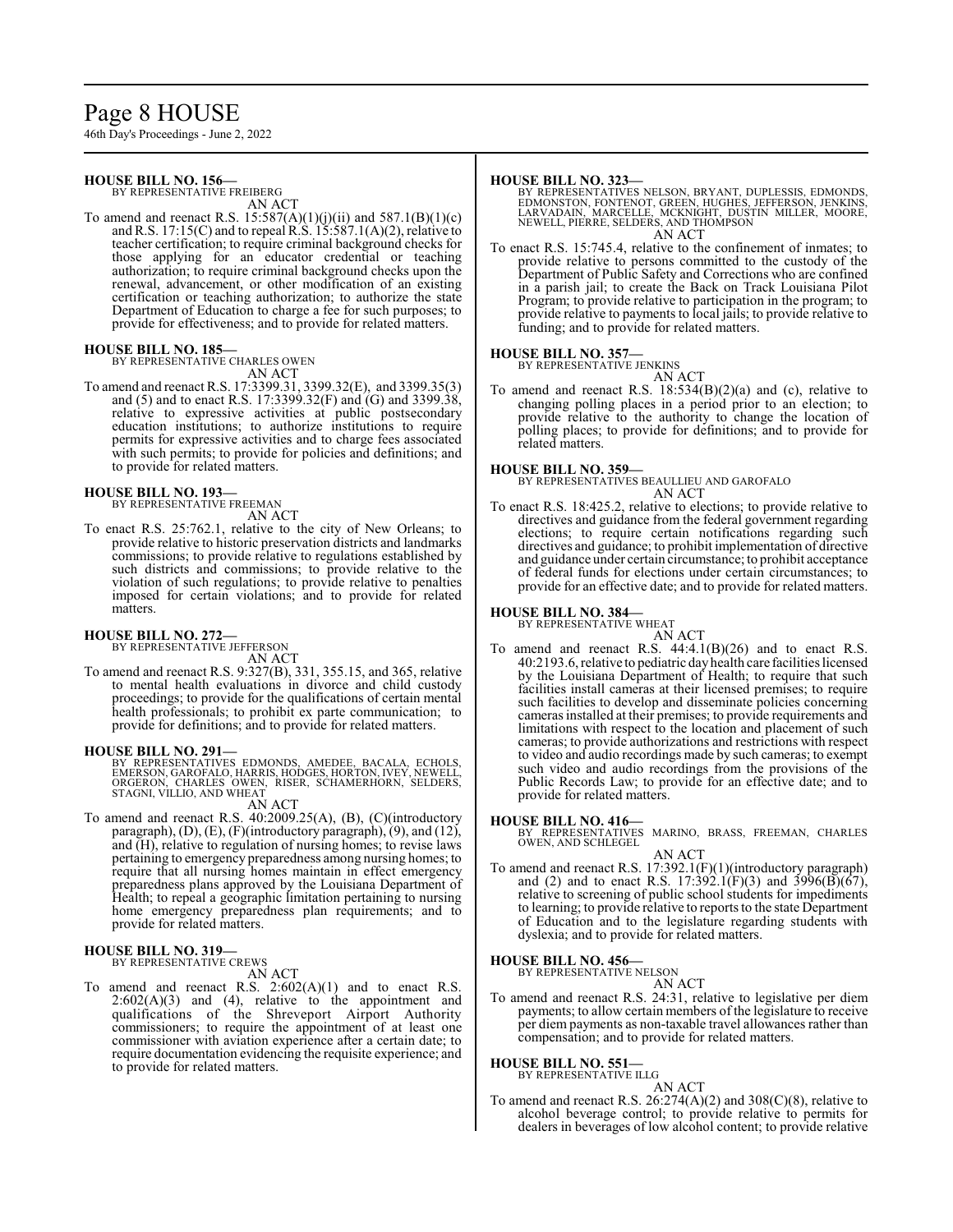# Page 9 HOUSE

46th Day's Proceedings - June 2, 2022

to local permits; to provide for exceptions for delivery; and to provide for related matters.

**HOUSE BILL NO. 598—** BY REPRESENTATIVES SELDERS, BOYD, AND FISHER AN ACT

To amend and reenact R.S. 40:1730.33, relative to building codes and inspections; to provide for the applicability of building codes; to provide for determining the applicable codes; to expressly require the inspector to conduct inspections under the proper codes; to provide for the resolution of ambiguity in determining the applicable code; to provide for the scope of inspector authority; and to provide for related matters.

# **HOUSE BILL NO. 610—** BY REPRESENTATIVE GREEN

AN ACT

To enact Chapter 22 of Title 6 of the Louisiana Revised Statutes of 1950, to be comprised of R.S. 6:1401 through 1403, relative to student loans; to define terms; to prohibit student loan servicers from engaging in certain activities; to authorize student loan servicers to engage in certain activities; to provide for written inquiries; to provide for complaints; and to provide for related matters.

- **HOUSE BILL NO. 615—**<br>BY REPRESENTATIVE FREEMAN AND SENATORS BARROW,<br>BERNARD, BOUDREAUX, CORTEZ, FESI, HEWITT, JACKSON, FRED<br>MILLS, MIZELL, PRICE, REESE, SMITH, STINE, TARVER, AND WHITE AN ACT
- To amend and reenact R.S.  $44:3(A)(4)(b)(ii)$  and to enact R.S. 44:3(K), relative to public records; to provide relative to disclosure; to provide relative to law enforcement investigative records; to provide for disclosure to certain individuals; and to provide for related matters.

## **HOUSE BILL NO. 652—**

BY REPRESENTATIVE HILFERTY

AN ACT

To amend and reenact R.S. 33:4090(A) and to enact R.S. 33:4159.1 and 4159.2, relative to the Sewerage and Water Board of New Orleans; to provide relative to the powers and duties granted to the New Orleans City Council with respect to the board; to provide relative to costs associated with sewer and water connections; and to provide for related matters.

## **HOUSE BILL NO. 677—**

BY REPRESENTATIVES JORDAN, LANDRY, AND WILLARD AND SENATOR FRED MILLS

- AN ACT
- To enact R.S. 22:1034.1, relative to health insurance coverage; to require a health coverage plan to limit the cost-sharing amount for enrollees prescribed insulin; to require certain inclusion of insulin relative to drug formularies; to provide for definitions; to provide for effectiveness; and to provide for related matters.

## **HOUSE BILL NO. 689—**

BY REPRESENTATIVE SCHAMERHORN AN ACT

To amend and reenact R.S. 56:306.2(B), 306.3, 306.4(Section heading) and (C)(1), and 306.5(A) and to enact R.S. 56:306.1 and 306.2(A)(2), relative to licenses; to create the retail seafood dealer's license; to provide for license required to buy and sell seafood; and to provide for related matters.

#### **HOUSE BILL NO. 693—** BY REPRESENTATIVE STEFANSKI

AN ACT

To amend and reenact R.S. 27:3(13)(i) and 27(A)(introductory paragraph) and (1), relative to the Gaming Control Law; to provide relative to the definition of "institutional investors"; to provide relative to the criteria for suitability for institutional investors; to provide for an effective date; and to provide for related matters.

## **HOUSE BILL NO. 703—**

BY REPRESENTATIVE GREGORY MILLER AN ACT

To enact R.S. 9:2784.1, relative to repair contracts following a natural disaster; to provide for venue for disputes arising from the contract; to provide for nullification of certain terms; to provide for rescission of the contract; to provide for notice; to provide for exceptions; and to provide for related matters.

# **HOUSE BILL NO. 715—** BY REPRESENTATIVE GREEN

AN ACT To amend and reenact R.S. 22:691.2(introductory paragraph), 691.6(D), (M), and (N), and 691.10(A), (C)(1), (3), (4), and (F) and to enact R.S. 22:691.2(13) through (15), 691.6(O) and (P),  $691.7(A)(1)(g)$  through (i) and (6), and  $691.10(G)$ , relative to the Insurance Holding Company System Regulatory Law; to provide for definitions; to provide for a group capital calculation; to provide for a liquidity stress test; to provide for the continuity of essential services and functions provided by affiliates; to provide for jurisdiction of the rehabilitation court; to provide for a bond or deposit requirement; to provide for the ownership of the records of an insurer; to provide for confidentiality; and to provide for related matters.

## **HOUSE BILL NO. 733—**

BY REPRESENTATIVE HORTON AND SENATOR SMITH AN ACT

To enact R.S. 32:191.1(F), relative to penalties for vehicle violations; to provide for the application of certain penalties to violations of any driver or operator of a vehicle; and to provide for related matters.

**HOUSE BILL NO. 739—** BY REPRESENTATIVES LYONS, ADAMS, BOYD, BRYANT, CORMIER, DUPLESSIS, FISHER, FREEMAN, GLOVER, GREEN, HUGHES,<br>JEFFERSON,JENKINS,LAFLEUR,LANDRY,LARVADAIN,MARCELLE,<br>NEWELL,PIERRE,SELDERS,THOMPSON,WHITE,AND WILLARD AN ACT

To enact R.S. 49:149.65, relative to public buildings and grounds; to provide for an appropriate memorial for Oscar James Dunn within Memorial Hall; to provide for funds for the establishment and maintenance of the memorial; and to provide for related matters.

## **HOUSE BILL NO. 745—**

BY REPRESENTATIVE GREEN AN ACT

To enact R.S. 40:2537, relative to officer disciplinary matters; to provide for whistleblower protection; and to provide for related matters.

**HOUSE BILL NO. 762—** BY REPRESENTATIVE ZERINGUE AN ACT

To amend and reenact R.S. 56:1684(D)(1) and to enact R.S. 36:610(B)(13), R.S. 56:10(B)(17), and Part VI of Chapter 8 of Title 56 of the Louisiana Revised Statutes of 1950, to be comprised of R.S. 56:1931 through 1936, relative to the Louisiana Outdoors Forever Program; to create the Louisiana Outdoors Forever Programand the Louisiana Outdoors Forever Fund; to provide for executive branch organization; to create a project selection board and a technical advisory board; to provide for board membership and duties; to provide for program eligibility and applications; to provide for natural areas; to provide for administrative rules; to provide for program termination; and to provide for related matters.

**HOUSE BILL NO. 803—** BY REPRESENTATIVE GADBERRY

AN ACT

To amend and reenact R.S.  $40:1730.28(A)(3)(e)$  and (f) and (7), the heading of Part IV-C of Chapter 8 of Title 40 of the Louisiana Revised Statutes of 1950, 1730.41 through 1730.45, and  $1730.49(D)$  and  $(E)(1)$ (introductory paragraph), (a), and (2), to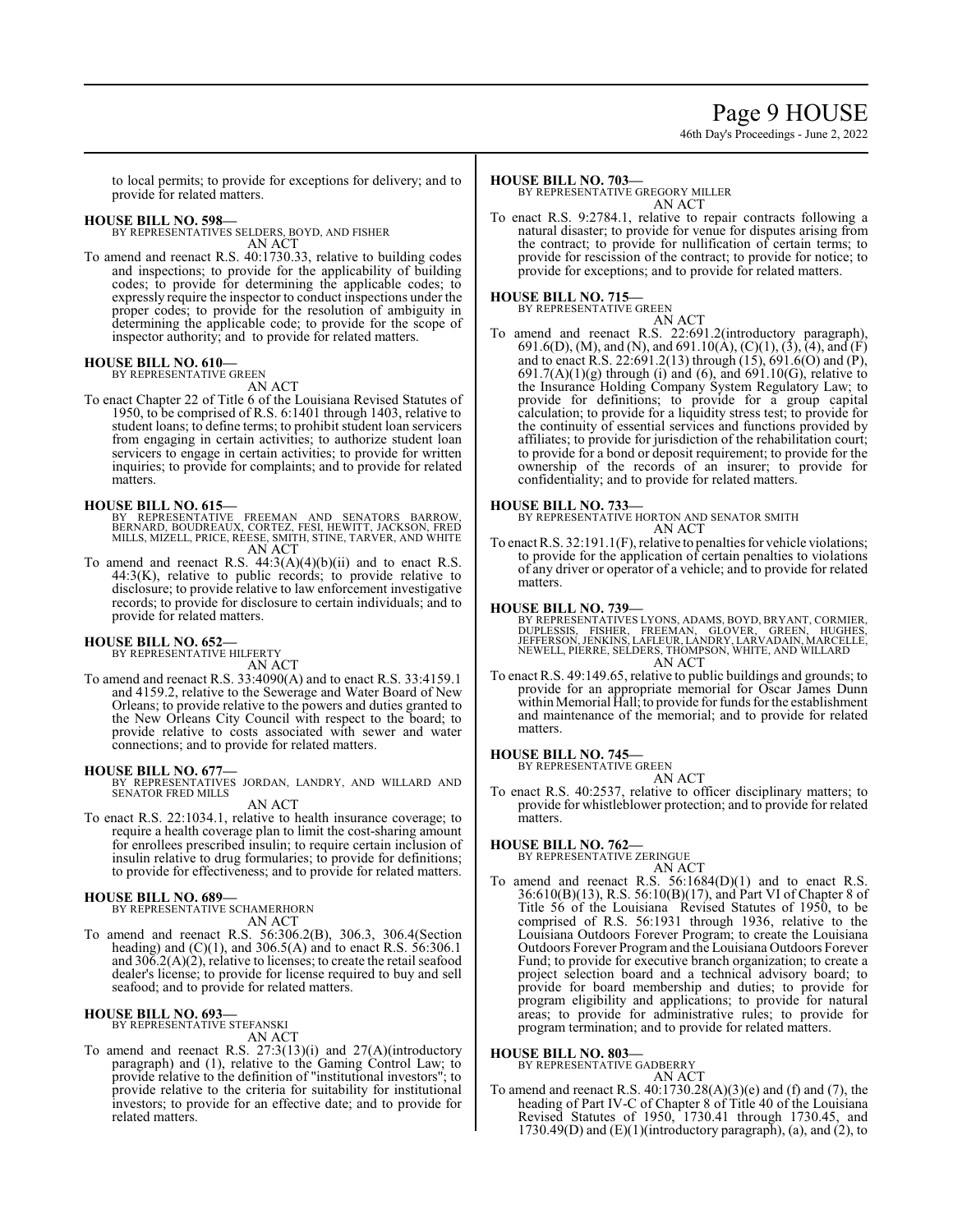# Page 10 HOUSE

46th Day's Proceedings - June 2, 2022

enact R.S. 40:1730.22(F), 1730.28(A)(8), 1730.28.4, and 1730.28.5, and to repeal R.S. 40:1730.28(A)(3)(g) and 1730.46 through 1730.48, relative to building codes; to provide for a short title; to provide for definitions; to provide for the heading of Part IV-C of Chapter 8 of Title 40 of the Louisiana Revised Statutes of 1950; to provide for energy conservation standards; to provide for applicable alterations and repairs; to provide for training and technical assistance; to create the energy code commission; and to provide for related matters.

# **HOUSE BILL NO. 825—** BY REPRESENTATIVE GREGORY MILLER

AN ACT

To repeal R.S. 32:664(D) and 666(D), relative to chemical tests for intoxication; to provide relative to the authority of certain persons to withdraw blood and administer such tests; and to provide for related matters.

# **HOUSE BILL NO. 841—** BY REPRESENTATIVE BOYD

AN ACT

To enact R.S. 44:11.1, relative to public records; to provide relative to online access to certain public records; to provide relative to certain occupations; to provide for limited access to domiciliary addresses of judges; and to provide for related matters.

# **HOUSE BILL NO. 867—** BY REPRESENTATIVE MOORE

AN ACT

To amend and reenact R.S.  $32:267(A)(2)$  and (E), to enact R.S. 32:267(A)(3) and (4), and to repeal R.S. 32:57.4 and 267.1, relative to the designation of highway safety corridors by the Department of Transportation and Development; to remove references to electronic enforcement; to provide for penalties; to provide for definitions; and to provide for related matters.

## **HOUSE BILL NO. 888—**

- BY REPRESENTATIVES FREIBERG, BRASS, JEFFERSON, CHARLES OWEN, PHELPS, SCHLEGEL, ST. BLANC, AND TARVER AN ACT
- To enact R.S. 17:3138.4, relative to postsecondary education; to require the Board of Regents to establish a process for designating an institution as a "Hunger-Free Campus"; to require the Board of Regents to establish a related grant program; to provide for eligibility criteria for institutions; to provide for an effective date; to provide relative to reporting; and to provide for related matters.

## **HOUSE BILL NO. 893—**

BY REPRESENTATIVE HUGHES

AN ACT

To amend and reenact R.S. 15:827.1(E)(2), 827.2(A)(2) and (3), and 827.3 and to repeal R.S.  $15:827.2(D)(7)$ , relative to the Department ofPublic Safetyand Corrections; to provide relative to the reentry preparation program; to require the department to enter into cooperative endeavors or contracts to provide entrepreneurial educational opportunities for eligible offenders; to provide with respect to reporting of financial and other impacts of criminal justice reinvestment legislation; to provide with respect to the calculation and allocation of savings attributable to such legislation; and to provide for related matters.

## **HOUSE BILL NO. 910—**

BY REPRESENTATIVE THOMAS AN ACT

To amend and reenact R.S. 37:3302(introductory paragraph), (1), (2),  $(8)$ , and  $(11)$  and to enact R.S. 37:3302 $(13)$ , relative to athletic trainers; to provide for definitions; to provide for an effective date; and to provide for related matters.

## **HOUSE BILL NO. 924—**

BY REPRESENTATIVE EDMONDS AN ACT

To enact R.S.  $18:1353(C)(5)$ , relative to the powers and duties of the secretary of state; to provide relative to voting; to provide for a post-election audit; to provide for policies and procedures relative to post-election audits; to provide for effectiveness; and to provide for related matters.

# **HOUSE BILL NO. 938—** BY REPRESENTATIVE DUSTIN MILLER

AN ACT

To amend and reenact R.S. 4:150(A) and 169(A)(3), relative to horse racing; to extend the term of certain licenses; to provide for renewal; to provide an expiration date; to make technical changes; to provide for an effective date; and to provide for related matters.

**HOUSE BILL NO. 963—** BY REPRESENTATIVE ORGERON AND SENATORS FIELDS,JACKSON, ROBERT MILLS, MIZELL, AND TALBOT AN ACT

To enact R.S.  $17:276.1$  and  $3996(B)(67)$ , relative to required instruction in public schools; to require instruction in water safety for public school students; to provide relative to materials used for such instruction; to require public school governing authorities to adopt policies to implement such instruction; and to provide for related matters.

## **HOUSE BILL NO. 968—**

BY REPRESENTATIVES PHELPS, ADAMS, BOYD, ROBBY CARTER,<br>CORMIER, DUPLESSIS, FISHER, GLOVER, GREEN, HUGHES,<br>JEFFERSON, JENKINS, JORDAN, LAFLEUR, LANDRY, LYONS, NEWELL, PIERRE, SELDERS, WHITE, AND WILLARD AND SENATOR BARROW

#### AN ACT

To amend and reenact R.S. 36:259(B)(13) and R.S. 44:4.1(B)(26) and to enact Part XIII of Chapter 5-B of Title 40 of the Louisiana Revised Statutes of 1950, to be comprised of R.S. 40:1125.1, 1125.11 through 1125.16, 1125.21, and 1125.31 through 1125.33, relative to sickle cell disease; to provide for the establishment of a state sickle cell disease registry; to provide for the purpose of the registry; to provide for duties of the Louisiana Department of Health with respect to operation of the registry; to authorize access to data in the registry; to provide for a public records exception; to require promulgation of administrative rules with respect to the registry; to provide for the redesignation and reorganization of certain laws pertaining to sickle cell disease; to provide for a short title; and to provide for related matters.

## **HOUSE BILL NO. 977—**

BY REPRESENTATIVE HARRIS

AN ACT

To amend and reenact R.S. 17:47(A)(1), 500(B)(1),  $1201(A)(1)$ (introductory paragraph) and  $(2)$ , and  $1206(A)(1)$ , relative to sick leave for teachers, school employees, and school bus operators; to allow the use of sick leave for special circumstances; and to provide for related matters.

## **HOUSE BILL NO. 980—**

BY REPRESENTATIVE FREEMAN AN ACT

To amend and reenact R.S. 42:441(3), 442, 443(D), 444(introductory paragraph),  $445(A)$  and  $(B)$ , and  $446$  and to repeal R.S. 42:441(4), relative to the state employee leave transfer program; to provide for qualification for the state employee leave transfer program; to provide relative to parental leave; and to provide for related matters.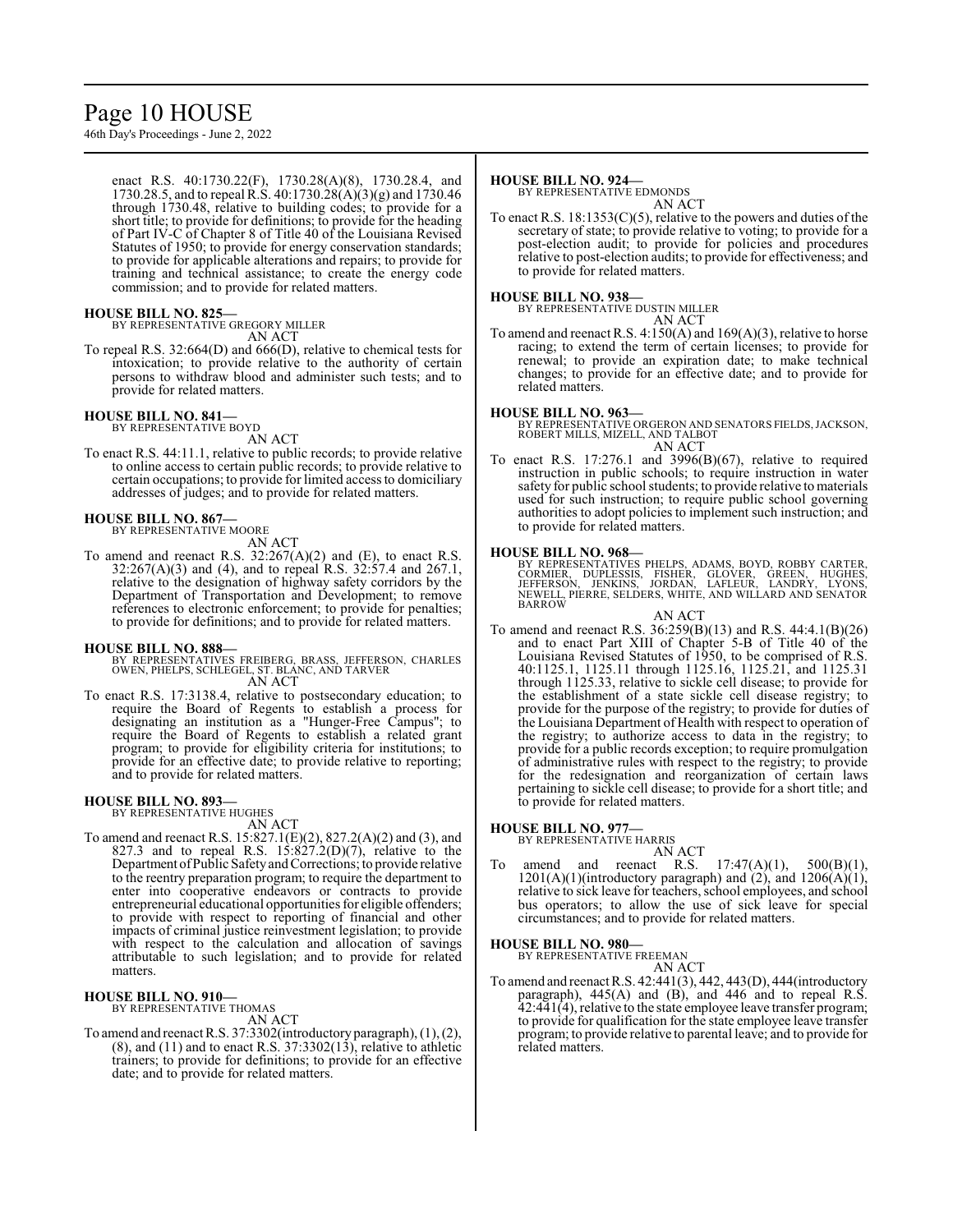# Page 11 HOUSE

46th Day's Proceedings - June 2, 2022

**HOUSE BILL NO. 981—**

BY REPRESENTATIVES DUPLESSIS, BEAULLIEU, AND SCHLEGEL<br>AND SENATORS BARROW, BOUDREAUX, BOUIE, CARTER, CATHEY,<br>CONNICK, JACKSON, LUNEAU, PRICE, REESE, SMITH, TALBOT, TARVER, AND WOMACK

AN ACT

To enact R.S. 17:271.1 and 3996(B)(67), relative to curricula; to require the provision of mental health instruction to public school students; to provide relative to content of the instruction; to provide for incorporation of the instruction into an existing required course; to provide relative to the mental health component of the state content standards for health education; and to provide for related matters.

#### **HOUSE BILL NO. 983—** BY REPRESENTATIVE BISHOP

AN ACT

To amend and reenact R.S. 17:3100.7(E), relative to the Louisiana Student Tuition Assistance and Revenue Trust Program and the Louisiana Student Tuition Assistance and Revenue Trust Kindergarten Through Grade Twelve Program; to authorize the transfer or rollover of funds from a college education savings account to an elementary and secondary education savings account; and to provide for related matters.

#### **HOUSE BILL NO. 988—**

BY REPRESENTATIVE LANDRY

AN ACT

To enact R.S. 49:1016, relative to state employment; to provide relative to state employees and potential state employees who use medical marijuana; to prohibit certain employment actions against such employees and potential employees; to provide for exceptions; and to provide for related matters.

#### **HOUSE BILL NO. 1012—** BY REPRESENTATIVE LYONS

AN ACT

To enact Part VI of Chapter 5-E of Title 40 of the Louisiana Revised Statutes of 1950, to be comprised of R.S. 40:1257.1 through 1257.4, relative to the medical assistance program of this state known commonly as Medicaid; to provide relative to Medicaidfunded non-emergency medical transportation services; to provide for duties of the Louisiana Department of Health with respect to such services; to provide for standards for such services; to require promulgation of administrative rules; and to provide for related matters.

# **HOUSE BILL NO. 1048—** BY REPRESENTATIVE MCKNIGHT

AN ACT To amend and reenact R.S. 51:922 and to enact R.S. 51:938.2, relative to economic development; to provide for the Department of Economic Development; to add to the stated purposes of the Department of Economic Development; to require a continuous programdesigned to attract manufacturers; to provide for incentives; to provide for economic growth; to provide for workforce development; to provide for job creation; to provide for wages; to provide for community investment; to provide for quality of life; to provide for additional duties for the Department of Economic Development; to make technical changes; and to provide for related matters.

## **HOUSE BILL NO. 1055—**

BY REPRESENTATIVE HUGHES

AN ACT

To amend and reenact R.S. 4:158.1 and 160(B) and to enact R.S. 4:147(7) and (8), 158.2, 160(C), and 164, and R.S. 27:393.1, relative to horse racing; to provide for specific duties of the Louisiana State Racing Commission; to provide for standards and employment; to provide for written reports; to provide for a fund; and to provide for related matters.

**HOUSE BILL NO. 1065** (Substitute for House Bill No. 680 by Representative Newell)**—** BY REPRESENTATIVE NEWELL

AN ACT

To amend and reenact R.S. 18:535(B) and to enact R.S. 18:536(C), relative to polling places locations; to provide for notice of location and changes to polling locations; to provide for an effective date; and to provide for related matters.

**HOUSE BILL NO. 1066** (Substitute for House Bill No. 711 by Representative Turner)**—** BY REPRESENTATIVE TURNER

AN ACT

- To amend and reenact R.S. 37:1316, to enact R.S. 37:1326(A)(10), and to repeal R.S.  $37:1315(A)(7)$  and  $(B)(2)$ , relative to recommendations on discipline by the Clinical Laboratory Personnel Committee; to provide for receipt and disbursement provisions; to provide for additional violations in accordance with the Louisiana Clinical Laboratory Personnel Law; and to provide for related matters.
- **HOUSE BILL NO. 1074** (Substitute for House Bill No. 559 by Representative Edmonds)**—** BY REPRESENTATIVE EDMONDS

AN ACT

To enact R.S. 18:1317, relative to absentee by mail ballots; to provide for administrative rules for curing and rejection of deficient ballots; to provide for an effective date; and to provide for related matters.

**HOUSE BILL NO. 1079** (Substitute for House Bill No. 950 by Representative Boyd)**—** BY REPRESENTATIVE BOYD

AN ACT

- To enact R.S. 6:1085.1, relative to residential mortgage lenders; to provide for authority of the commissioner of the office of financial institutions; to provide for failure of a originator or broker to adhere to reasonable standards; to provide for continuing education in certain circumstances; and to provide for related matters.
- **HOUSE BILL NO. 1081** (Substitute for House Bill No. 380 by Representative Muscarello)**—** BY REPRESENTATIVE MUSCARELLO

AN ACT

To amend and reenact R.S. 17:158(J)(2) and 164.1(A) and R.S. 32:1(14) and (75), 80(B)(1) and (2)(b), 318(B), 328(B), and  $378(A)$  and (B), to enact R.S.  $32:80(E)$ , and to repeal R.S. 17:161, relative to school buses; to provide relative to the applicability of certain school bus safety requirements; to provide relative to loading and unloading of students at or near their homes; to provide relative the operation of school busses; and to provide for related matters.

Respectfully submitted,

STEPHANIE HILFERTY Chairwoman

The above House Bills contained in the report were signed by the Speaker of the House and taken to the Senate by the Clerk and were signed by the President of the Senate and taken by the Clerk of the House to the Governor for executive approval.

## **Privileged Report of the Committee on Enrollment**

#### June 2, 2022

To the honorable Speaker and Members of the House of Representatives:

I am directed by your Committee on Enrollment to submit the following report: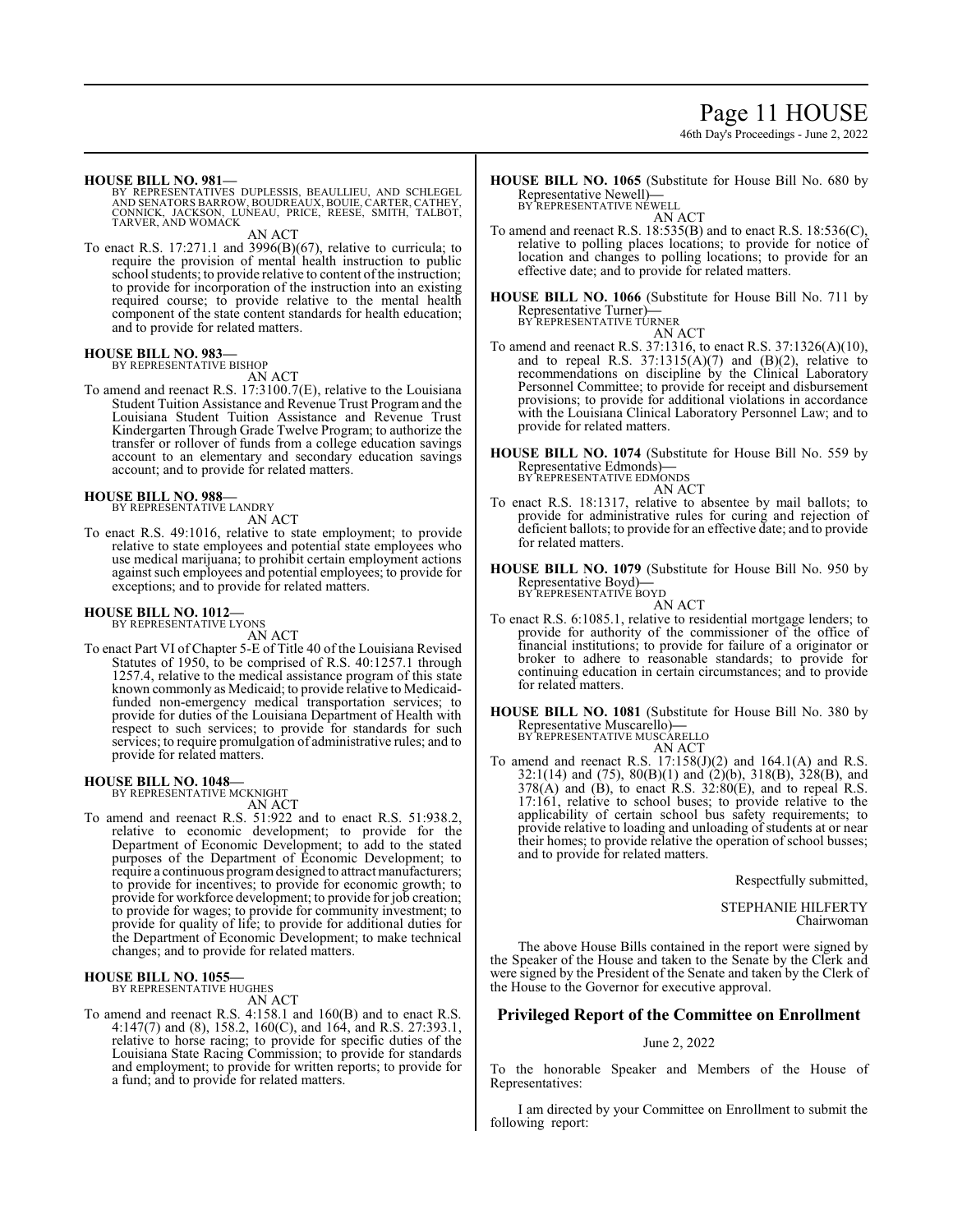# Page 12 HOUSE

46th Day's Proceedings - June 2, 2022

The following Joint Resolutions have been properly enrolled:

## **HOUSE BILL NO. 298—**

- BY REPRESENTATIVES JORDAN, BOYD, WILFORD CARTER,<br>CORMIER, DUPLESSIS, FISHER, GAINES, GREEN, HUGHES,<br>JEFFERSON, JENKINS, LANDRY, LARVADAIN, LYONS, NELSON,<br>NEWELL, PIERRE, SELDERS, AND WILLARD AND SENATORS<br>BARROW, BOUDREAUX, A JOINT RESOLUTION
- To amend Article I, Section 3 of the Constitution of Louisiana, relative to the prohibition of slavery and involuntary servitude; to provide relative to the administration of criminal justice; to provide for submission of the proposed amendment to the electors; and to provide for related matters.

Respectfully submitted,

STEPHANIE HILFERTY Chairwoman

The above Joint Resolutions contained in the report were signed by the Speaker of the House and taken to the Senate by the Clerk and were signed by the President of the Senate and taken by the Clerk of the House to the Secretary of State in accordance with the rules of the House.

## **Introduction of Resolutions, House and House Concurrent**

The following members introduced the following entitled House and House Concurrent Resolutions, which were read the first time by their titles and placed upon the calendar for their second reading:

## **HOUSE RESOLUTION NO. 229—**

BY REPRESENTATIVE TARVER A RESOLUTION

To commend Morris A. Collura on the occasion of his one hundredth birthday and to acknowledge his military service to his country during World War II.

Read by title.

On motion of Rep. Tarver, and under a suspension of the rules, the resolution was adopted.

# **HOUSE RESOLUTION NO. 230—** BY REPRESENTATIVE WILLARD

A RESOLUTION

To commend author Wiletta Ferdinand for her authorship of Jack Conrad and the 1887 Thibodaux Massacre: Enslaved Man, Union Soldier, Voice, and Survivor of the 1887 Thibodaux Massacre.

Read by title.

On motion of Rep. Willard, and under a suspension of the rules, the resolution was adopted.

#### **HOUSE RESOLUTION NO. 231—** BY REPRESENTATIVE JENKINS

A RESOLUTION

To commend Donna Newchurch on the occasion of her retirement from Louisiana Ambulance Alliance.

Read by title.

On motion of Rep. Jenkins, and under a suspension of the rules, the resolution was adopted.

## **House and House Concurrent Resolutions Lying Over**

The following House and House Concurrent Resolutions lying over were taken up and acted upon as follows:

## **HOUSE RESOLUTION NO. 225—**

BY REPRESENTATIVE CREWS A RESOLUTION

To direct the Louisiana Department of Health to conduct a comprehensive assessment ofthis state's response and outcomes with respect to the COVID-19 pandemic and to report the findings of the assessment to the House Committee on Health and Welfare.

Read by title.

On motion of Rep. Crews, and under a suspension of the rules, the resolution was ordered passed to its third reading.

## **HOUSE RESOLUTION NO. 227—**

BY REPRESENTATIVE ZERINGUE A RESOLUTION

To urge and request that the Coastal Protection and Restoration Authority, the Governor's Office of Homeland Security and Emergency Preparedness, the Department of Natural Resources, the Department of Transportation and Development, the Department of Environmental Quality, the Department of Wildlife and Fisheries, and the Division of Administration's Office of Community Development work with the leadership or designees of the Association of Levee Boards of Louisiana (ALBL), to recommend a legislative framework and the structure of a permanent nonstate entity to track and advocate to address, change, propose, or modify federal policy and law issues impacting flood protection and restoration throughout Louisiana and to create a structure to receive outside funding for these same purposes and to deliver a report regarding the same to the House of Representatives of the Legislature of Louisiana prior to the 2023 Regular Session of the Legislature.

Read by title.

On motion of Rep. Zeringue, and under a suspension of the rules, the resolution was ordered passed to its third reading.

**HOUSE RESOLUTION NO. 228—** BY REPRESENTATIVES GREGORY MILLER AND JEFFERSON A RESOLUTION

To urge and request the Louisiana State Law Institute to review laws, rules, regulations, policies, and procedures related to evaluations conducted by mental health professionals used in child custody and visitation proceedings.

Read by title.

On motion of Rep. Gregory Miller, and under a suspension of the rules, the resolution was ordered passed to its third reading.

## **Senate Concurrent Resolutions Lying Over**

The following Senate Concurrent Resolutions lying over were taken up and acted upon as follows:

## **SENATE CONCURRENT RESOLUTION NO. 67—**

BY SENATOR WOMACK A CONCURRENT RESOLUTION

To urge and request the Department of Wildlife and Fisheries to formulate plans to contain and eradicate chronic wasting disease in certain areas of the state.

Read by title.

On motion of Rep. Stefanski, and under a suspension of the rules, the resolution was ordered passed to its third reading.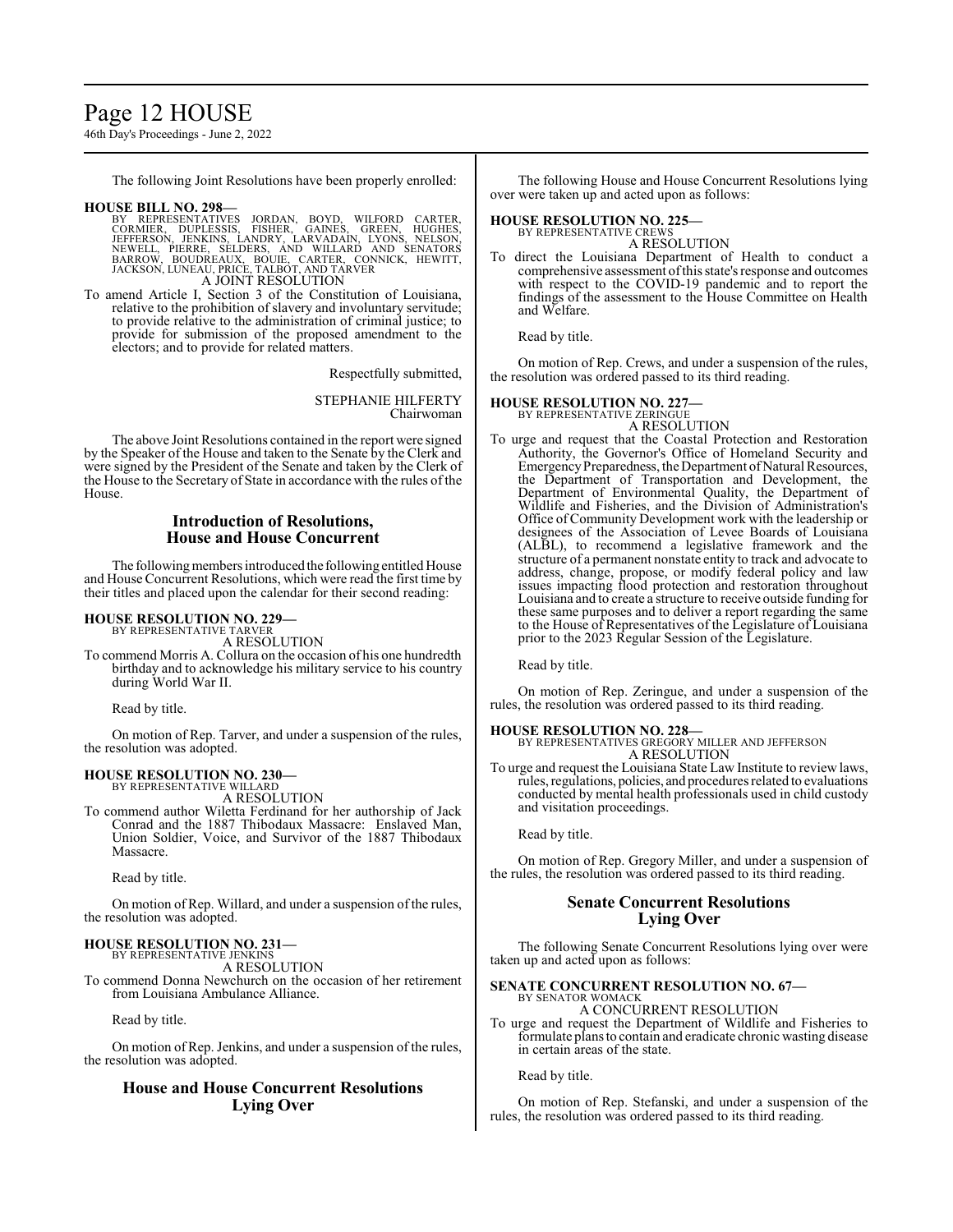# Page 13 HOUSE

46th Day's Proceedings - June 2, 2022

#### **SENATE CONCURRENT RESOLUTION NO. 68—** BY SENATOR FESI

A CONCURRENT RESOLUTION

To urge and request the attorney general to review the creation of the Office of Environmental Justice within the Environment and Natural Resources Division of the United States Department of Justice, monitor the office's operations, and take any actions necessary, including coordinating actions with attorneys general of other states, to ensure the office's compliance with all laws, including the United States Constitution.

Read by title.

On motion of Rep. Stefanski, and under a suspension of the rules, the resolution was ordered passed to its third reading.

## **SENATE CONCURRENT RESOLUTION NO. 71—**

BY SENATOR PEACOCK A CONCURRENT RESOLUTION

To commend Mrs. Rosemary Slattery Davis, widow of former State Senator Jackson Beauregard Davis, on the occasion of her one hundredth birthday on May 21, 2022.

Read by title.

On motion of Rep. Crews, and under a suspension of the rules, the resolution was concurred in.

## **Senate Instruments on Second Reading Returned from the Legislative Bureau**

The following Senate Instruments on second reading, returned from the Legislative Bureau, were taken up and acted upon as follows:

**SENATE BILL NO. 498** (Substitute of Senate Bill No. 457 by Senator Stine)**—** BY SENATOR STINE

AN ACT

To enact R.S. 48:2085, relative to the Louisiana Transportation Authority; to provide for design build projects; to provide for unsolicited proposals; to provide for responsibilities of the Department of Transportation and Development; and to provide for related matters.

Read by title.

Reported with amendments by the Committee on Transportation, Highways and Public Works.

The committee amendments were read as follows:

## **HOUSE COMMITTEE AMENDMENTS**

Amendments proposed by House Committee on Transportation, Highways and Public Works to Reengrossed Senate Bill No. 498 by Senator Stine

## AMENDMENT NO. 1

On page 1, line 9, after "authority" and before "accept" change 'shall" to "may"

AMENDMENT NO. 2

On page 1, line 15, after "than" and before "days" change "sixty" to "one hundred twenty"

AMENDMENT NO. 3

On page 2, line 1, after "method" and before the period "." insert "and the review cost shall be nonrefundable should the project not move forward"

Reported without amendments by the Legislative Bureau.

On motion of Rep. Wright, the amendments were adopted.

On motion of Rep. Wright, the bill, as amended, was ordered passed to its third reading.

## **House and House Concurrent Resolutions on Third Reading for Final Consideration**

The following House and House Concurrent Resolutions on third reading for final consideration were taken up and acted upon as follows:

#### **HOUSE CONCURRENT RESOLUTION NO. 121—** BY REPRESENTATIVE JORDAN A CONCURRENT RESOLUTION

To create a task force to study suicide rates among African Americans in Louisiana and report its findings to the legislature no later than March 1, 2023.

Read by title.

Rep. Jordan moved the adoption of the resolution.

By a vote of 90 yeas and 0 nays, the resolution was adopted.

Ordered to the Senate.

# **HOUSE CONCURRENT RESOLUTION NO. 129—** BY REPRESENTATIVE CREWS

- A CONCURRENT RESOLUTION To urge and request the presiding officers of the legislature to study issues created by the columns in the legislative committee
	- rooms and to explore all opportunities to improve conditions or resolve issues involving the line-of-sight issues caused by those columns and to report their findings and recommendations to each member of the legislature not later than January 15, 2023.

Read by title.

Rep. Crews moved the adoption of the resolution.

By a vote of 84 yeas and 2 nays, the resolution was adopted.

Ordered to the Senate.

## **Senate Concurrent Resolutions on Third Reading for Final Consideration**

The following Senate Concurrent Resolutions on third reading for final consideration were taken up and acted upon as follows:

#### **SENATE CONCURRENT RESOLUTION NO. 45—** BY SENATOR MCMATH A CONCURRENT RESOLUTION

To create and provide for the Task Force on Administration of State Transportation and Development Services to study national best practice models for the efficient and effective administration of state transportation departments.

Read by title.

Rep. Wright moved the concurrence of the resolution.

By a vote of 93 yeas and 0 nays, the resolution was concurred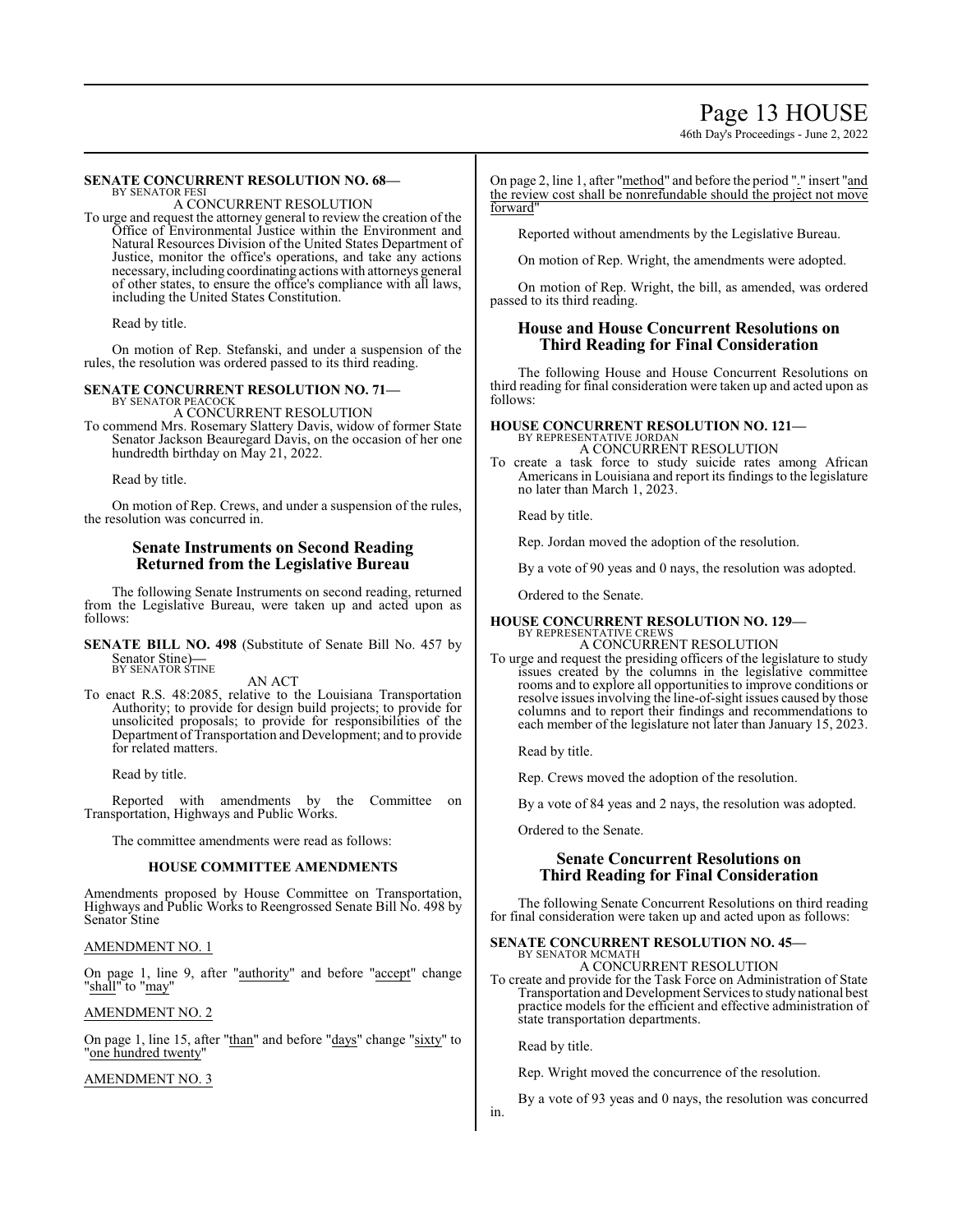# Page 14 HOUSE

46th Day's Proceedings - June 2, 2022

#### **SENATE CONCURRENT RESOLUTION NO. 46—** BY SENATOR MCMATH

A CONCURRENT RESOLUTION

To create and provide for the Louisiana Electric Vehicle Task Force to study the economic impact of electric vehicles and to recommend any action or legislation that the task force deems necessary or appropriate.

Read by title.

Rep. Wright moved the concurrence of the resolution.

By a vote of 89 yeas and 0 nays, the resolution was concurred in.

## **House Bills and Joint Resolutions Returned from the Senate with Amendments**

The following House Bills and Joint Resolutions returned from the Senate with amendments to be concurred in by the House were taken up and acted upon as follows:

## **Suspension of the Rules**

Rep. Mincey moved to suspend the rules to take House Bill No. 546 out of its regular order, which motion was agreed to.

## **HOUSE BILL NO. 546—**

BY REPRESENTATIVES MINCEY, BRASS, HARRIS, JEFFERSON, CHARLES OWEN, SCHLEGEL, ST. BLANC, AND TARVER AN ACT

To amend and reenact R.S.  $17:7(6)(b)(i)(aa)$  and to repeal R.S. 17:7.1(A)(7), relative to teacher preparation and certification; to revise requirements for entry into a teacher preparation program; to revise requirements for initial certification ofschool teachers; to provide for an effective date; and to provide for related matters.

Read by title.

The above bill was taken up with the amendments proposed by the Senate.

## **SENATE COMMITTEE AMENDMENTS**

Amendments proposed by Senate Committee on Education to Reengrossed House Bill No. 546 by Representative Mincey

## AMENDMENT NO. 1

On page 1, at the end of line 16, after "specialization," delete "or", delete line 17, and insert "as a prerequisite"

Rep. Mincey moved that the amendments proposed by the Senate be concurred in.

## **ROLL CALL**

The roll was called with the following result:

## YEAS

| Mr. Speaker  | Gadberry | McKnight   |
|--------------|----------|------------|
| Amedee       | Gaines   | McMahen    |
| Bacala       | Garofalo | Miguez     |
| Bagley       | Geymann  | Mincey     |
| Beaullieu    | Glover   | Muscarello |
| Bishop       | Goudeau  | Nelson     |
| Bourriaque   | Green    | Newell     |
| Boyd         | Harris   | Orgeron    |
| <b>Brass</b> | Hilferty | Owen, C.   |
| Brown        | Hodges   | Owen, R.   |

| <b>Butler</b><br>Carpenter<br>Carrier<br>Carter, R.<br>Cormier<br>Coussan<br>Crews<br>Davis<br>Deshotel<br>DeVillier<br>DuBuisson<br>Duplessis<br>Echols<br>Edmonds<br>Edmonston<br>Emerson<br>Firment<br>Fisher<br>Fontenot<br>Freeman<br>Freiberg<br>Frieman<br>Total - 95 | Hollis<br>Horton<br>Hughes<br>Huval<br>Illg<br>Ivey<br>Jefferson<br>Jenkins<br>Johnson, M.<br>Jordan<br>Kerner<br>LaCombe<br>LaFleur<br>Landry<br>Larvadain<br>Lyons<br>Mack<br>Magee<br>Marcelle<br>Marino<br>McCormick<br>McFarland | Phelps<br>Pierre<br>Pressly<br>Romero<br>Schamerhorn<br>Schlegel<br>Seabaugh<br>Selders<br>St. Blanc<br>Stagni<br>Stefanski<br>Tarver<br>Thomas<br>Thompson<br>Turner<br>Villio<br>Wheat<br>White<br>Willard<br>Wright<br>Zeringue |
|------------------------------------------------------------------------------------------------------------------------------------------------------------------------------------------------------------------------------------------------------------------------------|---------------------------------------------------------------------------------------------------------------------------------------------------------------------------------------------------------------------------------------|------------------------------------------------------------------------------------------------------------------------------------------------------------------------------------------------------------------------------------|
|                                                                                                                                                                                                                                                                              | <b>NAYS</b>                                                                                                                                                                                                                           |                                                                                                                                                                                                                                    |
| Total - 0                                                                                                                                                                                                                                                                    | <b>ABSENT</b>                                                                                                                                                                                                                         |                                                                                                                                                                                                                                    |
| Adams<br>Bryant<br>Carter, W.<br>Cox                                                                                                                                                                                                                                         | Farnum<br>Johnson, T.<br>Miller, D.<br>Miller. G.                                                                                                                                                                                     | Moore<br>Riser                                                                                                                                                                                                                     |

Total - 10

The amendments proposed by the Senate were concurred in by the House.

# **HOUSE BILL NO. 117—** BY REPRESENTATIVE ECHOLS

AN ACT

To enact R.S. 37:1704, relative to prescribing, administering, and dispensing of drugs by certain licensed healthcare professionals; to provide for prescription, administration, and dispensing of certain drugs for off-label use by healthcare professionals with prescriptive authority; and to provide for related matters.

Read by title.

The above bill was taken up with the amendments proposed by the Senate.

## **SENATE COMMITTEE AMENDMENTS**

Amendments proposed by Senate Committee on Health and Welfare to Engrossed House Bill No. 117 by Representative Echols

## AMENDMENT NO. 1

On page 1, line 5, after "authority;" insert "to provide for construction of certain laws;"

#### AMENDMENT NO. 2

On page 1, after line 19, add the following:

Nothing in this Section shall be construed to restrict, preclude, or prohibit the Louisiana Department of Health or any licensing board or commission created by the provisions of this Title from taking all actions necessary to protect the public health, safety, and welfare from harm or abuse due to prescription drug off-label use.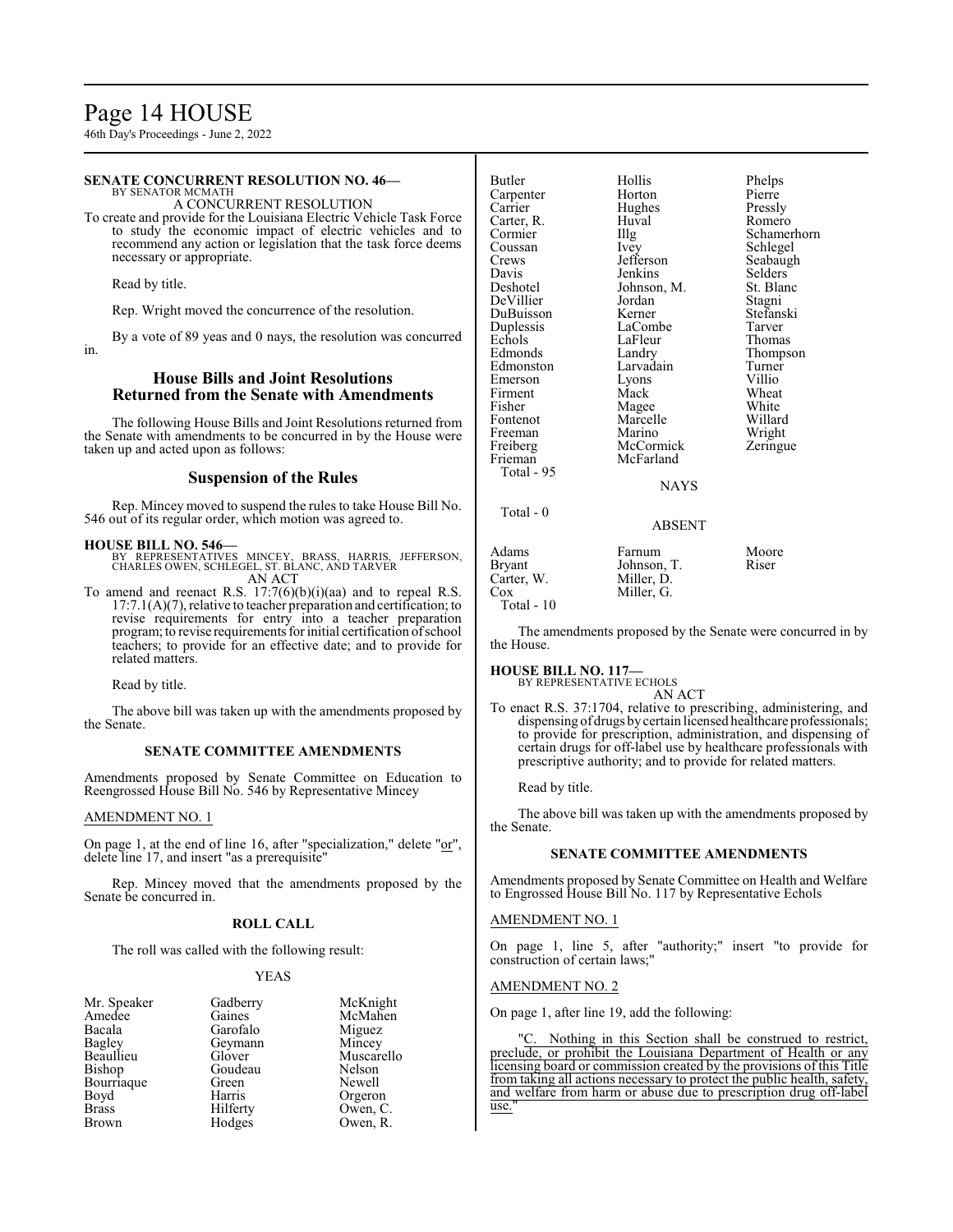46th Day's Proceedings - June 2, 2022

Rep. Echols moved that the amendments proposed by the Senate be rejected.

## **ROLL CALL**

The roll was called with the following result:

## YEAS

| Mr. Speaker   | Frieman       | Miguez      |
|---------------|---------------|-------------|
| Adams         | Gadberry      | Mincey      |
| Amedee        | Garofalo      | Muscarello  |
| Bacala        | Glover        | Nelson      |
| Bagley        | Goudeau       | Newell      |
| Beaullieu     | Green         | Orgeron     |
| Bishop        | Harris        | Owen, C.    |
| Bourriaque    | Hilferty      | Owen, R.    |
| Boyd          | Hodges        | Phelps      |
| <b>Brass</b>  | Hollis        | Pierre      |
| Brown         | Horton        | Pressly     |
| Butler        | Hughes        | Romero      |
| Carpenter     | Huval         | Schamerhorn |
| Carrier       | Illg          | Schlegel    |
| Cormier       | Ivey          | Seabaugh    |
| Coussan       | Jefferson     | Selders     |
| Crews         | Jenkins       | St. Blanc   |
| Davis         | Johnson, M.   | Stagni      |
| Deshotel      | Kerner        | Stefanski   |
| DeVillier     | LaCombe       | Tarver      |
| DuBuisson     | LaFleur       | Thomas      |
| Duplessis     | Landry        | Thompson    |
| Echols        | Larvadain     | Turner      |
| Edmonds       | Lyons         | Villio      |
| Edmonston     | Mack          | Wheat       |
| Emerson       | Magee         | White       |
| Firment       | Marcelle      | Willard     |
| Fisher        | McCormick     | Wright      |
| Fontenot      | McFarland     | Zeringue    |
| Freeman       | McKnight      |             |
| Freiberg      | McMahen       |             |
| Total - 91    |               |             |
|               | NAYS          |             |
| Total - 0     |               |             |
|               | <b>ABSENT</b> |             |
| <b>Bryant</b> | Gaines        | Miller, D.  |
|               |               |             |

| <b>Bryant</b> | Gaines      | Miller. D. |
|---------------|-------------|------------|
| Carter, R.    | Geymann     | Miller, G. |
| Carter, W.    | Johnson, T. | Moore      |
| Cox           | Jordan      | Riser      |
| Farnum        | Marino      |            |
| Total - 14    |             |            |

The amendments proposed by the Senate were rejected.

Conference committee appointment pending.

**HOUSE BILL NO. 136—**<br>BY REPRESENTATIVES MARINO, BISHOP, BOURRIAQUE, BOYD, BRASS, BROWN, ROBBY CARTER, WILFORD CARTER, CORMIER,<br>DAVIS, DESHOTEL, DEVILLIER, DUBUISSON, DUPLESSIS,<br>EDMONSTON, EMERSON, FISHER, FREEMAN, FREIBER

To amend and reenact R.S. 17:7.2(D) and to enact R.S. 17:7.2(A)(7), relative to teacher education programs; to require that such programs include dyslexia education; to provide relative to the powers and duties of the State Board of Elementary and Secondary Education; to provide for applicability; and to provide for related matters.

Read by title.

The above bill was taken up with the amendments proposed by the Senate.

## **SENATE COMMITTEE AMENDMENTS**

Amendments proposed by Senate Committee on Education to Reengrossed House Bill No. 136 by Representative Marino

## AMENDMENT NO. 1

On page 2, line 5, between "dyslexia" and the period "." insert the following:

"within the existing credit hour requirements"

## AMENDMENT NO. 2

On page 2, delete lines 18-22, and insert the following:

"(c) Each program shall designate at least one faculty member to teach the coursework who has been provided specialized training in instructing future teachers on how to teach students with dyslexia.

## AMENDMENT NO. 3

On page 2, at the end of 28, before the period "." insert "within the existing credit hour requirements"

Rep. Marino moved that the amendments proposed by the Senate be concurred in.

## **ROLL CALL**

The roll was called with the following result:

#### YEAS

Mr. Speaker Frieman McMahen<br>Adams Gadberry Miguez Adams Gadberry<br>Amedee Gaines Amedee Gaines Miller, G.<br>Bacala Garofalo Mincey Bacala Garofalo Mincey Bishop Green Newell<br>Bourriaque Harris Orgeron Bourriaque Harris<br>Boyd Hilferty Boyd Hilferty Owen, C.<br>Brass Hodges Owen, R. Brass Hodges Owen, R.<br>Brown Hollis Phelps Bryant Horton Pierre<br>Butler Hughes Pressly Carpenter Huval Romer Huval Romer Huval Romer Huval Romer Huval Romer Huval Romer Huval Romer Huval Romer Huval Romer Huval Romer Huval Romer Huval Romer Huval Romer Huval Romer Huval Romer Huval Romer Huval Romer Huval Ro Carter, R. Ivey Schlegel<br>
Cormier Jefferson Seabaugl Coussan Jenkins Selders<br>Crews Johnson, M. St. Blanc Crews Johnson, M. St. Blanck<br>Davis Jordan Stagni Davis Jordan Stagni Deshotel Kerner Stefanski DuBuisson LaFleur<br>
Duplessis Landry Duplessis Landry Thompson Edmonds Lyons Villio Edmonston Mack Wheat<br>
Emerson Magee White Emerson Magee White<br>
Firment Marcelle Willard Firment Marcelle Willard<br>
Fisher Marino Wright Fisher Marino Wright<br>Fontenot McCormick Zeringue Fontenot McCormick<br>Freeman McFarland

Goudeau Nelson<br>Green Newell Larvadain Turner<br>Lyons Villio McFarland Freiberg McKnight

Bagley Glover Muscarello<br>Beaullieu Goudeau Nelson Carrier Illg Schamerhorn<br>Carter R. Ivev Schlegel

Hollis Phelps<br>
Horton Pierre Hughes Pressly<br>Huval Romero Jefferson Seabaugh<br>Jenkins Selders LaCombe Tarver<br>
LaFleur Thomas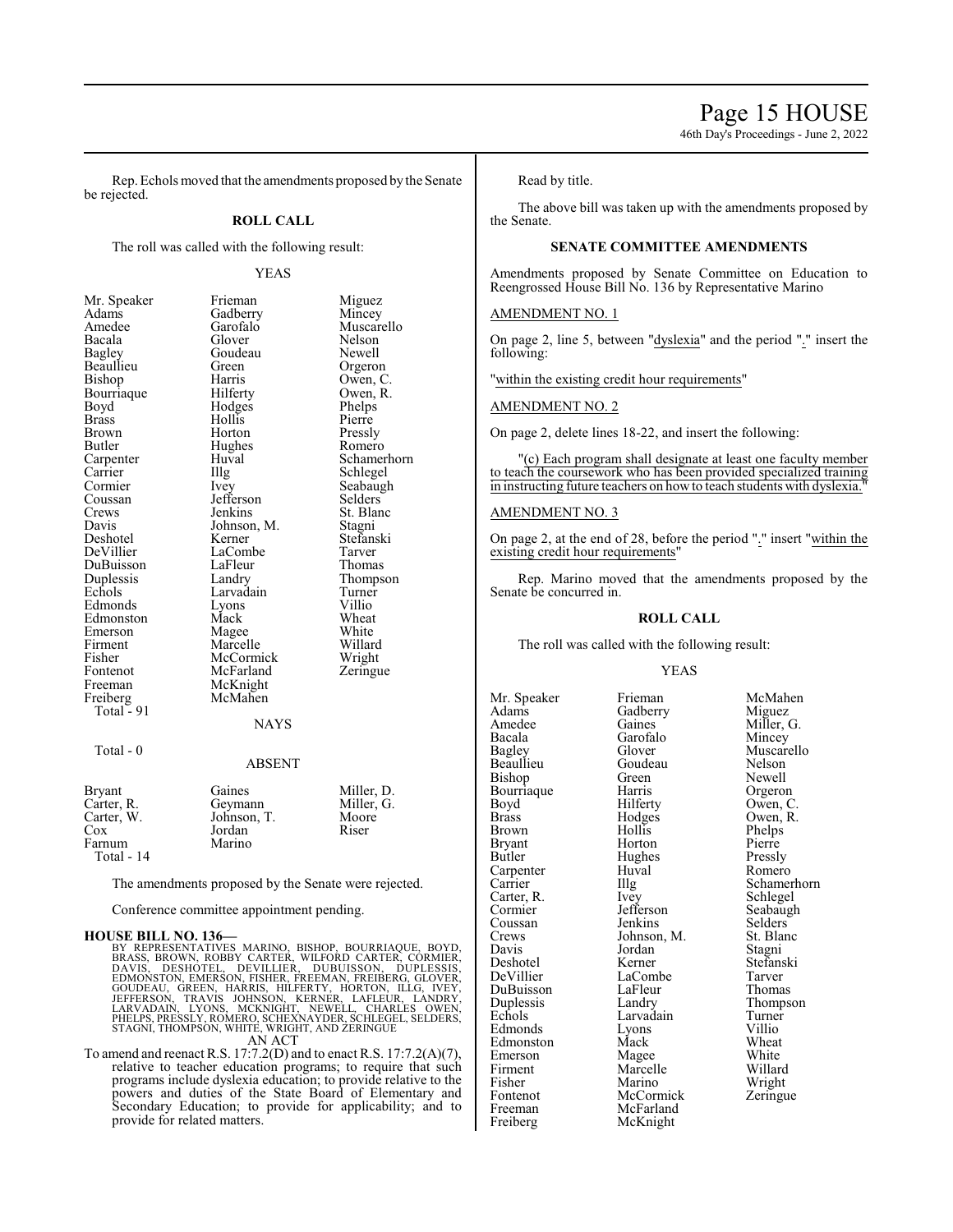# Page 16 HOUSE

46th Day's Proceedings - June 2, 2022

| Total - 97                               | <b>NAYS</b>                          |                |
|------------------------------------------|--------------------------------------|----------------|
| Total $-0$                               | <b>ABSENT</b>                        |                |
| Carter, W.<br>Cox<br>Farnum<br>Total - 8 | Geymann<br>Johnson, T.<br>Miller, D. | Moore<br>Riser |

The amendments proposed by the Senate were concurred in by the House.

## **HOUSE BILL NO. 145—**

BY REPRESENTATIVE EDMONSTON

AN ACT<br>reenact R.S. To amend and reenact R.S.  $49:953.1(B)(2)(a)$  and 968(B)(introductory paragraph), (D)(1)(b)(introductory paragraph) and (K)(1), to enact R.S. 49:950.1, and to repeal R.S. 49:968(B)(24)(b), relative to the Administrative Procedure Act; to require notification of legislators during the procedure for adoption of rules; to provide for the submission of specified reports regarding rules to legislators; to provide for an effective date; and to provide for related matters.

Read by title.

The above bill was taken up with the amendments proposed by the Senate.

## **SENATE COMMITTEE AMENDMENTS**

Amendments proposed by Senate Committee on Senate and Governmental Affairs to Reengrossed House Bill No. 145 by Representative Edmonston

## AMENDMENT NO. 1

On page 1, line 3, after " $(K)(1)$ " delete the remainder of the line and on line 4, delete "R.S.  $49:968(B)(24)(b)$ " and insert "and to enact R.S. 49:950.1"

## AMENDMENT NO. 2

On page 3, delete line 10

## AMENDMENT NO. 3

On page 3, line 11, change "Section 3." to Section 2."

Rep. Edmonston moved that the amendments proposed by the Senate be concurred in.

## **ROLL CALL**

The roll was called with the following result:

## YEAS

| Frieman  | McMaher  |
|----------|----------|
| Gadberry | Miguez   |
| Gaines   | Mincey   |
| Garofalo | Muscarel |
| Glover   | Nelson   |
| Goudeau  | Newell   |
| Green    | Orgeron  |
| Harris   | Owen, C. |
| Hilferty | Owen, R. |
| Hollis   | Phelps   |
| Horton   | Pierre   |
| Huval    | Pressly  |
|          |          |

:Mahen<br>guez ncey<br><sub>Iscarello</sub><br>Ison ven, R.<br>elps

| Carpenter<br>Carrier<br>Cormier<br>Coussan<br>Crews<br>Davis<br>Deshotel<br>DeVillier<br>DuBuisson<br>Duplessis<br>Echols<br>Edmonds<br>Edmonston<br>Emerson<br>Firment<br>Fisher<br>Fontenot<br>Freeman<br>Freiberg | Illg<br>Ivey<br>Jefferson<br>Jenkins<br>Johnson, M.<br>Jordan<br>Kerner<br>LaCombe<br>LaFleur<br>Landry<br>Larvadain<br>Lyons<br>Mack<br>Magee<br>Marcelle<br>Marino<br>McCormick<br>McFarland<br>McKnight | Romero<br>Schamerhorn<br>Schlegel<br>Seabaugh<br>Selders<br>St. Blanc<br>Stagni<br>Stefanski<br>Tarver<br>Thomas<br>Thompson<br>Turner<br>Villio<br>Wheat<br>Willard<br>Wright<br>Zeringue |
|----------------------------------------------------------------------------------------------------------------------------------------------------------------------------------------------------------------------|------------------------------------------------------------------------------------------------------------------------------------------------------------------------------------------------------------|--------------------------------------------------------------------------------------------------------------------------------------------------------------------------------------------|
| Total - 91                                                                                                                                                                                                           | <b>NAYS</b>                                                                                                                                                                                                |                                                                                                                                                                                            |
| Total - 0                                                                                                                                                                                                            | ABSENT                                                                                                                                                                                                     |                                                                                                                                                                                            |
| Bryant<br>Carter, R.<br>Carter, W.<br>Cox<br>Farnum<br>Total - 14                                                                                                                                                    | Geymann<br>Hodges<br>Hughes<br>Johnson, T.<br>Miller, D.                                                                                                                                                   | Miller, G.<br>Moore<br>Riser<br>White                                                                                                                                                      |

The amendments proposed by the Senate were concurred in by the House.

## **HOUSE BILL NO. 161—**

BY REPRESENTATIVE LYONS

AN ACT To amend and reenact R.S. 24:31.4(A), relative to the office expense allowance for members of the legislature; to provide for the amount of the allowance; to provide for an effective date; and to provide for related matters.

Read by title.

## **Speaker Schexnayder in the Chair**

The above bill was taken up with the amendments proposed by the Senate.

## **SENATE COMMITTEE AMENDMENTS**

Amendments proposed by Senate Committee on Senate and Governmental Affairs to Engrossed House Bill No. 161 by Representative Lyons

AMENDMENT NO. 1

On page 1, line 2, after "R.S. 24:31.4(A)" insert "and (C)"

AMENDMENT NO. 2

On page 1, line 6, delete "is" and insert "and (C) are"

## AMENDMENT NO. 3

On page 1, between lines 15 and 16, insert:

"C. The allowance provided in Subsection A of this Section shall be withdrawn from the treasury and paid to the persons entitled thereto in the same manner as is provided by law for the salary provided in R.S. 24:31.1. Each member shall be required to file with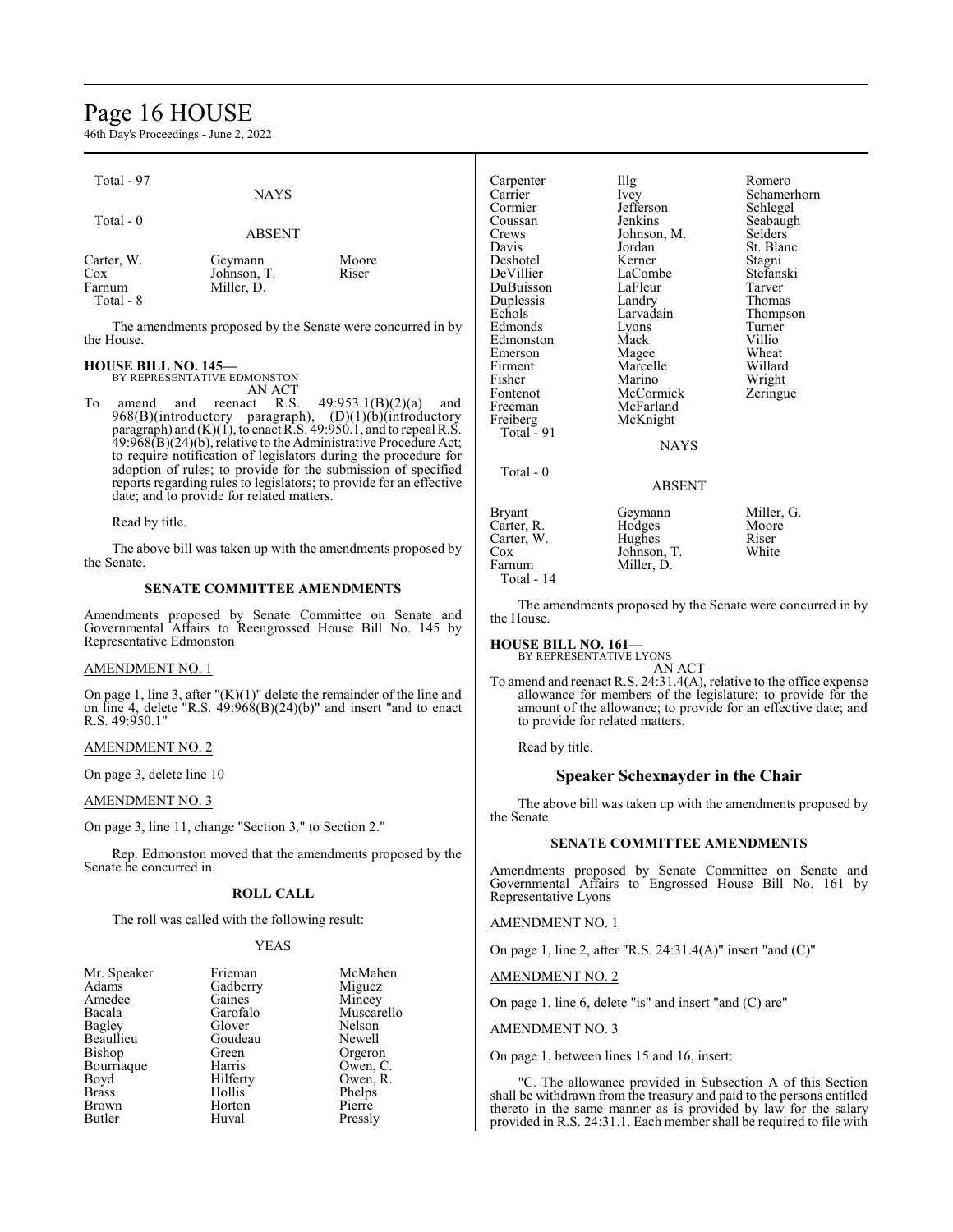46th Day's Proceedings - June 2, 2022

the presiding officer, prior to payment of the allowance each month, an itemized statement of expenses, and appropriate invoices or receipts supporting the same. The amount of the allowance paid to each member each month shall be equal to the total amount of the itemized statement, provided that in no case shall the total reimbursement exceed five hundred one thousand dollars.

\* \* \*"

Rep. Lyons moved that the amendments proposed by the Senate be concurred in.

## **ROLL CALL**

The roll was called with the following result:

#### YEAS

| Mr. Speaker<br>Adams<br>Bacala<br>Bagley<br>Beaullieu<br>Bishop<br>Bourriaque<br>Boyd<br><b>Brass</b><br><b>Brown</b><br>Carpenter<br>Carrier<br>Carter, R.<br>Cormier<br>Deshotel<br>DuBuisson<br>Duplessis<br>Edmonds<br>Edmonston<br>Fisher<br>Fontenot<br>Freeman<br>Freiberg<br>Gadberry<br><b>Total - 71</b> | Gaines<br>Glover<br>Goudeau<br>Green<br>Harris<br>Hilferty<br>Hollis<br>Hughes<br>Huval<br>Illg<br><i>lvey</i><br>Jefferson<br>Jenkins<br>Johnson, M.<br>Jordan<br>Kerner<br>LaCombe<br>LaFleur<br>Landry<br>Larvadain<br>Lyons<br>Magee<br>Marcelle<br>Marino<br><b>NAYS</b> | McCormick<br>McFarland<br>McKnight<br>McMahen<br>Nelson<br>Newell<br>Orgeron<br>Owen, C.<br>Owen, R.<br>Phelps<br>Pierre<br>Schamerhorn<br>Schlegel<br>Selders<br>St. Blanc<br>Stagni<br>Thomas<br>Thompson<br>Turner<br>Wheat<br>White<br>Willard<br>Zeringue |
|--------------------------------------------------------------------------------------------------------------------------------------------------------------------------------------------------------------------------------------------------------------------------------------------------------------------|-------------------------------------------------------------------------------------------------------------------------------------------------------------------------------------------------------------------------------------------------------------------------------|----------------------------------------------------------------------------------------------------------------------------------------------------------------------------------------------------------------------------------------------------------------|
| Amedee<br>Butler<br>Coussan<br>Crews<br>DeVillier<br>Echols<br>Emerson<br>Firment<br>Total - 22<br><b>Bryant</b>                                                                                                                                                                                                   | Frieman<br>Garofalo<br>Horton<br>Mack<br>Miguez<br>Mincey<br>Muscarello<br>Pressly<br>ABSENT<br>Farnum                                                                                                                                                                        | Romero<br>Seabaugh<br>Stefanski<br>Tarver<br>Villio<br>Wright<br>Miller, D.                                                                                                                                                                                    |
| Carter, W.<br>Cox<br>Davis<br>Total - 12                                                                                                                                                                                                                                                                           | Geymann<br>Hodges<br>Johnson, T.                                                                                                                                                                                                                                              | Miller, G.<br>Moore<br>Riser                                                                                                                                                                                                                                   |

The amendments proposed by the Senate were concurred in by the House.

#### **HOUSE BILL NO. 346—**

BY REPRESENTATIVES THOMPSON, AMEDEE, BRASS, DUBUISSON,<br>EDMONDS, FREEMAN, FREIBERG, HARRIS, HILFERTY, HUGHES,<br>JEFFERSON, KERNER, CHARLES OWEN, ROMERO, SCHLEGEL, ST.<br>BLANC, TARVER, VILLIO, AND WHEAT AN ACT

To enact R.S. 17:7.6, relative to education; to establish a program for the purpose of awarding scholarships to students in certain

teacher preparation programs; to provide for program administration by the state Department of Education; to create a fund for the purpose of funding the program; to require the State Board of Elementary and Secondary Education to adopt rules relative to the program and the fund; and to provide for related matters.

Read by title.

The above bill was taken up with the amendments proposed by the Senate.

## **SENATE COMMITTEE AMENDMENTS**

Amendments proposed by Senate Committee on Education to Reengrossed House Bill No. 346 by Representative Thompson

#### AMENDMENT NO. 1

On page 1, line 4, delete "by the state Department of Education"

## AMENDMENT NO. 2

On page 1, line 5, delete "the State Board of Elementary and", and on line 6 delete "Secondary Education to adopt"

#### AMENDMENT NO. 3

On page 1, line 14, delete "state Department", delete lines 15 and 16, and insert the following:

"Louisiana Office of Student and Financial Assistance. The administering agency may retain up to three'

## AMENDMENT NO. 4

On page 2, line 5, change "state Department of Education" to "Louisiana Office of Student and Financial Assistance"

#### AMENDMENT NO. 5

On page 2, line 13, change "State Board of Elementary and Secondary Education" to "Louisiana Office of Student and Financial **Assistance** 

## AMENDMENT NO. 6

On page 2, between lines 14 and 15, insert the following:

"D. Up to twenty percent of the annual appropriation to the Geaux Teach Fund may be used to award scholarships to students enrolled in certified alternative teacher certification program approved by the State Board of Elementary and Secondary Education.

E. A student shall be initially eligible for the program if the student meets all of the following criteria:

(1) Is a United States citizen who is registered with Selective Service, if required.

(2) Is a Louisiana resident for at least two years prior to July 1 of the scholarship award year.

(3) Has completed and submitted documentary evidence required by the Louisiana Office of Student Financial Assistance.

(4) Is enrolled as a full-time undergraduate student in a teacher education program approved by the State Board of Elementary and Secondary Education with the intent of becoming a certified teacher.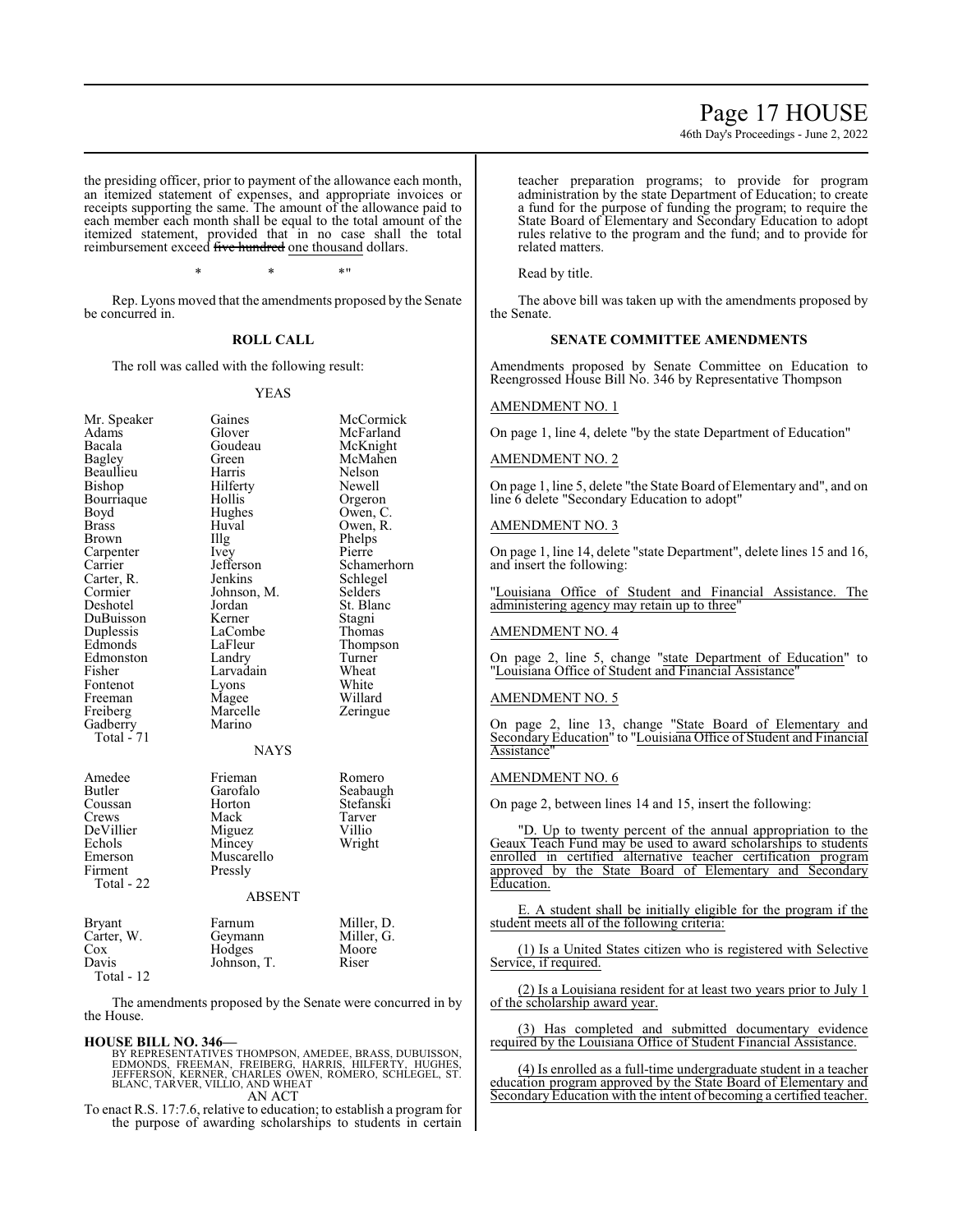# Page 18 HOUSE

46th Day's Proceedings - June 2, 2022

(5) Have at a least a 2.50 cumulative college grade point average.

F. To maintain eligibility for an award a student shall meet all of the following criteria:

(1) Have received the scholarship for not more than three academic years.

(2) Maintain full-time undergraduate status.

(3) Achieve a cumulative grade point average of at least 2.50 at the end of each academic year.

(4) Maintain continuous enrollment as a full-time student in an approved teacher education program, unless granted an exception by the administering agency.

G. Scholarship awards shall be applicable only to the cost of tuition and required fees. The award shall be used only after all other financial aid and awards are applied and only for any remaining balance due for tuition and required fees.

## **SENATE FLOOR AMENDMENTS**

Amendments proposed by Senator Abraham to Reengrossed House Bill No. 346 by Representative Thompson

## AMENDMENT NO. 1

In Senate Committee Amendment No. 3 proposed by the Senate Committee on Education on May 25, 2022, and adopted by the Senate on May 26, 2022, on page 1, line 9, change "Louisiana Office of Student and Financial Assistance" to "Board of Regents through the office of student financial assistance"

## AMENDMENT NO. 2

In Senate Committee Amendment No. 4 proposed by the Senate Committee on Education on May 25, 2022, and adopted by the Senate on May 26, 2022, on page 1, line 12 and continuing to line 13, change "Louisiana Office of Student and Financial Assistance" to "Board of Regents through the office of student financial assistance"

## AMENDMENT NO. 3

In Senate Committee Amendment No. 5 proposed by the Senate Committee on Education on May 25, 2022, and adopted by the Senate on May 26, 2022, on page 1, line 16, change "Louisiana Office of Student and Financial Assistance" to "Board of Regents through the office of student financial assistance"

## AMENDMENT NO. 4

In Senate Committee Amendment No. 6 proposed by the Senate Committee on Education on May 25, 2022, and adopted by the Senate on May 26, 2022, on page 1, line 30, change "Louisiana Office of Student and Financial Assistance" to "Board of Regents through the office of student financial assistance"

## AMENDMENT NO. 5

In Senate Committee Amendment No. 6 proposed by the Senate Committee on Education on May 25, 2022, and adopted by the Senate on May 26, 2022, on page 1, line 37, change "three" to "four"

## AMENDMENT NO. 6

In Senate Committee Amendment No. 6 proposed by the Senate Committee on Education on May 25, 2022, and adopted by the Senate on May 26, 2022, on page 2, at the end of line 1 and the beginning of line 2, change "tuition and required fees" to "tuition, required fees, and textbooks and instructional materials required for the course of study"

## AMENDMENT NO. 7

In Senate Committee Amendment No. 6 proposed by the Senate Committee on Education on May 25, 2022, and adopted by the Senate on May 26, 2022, on page 2, line 2, between "other" and "financial" insert "state or institutional"

## AMENDMENT NO. 8

In Senate Committee Amendment No. 6 proposed by the Senate Committee on Education on May 25, 2022, and adopted by the Senate on May 26, 2022, on page 2, line 3, change "tuition and required fees<sup>"</sup> to "tuition, required fees, and textbooks and instructional materials required for the course of study

Rep. Thompson moved that the amendments proposed by the Senate be concurred in.

## **ROLL CALL**

The roll was called with the following result:

Hodges

#### YEAS

Mr. Speaker Frieman McMahen<br>Adams Gadberry Miguez Adams Gadberry<br>Amedee Gaines Amedee Gaines Mincey<br>Bacala Garofalo Muscar Bagley Glover Nelson Bishop Green Green Orgeron<br>Bourriaque Harris Owen, C. Bourriaque Harris<br>Boyd Hilferty Boyd Hilferty Owen, R.<br>Brass Hodges Phelps Brown Hollis Pierre<br>Butler Horton Pressly Carpenter Hughe<br>Carrier Huval Carter, R. Illg<br>Cormier Ivey Cormier Ivey Seabaugh<br>
Coussan Jefferson Selders Coussan Jefferson<br>Crews Jenkins Crews Jenkins St. Blanc<br>Davis Johnson, M. Stagni Davis Johnson, M. Stagni DeVillier Jordan Tarver DuBuisson Kerner<br>
Duplessis LaCombe Duplessis LaCombe Thompson<br>
Echols LaFleur Turner Echols LaFleur Turner<br>Edmonds Landry Villio Edmonston Larvadain Wheat<br>
Emerson Lyons White Emerson Lyons White<br>
Firment Magee Willard Firment Magee Willard<br>Fisher Marino Wright Fisher Marino Wright<br>Fontenot McCormick Zeringue Fontenot McCormick<br>Freeman McFarland Freeman McFarland<br>Freiberg McKnight Total  $-94$  Total - 0 Bryant Geymann Miller, G.<br>Carter. W. Mack Moore Carter, W. Mack Moor<br>Cox Marcelle Riser

Garofalo Muscarello<br>Glover Nelson Goudeau Newell<br>Green Orgeron Horton Pressly<br>Hughes Romero Huval Schamerhorn<br>Illg Schlegel Johnson, T. Stefans<br>Jordan Tarver Landry Villio<br>Larvadain Wheat

NAYS

McKnight

Miller, D.

## ABSENT

Cox Marcelle<br>Farnum Miller, D Total - 11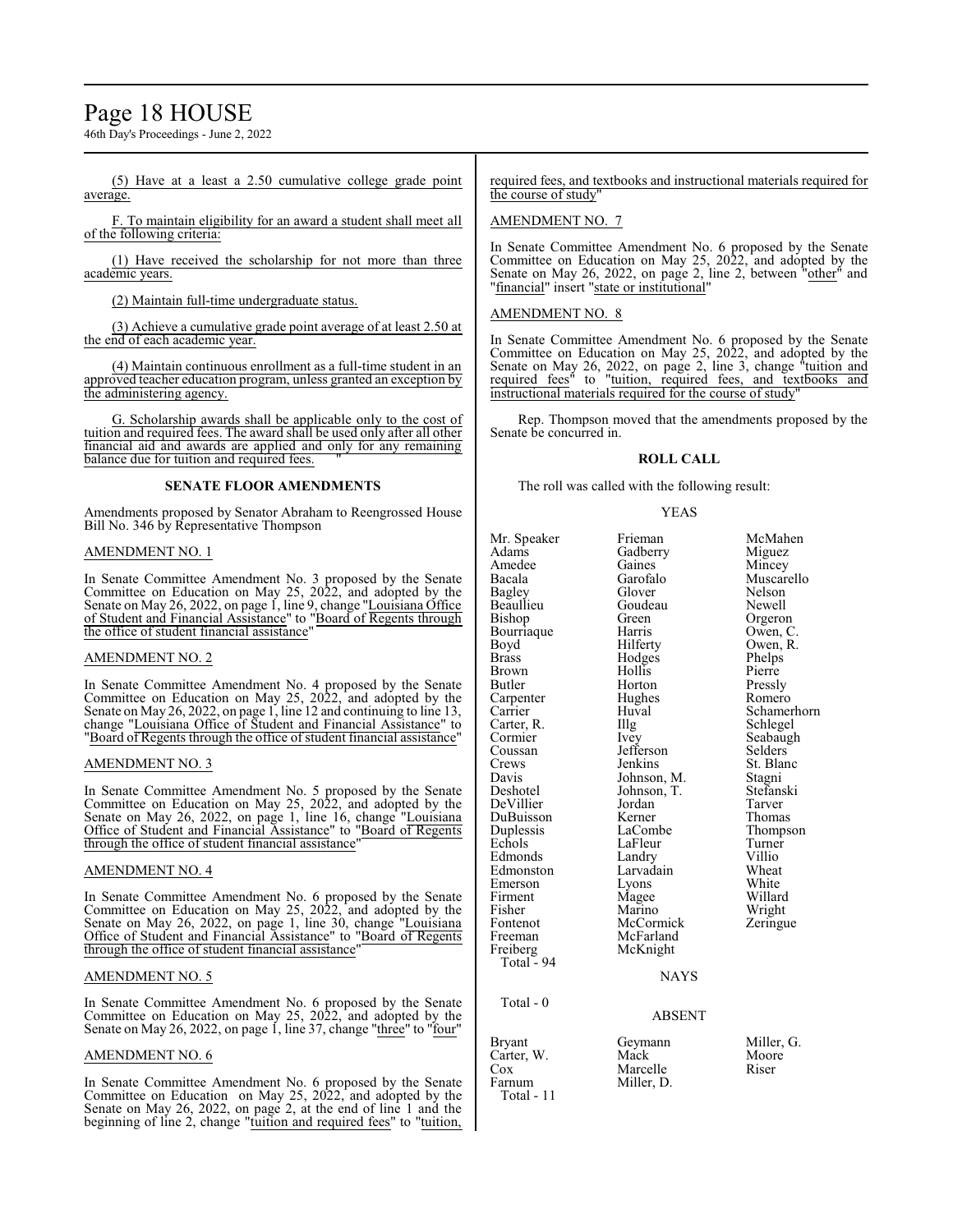46th Day's Proceedings - June 2, 2022

The amendments proposed by the Senate were concurred in by the House.

- **HOUSE BILL NO. 364—** BY REPRESENTATIVES MCKNIGHT, AMEDEE, BISHOP, COUSSAN, DAVIS, IVEY, LACOMBE, CHARLES OWEN, AND PRESSLY AN ACT
- To enact R.S. 17:3394, relative to the powers and duties of public postsecondary education management boards; to require a disciplinary hearing process for students and student organizations accused of committing non-academic offenses; and to provide for related matters.

Read by title.

The above bill was taken up with the amendments proposed by the Senate.

## **SENATE COMMITTEE AMENDMENTS**

Amendments proposed by Senate Committee on Education to Reengrossed House Bill No. 364 by Representative McKnight

## AMENDMENT NO. 1

On page 1, at the end of line 13, insert "Each postsecondary institution governed by such a board shall also adopt a policy and incorporate it into its student handbook or code of conduct.

## AMENDMENT NO. 2

On page 1, line 16, after "days" insert a comma "," and "deferred suspension,'

## AMENDMENT NO. 3

On page 3, line 28, after "to an" and before "institutional" insert "appellate entity that is an"

## AMENDMENT NO. 4

On page 3, line 29, between "within" and "days" change "ninety" to "ten"

## AMENDMENT NO. 5

On page 4, at the end of line 3, insert "The institution may designate the appellate entity as the final institutional authority on the matter; however nothing in this Section shall preclude a court from granting a prevailing plaintiff equitable relief.

## AMENDMENT NO. 6

On page 4, line 16, between "institution" and "reimburse" change "may" to "shall"

## AMENDMENT NO. 7

On page 4, line 17, after "suspension" and before "or expulsion" insert a comma "," and "including a deferred suspension,

## AMENDMENT NO. 8

On page 5, line 7, after "capacities" insert ", with the management board named as a party,"

## AMENDMENT NO. 9

On page 5, line 9, after "violated," delete the remainder of the line and delete lines 10 and 11 and insert "the court shall award any mental or emotional distress, loss of wages or earning capacity, and costs."

## AMENDMENT NO. 10

On page 5, line 20, between "Within" and "hours" change "twentyfour" to "seventy-two"

## AMENDMENT NO. 11

On page 5, line 23, between "Within" and "business days" change "three" to "seven"

Rep. McKnight moved that the amendments proposed by the Senate be concurred in.

## **ROLL CALL**

The roll was called with the following result:

YEAS

| Mr. Speaker   | Frieman       | McKnight    |
|---------------|---------------|-------------|
| Adams         | Gadberry      | McMahen     |
| Amedee        | Gaines        | Miguez      |
| Bacala        | Garofalo      | Miller, G.  |
| <b>Bagley</b> | Glover        | Mincey      |
| Beaullieu     | Goudeau       | Muscarello  |
| Bishop        | Green         | Nelson      |
| Bourriaque    | Harris        | Newell      |
| Boyd          | Hilferty      | Orgeron     |
| <b>Brass</b>  | Hodges        | Owen, C.    |
| <b>Brown</b>  | Hollis        | Owen, R.    |
| Bryant        | Horton        | Pierre      |
| Butler        | Hughes        | Pressly     |
| Carpenter     | Huval         | Romero      |
| Carrier       | Illg          | Schamerhorn |
| Carter, R.    | Ivey          | Schlegel    |
| Cormier       | Jefferson     | Seabaugh    |
| Coussan       | Jenkins       | Selders     |
| Crews         | Johnson, M.   | St. Blanc   |
| Davis         | Johnson, T.   | Stagni      |
| Deshotel      | Jordan        | Stefanski   |
| DeVillier     | Kerner        | Tarver      |
| DuBuisson     | LaCombe       | Thomas      |
| Duplessis     | LaFleur       | Thompson    |
| Echols        | Landry        | Turner      |
| Edmonds       | Larvadain     | Villio      |
| Edmonston     | Lyons         | Wheat       |
| Emerson       | Mack          | White       |
| Firment       | Magee         | Willard     |
| Fisher        | Marcelle      | Wright      |
| Fontenot      | Marino        | Zeringue    |
| Freeman       | McCormick     |             |
| Freiberg      | McFarland     |             |
| Total - 97    |               |             |
|               | <b>NAYS</b>   |             |
| Total - 0     |               |             |
|               | <b>ABSENT</b> |             |
| Carter, W.    | Geymann       | Phelps      |
| Cox           | Miller, D.    | Riser       |
| Farnum        | Moore         |             |

The amendments proposed by the Senate were concurred in by the House.

#### **HOUSE BILL NO. 505—**

Total - 8

BY REPRESENTATIVE JEFFERSON

AN ACT To amend and reenact R.S. 40:1131(introductory paragraph), 1133.2(A)(1) and (B)(introductory paragraph),  $1133.4(A)(4)$ , 1133.5(2),1133.8(D) and (E), 1133.10(introductory paragraph),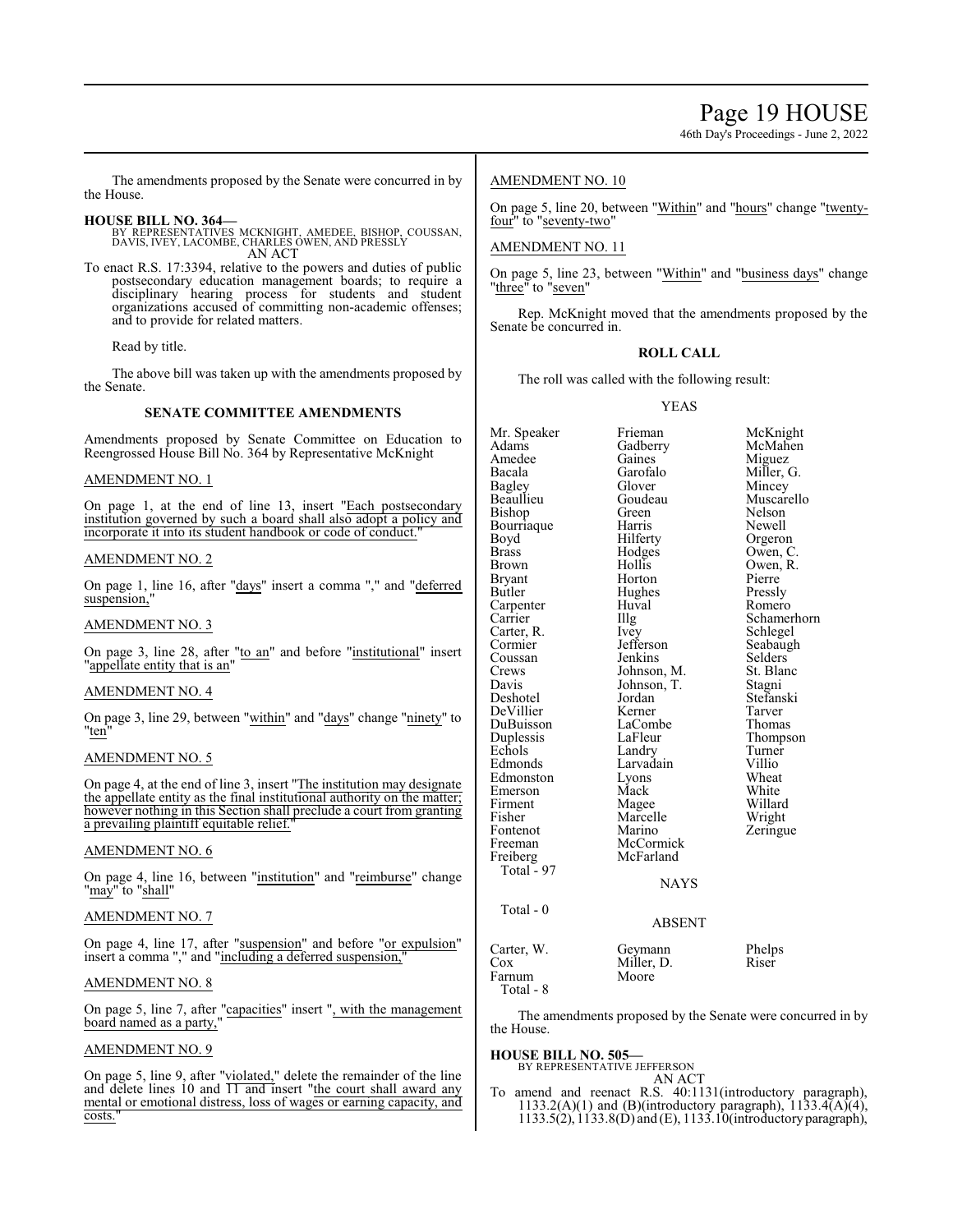# Page 20 HOUSE

46th Day's Proceedings - June 2, 2022

and 1203.1(introductory paragraph) and (5) and to enact R.S. 40:1131(24), 1133.2(B)(5), 1133.5(11) and (12), 1133.10(9), 1133.17, 1133.18, and 1135.1(A)(2)(e), relative to emergency medical services; to define the term certified ambulance operator for purposes of laws pertaining to emergency medical personnel; to require that certified ambulance operators receive certification from the bureau of emergency medical services of the Louisiana Department of Health; to provide conditions, procedures, and standards relative to certification of ambulance operators; to provide for fees for such certification; to provide for duties of certified ambulance operators and to establish grounds for disciplinary action against such personnel; to include certified ambulance operators within laws requiring criminal history checks on certain nonlicensed persons who provide health-related services and prohibiting hiring of such persons who have been convicted of certain offenses; and to provide for related matters.

Read by title.

The above bill was taken up with the amendments proposed by the Senate.

## **SENATE COMMITTEE AMENDMENTS**

Amendments proposed by Senate Committee on Health and Welfare to Engrossed House Bill No. 505 by Representative Jefferson

## AMENDMENT NO. 1

On page 1, line 4, after "1133.10(introductory paragraph)," insert  $"11\overline{3}3.\overline{1}3(\AA)(1),"$ 

## AMENDMENT NO. 2

On page 1, line 5, change "R.S. 40:1131(24)" to "R.S. 40:1131(24) through (28)"

## AMENDMENT NO. 3

On page 1, delete line 6 and on line 7, delete "term certified ambulance operator" and insert "1133.18, 1135.1(A)(2)(e), and 1135.2(A)(3), relative to emergency medical services; to define certain terms"

## AMENDMENT NO. 4

On page 1, line 16, after "offenses;" insert "to provide for civil immunity with respect to certified ambulance operators; to provide for staffing requirements of advanced life support vehicles;

## AMENDMENT NO. 5

On page 1, at the end of line 19, insert  $"1133.13(A)(1),"$ 

## AMENDMENT NO. 6

On page 2, line 1, change "40:1131(24)" to "40:1131(24) through (28)" and after "1133.18," delete "and"

## AMENDMENT NO. 7

On page 2, line 2, after "1135.1(A)(2)(e)" insert ", and 1135.2(A)(3)"

## AMENDMENT NO. 8

On page 2, between lines 10 and 11, insert the following:

"(25) "Advanced life support" or "ALS" means the provision of medically necessary supplies and services including the provision of an ALS assessment by ALS personnel or at least one ALS intervention.

(26) "Advanced life support intervention" means a procedure that is required to be done by a licensed advanced emergency medical technician or a licensed paramedic.

(27) "Advanced life support assessment" means an assessment performed by ALS personnel as part of an emergency response that was necessary because the patient's reported condition at the time of dispatch was such that only ALS personnel were qualified to perform the assessment.

(28) "Basic life support" or "BLS" means the provision of medically necessary supplies and services by EMS practitioners who are licensed at least to the level of emergency medical technician."

## AMENDMENT NO. 9

On page 4, between lines 9 and 10, insert the following:

"§1133.13. Civil immunity

A.(1) Any certified ambulance operator, certified pursuant to the provisions of this Part, or any emergency medical services practitioner, licensed pursuant to the provisions of this Part who renders emergency medical care to an individual while in the performance of his medical duties and following the instructions of a physician shall not be individually liable to such an the individual for civil damages as a result of acts or omissions in rendering the emergency medical care, except for acts or omissions intentionally designed to harm, or for grossly negligent acts or omissions which result in harm to such an the individual. Nothing herein in this Subsection shall relieve the driver of the emergency vehicle from liability arising from the operation or use of such the vehicle.

 $*$  \*  $*$  \*

## AMENDMENT NO. 10

On page 4, line 11, after "applicant for" delete "initial"

## AMENDMENT NO. 11

On page 6, after line 29, insert the following:

"§1135.2. Qualifications to operate emergency medical response vehicles; vehicle requirements; equipment; penalties

A. \* \* \*

(3) Advanced life support vehicles shall be staffed by not less than two people, at least one of which shall be licensed as an advanced emergency medical technician or a paramedic.

## \* \* \*" **SENATE FLOOR AMENDMENTS**

Amendments proposed by Senator Boudreaux to Engrossed House Bill No. 505 by Representative Jefferson

## AMENDMENT NO. 1

In Senate Committee Amendment No. 2 proposed by the Senate Committee on Health and Welfare and adopted by the Senate on May 26, 2022, on page 1, line 4, after "through" delete "(28)" and insert "(26)"

## AMENDMENT NO. 2

In Senate Committee Amendment No. 3 proposed by the Senate Committee on Health and Welfare and adopted by the Senate on May 26, 2022, on page 1, line 7, change "1133.18, 1135.1(A)(2)(e), and  $1135.2(A)(3)^{n}$  to "1133.18, and  $1135.1(A)(2)(e)$  and  $(8)^{n}$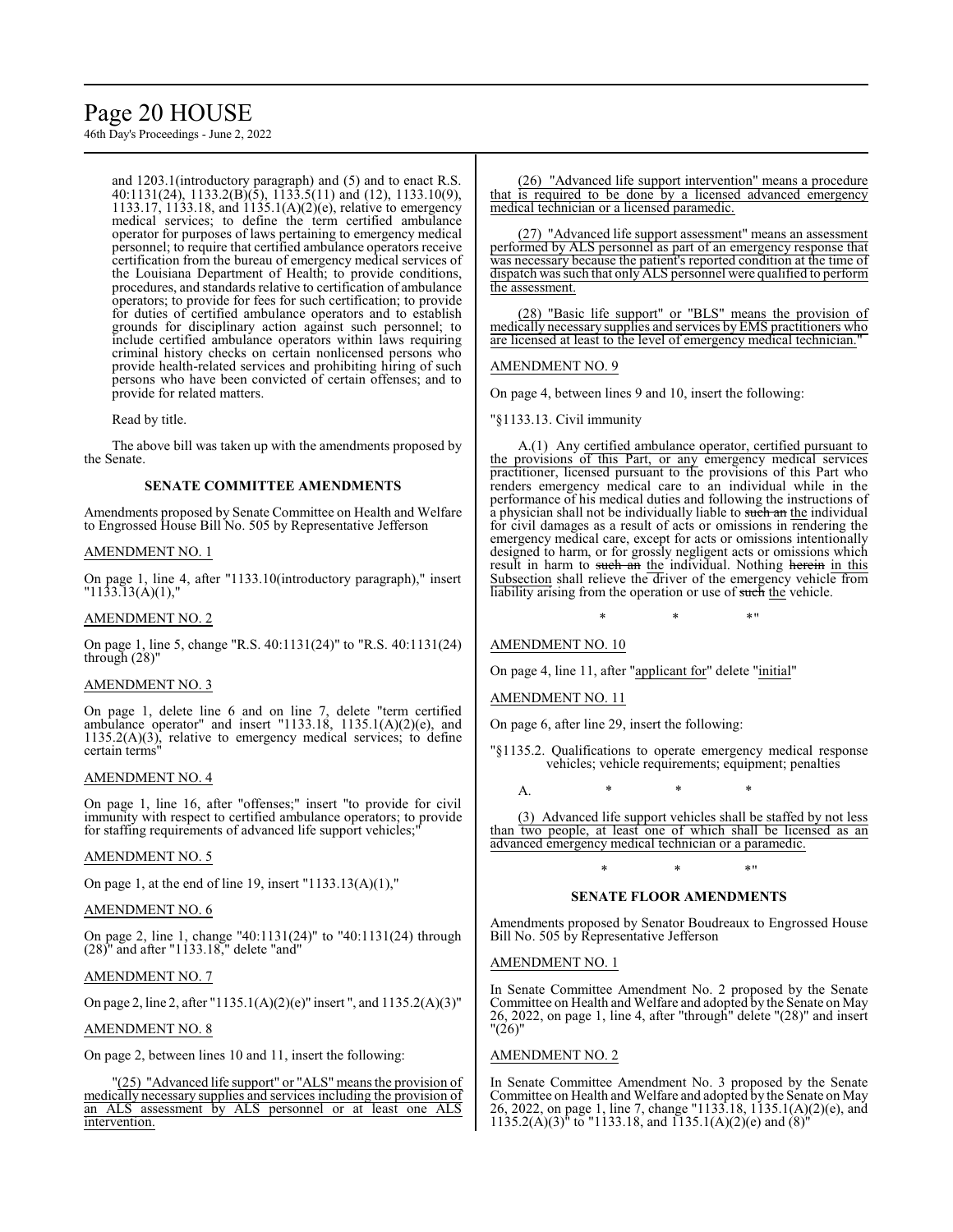# Page 21 HOUSE

46th Day's Proceedings - June 2, 2022

## AMENDMENT NO. 3

In Senate Committee Amendment No. 4 proposed by the Senate Committee on Health and Welfare and adopted by the Senate on May 26, 2022, on page 1, line 12, delete "vehicles;" and insert "ambulances;"

## AMENDMENT NO. 4

In Senate Committee Amendment No. 6 proposed by the Senate Committee on Health and Welfare and adopted by the Senate on May 26, 2022, on page 1, line 16, after "through" delete the remainder of the line and delete line 17 and insert  $"({26})"$ 

#### AMENDMENT NO. 5

In Senate Committee Amendment No. 7 proposed by the Senate Committee on Health and Welfare and adopted by the Senate on May 26, 2022, on page 1, line 19, after "insert" delete the remainder of the line and insert ""and (8)""

## AMENDMENT NO. 6

In Senate Committee Amendment No. 8 proposed by the Senate Committee on Health and Welfare and adopted by the Senate on May 26, 2022, on page 1, line 23, after "services" delete the remainder of the line and delete lines 24 through 31 and insert "by EMS practitioners who are licensed at least to the level of advanced emergency technician or equivalent.

## AMENDMENT NO. 7

In Senate Committee Amendment No. 8 proposed by the Senate Committee on Health and Welfare and adopted by the Senate on May 26, 2022, on page 1, at the beginning of line  $32$ , change " $(28)$ " to "(26)"

#### AMENDMENT NO. 8

In Senate Committee Amendment No. 11 proposed by the Senate Committee on Health and Welfare and adopted by the Senate on May 26, 2022, on page 2, delete lines 20 through 25 and insert the following:

""(8) Advanced life support ambulances shall be staffed by not less than two people, at least one of which shall be licensed at a minimum to the level of advanced emergency medical technician."

Rep. Jefferson moved that the amendments proposed by the Senate be concurred in.

## **ROLL CALL**

The roll was called with the following result:

## YEAS

| Mr. Speaker   | Freiberg | McKnight   |
|---------------|----------|------------|
| Adams         | Frieman  | McMahen    |
| Amedee        | Gadberry | Miguez     |
| Bacala        | Gaines   | Miller, G. |
| Bagley        | Glover   | Mincey     |
| Beaullieu     | Green    | Muscarello |
| Bishop        | Harris   | Nelson     |
| Bourriaque    | Hilferty | Newell     |
| Boyd          | Hodges   | Orgeron    |
| <b>Brass</b>  | Hollis   | Owen, C.   |
| Brown         | Horton   | Owen, R.   |
| <b>Bryant</b> | Hughes   | Phelps     |
| Butler        | Huval    | Pierre     |
| Carpenter     | Illg     | Pressly    |
| Carrier       | Ivey     | Romero     |

| Carter, R.<br>Cormier<br>Coussan<br>Crews<br>Davis<br>Deshotel<br>DeVillier<br>DuBuisson<br>Duplessis<br>Echols<br>Edmonds<br>Edmonston<br>Emerson<br>Farnum<br>Fisher<br>Fontenot<br>Freeman<br>Total - 96<br>Total - 0 | Jefferson<br>Jenkins<br>Johnson, M.<br>Johnson, T.<br>Jordan<br>Kerner<br>LaCombe<br>LaFleur<br>Landry<br>Larvadain<br>Lyons<br>Mack<br>Magee<br>Marcelle<br>Marino<br>McCormick<br>McFarland<br><b>NAYS</b> | Schamerhorn<br>Schlegel<br>Seabaugh<br>Selders <sup>®</sup><br>St. Blanc<br>Stagni<br>Stefanski<br>Tarver<br>Thomas<br>Thompson<br>Turner<br>Villio<br>Wheat<br>White<br>Willard<br>Wright<br>Zeringue |
|--------------------------------------------------------------------------------------------------------------------------------------------------------------------------------------------------------------------------|--------------------------------------------------------------------------------------------------------------------------------------------------------------------------------------------------------------|--------------------------------------------------------------------------------------------------------------------------------------------------------------------------------------------------------|
|                                                                                                                                                                                                                          | <b>ABSENT</b>                                                                                                                                                                                                |                                                                                                                                                                                                        |
| Carter, W.<br>Cox<br>Firment<br>Total - 9                                                                                                                                                                                | Garofalo<br>Geymann<br>Goudeau                                                                                                                                                                               | Miller, D.<br>Moore<br>Riser                                                                                                                                                                           |

The amendments proposed by the Senate, having received a two-thirds vote of the elected members, were concurred in by the House.

# **HOUSE BILL NO. 539—** BY REPRESENTATIVE FIRMENT

AN ACT To amend and reenact R.S. 51:451(A) and to enact R.S. 37:2175.3(A)(12) through (14) and R.S. 51:452, relative to property insurance; to prohibit contractors from engaging in certain acts related to an insured's property insurance claim; to prohibit sellers of goods and services from assisting in paying an insured's deductible; to provide contract language advising insureds of their duty to pay their property insurance deductible; and to provide for related matters.

Read by title.

The above bill was taken up with the amendments proposed by the Senate.

## **SENATE COMMITTEE AMENDMENTS**

Amendments proposed by Senate Committee on Insurance to Reengrossed House Bill No. 539 by Representative Firment

AMENDMENT NO. 1

On page 1, line 2, change "(14)" to "(17)"

AMENDMENT NO. 2

On page 1, line 9, change "(14)" to "(17)"

AMENDMENT NO. 3

On page 1, line 11, after "persons" and before "performing" insert "or companies"

## AMENDMENT NO. 4

On page 2, between lines 11 and 12, insert the following:

"(15) Sharing in any legal fee earned by a lawyer.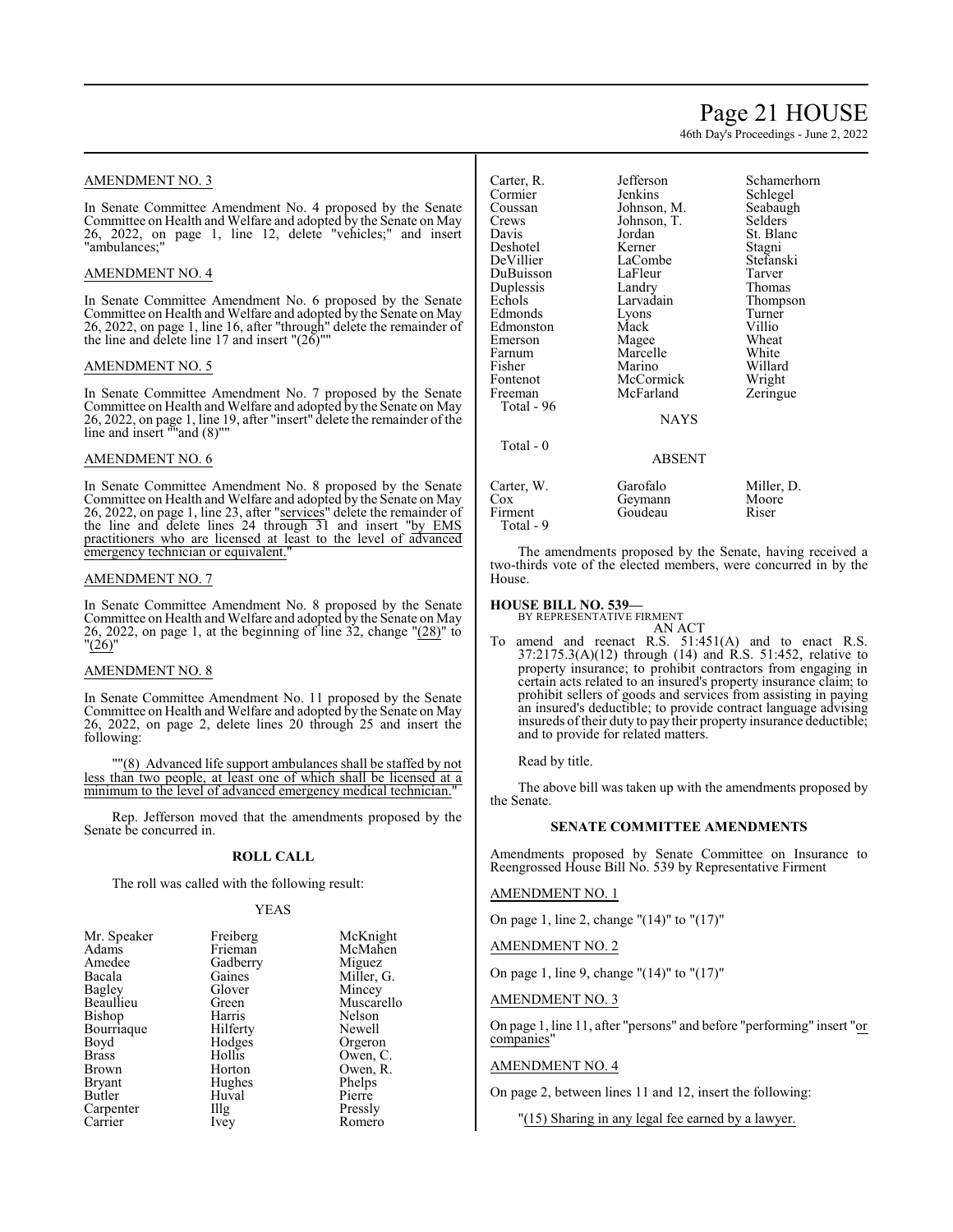# Page 22 HOUSE

46th Day's Proceedings - June 2, 2022

(16) Requiring an insured to sign an attorney representation agreement on behalf of an attorney.

(17) Accepting a fee, commission, or other valuable consideration, regardless of form or amount, in exchange for a referral by the person or company to an attorney or law firm.

## **SENATE FLOOR AMENDMENTS**

Amendments proposed by Senator Womack to Reengrossed House Bill No. 539 by Representative Firment

## AMENDMENT NO. 1

In Senate Committee Amendment No. 1 proposed by the Senate Committee on Insurance and adopted by the Senate on May 26, 2022, on page 1, line 2, change " $(17)$ " to " $(18)$ "

## AMENDMENT NO. 2

In Senate Committee Amendment No. 2 proposed by the Senate Committee on Insurance and adopted by the Senate on May 26, 2022, on page 1, line 4, change "(17)" to "(18)"

## AMENDMENT NO. 3

On page 1, line 9, change "is" to "are"

#### AMENDMENT NO. 4

In Senate Committee Amendment No. 4 proposed by the Senate Committee on Insurance and adopted by the Senate on May 26, 2022, on page 1, after line 14, insert the following:

"(18)(a) Accepting an assignment of any rights, benefits, proceeds, or causes of action of an insured under a property insurance policy prior to completing the work described in the home improvement contract and the property insurer conducting its initial examination of the damage caused by the covered peril. The assignment of any rights, benefits, proceeds, or causes of action shall be limited to the scope of work and fees provided in the home improvement contract, which shall comply with the provisions of R.S. 37:2175.1.

(b) For the purposes of this Paragraph, home improvement contracting services shall include temporary repair, mitigation, reconstruction, or other repair of damage caused by a peril covered under a first-party property insurance policy.

(c) The provisions of this Paragraph shall not be interpreted to limit the right of a person performing home improvement contracting services to perfect an otherwise valid lien on the property, as provided by law.

## **SENATE FLOOR AMENDMENTS**

Amendments proposed by Senator Womack to Reengrossed House Bill No. 539 by Representative Firment

## AMENDMENT NO. 1

In Senate Committee Amendment No. 4 proposed by the Senate Committee on Insurance and adopted by the Senate on May 26, 2022, on page 1, line 9, change "a lawyer" to "an attorney"

Rep. Firment moved that the amendments proposed by the Senate be concurred in.

### **ROLL CALL**

The roll was called with the following result:

Mr. Speaker Freiberg McCormick<br>Adams Frieman McFarland Adams Frieman McFarland Amedee Gadberry McKnight<br>
Racala Gaines McMahen Bagley Garofalo Miguez<br>Beaullieu Glover Miller, Beaullieu Glover Miller, G.<br>Bishop Goudeau Mincey Bourriaque Green<br>Boyd Harris Boyd Harris Nelson<br>Brass Hilferty Newell Brass Hilferty<br>Brown Hodges Brown Hodges Orgeron<br>Bryant Hollis Owen, C Bryant Hollis Owen, C.<br>Butler Horton Owen, R. Carpenter Hughes Pierre<br>Carrier Huval Pressly Carter, R. Illg<br>Cormier Ivey Cormier Ivey Schamerhorn<br>
Coussan Jefferson Schlegel Coussan Jefferson Schlege<br>Davis Jenkins Selders Davis Jenkins Selders<br>Deshotel Johnson, M. St. Blanc Deshotel Johnson, M. St. Blanck St. Blanck Johnson, T. Stagni DuBuisson Jordan Stefan:<br>Duplessis Kerner Tarver Duplessis Kerner Tarver<br>
Echols LaCombe Thomas Echols LaCombe<br>Edmonds LaFleur Edmonston Landry Turner<br>
Emerson Larvadain Villio Emerson Larvadain Villio<br>Farnum Lyons Wheat Firment Mack White<br>Fisher Magee Willard Fisher Magee Willard<br>Fontenot Marcelle Wright Fontenot Marcelle<br>Freeman Marino Total - 96 Total - 0

McMahen Goudeau Mincey<br>Green Muscarello Horton Owen, R.<br>Hughes Pierre Huval Pressly<br>
Illg Romero Johnson, T. Stagni<br>Jordan Stefanski LaFleur Thompson<br>Landrv Turner Lyons Wheat<br>Mack White Zeringue

NAYS

## ABSENT

| Carter, W. | Geymann    | Phelps   |
|------------|------------|----------|
| Cox        | Miller, D. | Riser    |
| Crews      | Moore      | Seabaugh |
| Total - 9  |            |          |

The amendments proposed by the Senate were concurred in by the House.

#### **HOUSE BILL NO. 555—**

BY REPRESENTATIVE CHARLES OWEN AN ACT

To enact R.S. 37:3611 and 3612, relative to occupational licensing; to provide definitions; to require certain boards to publish information relative to occupational licensing on their website; to require an annual update; and to provide for related matters.

Read by title.

The above bill was taken up with the amendments proposed by the Senate.

### **SENATE FLOOR AMENDMENTS**

Amendments proposed by Senator Cathey to Engrossed House Bill No. 555 by Representative Charles Owen

## AMENDMENT NO. 1

On page 2, line 6, change "February 15, 2023" to "January 1, 2024"

Rep. Charles Owenmoved that the amendments proposed bythe Senate be rejected.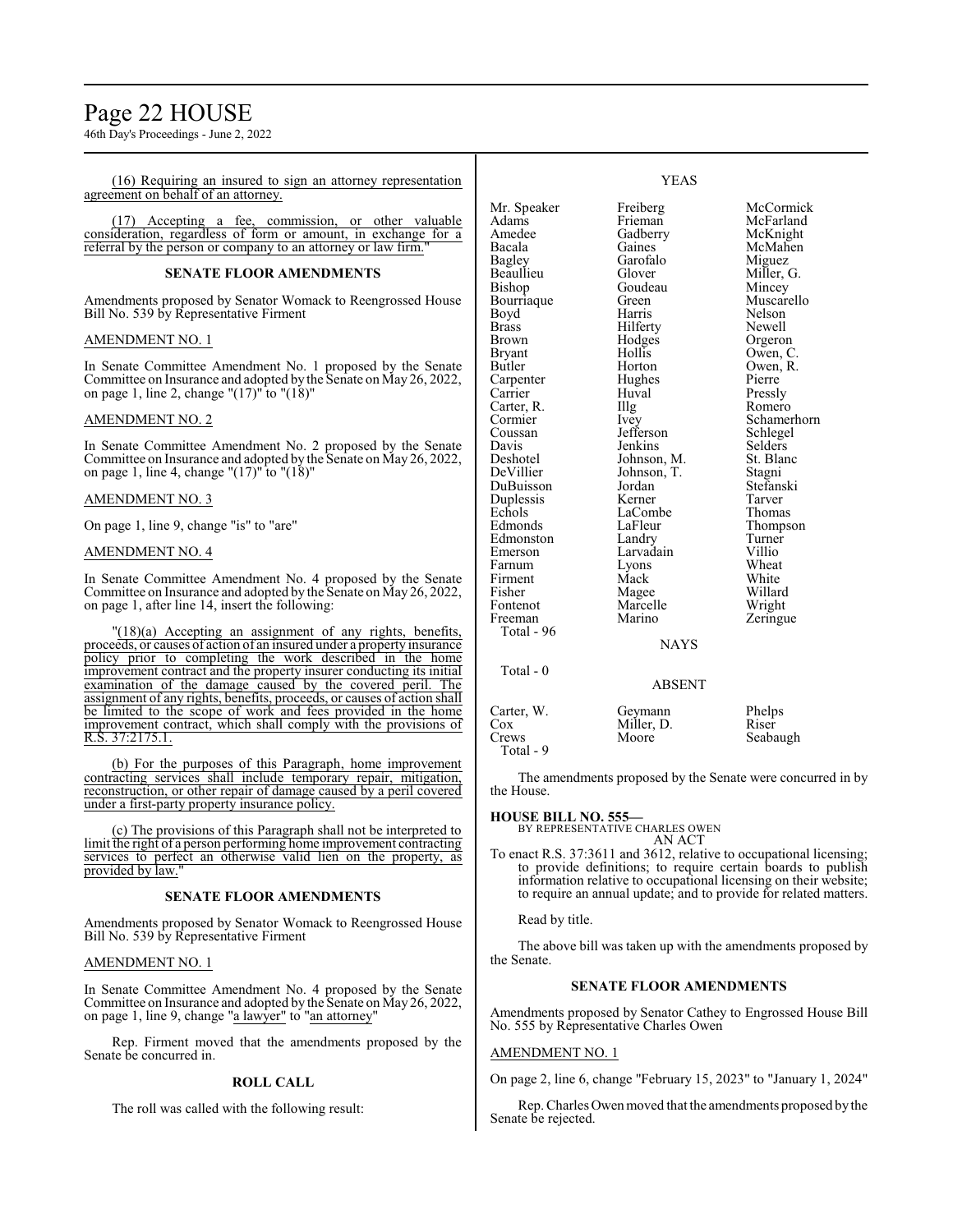46th Day's Proceedings - June 2, 2022

## **ROLL CALL**

The roll was called with the following result:

#### YEAS

| Mr. Speaker                                             | Freiberg                                             | McFarland   |
|---------------------------------------------------------|------------------------------------------------------|-------------|
| Adams                                                   | Frieman                                              | McKnight    |
| Amedee                                                  | Gadberry                                             | McMahen     |
| Bacala                                                  | Gaines                                               | Miguez      |
| Bagley                                                  | Garofalo                                             | Mincey      |
| Beaullieu                                               | Glover                                               | Muscarello  |
| Bishop                                                  | Goudeau                                              | Nelson      |
| Bourriaque                                              | Green                                                | Newell      |
| Boyd                                                    | Harris                                               | Orgeron     |
| Brass                                                   | Hilferty                                             | Owen, C.    |
| Brown                                                   | Hodges                                               | Owen, R.    |
| <b>Bryant</b>                                           | Hollis                                               | Pierre      |
| Butler                                                  | Horton                                               | Pressly     |
| Carpenter                                               | Hughes                                               | Romero      |
| Carrier                                                 | Huval                                                | Schamerhorn |
| Carter, R.                                              | Illg                                                 | Schlegel    |
| Cormier                                                 | Ivey                                                 | Selders     |
| Coussan                                                 | Jefferson                                            | St. Blanc   |
| Davis                                                   | Jenkins                                              | Stagni      |
| Deshotel                                                | Johnson, M.                                          | Stefanski   |
| DeVillier                                               | Johnson, T.                                          | Tarver      |
| DuBuisson                                               | Jordan                                               | Thomas      |
| Duplessis                                               | Kerner                                               | Thompson    |
| Echols                                                  | LaCombe                                              | Turner      |
| Edmonds                                                 | LaFleur                                              | Villio      |
| Edmonston                                               | Landry                                               | Wheat       |
| Emerson                                                 | Larvadain                                            | White       |
| Farnum                                                  | Lyons                                                | Willard     |
| Firment                                                 | Mack                                                 | Wright      |
| Fisher                                                  | Magee                                                | Zeringue    |
| Fontenot                                                | Marino                                               |             |
| Total - 92                                              |                                                      |             |
|                                                         | NAYS                                                 |             |
|                                                         |                                                      |             |
| Total - 0                                               |                                                      |             |
|                                                         | <b>ABSENT</b>                                        |             |
|                                                         |                                                      |             |
| Carter, W.                                              | Marcelle                                             | Phelps      |
| Cox                                                     | McCormick                                            | Riser       |
| Crews                                                   | Miller, D.                                           | Seabaugh    |
| Freeman                                                 | Miller, G.                                           |             |
| Geymann                                                 | Moore                                                |             |
| Total - 13                                              |                                                      |             |
|                                                         |                                                      |             |
|                                                         | The amendments proposed by the Senate were rejected. |             |
|                                                         | Conference committee appointment pending.            |             |
| <b>HOUSE BILL NO. 558-</b><br>BY REPRESENTATIVE WILLARD |                                                      |             |
| AN ACT                                                  |                                                      |             |

To enact R.S. 22:1892(A)(6), relative to claims settlement practices; to provide for a receipt of insurance settlement proceeds; and to provide for related matters.

Read by title.

The above bill was taken up with the amendments proposed by the Senate.

## **SENATE COMMITTEE AMENDMENTS**

Amendments proposed by Senate Committee on Insurance to Engrossed House Bill No. 558 by Representative Willard

## AMENDMENT NO. 1

On page 1, line 2, change "receipt" to "statement"

AMENDMENT NO. 2

On page 1, delete lines 9 and 10, and insert the following:

 $"A(1)$  \* \* \* \*

AMENDMENT NO. 3

On page 1, line 14, change "receipt" to "statement"

AMENDMENT NO. 4

On page 1, line 17, change "receipt" to "statement"

Rep. Willard moved that the amendments proposed by the Senate be concurred in.

## **ROLL CALL**

The roll was called with the following result:

YEAS

Mr. Speaker Frieman McFarland<br>Adams Gadberry McKnight Adams Gadberry<br>Amedee Gaines Amedee Gaines McMahen<br>Bacala Garofalo Miguez Bacala Garofalo<br>Bagley Glover Bagley Glover Miller, G.<br>Beaullieu Goudeau Mincey Beaullieu Goudeau<br>Bishop Green Bourriaque Harris Nelson<br>Boyd Hilferty Newell Boyd Hilferty<br>Brass Hodges Brown Hollis Owen, C.<br>Bryant Horton Owen, R. Bryant Horton Owen, R.<br>Butler Hughes Phelps Carpenter Huv<br>Carrier Huy Carter, R. Ivey<br>Cormier Jefferson Cormier Jefferson Schamerhorn<br>
Coussan Jenkins Schlegel Coussan Jenkins Schlegel<br>
Davis Johnson, M. Selders Davis Johnson, M. Selders<br>Deshotel Johnson, T. St. Blanc DeVillier Jordan Stagni DuBuisson Kerner Stefans<br>Duplessis LaCombe Tarver Duplessis LaCombe Tarver Echols LaFleur<br>Edmonds Landry Edmonston Larvadain Turner Firment Lyons Villio<br>
Fisher Mack Wheat Fisher Mack Wheat Fontenot Marcelle White<br>
Freeman Marino Willard Freeman Marino Willard<br>
Freiberg McCormick Wright Freiberg McCormick Wright Total - 93 NAYS Total - 0

Green Muscarello<br>
Harris Nelson Hodges Orgeron<br>Hollis Owen, C Hughes Phelps<br>Huval Pierre The Pressly<br>
Ivey Romero Johnson, T. St. Bla<br>Jordan Stagni Landry Thompson<br>Larvadain Turner

## ABSENT

| Carter, W.            | Farnum              | Moore    |
|-----------------------|---------------------|----------|
| Cox                   | Geymann             | Riser    |
| Crews                 | Magee<br>Miller, D. | Seabaugh |
| Emerson<br>Total - 12 |                     | Zeringue |

The amendments proposed by the Senate were concurred in by the House.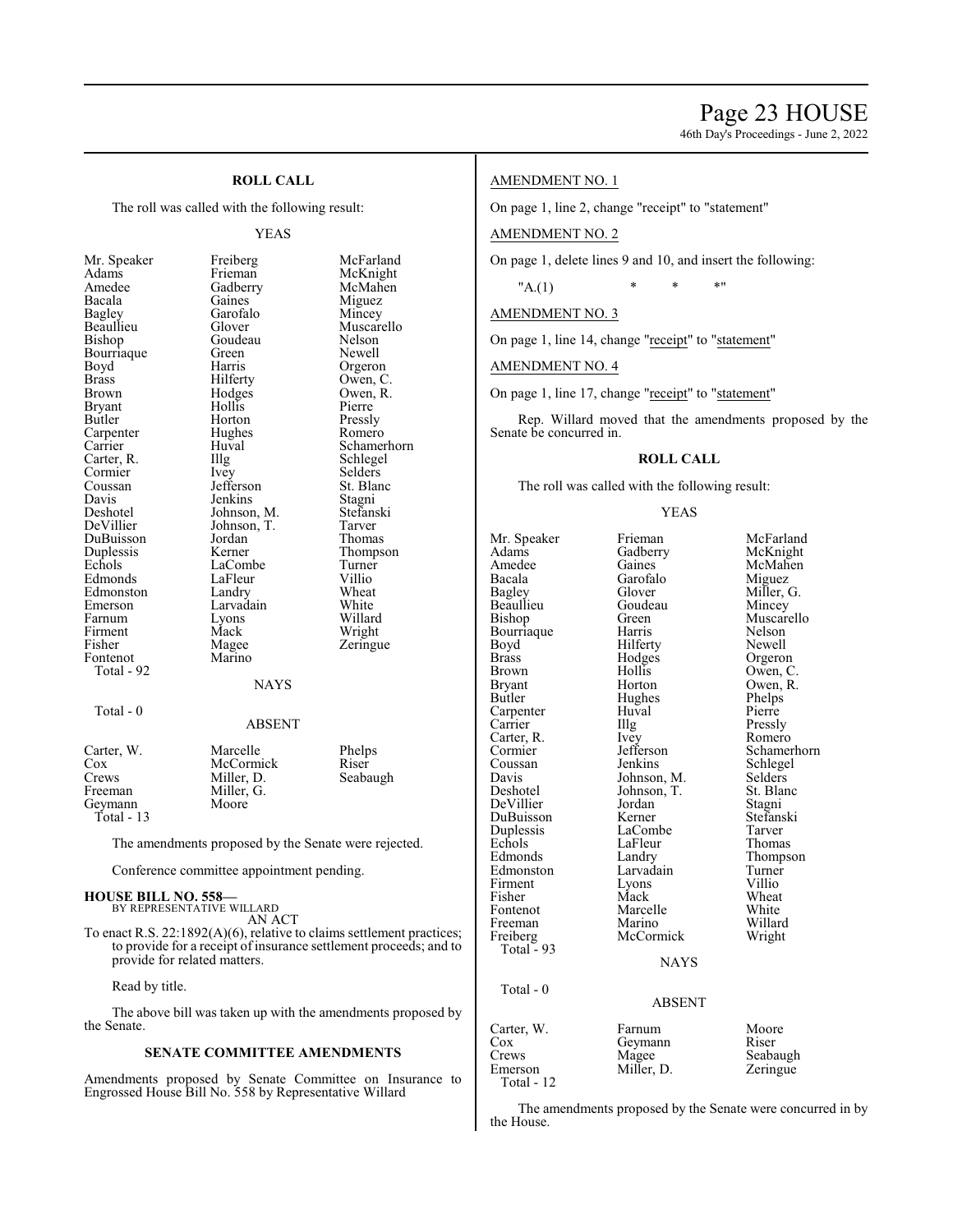# Page 24 HOUSE

46th Day's Proceedings - June 2, 2022

## **HOUSE BILL NO. 567—**

BY REPRESENTATIVES BOYD, FREEMAN, LANDRY, AND SCHLEGEL AND SENATOR BARROW AN ACT

To enact R.S. 17:195.2, relative to school nutrition programs; to create a pilot program to be implemented in certain schools; to require the State Board of Elementary and Secondary Education and the Department of Agriculture and Forestry to collaborate relative to the pilot program; requires the state Department of Education to administer the pilot program; and to provide for related matters.

Read by title.

The above bill was taken up with the amendments proposed by the Senate.

## **SENATE COMMITTEE AMENDMENTS**

Amendments proposed by Senate Committee on Finance to Reengrossed House Bill No. 567 by Representative Boyd

#### AMENDMENT NO. 1

On page 2, delete lines 24 and 25 and insert:

"C. The State Board of Elementary and Secondary Education, the Department of Agriculture and Forestry, and the Department of Education shall utilize existing personnel and resources for the development, implementation, and administration of this program.

Rep. Boyd moved that the amendments proposed by the Senate be concurred in.

## **ROLL CALL**

The roll was called with the following result:

YEAS

McFarland McKnight McMahen Miguez Miller, G. Mincey Muscarello Nelson Newell Orgeron Owen, C. Owen, R. Phelps Pierre Pressly Schamerhorn Schlegel Selders St. Blanc Stagni Stefanski<br>Tarver

Thomas Thompson Turner<br>Villio

White Willard Wright Zeringue

| Mr. Speaker   | Freiberg    | McFar   |
|---------------|-------------|---------|
| Adams         | Frieman     | McKn    |
| Amedee        | Gadberry    | McMa    |
| Bacala        | Gaines      | Migue   |
| <b>Bagley</b> | Garofalo    | Miller  |
| Beaullieu     | Glover      | Mince   |
| Bishop        | Green       | Musca   |
| Bourriaque    | Harris      | Nelson  |
| Boyd          | Hilferty    | Newel   |
| <b>Brass</b>  | Hodges      | Orgero  |
| <b>Brown</b>  | Hollis      | Owen,   |
| <b>Bryant</b> | Horton      | Owen,   |
| Butler        | Hughes      | Phelps  |
| Carpenter     | Huval       | Pierre  |
| Carrier       | Illg        | Pressly |
| Carter, R.    | <i>Ivey</i> | Scham   |
| Cormier       | Jefferson   | Schleg  |
| Coussan       | Jenkins     | Selder  |
| Davis         | Johnson, M. | St. Bla |
| Deshotel      | Johnson, T. | Stagni  |
| DeVillier     | Jordan      | Stefan  |
| DuBuisson     | Kerner      | Tarver  |
| Duplessis     | LaCombe     | Thoma   |
| Echols        | LaFleur     | Thomp   |
| Edmonds       | Landry      | Turnei  |
| Emerson       | Larvadain   | Villio  |
| Farnum        | Lyons       | Wheat   |
| Firment       | Mack        | White   |
| Fisher        | Magee       | Willar  |
| Fontenot      | Marino      | Wrigh   |
| Freeman       | McCormick   | Zering  |
| Total - 93    |             |         |

| Total - 0                                                  | <b>ABSENT</b>                                |                                      |
|------------------------------------------------------------|----------------------------------------------|--------------------------------------|
| Carter, W.<br>$\cos$<br>Crews<br>Edmonston<br>Total - $12$ | Geymann<br>Goudeau<br>Marcelle<br>Miller, D. | Moore<br>Riser<br>Romero<br>Seabaugh |

The amendments proposed by the Senate were concurred in by the House.

## **HOUSE BILL NO. 673—**

BY REPRESENTATIVE JORDAN

- AN ACT
- To amend and reenact R.S. 40:2869(D) and (E) and to enact R.S. 40:2869(A)(21) through (25), relative to pharmacy benefit managers; to provide for the pharmacy benefit manager monitoring advisory council; to provide for membership; to provide for technical changes; to provide for effectiveness; and to provide for related matters.

Read by title.

The above bill was taken up with the amendments proposed by the Senate.

## **SENATE COMMITTEE AMENDMENTS**

Amendments proposed by Senate Committee on Health and Welfare to Engrossed House Bill No. 673 by Representative Jordan

## AMENDMENT NO. 1

On page 1, line 3, after "(25)" insert "and (F) and R.S. 42:17.2"

## AMENDMENT NO. 2

On page 1, line 5, after "changes;" insert "to provide for meetings of the advisory council conducted by electronic means;"

AMENDMENT NO. 3

On page 1, line 8, after  $"(25)"$  insert "and  $(F)"$ 

AMENDMENT NO. 4

On page 2, between lines 12 and 13, insert the following:

The advisory council may conduct and its members may attend and participate in a meeting via electronic means in accordance with R.S. 42:17.2.

Section 2. R.S. 42:17.2 is hereby enacted to read as follows:

§17.2 Exception for meetings of the pharmacy benefit manager monitoring advisory council

A. Notwithstanding any other provision of this Chapter to the contrary, the pharmacy benefit manager monitoring advisory council, as provided for in R.S. 40:2869, may conduct and its members may attend and participate in a meeting via electronic means provided that the Louisiana Board of Pharmacy, the Department of Insurance, and the advisory council and its presiding officer comply with all the requirements of this Section.

B. No later than twenty-four hours prior to a meeting conducted pursuant to the provisions of this Section, the Louisiana Board of Pharmacy, the Department of Insurance, and the advisory council shall provide for all the following: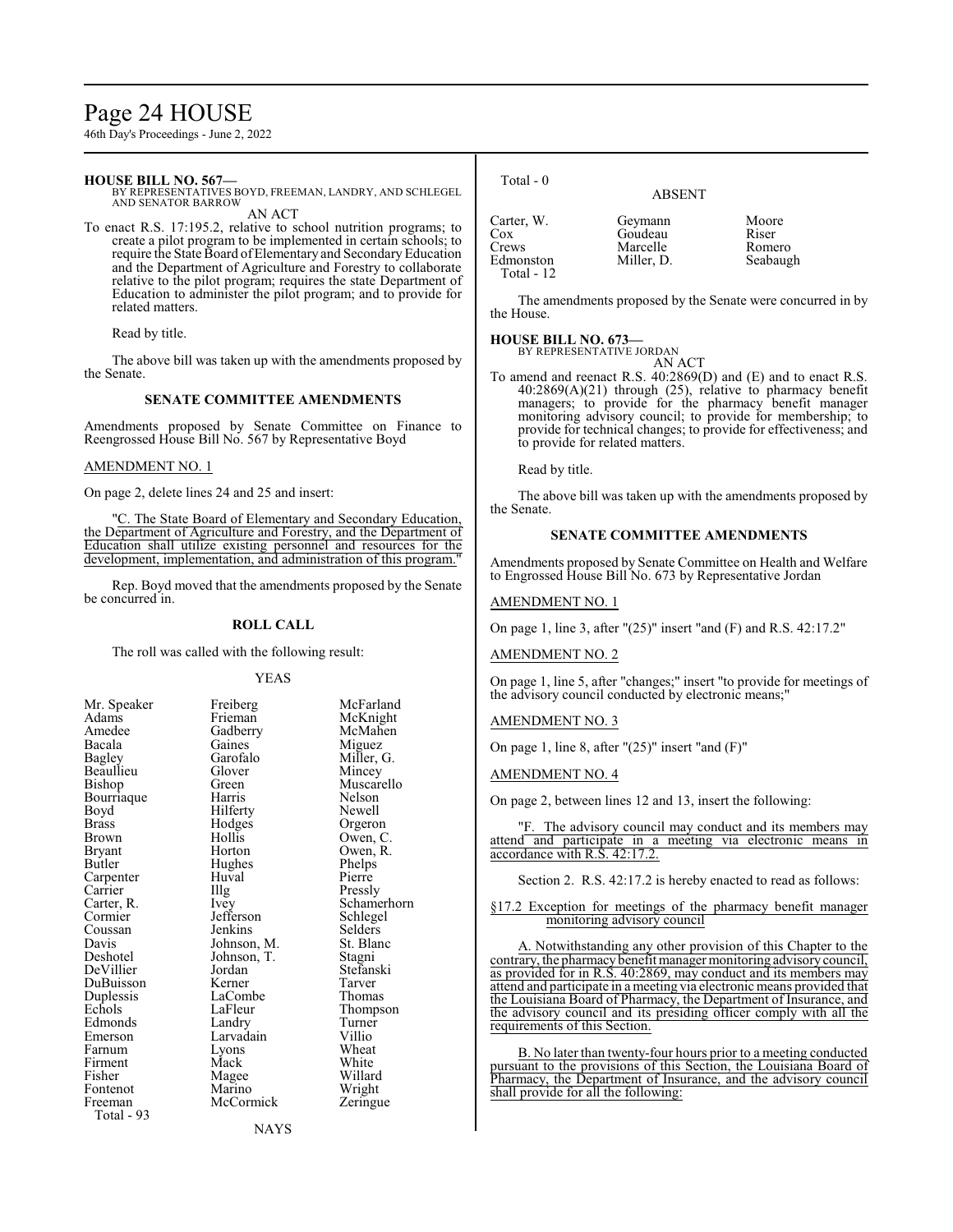# Page 25 HOUSE

46th Day's Proceedings - June 2, 2022

(1) The notice and agenda for the meeting, which shall be posted on the website of the Louisiana Board of Pharmacy and the Department of Insurance, emailed to any member of the public or the news media who requests notice of meetings of the public body, and widely distributed to every known news media outlet that broadcasts or publishes news within the geographic area within the jurisdiction of the public body.

(2) Detailed information regarding how members of the public may participate in the meeting and submit comments regarding matters on the agenda, which information shall be posted on the website of the Louisiana Board of Pharmacy and the Department of Insurance, emailed to any member of the public or the news media who requests notice of meetings of the public body, and widely distributed to every known news media outlet that broadcasts or publishes news within the geographic area within the jurisdiction of the public body.

C. For each meeting conducted pursuant to this Section, the following requirements shall apply:

(1) The advisory council shall provide a mechanism to receive public comment electronically both prior to and during the meeting.

The advisory council shall properly identify and acknowledge all public comments during the meeting and shall maintain those comments in its record of the meeting.

(3) The presiding officer of the advisory council shall ensure both of the following:

(a) That each person participating in the meeting is properly identified.

(b) That all parts of the meeting, excluding any matter discussed in executive session, are clear and audible to all participants in the meeting including the public.

D. For the purposes of this Section, the following definitions apply:

(1) "Meeting via electronic means" shall mean a meeting occurring via teleconference or video conference.

(2) "Teleconference" shall mean a method of communication which enables persons in different locations to participate in a meeting and to hear and otherwise communicate with each other.

(3) "Video conference" shall mean a method of communication which enables persons in different locations to participate in a meeting and to see, hear, and otherwise communicate with each other.

## AMENDMENT NO. 5

On page 2, line 13, change "Section 2." to "Section 3."

Rep. Jordanmoved that the amendments proposed by the Senate be concurred in.

## **ROLL CALL**

The roll was called with the following result:

## YEAS

Mr. Speaker Frieman McKnight<br>Adams Gadberry McMahen Amedee Gaines<br>Bacala Garofalo Bacala Garofalo Miller, D. Beaullieu Goudeau Mincey

Gadberry McMahendra<br>Gaines Miguez Glover Miller, G.<br>Goudeau Mincev

| Bishop       | Green       | Muscar  |
|--------------|-------------|---------|
| Bourriaque   | Harris      | Nelson  |
| Boyd         | Hilferty    | Newell  |
| <b>Brass</b> | Hodges      | Orgero  |
| Brown        | Hollis      | Owen,   |
| Bryant       | Horton      | Owen,   |
| Butler       | Hughes      | Phelps  |
| Carpenter    | Huval       | Pierre  |
| Carrier      | Illg        | Pressly |
| Carter, R.   | Ivey        | Romer   |
| Cormier      | Jefferson   | Scham   |
| Coussan      | Jenkins     | Schleg  |
| Crews        | Johnson, M. | Seabau  |
| Davis        | Johnson, T. | Selders |
| Deshotel     | Jordan      | St. Bla |
| DeVillier    | Kerner      | Stagni  |
| DuBuisson    | LaCombe     | Stefans |
| Duplessis    | LaFleur     | Tarver  |
| Echols       | Landry      | Thoma   |
| Edmonds      | Larvadain   | Thomp   |
| Emerson      | Lyons       | Turner  |
| Farnum       | Mack        | Villio  |
| Firment      | Magee       | Wheat   |
| Fisher       | Marcelle    | White   |
| Fontenot     | Marino      | Willard |
| Freeman      | McCormick   | Wright  |
| Freiberg     | McFarland   | Zering  |
| Total - 99   |             |         |
|              | <b>NAVS</b> |         |

Muscarello<br>Nelson Newell Orgeron Owen, C. Owen, R. Phelps Pierre Pressly Romero n Schamerhorn Schlegel<br>M. Seabaugl, R. Seabaugh<br>T. Selders Selders St. Blanc e Stefanski Tarver External Thomas<br>
External Thomas Thompson Turner Villio Wheat<br>White Willard<br>New Wright nick Wright<br>Ind Zeringu Zeringue

#### NAYS

ABSENT

| Carter, W. | Edmonston | Moore |
|------------|-----------|-------|
| Cox        | Geymann   | Riser |
| Total - 6  |           |       |

The amendments proposed by the Senate were concurred in by the House.

## **HOUSE BILL NO. 773—**

Total - 0

BY REPRESENTATIVES GLOVER AND JENKINS AN ACT

To authorize and provide for the transfer of certain state property; to authorize the transfer of certain state property in Caddo Parish; to provide for the property description; to provide for the reservation of mineral rights; to provide terms and conditions; to provide an effective date; and to provide for related matters.

Read by title.

The above bill was taken up with the amendments proposed by the Senate.

## **SENATE COMMITTEE AMENDMENTS**

Amendments proposed by Senate Committee on Natural Resources to Engrossed House Bill No. 773 by Representative Glover

## AMENDMENT NO. 1

On page 2, line 30, after "property" delete ", or as otherwise provided by law"

## AMENDMENT NO. 2

On page 2, line 35, after "described in" insert "Section 1 of"

#### AMENDMENT NO. 3

On page 3, between lines 2 and 3, insert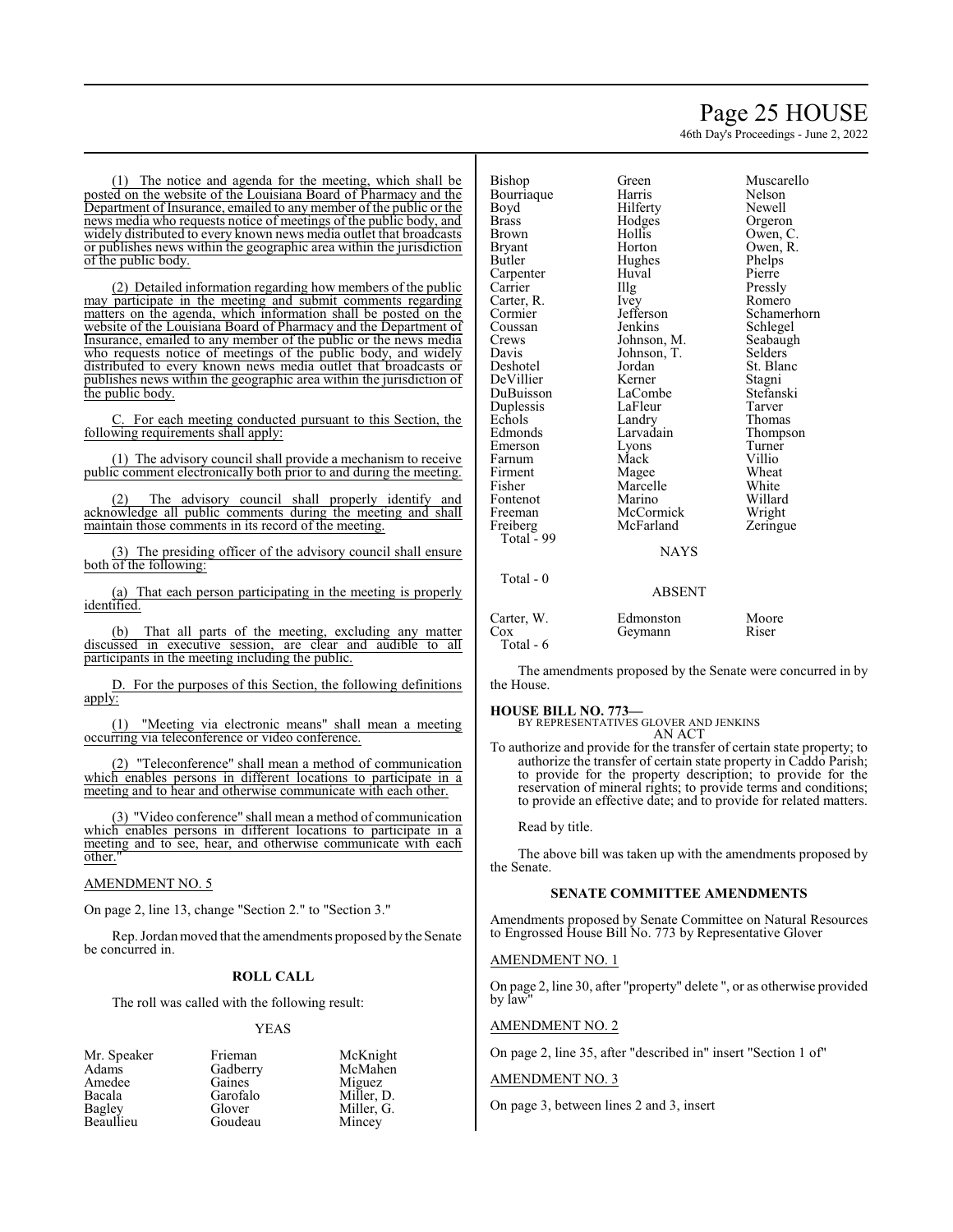# Page 26 HOUSE

46th Day's Proceedings - June 2, 2022

"Section 4. The Board of Supervisors of Louisiana State University, notwithstanding any provision of law to the contrary, is hereby authorized and empowered to convey, transfer, assign, lease, exchange, or deliver any interest, excluding mineral rights, the state may have in and to all or any portion of the following described property to the Caddo Parish Public School Board:

A parcel containing approximately 2.6 acres located in the Southeast corner of the LSUS campus, bordered to the North by south Loop Drive, to the West by the existing baseball field, to the south by the existing paved drainage ditch and to the East by the existing soccer field along Harts Island Road.

Section 5. The Board of Supervisors of Louisiana State University is hereby authorized to enter into such agreements, covenants, conditions, and stipulations and to execute such documents as necessary to properly effectuate any conveyance, transfer, assignment, lease, or delivery of title, excluding mineral rights, to the property described in Section 4 of this Act, and as more specifically described in any such agreements entered into and documents executed by and between the Board of Supervisors of Louisiana State University and the Caddo Parish School Board, in exchange of consideration proportionate to the appraised value ofthe property.

Section 6. If an agreement authorized by this Act is not entered into by December 31, 2023, the office of state lands is authorized to proceed with a sale of the property described in this Act in accordance with the procedures set forth in Title 41 of the Louisiana Revised Statutes of 1950."

#### AMENDMENT NO. 4

On page 3, line 3, change "Section 4" to "Section 7"

Rep. Glover moved that the amendments proposed by the Senate be concurred in.

#### **ROLL CALL**

The roll was called with the following result:

## YEAS

| Mr. Speaker | Freiberg    | McFarland   |
|-------------|-------------|-------------|
| Adams       | Frieman     | McKnight    |
| Amedee      | Gadberry    | McMahen     |
| Bacala      | Gaines      | Miguez      |
| Bagley      | Garofalo    | Miller, D.  |
| Beaullieu   | Glover      | Miller, G.  |
| Bishop      | Goudeau     | Mincey      |
| Bourriaque  | Green       | Muscarello  |
| Boyd        | Harris      | Nelson      |
| Brass       | Hilferty    | Newell      |
| Brown       | Hodges      | Orgeron     |
| Bryant      | Hollis      | Owen, C.    |
| Butler      | Hughes      | Owen, R.    |
| Carrier     | Huval       | Pierre      |
| Carter, R.  | Illg        | Pressly     |
| Cormier     | Ivey        | Romero      |
| Coussan     | Jefferson   | Schamerhorn |
| Crews       | Jenkins     |             |
| Davis       |             | Schlegel    |
|             | Johnson, M. | Seabaugh    |
| Deshotel    | Johnson, T. | Selders     |
| DeVillier   | Jordan      | St. Blanc   |
| DuBuisson   | Kerner      | Stagni      |
| Duplessis   | LaCombe     | Stefanski   |
| Echols      | LaFleur     | Tarver      |
| Edmonds     | Landry      | Thomas      |
| Edmonston   | Larvadain   | Thompson    |
| Emerson     | Lyons       | Turner      |
| Farnum      | Mack        | Villio      |
|             |             |             |

Firment Magee Wheat<br>
Fisher Marcelle Willard Marcelle Willard<br>
Marino Wright Fontenot Marino Wright<br>
Freeman McCormick Zeringue McCormick Total - 96 **NAYS**  Total - 0 ABSENT Carpenter Geymann Phelps<br>Carter, W. Horton Riser Carter, W. Horton Riser<br>Cox Moore White Moore

Total - 9

The amendments proposed by the Senate were concurred in by the House.

## **Consent to Correct a Vote Record**

Rep. Michael Johnson requested the House consent to correct his vote on the Concurrence of the Senate Amendments to House Bill No. 773 from nay to yea, which consent was unanimously granted.

## **HOUSE BILL NO. 786—**

- BY REPRESENTATIVES WILLARD, ADAMS, BACALA, CARRIER,<br>DAVIS, DUBUISSON, DUPLESSIS, FREEMAN, HILFERTY, ILLG,<br>JORDAN,KERNER,LYONS,MARCELLE,NELSON,NEWELL,PRESSLY, THOMAS, THOMPSON, BOYD, BUTLER, WILFORD CARTER,<br>CORMIER, DESHOTEL, EDMONDS, FISHER, GAINES, GLOVER,<br>GOUDEAU, GREEN, HUGHES, JEFFERSON, JENKINS, TRAVIS<br>JOHNSON,LAFLEUR,LANDRY,LARVADAIN,MCFARLAND,DUSTIN<br>MILLER,PIERRE,SCHAMER
- To amend and reenact R.S. 51:2312(A)(1) and to enact R.S. 51:2401, relative to certain small business grants; to provide for the authority of the Department of Economic Development; to create the Small Business Innovation Retention Fund; to provide for uses of monies in the fund; to provide for eligibility of applicants; and to provide for related matters.

Read by title.

The above bill was taken up with the amendments proposed by the Senate.

## **SENATE COMMITTEE AMENDMENTS**

Amendments proposed by Senate Committee on Commerce, Consumer Protection and International Affairs to Reengrossed House Bill No. 786 by Representative Willard

## AMENDMENT NO. 1

On page 3, delete lines 12 through 20 and insert the following:

"Section 2. This Act shall become effective upon signature by the governor or, if not signed by the governor, upon expiration of the time for bills to become law without signature by the governor, as provided by Article III, Section 18 of the Constitution of Louisiana. If vetoed by the governor and subsequently approved by the legislature, this Act shall become effective on the day following such approval."

Rep. Willard moved that the amendments proposed by the Senate be concurred in.

#### **ROLL CALL**

The roll was called with the following result:

#### YEAS

Mr. Speaker Gadberry McMahen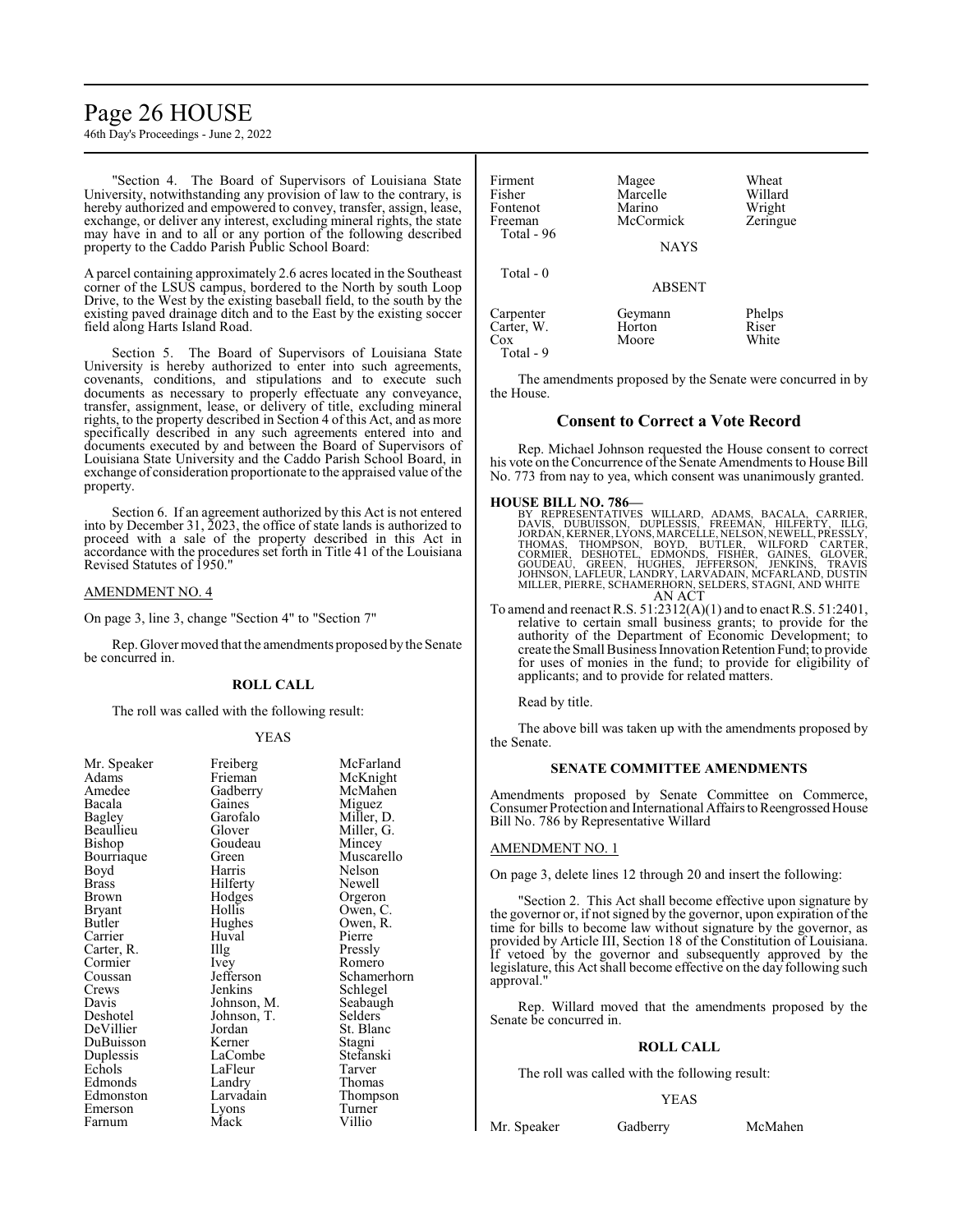Amedee Garofalo<br>Bacala Glover Bagley Goudeau<br>Beaullieu Green Beaullieu Green<br>Bishop Harris Bishop Bourriaque Hilferty<br>Boyd Hodges Boyd Hodges<br>Brass Hollis Brass Hollis<br>Brown Hortor Brown Horton<br>Bryant Hughes Bryant Hughes<br>Butler Huval Carpenter Illg<br>Carrier Ivey Carrier<br>Cormier Coussan<br>Crews Crews Johnson, M.<br>Davis Johnson, T. Deshotel Jordan<br>DeVillier Kerner DeVillier Kerner<br>DuBuisson LaCombe DuBuisson LaComb<br>
Duplessis LaFleur Duplessis<br>Echols Echols Landry<br>Edmonds Larvada Emerson Lyons<br>Farnum Mack Farnum<br>Firment Firment Magee<br>Fisher Marcel Fontenot<br>Freeman Freeman McCormick<br>Freiberg McFarland Freiberg McFarland<br>Frieman McKnight Total - 97 Total - 0

Adams Gaines Mi<br>Amedee Garofalo Mi Bacala Glover Miller, G. Huval<br>Illg Jefferson<br>Jenkins Johnson, T.<br>Jordan Larvadain<br>Lyons Marcelle<br>Marino McKnight **NAYS** ABSENT

| Miguez      |
|-------------|
| Miller, D.  |
| Miller, G.  |
| Mincey      |
| Muscarello  |
| Nelson      |
| Newell      |
| Orgeron     |
| Owen, C.    |
| Owen, R.    |
| Phelps      |
| Pierre      |
| Pressly     |
| Romero      |
| Schamerhorn |
| Schlegel    |
| Seabaugh    |
| Selders     |
| St. Blanc   |
| Stagni      |
| Tarver      |
| Thomas      |
| Thompson    |
| Turner      |
| Villio      |
| Wheat       |
| White       |
| Willard     |
| Wright      |
| Zeringue    |
|             |
|             |
|             |
|             |
|             |
|             |
|             |
|             |

| Carter, R. | Edmonston | Riser     |
|------------|-----------|-----------|
| Carter, W. | Geymann   | Stefanski |
| Cox        | Moore     |           |
| Total - 8  |           |           |

The amendments proposed by the Senate were concurred in by the House.

## **HOUSE BILL NO. 789—**

BY REPRESENTATIVE WILLARD AN ACT

To enact Chapter 22 of Title 6 of the Louisiana Revised Statutes of 1950, to be comprised of R.S. 6:1401 through 1404, relative to private education lenders; to create a registry; to provide for required contents; to allow for enforcement; to provide for rulemaking; and to provide for related matters.

Read by title.

The above bill was taken up with the amendments proposed by the Senate.

## **SENATE COMMITTEE AMENDMENTS**

Amendments proposed by Senate Committee on Commerce, Consumer Protection and International Affairs to Reengrossed House Bill No. 789 by Representative Willard

## AMENDMENT NO. 1

On page 1, at the end of line 19, delete "the" and delete lines 20 and 21 and insert "any federally insured financial institution, its subsidiaries, and affiliates."

## AMENDMENT NO. 2

On page 2, delete lines 1 through 6

Rep. Willard moved that the amendments proposed by the Senate be concurred in.

## **ROLL CALL**

The roll was called with the following result:

#### YEAS

Mr. Speaker Frieman McMahen<br>Adams Gadberry Miguez Adams Gadberry<br>Amedee Gaines Amedee Gaines Miller, D. Bacala Garofalo Mincey Bacala Garofalo<br>Bagley Glover Glover Muscarello<br>Goudeau Nelson Beaullieu Goudeau Nelson<br>Bishop Green Newell Bishop Green Newell<br>Bourriaque Harris Orgeron Bourriaque Harris<br>Boyd Hollis Boyd Hollis Owen, C.<br>Brass Horton Owen, R. Brass Horton Owen, R.<br>Brown Hughes Pierre Brown Hughes<br>Bryant Huval Bryant Huval Pressly<br>Butler Hllg Romerc Butler IIIg Romero<br>
Carpenter Ivev Schame Carpenter Ivey Schamerhorn<br>Carrier Jefferson Schlegel Jefferson Schlegel<br>Jenkins Seabaugh Carter, R. Jenkins Seabaughter, R. Seabaughter Schwarzer, N. Selders Cormier Johnson, M. Selders<br>Crews Johnson, T. St. Blanc Crews Johnson, T. St. Blanch<br>Davis Jordan Stagni Davis Jordan<br>Deshotel Kerner Deshotel Kerner Stefanski LaCombe Tarver<br>
LaFleur Thomas DuBuisson LaFleur<br>Duplessis Landry Duplessis Landry Thompson<br>
Echols Larvadain Turner Larvadain Turner<br>
Lyons Villio Edmonds Lyons Villio<br>Emerson Mack Wheat Emerson Mack Wheat<br>
Farnum Magee White Farnum Magee White<br>Firment Marcelle Willard Firment Marcelle<br>Fisher Marino Fisher Marino Wright<br>Fontenot McCormick Zeringue Fontenot McCormick<br>Freeman McFarland McFarland<br>McKnight Freiberg McKnight Total - 94 NAYS Total - 0 ABSENT Carter, W. Geymann Moore<br>
Coussan Hilferty Phelps Coussan Hilferty Phelp<br>Cox Hodges Riser Edmonston

Hodges<br>Miller, G.

The amendments proposed by the Senate were concurred in by the House.

**HOUSE BILL NO. 790—** BY REPRESENTATIVE HOLLIS

AN ACT

To amend and reenact R.S.  $32:707(I)(1)(b)(iv)$ , relative to the application for certificates of ownership and salvage title for total loss motor vehicles; to provide requirements for lien satisfaction; and to provide for related matters.

## Read by title.

Total - 11

The above bill was taken up with the amendments proposed by the Senate.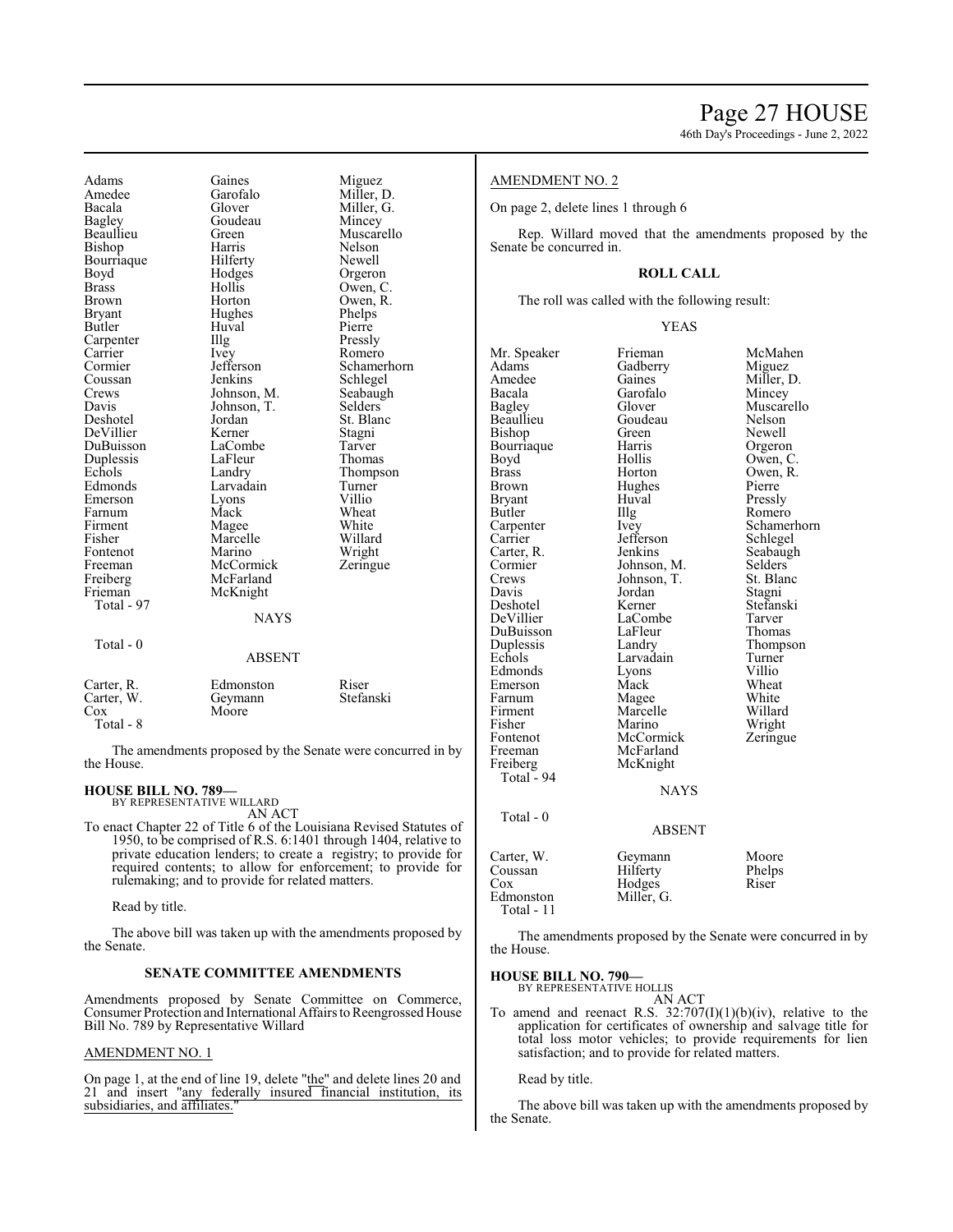46th Day's Proceedings - June 2, 2022

## **SENATE COMMITTEE AMENDMENTS**

Amendments proposed by Senate Committee on Transportation, Highways and Public Works to Engrossed House Bill No. 790 by Representative Hollis

## AMENDMENT NO. 1

On page 2, line 1, after "released" delete "within seven days of satisfaction," insert "after sixty days from the date of the loss,"

## AMENDMENT NO. 2

On page 2, line 2, after "payment" delete "and" and insert ","

## AMENDMENT NO. 3

On page 2, line 4, after "amount" insert ", and evidence of two attempts to contact the lienholder as provided in Item  $(b)(i)$  of this Subparagraph"

## AMENDMENT NO. 4

On page 2, at the end of line 9, insert "The insurance company shall sign a hold harmless affidavit, on a form approved by the Department. The office of motor vehicles may charge a fee of no more than one hndred dollars for each transaction.

## **SENATE FLOOR AMENDMENTS**

Amendments proposed by Senator McMath to Engrossed House Bill No. 790 by Representative Hollis

## AMENDMENT NO. 1

In Senate Committee Amendment No. 3 proposed by the Senate Committee on Transportation, Highways and Public Works and adopted by the Senate on May 31, 2022, on page 1 line 8, delete "Subparagraph" and insert "Paragraph"

## AMENDMENT NO. 2

In Senate Committee Amendment No. 4 proposed by the Senate Committee on Transportation, Highways and Public Works and adopted by the Senate on May 31, 2022, on page 1 line 11, delete "Department" and insert "department"

Rep. Hollis moved that the amendments proposed by the Senate be concurred in.

## **ROLL CALL**

The roll was called with the following result:

## YEAS

| Freeman  | McCormick  |
|----------|------------|
| Freiberg | McFarland  |
| Frieman  | McKnight   |
| Gadberry | McMahen    |
| Gaines   | Miguez     |
| Garofalo | Miller, D. |
| Glover   | Mincey     |
| Goudeau  | Muscarello |
| Green    | Nelson     |
| Harris   | Newell     |
| Hodges   | Orgeron    |
| Hollis   | Owen, C.   |
| Horton   | Owen, R.   |
| Hughes   | Pierre     |
| Huval    | Pressly    |
| Illg     | Romero     |
|          |            |

| Cormier<br>Coussan<br>Crews<br>Davis<br>Deshotel<br>DeVillier<br>DuBuisson<br>Duplessis<br>Echols<br>Edmonds<br>Edmonston<br>Emerson<br>Farnum<br>Firment<br>Fisher<br>Fontenot<br>Total - 96 | Ivey<br>Jefferson<br>Jenkins<br>Johnson, M.<br>Johnson, T.<br>Jordan<br>Kerner<br>LaCombe<br>LaFleur<br>Landry<br>Larvadain<br>Lyons<br>Mack<br>Magee<br>Marcelle<br>Marino | Schamerhorn<br>Schlegel<br>Seabaugh<br>Selders<br>St. Blanc<br>Stefanski<br>Tarver<br>Thomas<br>Thompson<br>Turner<br>Villio<br>Wheat<br>White<br>Willard<br>Wright<br>Zeringue |
|-----------------------------------------------------------------------------------------------------------------------------------------------------------------------------------------------|-----------------------------------------------------------------------------------------------------------------------------------------------------------------------------|---------------------------------------------------------------------------------------------------------------------------------------------------------------------------------|
|                                                                                                                                                                                               | <b>NAYS</b>                                                                                                                                                                 |                                                                                                                                                                                 |
| Total - 0                                                                                                                                                                                     | <b>ABSENT</b>                                                                                                                                                               |                                                                                                                                                                                 |
| Carter, W.<br>Cox<br>Geymann                                                                                                                                                                  | Hilferty<br>Miller, G.<br>Moore                                                                                                                                             | Phelps<br>Riser<br>Stagni                                                                                                                                                       |

Total - 9

The amendments proposed by the Senate were concurred in by the House.

## **HOUSE BILL NO. 795—**

BY REPRESENTATIVES PRESSLY, BACALA, BRYANT, BUTLER,<br>WILFORD CARTER, CORMIER, CREWS, DAVIS, DESHOTEL,<br>DUBUISSON, DUPLESSIS, FISHER, FREEMAN, GLOVER, GREEN,<br>HILFERTY, HUGHES, ILLG, JENKINS, TRAVIS JOHNSON, JORDAN,<br>LAFLEUR, L AND WOMACK

#### AN ACT

To amend and reenact R.S. 51:2312(A)(1) and to enact R.S. 51:2401, relative to certain small business grants; to provide for the authority of the Department of Economic Development; to create the Small Business Innovation Recruitment Fund; to provide for uses of monies in the fund; to provide for limitations on appropriations from the fund; to provide for the administration of grants; to provide for eligibility of applicants; and to provide for related matters.

Read by title.

The above bill was taken up with the amendments proposed by the Senate.

## **SENATE COMMITTEE AMENDMENTS**

Amendments proposed by Senate Committee on Commerce, Consumer Protection and International Affairs to Re-Reengrossed House Bill No. 795 by Representative Pressly

## AMENDMENT NO. 1

On page 3, delete lines 27 through 29 and on page 4 delete lines 1 through 6 in their entirety and insert the following:

"Section 2. This Act shall become effective upon signature by the governor or, if not signed by the governor, upon expiration of the time for bills to become law without signature by the governor, as provided by Article III, Section 18 of the Constitution of Louisiana. If vetoed by the governor and subsequently approved by the legislature, this Act shall become effective on the day following such approval."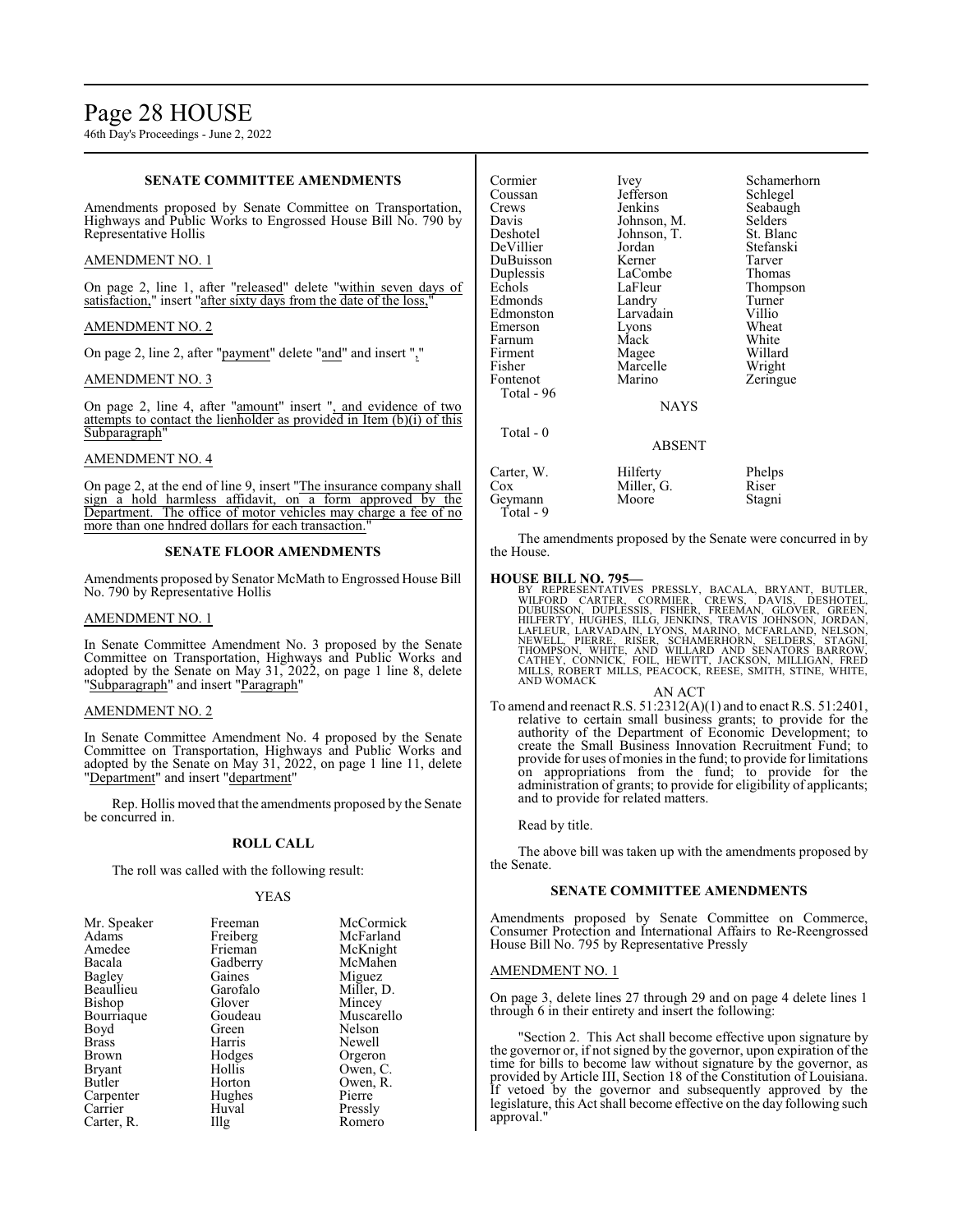46th Day's Proceedings - June 2, 2022

Rep. Pressly moved that the amendments proposed by the Senate be concurred in.

## **ROLL CALL**

The roll was called with the following result:

### YEAS

| Mr. Speaker<br>Adams<br>Amedee<br>Bacala<br>Bagley<br>Beaullieu<br>Bishop<br>Bourriaque<br>Boyd<br>Brass<br><b>Brown</b><br>Bryant<br>Butler<br>Carpenter<br>Carrier<br>Carter, R.<br>Cormier<br>Crews<br>Davis<br>Deshotel<br>DeVillier<br>DuBuisson<br>Duplessis<br>Echols<br>Edmonds<br>Edmonston<br>Emerson<br>Farnum<br>Firment<br>Fisher<br>Fontenot | Freiberg<br>Frieman<br>Gadberry<br>Gaines<br>Garofalo<br>Glover<br>Goudeau<br>Green<br>Harris<br>Hodges<br>Hollis<br>Horton<br>Hughes<br>Huval<br>Illg<br>Ivey<br>Jefferson<br>Jenkins<br>Johnson, M.<br>Johnson, T.<br>Jordan<br>Kerner<br>LaCombe<br>LaFleur<br>Landry<br>Larvadain<br>Lyons<br>Mack<br>Marcelle<br>Marino<br>McCormick | McKnight<br>McMahen<br>Miguez<br>Miller, D.<br>Miller, G.<br>Mincey<br>Muscarello<br>Nelson<br>Newell<br>Orgeron<br>Owen, C.<br>Owen, R.<br>Pierre<br>Pressly<br>Romero<br>Schamerhorn<br>Schlegel<br>Seabaugh<br>Selders<br>St. Blanc<br>Stefanski<br>Tarver<br>Thomas<br>Thompson<br>Turner<br>Villio<br>Wheat<br>White<br>Willard<br>Wright<br>Zeringue |
|------------------------------------------------------------------------------------------------------------------------------------------------------------------------------------------------------------------------------------------------------------------------------------------------------------------------------------------------------------|-------------------------------------------------------------------------------------------------------------------------------------------------------------------------------------------------------------------------------------------------------------------------------------------------------------------------------------------|------------------------------------------------------------------------------------------------------------------------------------------------------------------------------------------------------------------------------------------------------------------------------------------------------------------------------------------------------------|
| Freeman<br>Total - 95                                                                                                                                                                                                                                                                                                                                      | McFarland<br><b>NAYS</b>                                                                                                                                                                                                                                                                                                                  |                                                                                                                                                                                                                                                                                                                                                            |
| Total - 0                                                                                                                                                                                                                                                                                                                                                  | <b>ABSENT</b>                                                                                                                                                                                                                                                                                                                             |                                                                                                                                                                                                                                                                                                                                                            |
| Carter, W.<br>Coussan<br>Cox<br>Geymann<br>Total - 10                                                                                                                                                                                                                                                                                                      | Hilferty<br>Magee<br>Moore<br>Phelps                                                                                                                                                                                                                                                                                                      | Riser<br>Stagni                                                                                                                                                                                                                                                                                                                                            |

The amendments proposed by the Senate were concurred in by the House.

## **HOUSE BILL NO. 796—**

BY REPRESENTATIVES WILLARD, ADAMS, BACALA, BOYD, BRASS, BRESENTATIVES WILLARD, DESHOTER, CORMER, DAVIS,<br>DESHOTEL, DUBUISSON, DUPLESSIS, EDMONDS, FISHER, FREEMAN,<br>DESHOTEL, DUBUISSON, DUPLESSIS, EDMONDS, FISHER, FREEMAN,<br>GE AN ACT

To amend and reenact R.S. 51:2312(A)(1) and to enact R.S. 51:2401, relative to certain small business grants; to provide for the authority of the Department of Economic Development; to create the Small Business Innovation Fund; to provide for uses of monies in the fund; to provide for the administration of grants; to provide for eligibility of applicants; to provide for an effective date; and to provide for related matters.

Read by title.

The above bill was taken up with the amendments proposed by the Senate.

## **SENATE COMMITTEE AMENDMENTS**

Amendments proposed by Senate Committee on Commerce, Consumer Protection and International Affairs to Reengrossed House Bill No. 796 by Representative Willard

#### AMENDMENT NO. 1

On page 3, delete lines 16 through 24 and insert the following:

"Section 2. This Act shall become effective upon signature by the governor or, if not signed by the governor, upon expiration of the time for bills to become law without signature by the governor, as provided by Article III, Section 18 of the Constitution of Louisiana. If vetoed by the governor and subsequently approved by the legislature, this Act shall become effective on the day following such approval."

Rep. Willard moved that the amendments proposed by the Senate be concurred in.

### **ROLL CALL**

The roll was called with the following result:

#### YEAS

|                      | Freiberg    | McKnight    |
|----------------------|-------------|-------------|
| Mr. Speaker<br>Adams | Frieman     | McMahen     |
| Amedee               | Gadberry    | Miguez      |
| Bacala               | Gaines      |             |
|                      | Garofalo    | Miller, D.  |
| Bagley               |             | Miller, G.  |
| Beaullieu            | Glover      | Mincey      |
| Bishop               | Goudeau     | Muscarello  |
| Bourriaque           | Green       | Nelson      |
| Boyd                 | Harris      | Newell      |
| <b>Brass</b>         | Hodges      | Orgeron     |
| Brown                | Hollis      | Owen, C.    |
| Bryant               | Horton      | Owen, R.    |
| Butler               | Hughes      | Pierre      |
| Carpenter            | Huval       | Pressly     |
| Carrier              | Illg        | Romero      |
| Carter, R.           | Ivey        | Schamerhorn |
| Cormier              | Jefferson   | Schlegel    |
| Coussan              | Jenkins     | Seabaugh    |
| Crews                | Johnson, M. | Selders     |
| Davis                | Johnson, T. | St. Blanc   |
| Deshotel             | Jordan      | Stefanski   |
| DeVillier            | Kerner      | Tarver      |
| DuBuisson            | LaCombe     | Thomas      |
| Duplessis            | LaFleur     | Thompson    |
| Echols               | Landry      | Turner      |
| Edmonds              | Larvadain   | Villio      |
| Edmonston            | Lyons       | Wheat       |
| Emerson              | Mack        | White       |
| Farnum               | Magee       | Willard     |
| Firment              | Marcelle    | Wright      |
| Fisher               | Marino      | Zeringue    |
| Fontenot             | McCormick   |             |
| Freeman              | McFarland   |             |
|                      |             |             |
| Total - 97           |             |             |
|                      | <b>NAYS</b> |             |
| Total - 0            |             |             |
|                      | ABSENT      |             |
| Carter, W.           | Hilferty    | Riser       |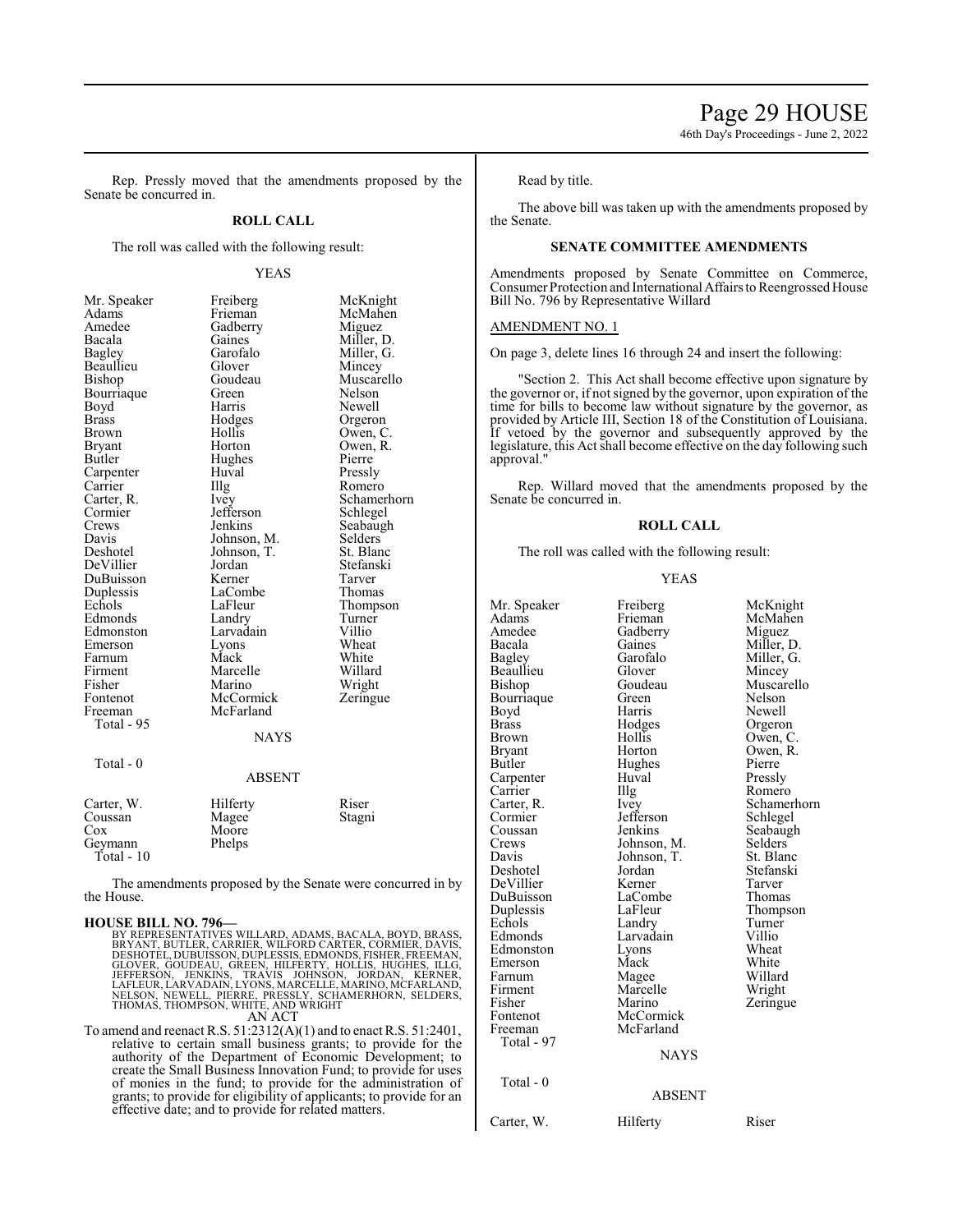# Page 30 HOUSE

46th Day's Proceedings - June 2, 2022

| $\cos$<br>Moore<br>Stagni<br>Bourriaque<br>Goudeau                                                              | Muscarello         |
|-----------------------------------------------------------------------------------------------------------------|--------------------|
| Phelps<br>Green<br>Geymann<br>Boyd                                                                              | Nelson             |
| Total - 8<br>Harris<br><b>Brass</b>                                                                             | Newell             |
| Hodges<br>Brown                                                                                                 | Orgeron            |
| Hollis<br>The amendments proposed by the Senate were concurred in by<br><b>Bryant</b>                           | Owen, C.           |
| the House.<br>Butler<br>Horton                                                                                  | Owen, R.           |
| Hughes<br>Carpenter                                                                                             | Pierre             |
| <b>HOUSE BILL NO. 802-</b><br>Carrier<br>Huval                                                                  | Pressly            |
| BY REPRESENTATIVE WRIGHT<br>Carter, R.<br>$\prod_{i=1}^{n}$                                                     | Romero             |
| AN ACT<br>Cormier<br>Ivey                                                                                       | Schamerhorn        |
| To enact Chapter 22 of Title 6 of the Louisiana Revised Statutes of<br>Jefferson<br>Coussan                     | Schlegel           |
| 1950, to be comprised of R.S. 6:1401 and 1402, relative to<br>Jenkins<br>Crews                                  | Seabaugh           |
| digital assets; to provide definitions; to allow financial<br>Johnson, M.<br>Davis                              | Selders            |
| institutions and trust companies to serve as custodians of digital<br>Deshotel<br>Johnson, T.                   | St. Blanc          |
| assets; to provide for parameters and procedures; and to provide<br>DeVillier<br>Jordan<br>for related matters. | Stefanski          |
| DuBuisson<br>Kerner                                                                                             | Tarver             |
| LaCombe<br>Duplessis<br>Read by title.                                                                          | Thomas             |
| Echols<br>LaFleur                                                                                               | Thompson           |
| Edmonds<br>Landry<br>The above bill was taken up with the amendments proposed by                                | Turner             |
| Edmonston<br>Larvadain<br>the Senate.                                                                           | Villio             |
| Emerson<br>Lyons<br>Mack                                                                                        | Wheat              |
| Farnum<br><b>SENATE COMMITTEE AMENDMENTS</b><br>Firment                                                         | White              |
| Magee<br>Fisher<br>Marcelle                                                                                     | Willard            |
| Amendments proposed by Senate Committee on Commerce,<br>Marino<br>Fontenot                                      | Wright<br>Zeringue |
| Consumer Protection and International Affairs to Reengrossed House<br>Total - 96                                |                    |
| Bill No. 802 by Representative Wright                                                                           | <b>NAYS</b>        |
|                                                                                                                 |                    |
| <b>AMENDMENT NO. 1</b><br>Total $-0$                                                                            |                    |
|                                                                                                                 | <b>ABSENT</b>      |
| On page 2, line 5, after "in accordance with this" delete "Chapter or                                           |                    |
| organized" and insert "Title, the laws of another state, or"<br>Hilferty<br>Carter, W.                          | Phelps             |
| Miller, G.<br>Cox<br>CENTIBE ELOOP INTENDED TECH                                                                | Riser              |

#### **SENATE FLOOR AMENDMENTS**

Amendments proposed by Senator Ward to Reengrossed House Bill No. 802 by Representative Wright

## AMENDMENT NO. 1

On page 1, delete lines 12 and 13 and insert "(1) "Custody services" means the safekeeping or custody of virtual currency or other assets by a financial institution or trust company."

## AMENDMENT NO. 2

On page 1, delete line 14 and insert  $!(2)$  "Financial institution" means a federally insured depository institution chartered pursuant to the laws of this state, another state, or the United States.

## AMENDMENT NO. 3

On page 2, line 14, after "laws." insert "A financial institution or trust company may provide virtual currency custody services through third-party service providers."

Rep. Wright moved that the amendments proposed by the Senate be concurred in.

## **ROLL CALL**

The roll was called with the following result:

#### YEAS

| Mr. Speaker | Freeman  | McCormick  |
|-------------|----------|------------|
| Adams       | Freiberg | McFarland  |
| Amedee      | Frieman  | McKnight   |
| Bacala      | Gadberry | McMahen    |
| Bagley      | Gaines   | Miguez     |
| Beaullieu   | Garofalo | Miller, D. |
| Bishop      | Glover   | Mincey     |

| Firment<br>Fisher<br>Fontenot<br>Total - 96  | Magee<br>Marcelle<br>Marino     | Willar<br>Wrigh<br>Zering |
|----------------------------------------------|---------------------------------|---------------------------|
|                                              | <b>NAYS</b>                     |                           |
| Total - 0                                    | <b>ABSENT</b>                   |                           |
| Carter, W.<br>$\cos$<br>Geymann<br>Total - 9 | Hilferty<br>Miller, G.<br>Moore | Phelps<br>Riser<br>Stagni |
|                                              | $\cdots$                        |                           |

The amendments proposed by the Senate were concurred in by the House.

#### **Recess**

On motion of Rep. Magee, the Speaker declared the House at recess until 2:30 P.M.

## **After Recess**

Speaker Schexnayder called the House to order at 2:50 P.M.

## **House Business Resumed**

## **Senate Bills and Joint Resolutions on Third Reading and Final Passage**

The following Senate Bills and Joint Resolutions on third reading and final passage were taken up and acted upon as follows:

#### **SENATE BILL NO. 342—**

BY SENATORS JACKSON, CLOUD, ROBERT MILLS, PEACOCK AND **STINE** 

AN ACT

To amend and reenact R.S. 40:1061(D) and 1061.1.3(C) and to enact R.S. 1:18 and R.S. 14:87.7 and 87.8 and to repeal R.S. 14:87, relative to abortion; to provide for the interpretation of multiple abortion statutes; to provide for the independent construction of each separate enactment of law related to abortion; to provide for the severability; to restrict certain ordinances enacted by local governing authorities; to provide with respect to the crime of abortion; to provide relative to a late term abortion; to provide for penalties; to provide for definitions; to provide for effective dates; and to provide for related matters.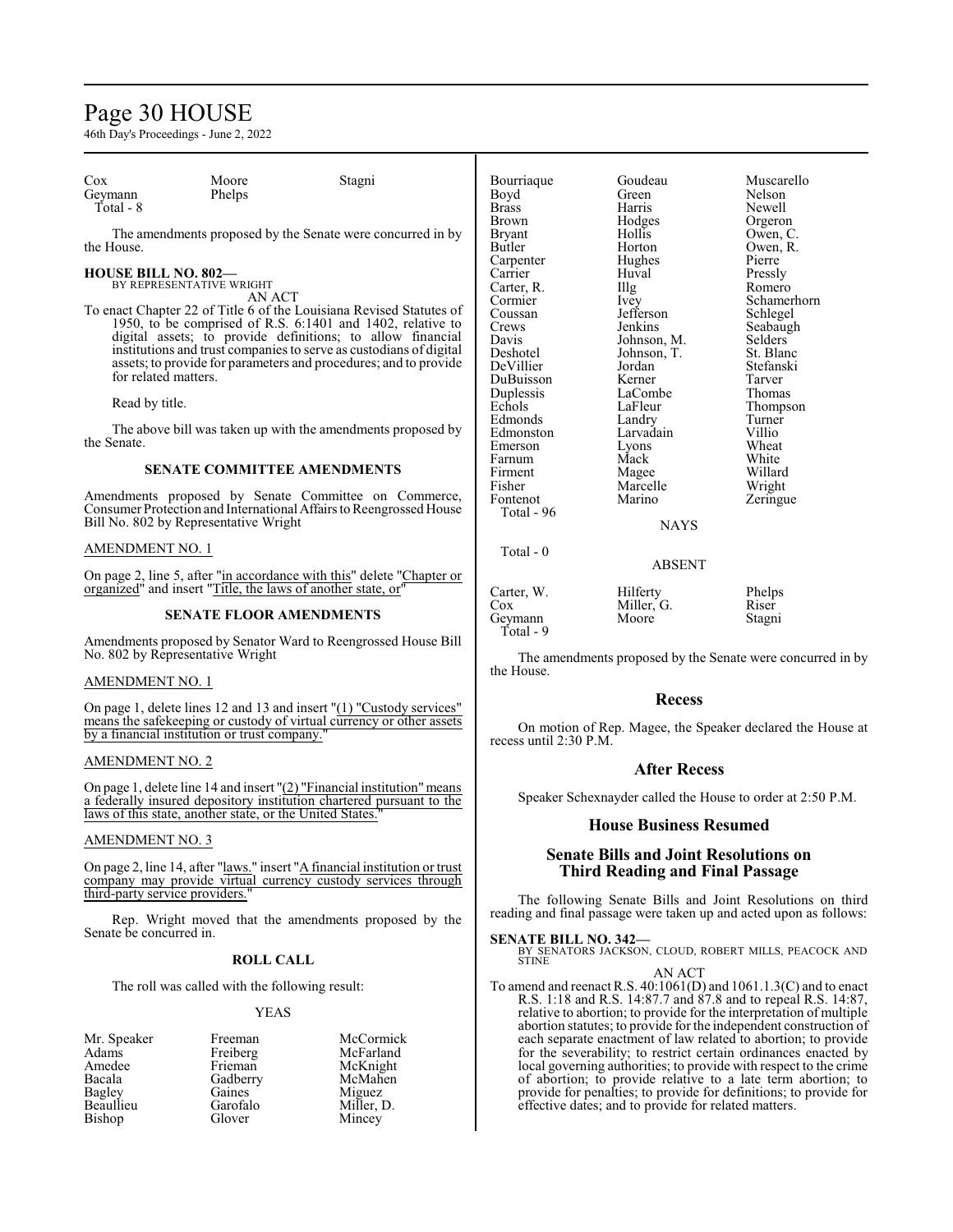Page 31 HOUSE 46th Day's Proceedings - June 2, 2022

Read by title.

Rep. Emerson sent up floor amendments which were read as follows:

## **HOUSE FLOOR AMENDMENTS**

Amendments proposed by Representative Emerson to Reengrossed Senate Bill No. 342 by Senator Jackson

### AMENDMENT NO. 1

Delete House Committee Amendment No. 1 by the House Committee on Health and Welfare (#4596)

#### AMENDMENT NO. 2

On page 1, line 2, after "amend and reenact" delete the remainder of the line and delete line 3 in its entirety and insert in lieu thereof the following:

"the heading of R.S.14:32.9 and (A) and the introductory paragraph of (D), the heading of 32.9.1 and (A) and the introductory paragraph of (D), 87.1, 87.2, and 87.5, R.S. 40:1061(A), (D), and (I), 1061.1(D) and (E), 1061.1.3(C), 1061.8, 1061.11(A), 1061.12, 1061.22, 1061.23, 1061.24, 1061.26, 1061.28, 1061.30, 2175.1, 2175.2, and 2175.3, to enact R.S. 1:18, R.S. 14:32.9(E), 87.1.1, 87.7, and 87.8, and R.S. 40:1061.1(H), 1061.1.1(I), 1061.10(F), 1061.11(G), 1061.11.1(G), 1061.13(D) and (E), 1061.14(E), 1061.14.1(C), 1061.15(E), 1061.16(F), 1061.17(J)(3), 1061.19(H), 1061.20(D), 1061.21(F), 1061.25(F), 2175.4(F), 2175.6(J), 2175.7(C), 2175.8, and 2175.9, and to repeal R.S. 14:32.9(B), 32.9.1(B), 32.10, 32.11(B), 87, 87.3(B) and R.S. 40:1061.1.1(B), 1061.1.2(A), 1061.1.3(B), 1061.9(1) through (11), 1061.12(A), 1061.27, and 1061.28(B), relative to abortion; to provide for legislative intent; to provide for the"

#### AMENDMENT NO. 3

On page 1, line 8, after "abortion;" insert "to provide with respect to partial birth abortion;"

## AMENDMENT NO. 4

On page 1, delete lines 13 through 17 and insert in lieu thereof the following:

A. It is the intention of the Legislature of Louisiana to prohibit and restrict abortion and to thereby preserve the life of each unborn child to the fullest extent permitted by law.

B.(1) All laws or parts of laws prohibiting or restricting abortion shall not be negated or superseded by the laws regulating outpatient abortion facilities or regulating the practice of abortion, as is provided in R.S. 40:1061.8.

(2) Laws regulating or prohibiting an abortion at a certain gestational age of the unborn child shall not be in considered to be in conflict with other laws that regulate or prohibit abortion at a different gestational age of the unborn child.

## AMENDMENT NO. 5

In House Committee Amendment No. 2 by the House Committee on Health and Welfare (#4596), on page 1, line 5, change "B." to "C."

## AMENDMENT NO. 6

On page 2, line 7, change " $C$ ." to " $D$ ."

## AMENDMENT NO. 7

On page 2, line 14, change "D." to "E."

#### AMENDMENT NO. 8

On page 2, line 19, after "Section 2." delete the remainder of the line and insert lieu thereof the following:

"The heading of R.S.14:32.9 and (A) and the introductory paragraph of (D), the heading of 32.9.1 and (A) and the introductory paragraph of (D), 87.1, 87.2, and 87.5 are hereby amended and reenacted and R.S. 14:32.9(E), 87.1.1, 87.7, and 87.8 are hereby enacted to read as follows:"

### AMENDMENT NO. 9

On page 2, between lines 19 and 20, insert the following:

'§32.9. Criminal abortion Abortion by an unlicensed physician

A. Criminal abortion The crime of abortion by an unlicensed physician is an abortion performed, with or without the consent ofthe pregnant woman or her legal guardian, that results in the death of an unborn child when the abortion is performed by any individual who is not a physician licensed by the state of Louisiana.

\* \* \*

D. Statutory Construction. None of the following shall be construed to create the crime of criminal abortion by an unlicensed physician:

\* \* \*

\* \* \*

E. The provisions of R.S. 40:1061.8 shall apply to this Section.

"§32.9.1. Aggravated *eriminal* abortion by dismemberment

A. Aggravated criminal abortion by dismemberment is the commission of  $\alpha$  criminal an abortion, as defined in R.S. 14:32.9(A), when the unborn child is intentionally dismembered, whether the act of dismemberment was in the course of or following the death of the unborn child.

\* \* \*

D. Exceptions. None of the following shall be construed to create the crime of criminal aggravated abortion by dismemberment:

\* \* \*

§87.1. Definitions

Wherever used in this Subpart, unless a different meaning clearly appears in the context, the following terms, whether used in the singular or plural, shall have the following meanings:

(1)(a) "Abortion" or "induced abortion" means the performance of any act with the intent to terminate a clinically diagnosable pregnancy with knowledge that the termination by those means will, with reasonable likelihood, cause the death of the unborn child by one or more of the following means:

(i) Administering, prescribing, or providing any abortioninducing drug, potion, medicine, or any other substance, device, or means to a pregnant female.

(ii) Using an instrument or external force on a pregnant female.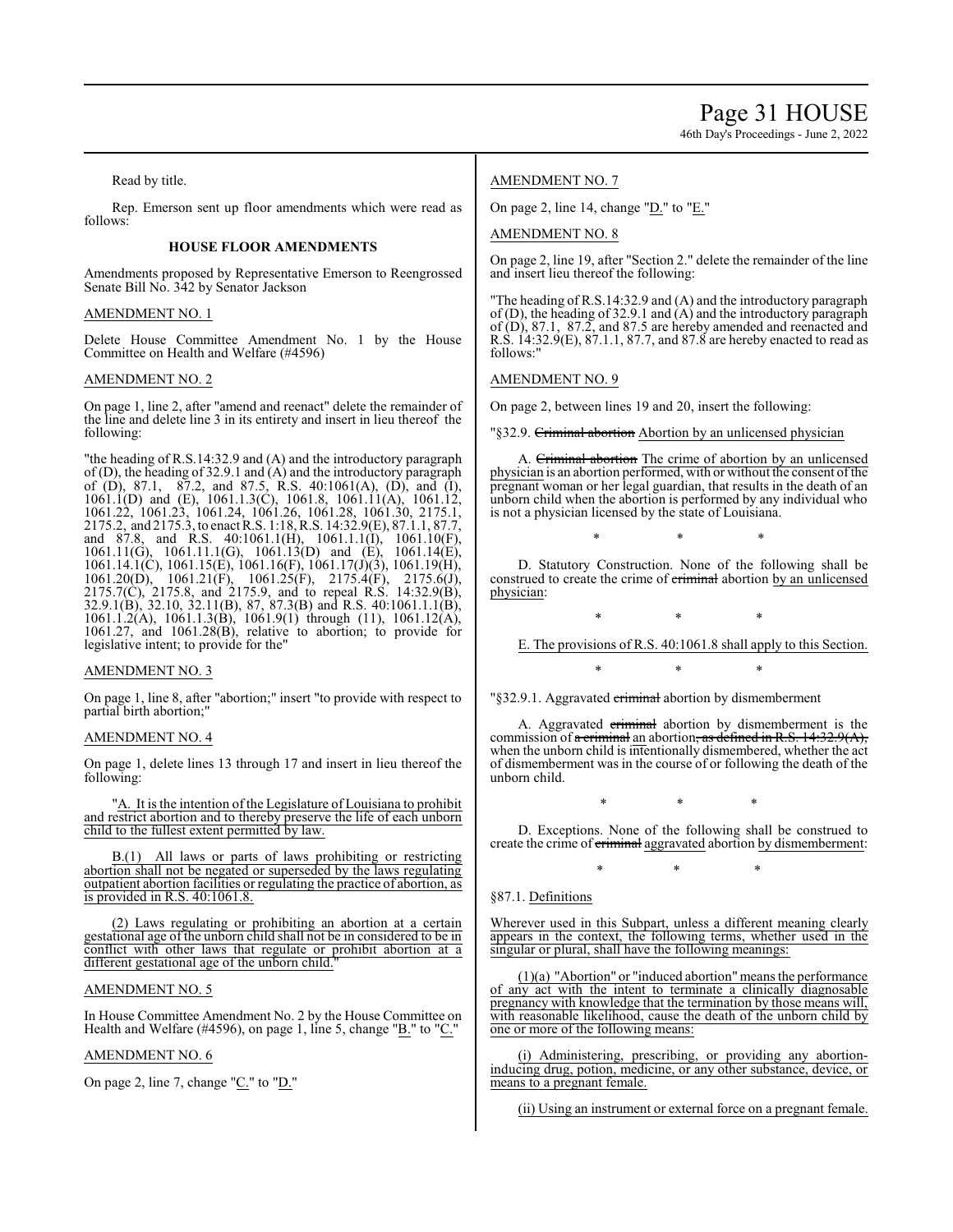# Page 32 HOUSE

46th Day's Proceedings - June 2, 2022

(b) Abortion shall not mean any one or more of the following acts, if performed by a physician:

(i) A medical procedure performed with the intention to save the life or preserve the health of an unborn child.

(ii) The removal of a dead unborn child or the inducement or delivery of the uterine contents in case of a positive diagnosis, certified in writing in the woman's medical record along with the results of an obstetric ultrasound test, that the pregnancy has ended or is in the unavoidable and untreatable process of ending due to spontaneous miscarriage, also known in medical terminology as spontaneous abortion, missed abortion, inevitable abortion, incomplete abortion, or septic abortion.

(iii) The removal of an ectopic pregnancy.

(iv) The use of methotrexate to treat an ectopic pregnancy.

(v) The performance of a medical procedure necessary in good faith medical judgment or reasonable medical judgment to prevent the death or substantial risk of death to the pregnant woman due to a physical condition, or to prevent the serious, permanent impairment of a life-sustaining organ of a pregnant woman. However, the physician shall make reasonable medical efforts under the circumstances to preserve both the life of the mother and the life of her unborn child in a manner consistent with reasonable medical practice.

(vi) The removal of an unborn child who is deemed to be medically futile. The diagnosis shall be a medical judgment certified by two qualified physicians and recorded in the woman's medical record. The medical procedure shall be performed in a licensed ambulatory surgical center or hospital. Upon the completion of the procedure, the physician shall submit an individual abortion report consistent with R.S. 40:1061.21 that includes appropriate evidence of the certified diagnosis.

(2)(a) "Abortion-inducing drug"means any drug or chemical, or any combination of drugs or chemicals, or any other substance when used with the intent to cause an abortion, including but not limited to RU-486, the Mifeprex regimen, misoprostol (Cytotec), or methotrexate.

(b) Abortion-inducing drug shall not mean a contraceptive, an emergency contraceptive, or the use of methotrexate to treat an ectopic pregnancy.

(3) "Bona fide medical reason" means a medical condition which is recognized by any medical licensing board as a standard of care, except that "bona fide medical reason" shall not include care, except that "bona fide medical reason" shall abortion, as defined in Paragraph (1) of this Section.

(4) "Clinically diagnosable pregnancy" means a pregnancy that is capable of being verified by one of the following conventional medical testing methods, whether or not any testing was in fact performed by any person:

(a) A blood or urine test, whether used at-home or in a medical setting, that tests for the human pregnancy hormone known as human<br>chorionic gonadotropin (hCG) that medically indicates that chorionic gonadotropin (hCG) that medically indicates implantation has occurred.

(b) An ultrasound examination.

(5) "Conception" or "fertilization" means the fusion of a human spermatozoon with a human ovum.

(6) "Contraceptive"means any device, measure, drug, chemical, or product, including single-ingredient levonorgestrel, that has been approved by the United States Food and Drug Administration for the purpose of preventing pregnancy and is intended to be administered prior to the time when a clinically diagnosable pregnancy can be determined, provided that the contraceptive is sold, prescribed, or administered in accordance with manufacturer's instructions.

(7) "Dismembered" or "dismemberment" means the use of a clamp, forceps, curette, suction cannula, or any other surgical tool or instrument with the intent to disarticulate the head or limbs from the body of the unborn child during an abortion, including but not limited to the common abortion methods known as suction curettage and dilation and evacuation.

(8) "Emergency contraceptive" means a drug, chemical, or product, including but not limited to single-ingredient levonorgestrel or ulipristal, that has been approved by the United States Food and Drug Administration designed or intended to be taken after sexual intercourse but prior to the time when a clinically diagnosable pregnancy can be determined, provided that the emergency contraceptive is sold, prescribed, or administered in accordance with manufacturer's instructions or is prescribed in accordance with the standard of care that generally accepted by the American College of Obstetricians and Gynecologists.

(9) "Fetal body part" means a cell, tissue, organ, or other part of an unborn child who is aborted by an induced abortion.

(10) "Fetal heartbeat" means cardiac activity or the steady and repetitive rhythmic contraction of the fetal heart within the gestational sac.

(11) "Fertilization" means the fusion of a human spermatozoon with a human ovum.

(12) "Gestational age" means the age of the unborn child as measured by the time elapsed since the first day of the last menstrual period as determined by a physician and confirmed through the use of an ultrasound test of a quality generally used in existing medical practice.

(13) "Genetic abnormality" means any defect, disease, or disorder that is inherited genetically. The term includes, without limitation, any physical disfigurement, scoliosis, dwarfism, Down syndrome, albinism, amelia, and any other type of physical, mental, or intellectual disability, abnormality, or disease.

(14) "Good faith medical judgment" or "reasonable medical judgment" means a physician's use of reasonable care and diligence, along with his best judgment, in the application of his skill. The standard of care required of every healthcare provider, in rendering professional services or health care to a patient, shall be to exercise that degree ofskill ordinarily employed, under similar circumstances, by the members of his profession in good standing in the same community or locality.

(15) "Infant" means the offspring of human parents from the moment of live birth, regardless of the duration of gestation in the womb prior to live birth.

(16) "Late termabortion" means the performance of an abortion when the gestational age of the unborn child is fifteen weeks or more.

(17) "Live birth", "born alive", or "live born human being", means a member of the species homo sapiens that is expelled or extracted from its mother, at any stage of development, who after that expulsion or extraction breathes or shows signs of life such as beating of the heart, pulsation of the umbilical cord, or definite movement of voluntary muscles, whether or not the umbilical cord has been cut or the placenta is attached, and regardless of whether the expulsion or extraction occurs as a result of natural or induced labor, cesarean section, or induced abortion.

(18) "Medical emergency" means the existence of any physical condition, not including any emotional, psychological, or mental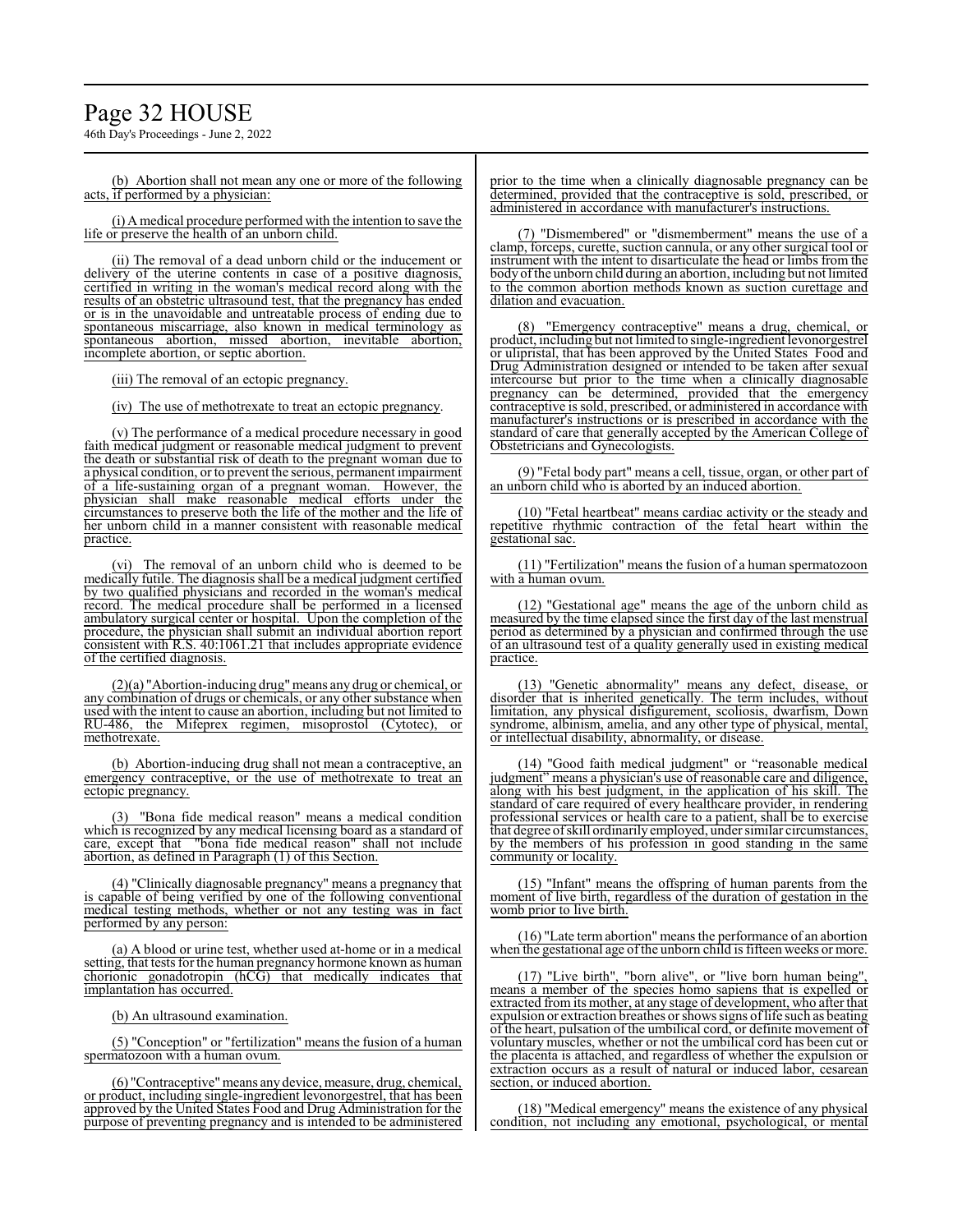46th Day's Proceedings - June 2, 2022

condition, within the reasonable medical judgment of a reasonably prudent physician, with knowledge of the case and treatment possibilities with respect to the medical conditions involved, would determine necessitates the immediate abortion of the pregnancy to avert the pregnant woman's death or to avert substantial and irreversible impairment of a major bodily function arising from continued pregnancy.

(19) "Medically futile" means that, in reasonable medical judgment as certified by two physicians, the unborn child has a profound and irremediable congenital or chromosomal anomaly that is incompatible with sustaining life after birth.

(20) "Miscarriage" or "stillbirth" means the spontaneous or accidental death of an unborn child, whether the death occurred in the womb or in the process of birth. Death of the unborn child is indicated by the lack of signs of breathing or any other evidence of life, such as beating of the heart, pulsation of the umbilical cord, or definite movement of voluntary muscles.

(21) "Partial birth abortion" means an abortion in which:

(a) The person performing the abortion deliberately and intentionally vaginally delivers a living fetus until, in the case of a head-first presentation, the entire fetal head is outside the body of the mother, or, in the case of breech presentation, any part of the fetal trunk past the navel is outside the body of the mother, for the purpose of performing an overt act that the person knows will kill the partially delivered living fetus.

(b) The person performing the abortion performs the overt act, other than completion of delivery, that kills the partially delivered living fetus.

(22) "Physician" means a person licensed to practice medicine in the state of Louisiana.

(23) "Pregnant" means that female reproductive condition of having a developing embryo or fetus in the uterus which commences at fertilization and implantation.

24) "Receive a fetal organ" means acquiring any fetal organ or fetal body part, or the rights to any fetal organ or fetal body part, through an act of donation or sale via any transaction prohibited by this Subpart.

(25) "Serious bodily injury"shall have the same meaning as defined in R.S. 14:2. For the purposes of this Section, "serious bodily injury" that includes the loss of an organ shall include a hysterectomy.

(26) "Serious health risk to the unborn child's mother" means that in reasonable medical judgment the mother has a condition that so complicates her medical condition that it necessitates the abortion of her pregnancy to avert her death or to avert serious risk of substantial and irreversible physical impairment of a major bodily function, not including psychological or emotional conditions. No such condition may be determined to exist if it is based on a claim or diagnosis that the woman will engage in conduct which she intends to result in her death or in substantial and irreversible physical impairment of a major bodily function.

 (27) "Unborn child", "unborn human being", or "fetus" shall have the same meaning as "unborn child" as defined in R.S. 14:2.

(28) "Viable" or "viability" means that stage of fetal development when, in the judgment of the physician based upon the particular facts of the case before the physician, and in light of the most advanced medical technology and information available to the physician, there is a reasonable likelihood of sustained survival of the unborn child outside the body of his mother, with or without artificial support.

(29) "Woman" or "mother" means a female human being, whether or not she has reached the age of majority.

§87.1.1. Killing a child during delivery; penalties

A. Killing a child during delivery is the intentional destruction, during parturition of the mother, of the vitality or life of a child in a state of being born and before actual birth, which child would otherwise have been born alive; provided, however, that the crime of killing a child during delivery shall not be construed to include any case in which the death of a child results from the use by a physician of a procedure during delivery which is necessary to save the life of the child or of the mother and is used for the express purpose of and with the specific intent of saving the life of the child or of the mother.

B. Whoever commits the crime of killing a child during delivery shall be imprisoned at hard labor in the penitentiary for life.

§87.2. Human experimentation on an infant born alive

A. Human experimentation is the use of any live born human being infant who is born alive, without consent of that live born human being, as hereinafter defined, for any scientific or laboratory research or any other kind of experimentation or study except to protect or preserve the life and health of the live born human being, or the conduct, on a human embryo or fetus in utero, of any experimentation or study except to preserve the life or to improve the health of the human embryo or fetus.

B. A human being is live born, or there is a live birth, whenever there is the complete expulsion or extraction from its mother of a human embryo or fetus, irrespective of the duration of pregnancy, which after such separation, breathes or shows any other evidence of life such as beating of the heart, pulsation of the umbilical cord, or movement of voluntary muscles, whether or not the umbilical cord has been cut or the placenta is attached.

 $\overline{C}$ . Whoever commits the crime of human experimentation on an infant born alive shall be imprisoned at hard labor for not less than five nor more than twenty years, or fined not more than ten thousand dollars, or both.

\* \* \*

§87.5. Intentional failure to sustain life and health of aborted viable infant

A. The intentional failure to sustain the life and health of an aborted viable infant shall be a crime. The intentional failure to sustain the life and health of an aborted viable infant is the intentional failure, by any physician or person performing or inducing an abortion, to exercise that degree of professional care and diligence, and to perform such measures as constitute good medical practice, necessary to sustain the life and health of an aborted viable infant, when the death of the infant results.

B. For purposes of this Section, "viable" means that stage of fetal development when the life of the unborn child may be continued indefinitely outside the womb by natural or artificial life-supporting systems. Any person who commits the crime of intentional failure to sustain the life and health of an aborted viable infant shall be imprisoned at hard labor for not more than twenty-one years.

 $*$  \*  $*$  \*

## AMENDMENT NO. 10

On page 2, delete lines 23 through 29 in their entirety and insert in lieu thereof the following:

"B. The terms used in this Section have the same meaning as the definitions provided in R.S. 14:87.1.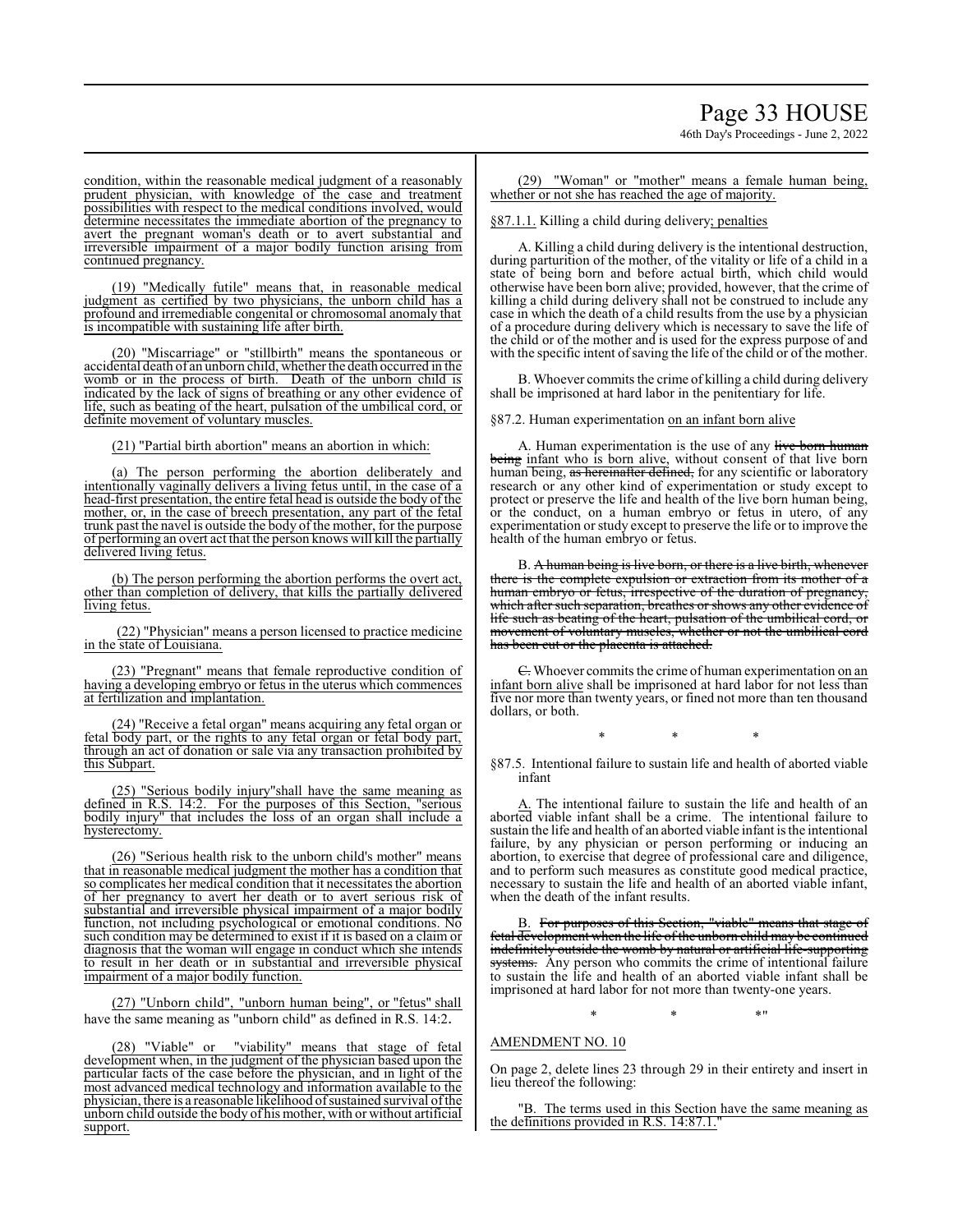# Page 34 HOUSE

46th Day's Proceedings - June 2, 2022

## AMENDMENT NO. 11

Delete House Committee Amendment No. 4 by the House Committee on Health and Welfare (#4596)

## AMENDMENT NO. 12

On page 3, delete lines 1 through 17 in their entirety

## AMENDMENT NO. 13

Delete House Committee Amendment No. 5 by the House Committee on Health and Welfare (#4596)

## AMENDMENT NO. 14

On page 3, line 26, after "contraceptive" delete the remainder of the line and delete lines 27 through 29 in their entirety and insert in lieu thereof "or an emergency contraceptive."

## AMENDMENT NO. 15

In House Committee Amendment No. 6 by the House Committee on Health and Welfare (#4596), on page 1, line 25, change "United States Supreme Court" to "Supreme Court of the United States"

## AMENDMENT NO. 16

In House Committee Amendment No. 6 by the House Committee on Health and Welfare (#4596), on page 1, lines 27 and 28, delete "prohibit, limit, or regulate" and insert "prohibit or limit"

## AMENDMENT NO. 17

In House Committee Amendment No. 6 by the House Committee on Health and Welfare (#4596), on page 1, line 32, change "United States Supreme Court" to "Supreme Court of the United States"

## AMENDMENT NO. 18

In House Committee Amendment No. 6 by the House Committee on Health and Welfare (#4596), on page 1, lines 35 and 36, delete "prohibit, limit, or regulate" and insert "prohibit or limit"

## AMENDMENT NO. 19

On page 4, delete lines 9 through 19 in their entirety

## AMENDMENT NO. 20

On page 4, line 20, change "C." to "B."

## AMENDMENT NO. 21

On page 4, line 24, change "D." to "C."

## AMENDMENT NO. 22

On page 4, line 28, change " $E$ ." to " $D$ ."

## AMENDMENT NO. 23

Delete House Committee Amendment No. 7 by the House Committee on Health and Welfare (#4596)

## AMENDMENT NO. 24

On page 4, line 29, after "contraceptive" delete the remainder of the line and insert in lieu thereof "or an emergency contraceptive."

## AMENDMENT NO. 25

On page 5, delete lines 1 through 3 in their entirety

## AMENDMENT NO. 26

In House Committee Amendment No. 8 by the House Committee on Health and Welfare (#4596), on page 2, line 10, change "United States Supreme Court" to "Supreme Court of the United States"

## AMENDMENT NO. 27

In House Committee Amendment No. 8 by the House Committee on Health and Welfare (#4596), on page 2, line 17, change "United States Supreme Court" to "the Supreme Court of the United States"

## AMENDMENT NO. 28

In House Committee Amendment No. 8 by the House Committee on Health and Welfare (#4596), on page 2, lines 20 and 21, delete "prohibit, limit, or regulate" and insert "prohibit or limit"

## AMENDMENT NO. 29

Delete House Committee Amendment No. 9 by the House Committee on Health and Welfare (#4596)

## AMENDMENT NO. 30

On page 5, line 9, after "Section 3." delete the remainder of the line and insert in lieu thereof the following:

"R.S. 40:1061(A), (D), and (I), 1061.1(D) and (E), 1061.1.3(C), 1061.8, 1061.11(A), 1061.12, 1061.22, 1061.23, 1061.24, 1061.26, 1061.28, 1061.30, 2175.1, 2175.2, and 2175.3 are hereby amended and reenacted and R.S. 40:1061.1(H), 1061.1.1(I), 1061.10(F), 1061.11(G), 1061.11.1(G), 1061.13(D) and (E), 1061.14(E), 1061.14.1(C), 1061.15(E), 1061.16(F), 1061.17(J)(3), 1061.19(H), 1061.20(D), 1061.21(F), 1061.25(F), 2175.4(F), 2175.6(J), 2175.7(C), 2175.8, and 2175.9 are hereby enacted"

## AMENDMENT NO. 31

In House Committee Amendment No. 10 by the House Committee on Health and Welfare (#4596), on page 2, line 28, delete "United States Supreme Court" and insert "Supreme Court of the United States"

## AMENDMENT NO. 32

In House Committee Amendment No. 10 by the House Committee on Health and Welfare (#4596), on page 2, lines 30 and 31 delete the comma "," and "limit, or regulate" and insert in lieu thereof "or limit"

## AMENDMENT NO. 33

In House Committee Amendment No. 10 by the House Committee on Health and Welfare (#4596), on page 2, line 35, change "United States Supreme Court" to "Supreme Court of the United States"

## AMENDMENT NO. 34

In House Committee Amendment No. 10 by the House Committee on Health and Welfare (#4596), on page 2, line 38 and 39 delete "prohibit, limit, or regulate" and insert "prohibit or limit"

## AMENDMENT NO. 35

On page 5, between lines 16 and 17, insert the following:

\* \* \* \* \*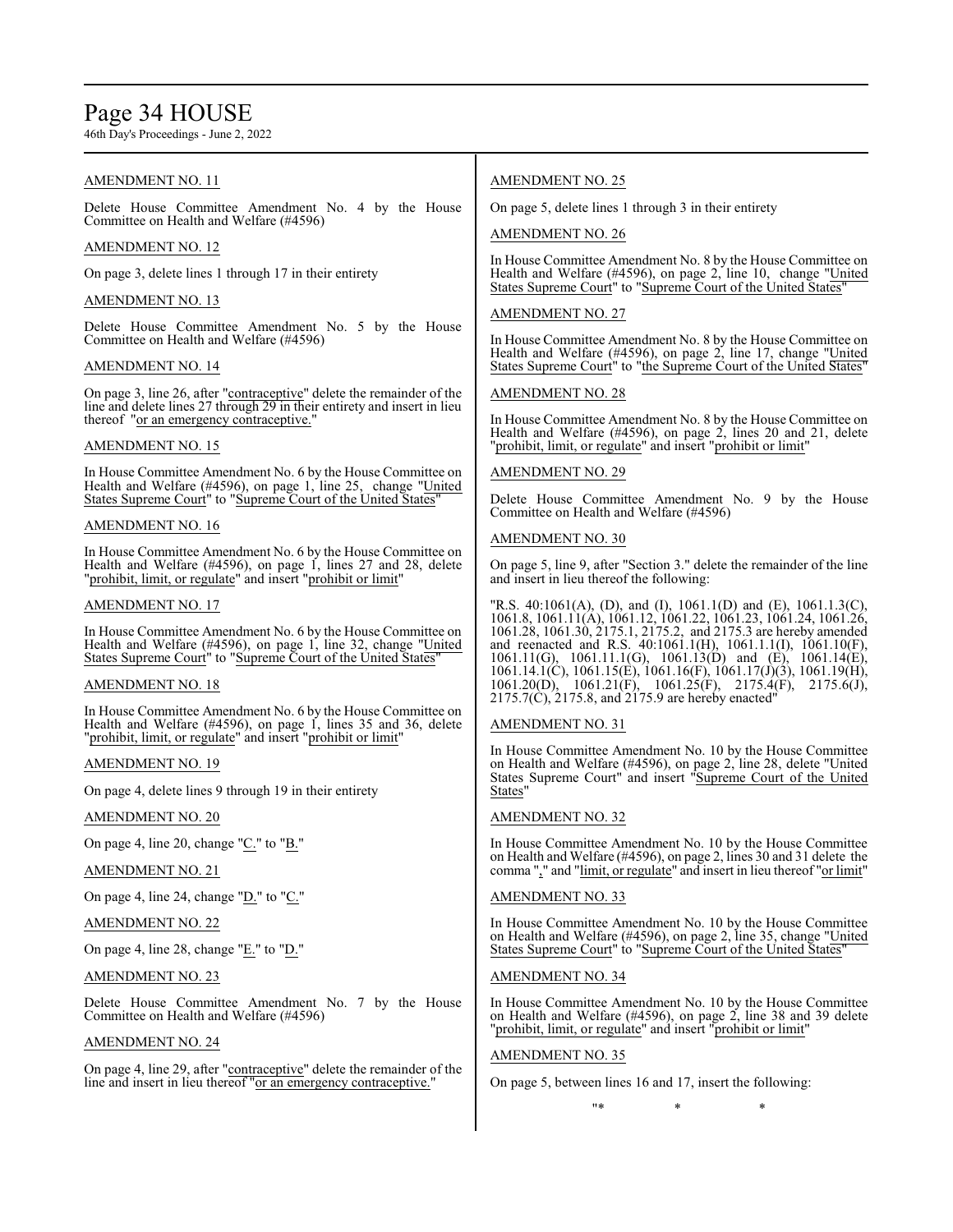# Page 35 HOUSE

46th Day's Proceedings - June 2, 2022

I. The following terms as used in this Section shall have the following meanings: same meaning as the definitions provided in R.S. 14:87.1.

(1) "Fertilization" means that point in time when a male human sperm penetrates the zona pellucida of a female human ovum.

(2) "Pregnant" meansthe human female reproductive condition, of having a living unborn human being within her body throughout the entire embryonic and fetal stages of the unborn child from fertilization to full gestation and childbirth.

(3) "Unborn human being" means an individual living member of the species, homo sapiens, throughout the entire embryonic and fetal stages of the unborn child from fertilization to full gestation and childbirth.

\* \* \*

§1061.1. Pain-Capable Unborn Child Protection Act

\* \* \*

## D. Determination of postfertilization post fertilization age.

(1) Except in the case of a medical emergency or when a pregnancy is diagnosed as medically futile, no abortion shall be performed or induced or be attempted to be performed or induced unless the physician performing or inducing it has first made a determination of the probable postfertilization post fertilization age of the unborn child or relied upon such a determination made by another physician. In making such a determination, the physician shall make such inquiries of the woman and perform or cause to be performed such medical examinations and tests as a reasonably prudent physician, knowledgeable about the case and the medical conditions involved, would consider necessary to perform in making an accurate diagnosis with respect to postfertilization post fertilization age.

(2) Failure by any physician to conform to any requirement of this Section constitutes "unprofessional conduct" pursuant to R.S. 37:1261.

E. Abortion of unborn child of twenty or more weeks postfertilization post fertilization age prohibited.

(1) No person shall perform or induce or attempt to perform or induce an abortion upon a woman when it has been determined, by the physician performing or inducing or attempting to perform or induce the abortion or by another physician upon whose determination that physician relies, that the probable postfertilization post fertilization age of the woman's unborn child is twenty or more weeks, unless the pregnancy is diagnosed as medically futile or, in reasonable medical judgment, she has a condition which so complicates her medical condition as to necessitate the abortion of her pregnancy to avert her death or to avert serious risk of substantial and irreversible physical impairment of a major bodily function, not including psychological or emotional conditions.No such greater risk shall be deemed to exist if it is based on a claim or diagnosis that the woman will engage in conduct which she intends to result in her death or in substantial and irreversible physical impairment of a major bodily function.

(2) When an abortion upon a woman whose unborn child has been determined to have a probable postfertilization post fertilization of twenty or more weeks is not prohibited by Paragraph (1) of this Subsection, the physician shall terminate the pregnancy in the manner which, in reasonable medical judgment, provides the best opportunity for the unborn child to survive, unless, in reasonable medical judgment, termination of the pregnancy in that manner would pose a greater risk either of the death of the pregnant woman or of the substantial and irreversible physical impairment of a major bodily function, not including psychological or emotional conditions, of the woman than would other available methods. No such greater risk shall be deemed to exist if it is based on a claim or diagnosis that the woman will engage in conduct which she intends to result in her death or in substantial and irreversible physical impairment of a major bodily function.

\* \* \*

H. The provisions of R.S. 40:1061.8 shall apply to this Section.

§1061.1.1. Louisiana Unborn Child Protection from Dismemberment Abortion Act

\* \* \*

I. The provisions of R.S. 40:1061.8 shall apply to this Section.

 $*$  \*  $*$  \*

## AMENDMENT NO. 36

On page 5, between lines 22 and 23, insert the following:

#### "§1061.8. Legislative intent, construction of abortion provisions law regulating abortion

A.(1) It is the intention of the Legislature of the State of Louisiana to regulate, prohibit, or restrict abortion to the fullest extent permitted by the decisions of the United States Supreme Court of the United States. The Legislature legislature does solemnly declare, and find, and in reaffirmation of reaffirm the longstanding public policy of this State, state that the every unborn child is a human being from the time moment of conception and is, therefore, a legal person for purposes of the unborn child's right to life and is entitled to the right to life from conception under the laws of this state and Constitution of this State Louisiana. Further, the Legislature

(2) The legislature further finds and declares that the longstanding policy of this state is to protect the right to life of the every unborn child from conception by prohibiting abortion is impermissible only because of the decisions of the United States Supreme Court of the United States and that, therefore, if those decisions of the United States Supreme Court are ever reversed or modified or the United States Constitution is amended to allow protection of the unborn then the former public policy of this State state to prohibit abortions shall be enforced.

B.(1) The provisions ofthis Chapter that regulate the practice of abortion shall not be construed to repeal any other provision of law that restricts or prohibits abortion.

(2) The provisions of this Chapter that regulate the practice of abortion are enacted to provide for the health, safety, and welfare of women in outpatient abortion facilities until such time and to the extent that the state of Louisiana no longer regulates outpatient abortion facilities.

C. The provisions of this Chapter that regulate the practice of abortion are subject to R.S. 40:2175.9.

#### §1061.9. Definitions

As used in R.S. 40:1061.8 through 1061.29, the following words have the following meanings: Wherever used in this Chapter, unless a different meaning clearly appears in the context, the terms, whether singular or plural, have the same meaning as the definitions provided in R.S. 14:87.1.

§1061.10. Abortion by physician; determination of viability; ultrasound test required; exceptions; penalties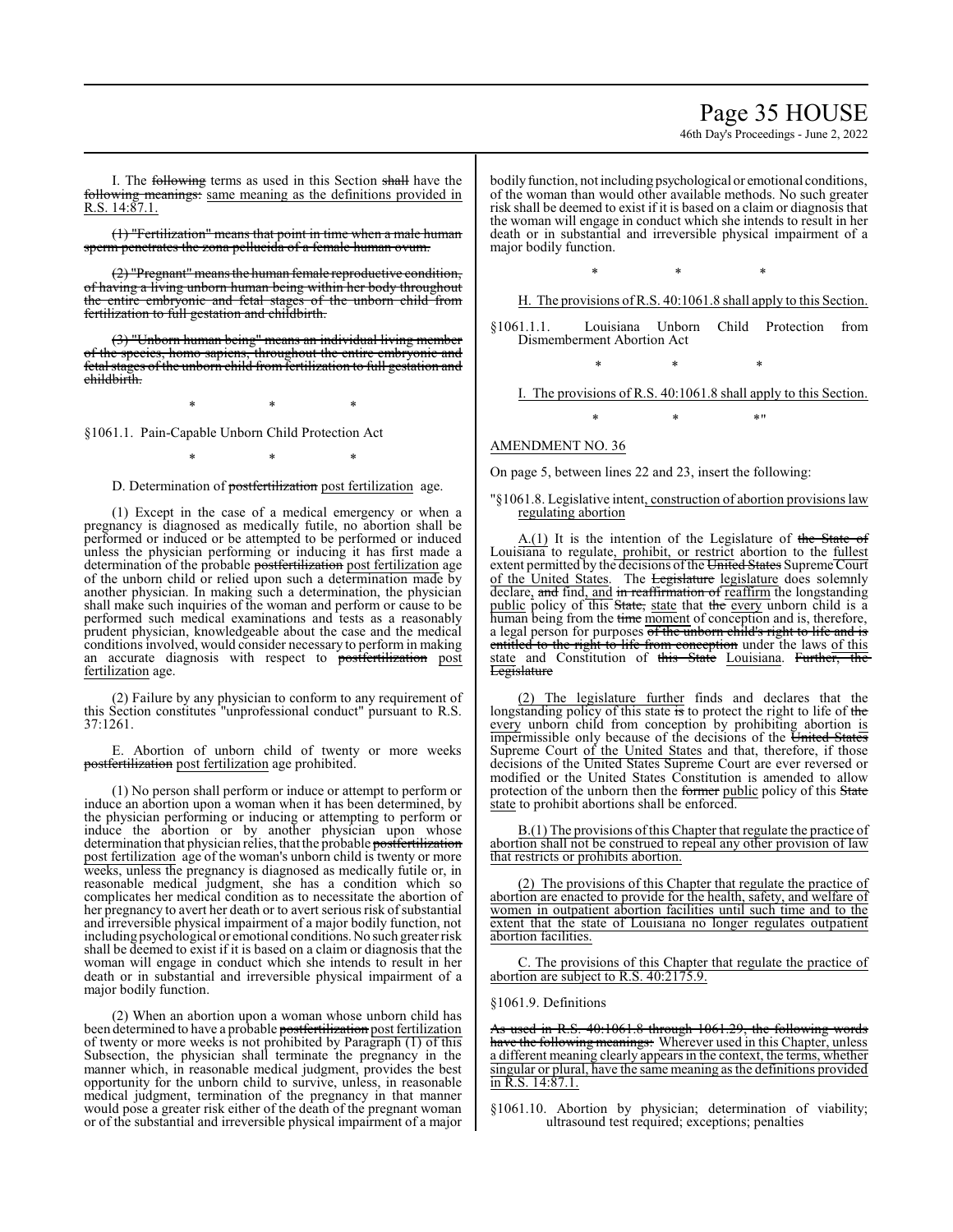# Page 36 HOUSE

46th Day's Proceedings - June 2, 2022

\* \* \* F. The provisions of R.S. 40:1061.8 shall apply to this Section. §1061.11. Drugs or chemicals used; penalties A. When any drug or chemical is used for the purpose of inducing an abortion as defined in R.S.  $40:1061.9$ , the physician who prescribed the drug or chemical shall be in the same room and in the physical presence of the pregnant woman when the drug or chemical is initially administered, dispensed, or otherwise provided to the pregnant woman. \* \* \* G. The provisions of R.S. 40:1061.8 shall apply to this Section. §1061.11.1. Chemically-induced abortion; required disclosure \* \* \* G. The provisions of R.S. 40:1061.8 shall apply to this Section. §1061.12. Born-Alive Infant Protection Act A. In determining the meaning of any statute or of any rule, regulation, or interpretation of the various administrative agencies of this state, the words "person", "human being", "child", and words "person", "human being", "child", "individual" include every infant member of the species homo sapiens who is born alive at any stage of development. B. An infant at any stage of development who has survived an abortion procedure resulting in his or her live birth shall be given reasonable and immediate medical care as provided in R.S. 40:1061.13(C), whether the abortion was considered legal or illegal under the law at the time that the abortion was performed. B. The provisions of R.S. 40:1061.8 shall apply to this Section. §1061.13. Abortion after viability; second attendant physician required; duties \* \* \* D. The provisions of this Section shall apply to an infant born alive and the infant born alive shall be given immediate medical care regardless of whether the abortion was considered legal or illegal under the law at the time the abortion was performed. E. The provisions of R.S. 40:1061.8 shall apply to this Section. §1061.14. Minors \* \* \* E. The provisions of R.S. 40:1061.8 shall apply to this Section. §1061.14.1. Fraudulent interference with parental consent \* \* \* C. The provisions of R.S. 40:1061.8 shall apply to this Section. §1061.15. Prevention of forced abortion; signage in abortion facilities \* \* \* E. The provisions of R.S. 40:1061.8 shall apply to this Section. §1061.16. Information on psychological impacts, illegal coercion, abuse, and human trafficking required prior to abortion; task force on information resources \* \* \* F. The provisions of R.S. 40:1061.8 shall apply to this Section. \* \* \* §1061.17. Woman's right to know \* \* \* J. Construction. \* \* \* (3) The provisions ofR.S. 40:1061.8 shall apply to this Section. \* \* \* §1061.19. Records \* \* \* H. The provisions of R.S. 40:1061.8 shall apply to this Section. §1061.20. Conscience in health care protection; definitions \* \* \* D. The provisions of R.S. 40:1061.8 shall apply to this Section. §1061.21. Reports \* \* \* F. The provisions of R.S. 40:1061.8 shall apply to this Section. §1061.22. Forms A. The Louisiana Department of Health shall make available to physicians performing abortions in this state the forms for preparing the records and reports required pursuant to the provisions of this Chapter. B. The provisions of R.S. 40:1061.8 shall apply to this Section. §1061.23. Emergency The provisions of this Chapter shall not apply when a medical emergency compels the immediate performance of an abortion because the continuation of the pregnancy poses an immediate threat and grave risk to the life or permanent physical health of the pregnant woman serious health risk to the unborn child's mother. Within twenty-four hours, the attending physician shall certify to the medical emergency need for the abortion and shall enter such certification in the medical record of the pregnant woman. §1061.24. Experimentation A. No person shall experiment on an unborn child or on a child born as the result of an abortion, whether the unborn child or child is alive or dead, unless the experimentation is therapeutic to the unborn child or child. B. The provisions of R.S. 40:1061.8 shall apply to this Section. §1061.25. Remains; disposal in accordance with applicable regulations; post-abortion harvesting of fetal organs prohibited; penalties \* \* \* F. The provisions of R.S. 40:1061.8 shall apply to this Section.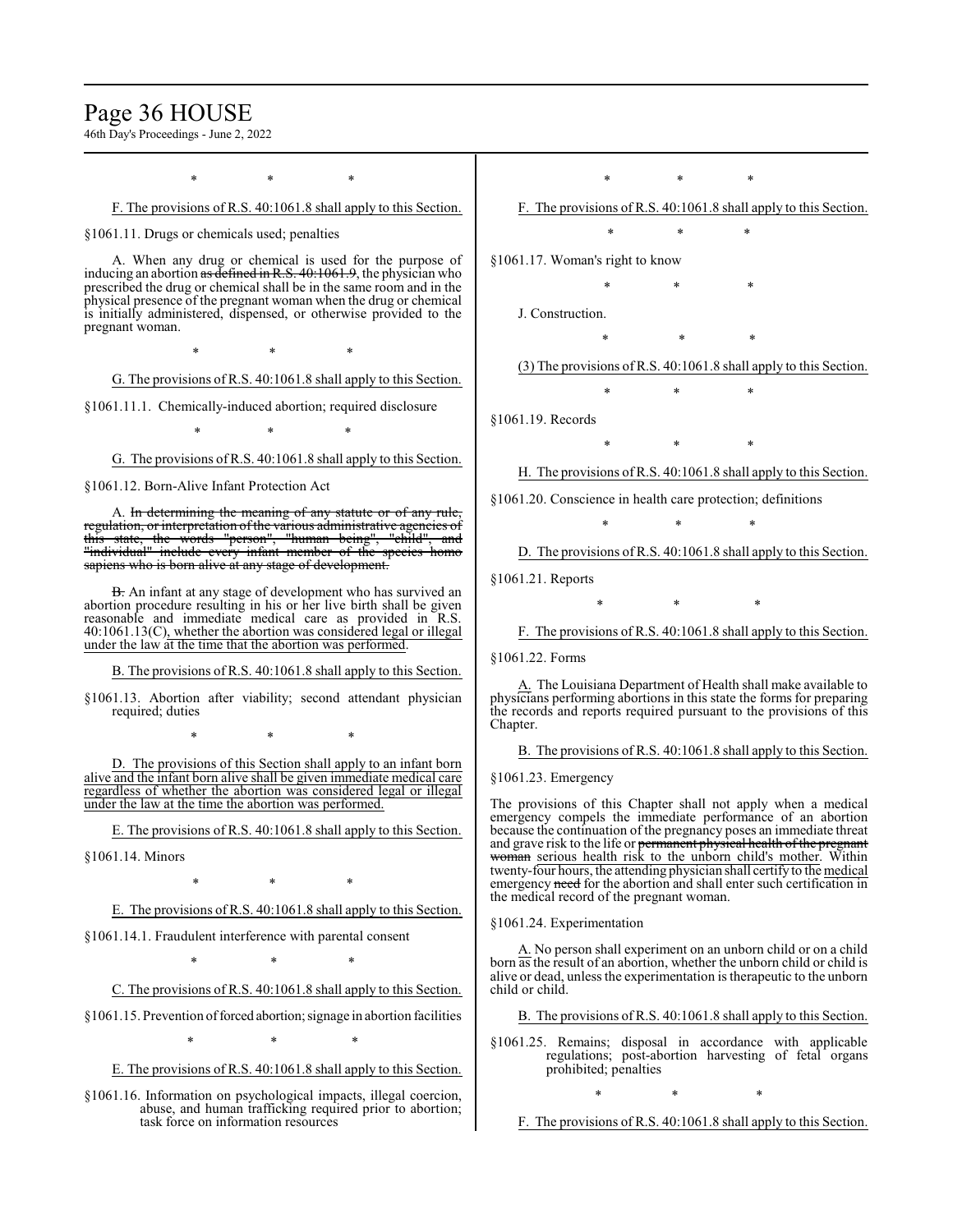# Page 37 HOUSE

46th Day's Proceedings - June 2, 2022

§1061.26. Instructions to be provided subsequent to abortion

A. Any physician who shall perform or induce an abortion, shall subsequent to the abortion being performed or induced, provide his patient with specific oral and written medical instructions to be followed by that patient in order to insure her safe recovery from the abortion.

B. The provisions of R.S. 40:1061.8 shall apply to this Section.

§1061.28. Partial birth abortion, civil action against abortionist

A. No licensed physician or any other person shall perform a partial birth abortion on a female unless the procedure performed is necessary because of a medical emergency or to save the life of the female mother. because her life is endangered by a physical disorder, physical illness or physical injury, including a life-endangering physical condition caused by or arising from the pregnancy itself.

\* \* \*

§1061.30. Standing Suspension or revocation of license; grounds; action to close outpatient abortion clinic

In addition to any violation of this Chapter, the following acts shall subject licensed outpatient abortion facilities to the provisions of R.S. 40:2175.6 regarding license suspension or revocation :

(1) Systematically, intentionally, or deliberately falsifying or destroying patient files or records in violation of R.S. 40:1061.17.

(2) Completing in advance of an appointment with a woman seeking abortion any portion of patient records or forms required by R.S. 40:1061.17 to include patient-specific data or a physician's signature.

B. The provisions of R.S. 40:2175.8 and R.S. 40:2175.9 shall apply to this Chapter.

\* \* \*

# §2175.1. Short title

A. This Part may be cited as the "Outpatient Abortion Facility Licensing Law".

B. The provisions of R.S. 40:1061.8 shall apply to this Part.

#### §2175.2. Purpose

The purpose of this Part is to authorize the Louisiana Department of Health to promulgate and publish rules and regulations to provide for the health, safety, and welfare of women in outpatient abortion facilities and for the safe operation of such facilities. The rules shall be reasonably related to the purpose expressed in this Section and shall not impose a legally significant burden on a woman's freedom to decide whether to terminate her pregnancy, except when the provisions of R.S. 40:1061.8 apply.

§2175.3. Definitions

A. Except as provided in Subsection B ofthis Section, the terms used in this Part, unless a different meaning clearly appears in the context, whether singular or plural, have the same meaning as the definitions provided in R.S. 14:87.8.

B. For purposes of this Part, the following definitions apply:

(1) "Abortion" shall have the meaning set forth in R.S. 40:1061.9.

(2) "Abortion facility professional" or "outpatient abortion facility professional" means an individual who is a physician, surgeon, resident, intern, licensed nurse, nursing aide, emergency medical technician, or a paramedic who diagnoses, examines, or treats a female patient at an outpatient abortion facility.

 $\left(\frac{1}{2}\right)$  "Abortion facility staff member" or "outpatient abortion facility staff member" means an individual who is not an abortion facility professional but who is employed by or contracts with an outpatient abortion facility to provide services and who has any contact with patients at the facility.

 $(4)$  (3) "First trimester" means the time period up to fourteen weeks after the first day of the last menstrual period.

 $(5)$  (4) "Licensee" means the person, partnership, corporation, association, organization, or professional entity on whom rests the ultimate responsibility and authority for the conduct of the outpatient abortion facility.

 $(6)$  (5) "Licensing agency" means the Louisiana Department of Health.

 $(7)$  (6) "Mandatory reporter to law enforcement" means any abortion facility staff member or any abortion facility professional.

 $(8)$  (7) "Outpatient abortion facility" means any outpatient facility, other than a hospital as defined in R.S. 40:2102 or an ambulatory surgical center as defined in R.S. 40:2133, in which any second trimester or five or more first trimester abortions per calendar year are performed.

 $(9)$  (8) "Second trimester" means the time period from fourteen to twenty-three weeks after the first day of the last menstrual period.

 $(10)$  (9) "Secretary" means the secretary of the Louisiana Department of Health.

§2175.4. License required

\* \* \* F. The provisions of R.S. 40:1061.8 shall apply to this Part.

\* \* \*

§2175.6. License issuance; application; on-site inspection

\* \* \*

J. The provisions of R.S. 40:1061.8 shall apply to this Part.

§2175.7. Mandatory reports to law enforcement; human trafficking awareness and prevention training

\* \* \*

C. The provisions of R.S. 40:1061.8 shall apply to this Part.

§2175.8. Cease and desist order; due process rights; penalty for violation

A. In addition to the provisions of R.S. 40:2175.6(H), the secretary is empowered to issue a written cease and desist order to prevent or terminate an unsafe condition or an illegal practice or for a violation of this Chapter or Chapter 5 of this Title or a violation of any regulation or order of the department issued pursuant thereto whenever the secretary knows or has reasonable cause to believe that such unsafe condition or illegal practice exists or is likely to occur related to an outpatient abortion facility.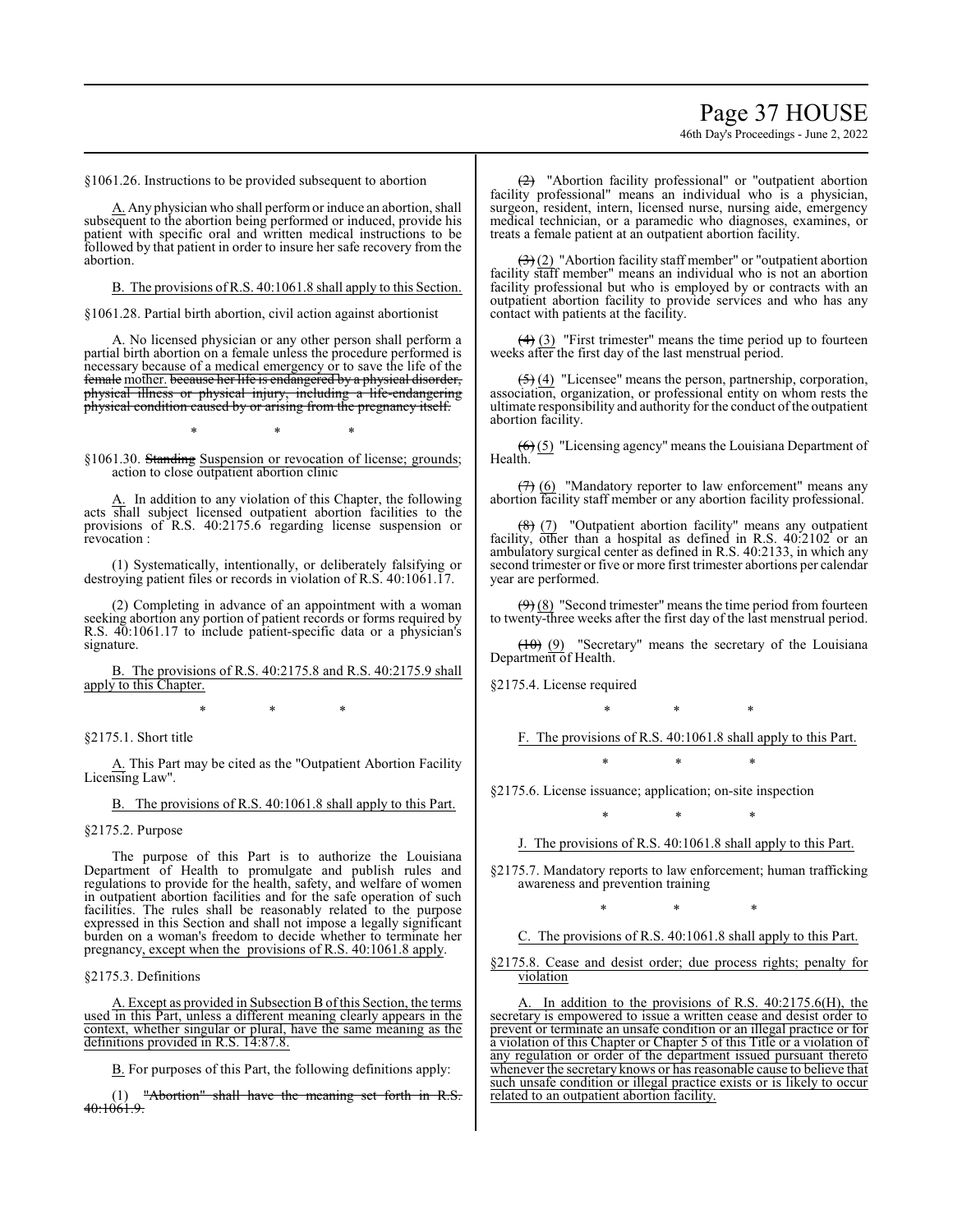46th Day's Proceedings - June 2, 2022

B.(1) An aggrieved party, who is licensed by this Part and who is affected by the secretary's decision or order, may seek an appeal in the same manner as provided for R.S. 40:2175.6(H).

(2) An aggrieved party, who is not licensed by this Part, may seek a de novo review of the secretary's decision or order by filing a petition for review in the Nineteenth Judicial District Court for the parish of East Baton Rouge.

Any order issued pursuant to this Section shall become effective upon service thereof in person or by registered mail on the violator, and shall remain effective except to the extent modified, stayed, terminated, or set aside by action of the secretary or by Nineteenth Judicial District Court in parish of East Baton Rouge.

D. If no timely appeal is demanded by the aggrieved party pursuant to Subsection B of this Section, the cease and desist order shall become final.

E. If the violator subsequently engages in activities that violate a final cease and desist order, the secretarymay seek the enforcement of such order by civil action filed in the Nineteenth Judicial District Court for the parish of East Baton Rouge.

F. Except as provided in R.S. 40:2175.9, any person who violates a cease and desist order of the secretary after it has become final and while such order is in effect shall, upon proof thereof to the satisfaction of the court, be ordered by the court to forfeit and pay to the attorney general a sum not less than five hundred dollars nor more than five thousand dollars per violation.

#### §2175.9. Procedure for closing outpatient abortion clinics in the event abortion is declared illegal

A. Except as provided in Subsection C of this Section, the secretary shall apply the provisions of R.S. 40:1061.8 and R.S. 40:2175.8 and based upon the final decision ofthe Supreme Court of the United States in the case of Dobbs v. Jackson Women's Health Organization, Docket No. 19-1392, the secretary shall issue whichever one of the applicable cease and desist orders apply, as follows:

(1) The outpatient abortion facility shall be ordered closed and the facility shall immediately cease and desist performing abortions because the Human Life Protection Act, R.S. 40:1061, or R.S. 14:87.7 has been enacted and the practice of abortion in Louisiana has been prohibited by law.

(2) The outpatient abortion facility shall be ordered to cease and desist performing late term abortions, as is prohibited in R.S. 14:87.8, because the Supreme Court of the United States has provided for the states to prohibit abortions when the gestational age of the unborn child is fifteen weeks or more.

B.(1) Any person who violates a cease and desist order of the secretary after it has become final and while such order is in effect shall, upon proof thereof to the satisfaction of the court, be ordered by the court to forfeit and pay to the attorney general a sum not less than ten thousand dollars nor more than fifty thousand dollars per violation.

(2) Each abortion performed in violation of the cease and desist order issued pursuant to this Section shall constitute a separate violation.

C. The provisions of Subsection A and B of this Section shall not apply if the decision rendered by the United States Supreme Court in the case of Dobbs v. Jackson Women's Health Organization, Docket No. 19-1392, which overrules, in whole or in part, Roe v. Wade, 410 U.S. 113, 93 S.Ct. 705, 35 L.Ed. 2d 147 (1973), does not restore to the states the authority to prohibit or limit abortion.

# AMENDMENT NO. 37

On page 5, delete line 23 in its entirety and insert in lieu thereof the following:

"Section 4. R.S. 14:32.9(B), 32.9.1(B), 32.10, 32.11(B), 87, 87.3(B), and R.S. 40:1061.1.1(B), 1061.1.2(A), 1061.1.3(B), 1061.9(1) through (11), 1061.12(A), 1061.27, and 1061.28(B) are hereby repealed.

Section 5. If the bill that originated as Senate Bill No. 388 of the 2022 Regular Session of the Legislature is enacted and becomes law, the provisions containing definitions in R.S. 14:87.9(B) in Section 1 of the Act which originated as Senate Bill No. 388 and R.S. 40:962.2(B) of Section 2 of the Act which originated as Senate Bill No. 388 shall be null and void.

Section 6. The Louisiana State Law Institute, pursuant to its statutory authority, is hereby authorized and directed to make the following technical changes:

(A) Redesignate the provisions of R.S. 14:32.9, 32.9.1, 32.11 and relocate the provisions to Subpart A.3. Abortion. of Part V of Title 14 of the Louisiana Revised Statutes of 1950.

(B) Redesignate R.S. 40:1061.8 (Legislative intent) and 1061.9 (Definitions) and relocate those same provisions of law to follow directly after R.S. 40:1061.1.

(C) Redesignate R.S. 40:1061.1 (Pain-capable Unborn Child Protection Act) and 1061.1.1 (Louisiana Unborn Child Protection from Dismemberment Abortion Act) and relocate those same provisions of law to follow directly after the provisions that have been redesignated and relocated pursuant to Subsection (B) of this Section.

(D) Make changes to any internal citation references in this Act to reflect the changes made pursuant to Subsections (B) and (C) of this Section.

(E) Arrange in alphabetical order and renumber the provisions oflaw, in particular arrange in alphabetical order and renumber those provisions of law to reflect that the provisions of law contained in Section 5 of this Act were repealed in favor of the consolidated "Definitions" provisions of law in R.S. 14:87.1 in Section 1 of this Act and R.S. 40:1061.1 in Section 2 of this Act.

(F) Make changes to any references in the Codes or Louisiana Revised Statutes of 1950 to reflect the citation changes contained in this Act.

(G) If the provisions of Section 5 of this Act are in effect because the bill that originated as Senate Bill No. 388 of the 2022 Regular Session of the Legislature is enacted and becomes law, arrange in alphabetical order and renumber the Subsections of R.S. 14:87.9 and R.S. 40:962.2."

### AMENDMENT NO. 38

On page 5, line 24, change "Section 5" to "Section 7"

Rep. Emerson moved the adoption of the amendments.

Rep. Duplessis objected.

By a vote of 75 yeas and 25 nays, the amendments were adopted.

Rep. Emerson sent up floor amendments which were read as follows:

# **HOUSE FLOOR AMENDMENTS**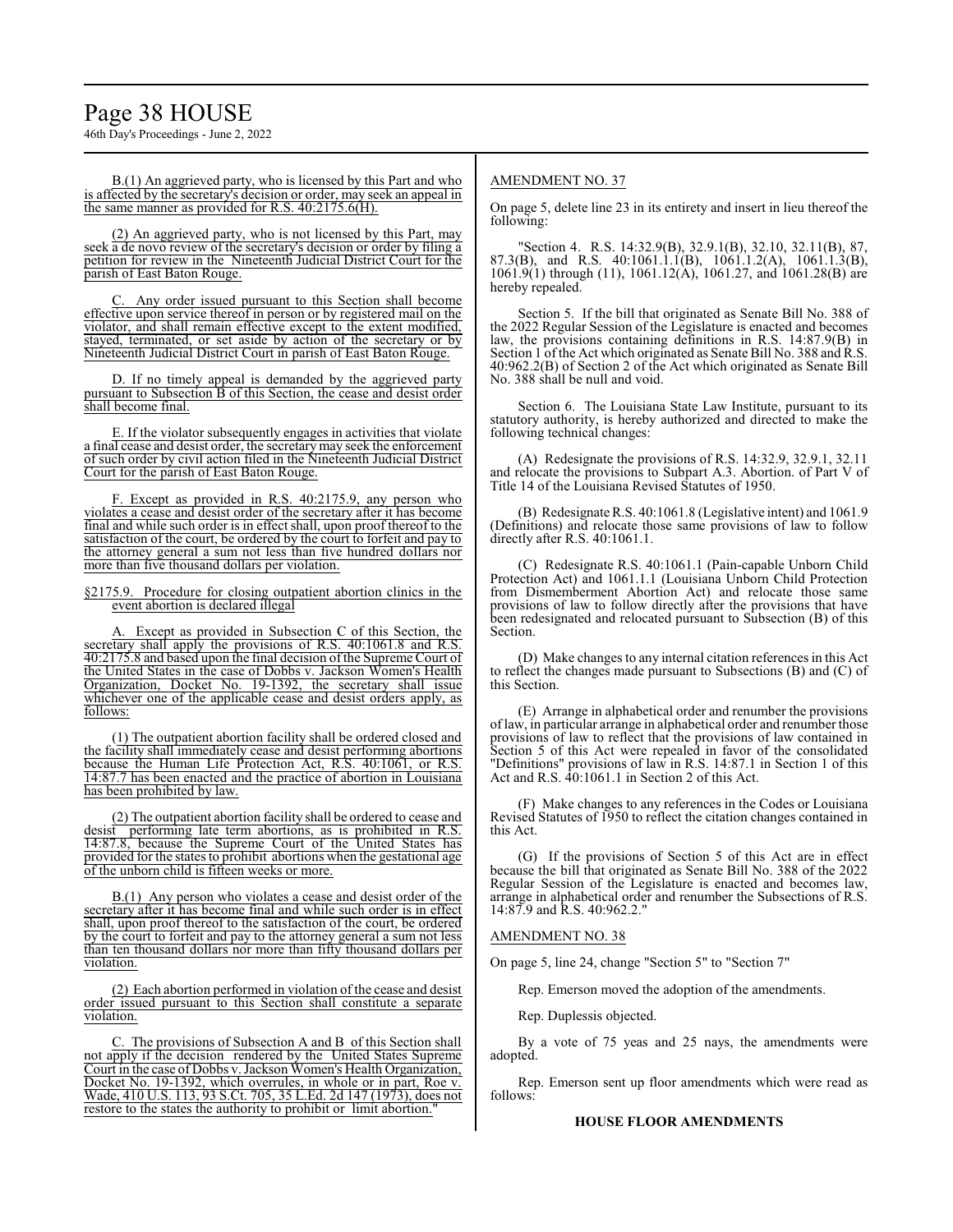Page 39 HOUSE

46th Day's Proceedings - June 2, 2022

Amendments proposed by Representative Emerson to Reengrossed Senate Bill No. 342 by Senator Jackson

### AMENDMENT NO. 1

In House Floor Amendment No. 9 by Representative Emerson (#5354), on page 5, delete lines 11 through 13 in their entirety and insert in lieu thereof the following:

"(23) "Pregnant" means that female reproductive condition of having a developing embryo or fetus in the uterus which commences at fertilization and implantation.

On motion of Rep. Emerson, the amendments were adopted.

# **Acting Speaker Stefanski in the Chair**

Rep. Glover sent up floor amendments which were read as follows:

### **HOUSE FLOOR AMENDMENTS**

Amendments proposed by Representative Glover to Reengrossed Senate Bill No. 342 by Senator Jackson

#### AMENDMENT NO. 1

On page 1, line 8, after "definitions;" and before "to" insert "to provide for reporting requirements associated with certain exceptions;'

#### AMENDMENT NO. 2

On page 3, between lines 13 and 14, insert the following:

"(e)(i) Terminate a pregnancy initiated by an act of rape, a crime against nature, or a crime against the child if the crime is reported in accordance with one of the following requirements and the gestational age of the unborn child is fifteen weeks or less:

(aa) In a case of pregnancy caused by an act of rape, prior to the performance of the pregnancy termination, the victim personally reported the act of rape together with the identity of the offender, if known, to a law enforcement agency with appropriate jurisdiction.

(bb) In a case of pregnancy caused by a crime against nature, prior to the performance of the pregnancy termination, the victim personally reported the crime together with the identity of the offender, if known, to a law enforcement agency with appropriate jurisdiction.

(cc) In a case of pregnancy caused by a crime against the child, prior to the performance of the pregnancy termination, the crime was reported to a law enforcement agency with appropriate jurisdiction or was reported in accordance with the provisions ofChildren's Code Article 610.

(ii) For purposes of this Subparagraph, the term "crime against nature" shall have the meaning provided in R.S. 14:89, and the term "crime against the child" shall have the meaning provided in Children's Code Article 603."

Rep. Glover moved the adoption of the amendments.

Rep. Emerson objected.

By a vote of 37 yeas and 62 nays, the amendments were rejected.

Rep. Freeman sent up floor amendments which were read as follows:

# **HOUSE FLOOR AMENDMENTS**

Amendments proposed by Representative Freeman to Reengrossed Senate Bill No. 342 by Senator Jackson

#### AMENDMENT NO. 1

In House Committee Amendment No. 4 by the House Committee on Health and Welfare (#4596), on page 1, line 13, change "two qualified physicians" to "a qualified physician"

AMENDMENT NO. 2

On page 4, at the end of line 20, delete "imprisoned"

AMENDMENT NO. 3

On page 4, delete line 21 in its entirety

On motion of Rep. Freeman, the amendments were withdrawn.

Rep. Landry sent up floor amendments which were read as follows:

#### **HOUSE FLOOR AMENDMENTS**

Amendments proposed by Representative Landry to Reengrossed Senate Bill No. 342 by Senator Jackson

# AMENDMENT NO. 1

On page 3, delete lines 21 through 24 in their entirety and insert in lieu thereof the following:

"D. This Section shall not apply to a pregnant female upon whom an abortion is committed or performed in violation of this Section, or to a pregnant female who self-manages her own abortion, or to a pregnant female who suffers a miscarriage or stillbirth. The pregnant female shall not be held responsible for the criminal consequences of this Section or for a suspected violation of this Section.

Rep. Landry moved the adoption of the amendments.

Rep. Emerson objected.

# **Speaker Schexnayder in the Chair**

By a vote of 30 yeas and 68 nays, the amendments were rejected.

Rep. Landry sent up floor amendments which were read as follows:

# **HOUSE FLOOR AMENDMENTS**

Amendments proposed by Representative Landry to Reengrossed Senate Bill No. 342 by Senator Jackson

# AMENDMENT NO. 1

In House Floor Amendment No. 9 by Representative Emerson (#5354), on page 4, line 42, delete "not including any emotional, psychological, or mental condition,"

# AMENDMENT NO. 2

In House Floor Amendment No. 9 by Representative Emerson (#5354), on page 5, line 24, change "not including" to "including"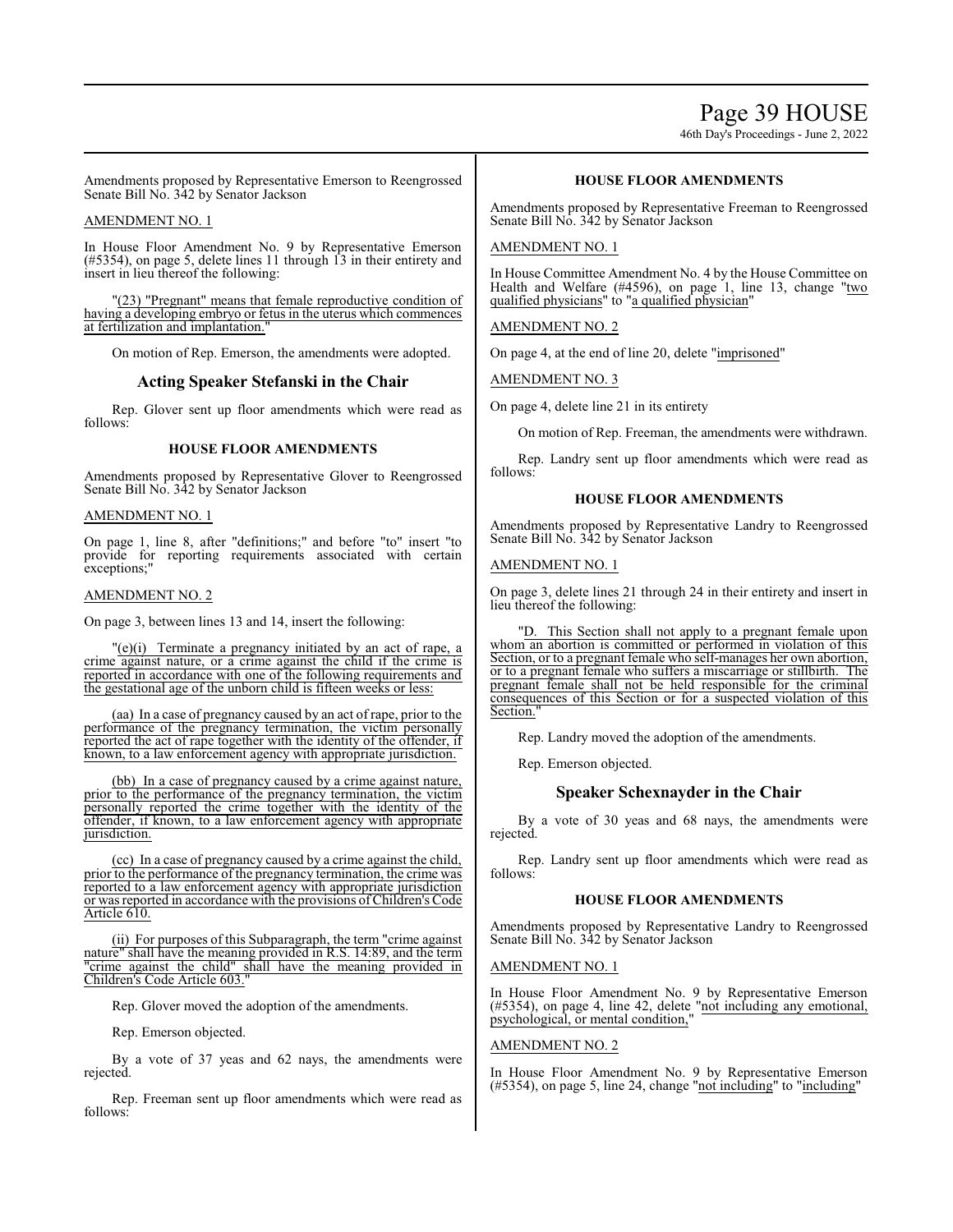# Page 40 HOUSE

46th Day's Proceedings - June 2, 2022

# AMENDMENT NO. 3

In House Floor Amendment No. 9 by Representative Emerson (#5354), on page 5, line 25, after "emotional conditions." delete the remainder of the line and delete lines 26 through 28 in their entirety

# AMENDMENT NO. 4

In House Floor Amendment No. 35 by Representative Emerson (#5354), on page 9, line 33, delete "not"

# AMENDMENT NO. 5

In House Floor Amendment No. 35 by Representative Emerson (#5354), on page 9, line 34, after "emotional conditions." delete the remainder of the line and delete lines 35 through 37

# AMENDMENT NO. 6

In House Floor Amendment No. 35 by Representative Emerson (#5354), on page 9, line 45, delete "not"

# AMENDMENT NO. 7

In House Floor Amendment No. 35 by Representative Emerson (#5354), on page 9, line 46, after "available methods." delete the remainder of the line and delete lines 47 through 49

Rep. Landry moved the adoption of the amendments.

Rep. Emerson objected.

By a vote of 32 yeas and 68 nays, the amendments were rejected.

Rep. Duplessis sent up floor amendments which were read as follows:

### **HOUSE FLOOR AMENDMENTS**

Amendments proposed by Representative Duplessis to Reengrossed Senate Bill No. 342 by Senator Jackson

### AMENDMENT NO. 1

Delete House Committee Amendment No. 5 by the House Committee on Health and Welfare (#4596)

### AMENDMENT NO. 2

On page 3, delete lines 27 through 29 in their entirety and insert in lieu thereof the following:

"sold, used, prescribed, or administered in accordance with manufacturer instructions.

On motion ofRep. Duplessis, the amendments were withdrawn.

Rep. Ivey sent up floor amendments which were read as follows:

### **HOUSE FLOOR AMENDMENTS**

Amendments proposed by Representative Ivey to Reengrossed Senate Bill No. 342 by Senator Jackson

### AMENDMENT NO. 1

In House Floor Amendment No. 9 by Representative Emerson  $(\text{\#5354})$ , on page 4, at the beginning of line 49, change " $(19)$ " to "(19)(a)"

# AMENDMENT NO. 2

In House Floor Amendment No. 9 by Representative Emerson (#5354), on page 4, between lines 52 and 53, insert the following:

(b) The Louisiana Department of Health shall promulgate, in accordance with the Administrative Procedure Act, administrative rules establishing an exclusive list of anomalies, diseases, disorders, and other conditions which shall be deemed "medically futile" for purposes of this Subpart. The rules may also encompass diagnostic methods and standards by which a medically futile condition may be diagnosed, including but not limited to tests that are appropriate to the developmental stage and the condition of the unborn child."

On motion of Rep. Ivey, the amendments were adopted.

Rep. Freeman sent up floor amendments which were read as follows:

# **HOUSE FLOOR AMENDMENTS**

Amendments proposed by Representative Freeman to Reengrossed Senate Bill No. 342 by Senator Jackson

AMENDMENT NO. 1

In House Floor Amendment No. 9 by Representative Emerson  $(#5354)$ , on page 3, line 19, after "certified by" delete the remainder of the line

# AMENDMENT NO. 2

In House Floor Amendment No. 9 by Representative Emerson  $(\#5354)$ , on page 3, at the beginning of line 20, change "physicians" to "a qualified physician"

Rep. Freeman moved the adoption of the amendments.

Rep. Emerson objected.

By a vote of 34 yeas and 66 nays, the amendments were rejected.

Rep. Freeman sent up floor amendments which were read as follows:

### **HOUSE FLOOR AMENDMENTS**

Amendments proposed by Representative Freeman to Reengrossed Senate Bill No. 342 by Senator Jackson

# AMENDMENT NO. 1

On page 3, at the end of line 18, delete "imprisoned at hard"

# AMENDMENT NO. 2

On page 3, delete line 19 in its entirety and insert in lieu thereof "fined not"

Rep. Freeman moved the adoption of the amendments.

Rep. Emerson objected.

By a vote of 30 yeas and 67 nays, the amendments were rejected.

# **Motion**

On motion of Rep. Emerson, the bill, as amended, was returned to the calendar.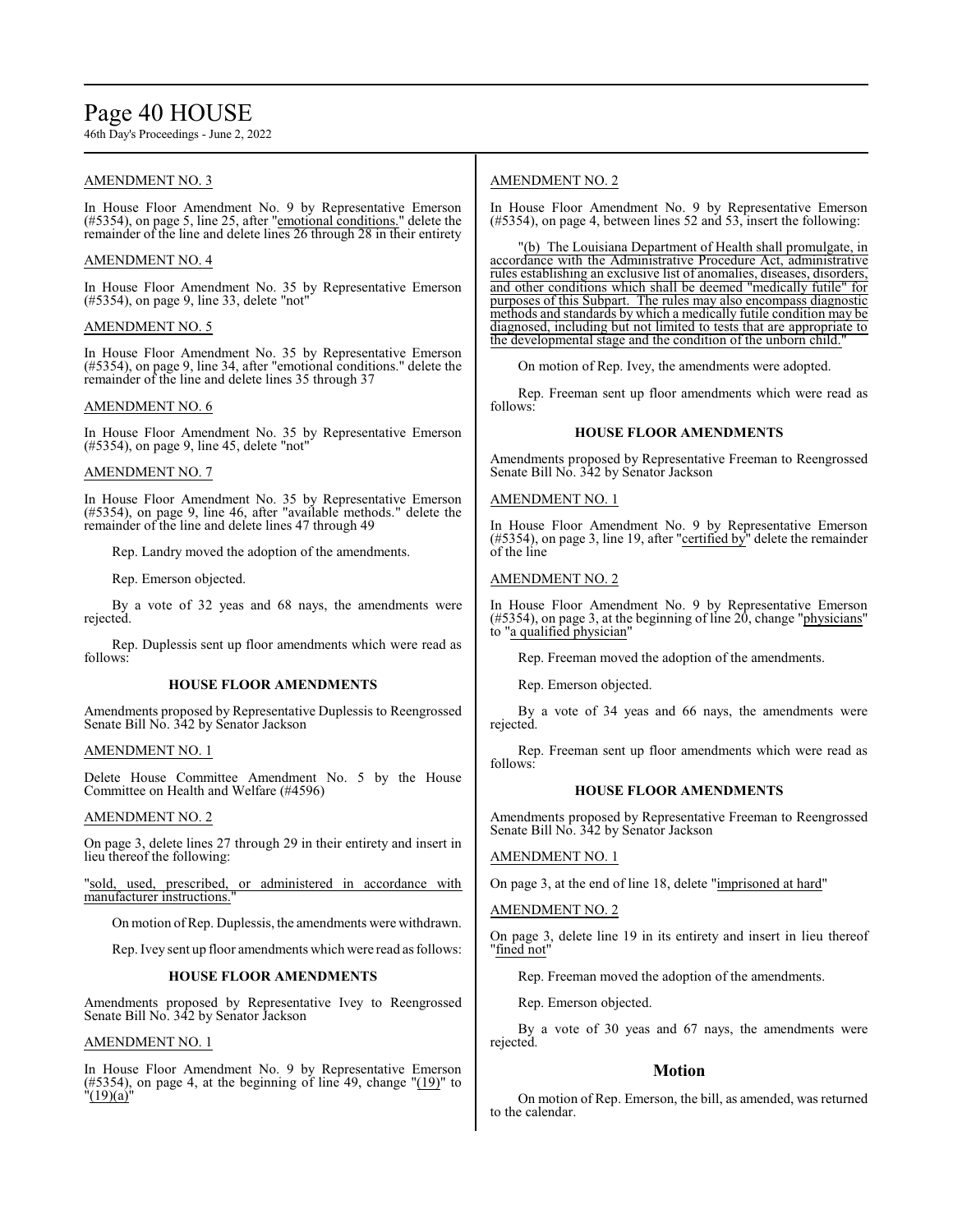# Page 41 HOUSE

46th Day's Proceedings - June 2, 2022

#### **SENATE BILL NO. 349—** BY SENATOR CARTER

AN ACT

To amend and reenact R.S.  $37:753(C)(1)(a)$  and (E) and to repeal R.S. 37:753(C)(1)(c) and (K), relative to the membership of Louisiana State Board of Dentistry; to provide for terms of service; to provide for term limits; to provide for the filling of vacancies; to repeal outdated provisions; to provide for the terms of members currently serving partial terms; and to provide for related matters.

Read by title.

Rep. Boyd moved the final passage of the bill.

#### **ROLL CALL**

The roll was called with the following result:

#### YEAS

| Mr. Speaker   | Freiberg    | McKnight    |
|---------------|-------------|-------------|
| Adams         | Frieman     | Miguez      |
| Amedee        | Gadberry    | Miller, D.  |
| Bacala        | Gaines      | Miller, G.  |
| <b>Bagley</b> | Garofalo    | Mincey      |
| Beaullieu     | Geymann     | Muscarello  |
| Bishop        | Glover      | Nelson      |
| Bourriaque    | Goudeau     | Newell      |
| Boyd          | Green       | Orgeron     |
| <b>Brass</b>  | Harris      | Owen, C.    |
| <b>Brown</b>  | Hilferty    | Owen, R.    |
| Bryant        | Hodges      | Phelps      |
| Butler        | Horton      | Pierre      |
| Carpenter     | Hughes      | Pressly     |
| Carrier       | Huval       | Romero      |
| Carter, R.    | Illg        | Schamerhorn |
| Carter, W.    | Ivey        | Schlegel    |
| Cormier       | Jefferson   | Seabaugh    |
| Coussan       | Jenkins     | Selders     |
| Crews         | Johnson, M. | St. Blanc   |
| Davis         | Johnson, T. | Stagni      |
| Deshotel      | Jordan      | Stefanski   |
| DeVillier     | Kerner      | Tarver      |
| DuBuisson     | LaCombe     | Thomas      |
| Duplessis     | LaFleur     | Thompson    |
| Echols        | Landry      | Turner      |
| Edmonds       | Larvadain   | Villio      |
| Edmonston     | Lyons       | Wheat       |
| Emerson       | Mack        | White       |
| Farnum        | Magee       | Willard     |
| Firment       | Marcelle    | Wright      |
| Fisher        | Marino      | Zeringue    |
| Fontenot      | McCormick   |             |
| Freeman       | McFarland   |             |
| Total - 100   |             |             |
|               | <b>NAYS</b> |             |
| Total - 0     |             |             |
|               | ABSENT      |             |
| $\cos$        | McMahen     | Riser       |
| Hollis        | Moore       |             |
| Total - 5     |             |             |

The Chair declared the above bill was finally passed.

Rep. Boyd moved to reconsider the vote by which the above bill was finally passed, and, on her own motion, the motion to reconsider was laid on the table.

#### **SENATE BILL NO. 369—** BY SENATOR HARRIS

AN ACT

To amend and reenact R.S. 18:423(E), 426.1(A)(2), and 1309(J), relative to compensation for certain election workers; to provide for increased rates of compensation; and to provide for related matters.

Read by title.

Rep. Duplessis moved the final passage of the bill.

#### **ROLL CALL**

The roll was called with the following result:

#### YEAS

Mr. Speaker Frieman McMahen<br>Adams Gadberry Miguez Adams Gadberry<br>Amedee Gaines Amedee Gaines Miller, D.<br>Bacala Garofalo Miller, G. Bacala Garofalo Miller, G.<br>Bagley Geymann Mincey Bagley Geymann<br>Beaullieu Glover Beaullieu Glover Muscarello<br>Bishop Goudeau Nelson Goudeau Nelson<br>Green Newell Bourriaque Green<br>Boyd Harris Boyd Harris Orgeron<br>Brass Hilferty Owen, C Brass Hilferty Owen, C.<br>Brown Hodges Owen, R. Brown Hodges Owen, R.<br>Bryant Horton Phelps Bryant Horton Phelps<br>Butler Hughes Pierre Hughes Pierre<br>Huval Pressly Carpenter Huv<br>Carrier Hllg Carrier IIIg Romero<br>Carter, R. Ivey Schame Ivey Schamerhorn<br>Jefferson Schlegel Carter, W. Jefferson<br>Cormier Jenkins Cormier Jenkins Seabaugh<br>
Coussan Iohnson M Selders Coussan Johnson, M. Selders<br>Crews Johnson, T. St. Blanc Crews Johnson, T. St. Blanch<br>Davis Jordan Stagni Davis Jordan<br>Deshotel Kerner Deshotel Kerner Stefanski LaCombe Tarver<br>
LaFleur Thomas DuBuisson LaFleur<br>Duplessis Landry Duplessis Landry Thompson<br>
Echols Larvadain Turner Larvadain Turner<br>Lyons Villio Edmonds Lyons Villio<br>Emerson Mack Wheat Emerson Mack Wheat<br>
Farnum Magee White Farnum Magee White<br>
Firment Marcelle Willard Firment Marcelle<br>Fisher Marino Fisher Marino Wright<br>
Fontenot McCormick Zeringue Fontenot McCormick<br>Freeman McFarland Freeman McFarland<br>Freiberg McKnight McKnight Total  $-100$ NAYS Total - 0 ABSENT Cox Hollis Riser Edmonston Moore Total - 5

The Chair declared the above bill was finally passed.

Rep. Duplessis moved to reconsider the vote bywhich the above bill was finally passed, and, on his own motion, the motion to reconsider was laid on the table.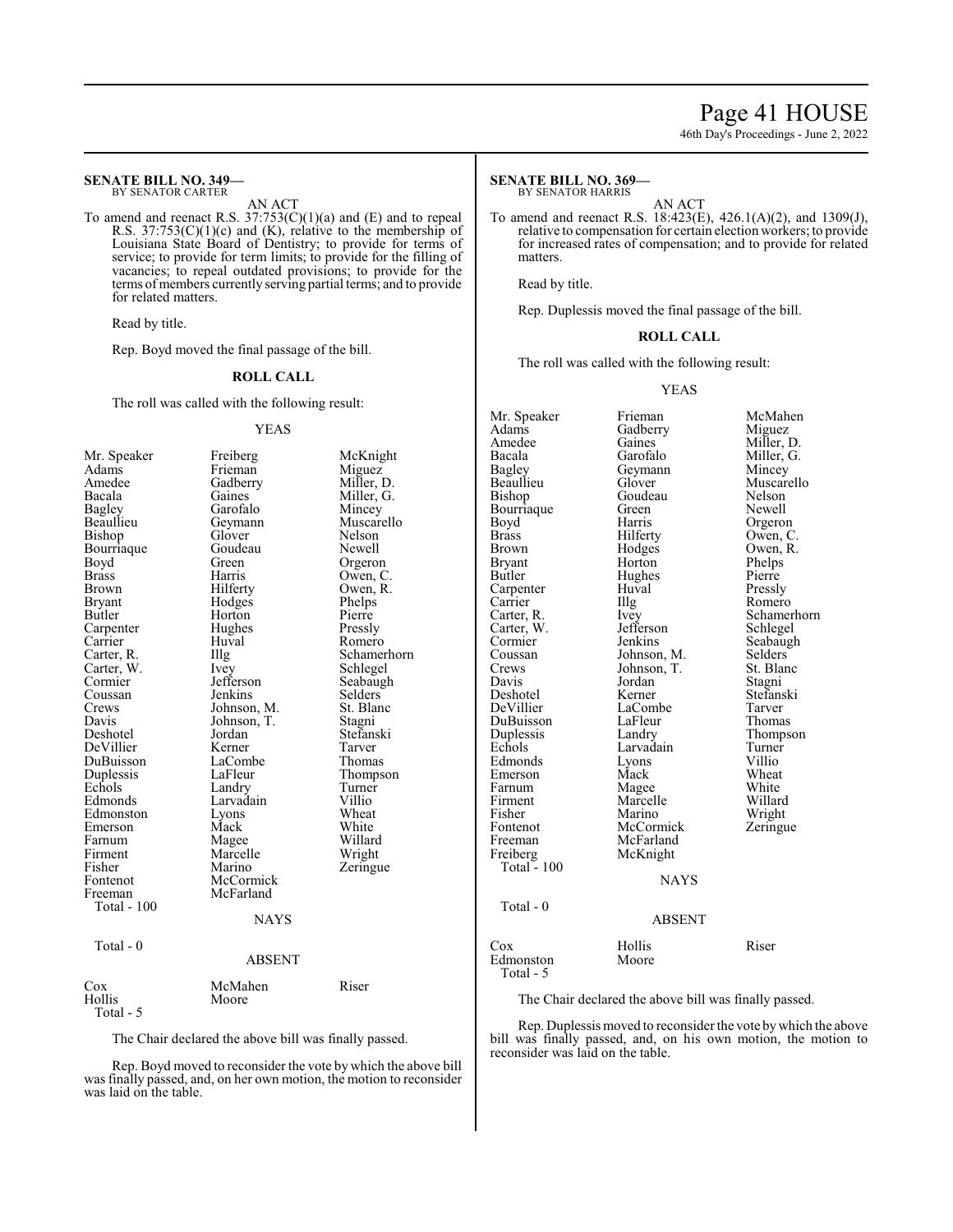# Page 42 HOUSE

46th Day's Proceedings - June 2, 2022

### **SENATE BILL NO. 388—**

BY SENATORS HEWITT, ABRAHAM, ALLAIN, BARROW, CATHEY,<br>CLOUD, CONNICK, CORTEZ, FESI, JACKSON, MCMATH, MILLIGAN,<br>FRED MILLS, ROBERT MILLS, MORRIS, PEACOCK, POPE, REESE,<br>STINE, TALBOT, TARVER, WARD AND WOMACK AND<br>R AN ACT

To amend and reenact R.S. 14:32.9 and R.S. 51:1402(10) and to enact R.S. 40:962.2, relative to abortion-inducing drugs and the crime of criminal abortion; to define criminal abortion; to prohibit criminal abortion by means of the use of an abortioninducing drug without the prescribing physician being physically present during the administration of the drug; to provide criminal penalties; to provide for defenses; to prohibit the selling, prescribing, distributing, dispensing, or delivering of certain abortion-inducing drugs under certain circumstances; to define abortion-inducing drugs; to provide for exceptions; to provide for the promulgation ofrules; to provide for unfair trade practices; and to provide for related matters.

Read by title.

# **Speaker Pro Tempore Magee in the Chair**

Rep. Schlegel sent up floor amendments which were read as follows:

# **HOUSE FLOOR AMENDMENTS**

Amendments proposed by Representative Schlegel to Reengrossed Senate Bill No. 388 by Senator Hewitt

# AMENDMENT NO. 1

On page 1, line 2, after "amend and reenact" delete the remainder of the line and insert in lieu thereof "R.S. 51:1402(10) and R.S. 40:1061(A), to enact R.S. 14:87.9 and R.S. 40:962.2, to repeal R.S. 14:88, and to amend and reenact certain provisions if and as enacted by the Act which originated as Senate Bill No. 104 of this 2022 Regular Session of the Legislature,"

# AMENDMENT NO. 2

On page 1, line 3, delete "the crime of criminal"

### AMENDMENT NO. 3

On page 1, line 10, after "practices;" and before "and" insert "to provide for the interpretation of multiple abortion statutes;"

# AMENDMENT NO. 4

On page 1, line 12, after "Section 1." delete the remainder of the line and insert in lieu thereof "R.S. 14:87.9 is hereby enacted to read as follows:"

### AMENDMENT NO. 5

On page 1, after line 12, delete the remainder of the page and delete pages 2 and 3 in their entirety and on page 4 delete lines 1 through 11 in their entirety and insert in lieu thereof the following:

"§87.9. Criminal abortion by means of abortion-inducing drugs

A. Criminal abortion by means of an abortion-inducing drug is committed when a person knowingly causes an abortion to occur by means of delivering, dispensing, distributing, or providing a pregnant woman with an abortion-inducing drug.

B.(1) Except as provided in Paragraph (2) of this Subsection, the terms used in this Section, unless a different meaning clearly appears in the context, whether singular or plural, have the same meaning as the definitions provided in R.S. 14:32.9.

(2) For purposes of this Section, the following definitions apply:

(a)(i) "Abortion-inducing drug" means any drug or chemical, or any combination of drugs or chemicals, or any other substance when used with the intent to cause an abortion, including but not limited to RU-486, the Mifeprex regimen, misoprostol (Cytotec), or methotrexate.

(ii) Abortion-inducing drug shall not mean a contraceptive, an emergency contraceptive, or the use of methotrexate to treat an ectopic pregnancy.

(b) "Contraceptive" means any device, measure, drug, chemical, or product, including single-ingredient levonorgestrel, that has been approved by the United States Food and Drug Administration for the purpose of preventing pregnancy and is intended to be administered prior to the time when a clinically diagnosable pregnancy can be determined, provided that the contraceptive is sold, prescribed, or administered in accordance with manufacturer's instructions.

"Emergency contraceptive" means a drug, chemical, or product, including single-ingredient levonorgestrel, that has been approved by the United States Food and Drug Administration designed or intended to be taken after sexual intercourse but prior to the time when a clinically diagnosable pregnancy can be determined, provided that the emergency contraceptive is sold, prescribed, or administered in accordance with manufacturer's instructions.

 $C(1)$  Any person who knowingly performs an abortion by means of an abortion-inducing drug in violation of this Section shall be imprisoned at hard labor for not less than one nor more than five years, fined not less than five thousand nor more than fifty thousand dollars, or both.

(2) Any person who knowingly performs an abortion by means of abortion-inducing drug in violation of this Section that results in the death or serious bodily injury of the pregnant woman shall be imprisoned at hard labor for not less than five nor more than ten years, fined not less than ten thousand nor more than seventy-five thousand dollars, or both.

(3) Any person who knowingly performs or induces an abortion that results in the death or serious bodily injury of a pregnant woman under the age of eighteen in violation of this Section shall be imprisoned at hard labor for not less than fifteen nor more than fifty years, fined not less than fifteen thousand nor more than one hundred thousand dollars, or both.

D. Statutory Construction. None of the following shall be construed to create the crime of criminal abortion by means of an abortion-inducing drug:

(1) Any action taken when a physician or other licensed medical professional is acting in the course of administering lawful medical care.

(2) Any act taken or omission by a pregnant woman with regard to her own unborn child.

(3) Possessing for her own consumption or consuming an abortion-inducing drug by a pregnant woman in violation of this Section.

(4) Lawfully prescribing, dispensing, or distributing a drug, medicine, or other substance for a bona fide medical reason that is not intended to cause an abortion in violation of this Section.

(5) Any act by a licensed pharmacist or pharmacy related to filling a prescription for a drug, medicine, or other substance prescribed for a bona fide medical reason shall not subject the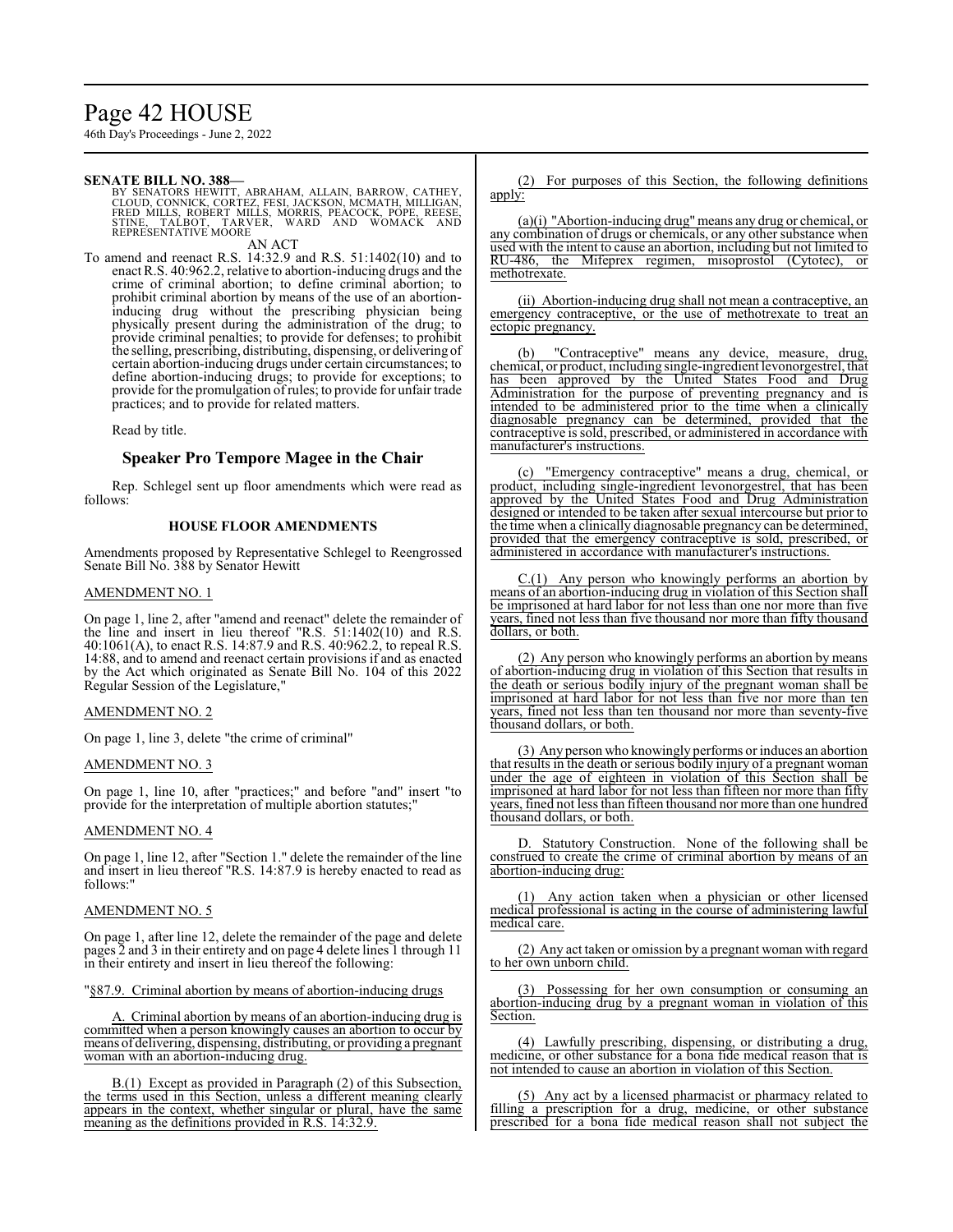# Page 43 HOUSE

46th Day's Proceedings - June 2, 2022

pharmacist or the pharmacy to the criminal consequences of this Section. A diagnosis or a diagnosis code shall be written on the prescription by the prescriber indicating that the drug, medicine, or other substance is intended for a purpose other than to cause an abortion in violation of this Section.

(6)(a) The act of administering an abortion-inducing drug when the drug is administered by a physician licensed by the state of Louisiana who administers the abortion-inducing drug in person to the pregnant woman.

(b) The provisions of Subparagraph (a) of this Paragraph shall not be a defense against prosecution under any other provision oflaw that makes the abortion unlawful, whether the other provision of law is in effect on the effective date of this Act or becomes unlawful at a later date.

(7) Any act by a licensed pharmacist or pharmacy related to filling a prescription for a drug, medicine, or other substance prescribed for a bona fide medical reason shall not subject the pharmacist or the pharmacy to the criminal consequences of this Section. A diagnosis or a diagnosis code shall be written on the A diagnosis or a diagnosis code shall be written on the prescription by the prescriber indicating that the drug, medicine, or other substance is intended for a purpose other than to cause an abortion in violation of this Section.

Section 2. R.S. 40:1061(A) is hereby amended and reenacted and R.S. 40:962.2 is hereby enacted to read as follows:"

#### AMENDMENT NO. 6

Delete House Committee Amendments Nos. 1, 2, and 3 by the House Committee on Health and Welfare (#4611)

#### AMENDMENT NO. 7

On page 4, line 12, change "Chemical abortion and abortion-inducing drugs;" to "Abortion-inducing drugs;"

#### AMENDMENT NO. 8

In House Committee Amendment No. 4 by the House Committee on Health and Welfare (#4611), on page 1, line 22, change "R.S.  $14:32.9."$  to "R.S. 14:87.9."

# AMENDMENT NO. 9

Delete House Committee Amendment No. 7 by the House Committee on Health and Welfare (#4611)

# AMENDMENT NO. 10

On page 5, between lines 9 and 10, insert the following:

"G. Any act by a licensed pharmacist or pharmacy related to filling a prescription for a drug, medicine, or other substance prescribed for a bona fide medical reason shall not subject the pharmacist or the pharmacy to the criminal consequences of this Section. A diagnosis or a diagnosis code shall be written on the prescription by the prescriber indicating that the drug, medicine, or other substance is intended for a purpose other than to cause an abortion in violation of this Section.

\* \* \*

§1061. Abortion; prohibition

A. The provisions of this Act shall become effective immediately upon, and to the extent permitted, by the occurrence of any of the following circumstances:

(1) Any decision of the United States Supreme Court of the United States which reverses overrules, in whole or in part, Roe v. Wade, 410 U.S. 113, 93 S.Ct. 705, 35 L.Ed. 2d 147 (1973), thereby, restoring to the state of Louisiana the authority to prohibit or limit abortion.

(2) Adoption of an amendment to the United States Constitution which, in whole or in part, restores to the state of Louisiana the authority to prohibit or limit abortion.

(3) A decision ofthe Supreme Court of the United States in the case of Dobbs v. Jackson Women's Health Organization, Docket No. 19-1392, which overrules, in whole or in part, Roe v. Wade, 410 U.S. 113, 93 S.Ct. 705, 35 L.Ed. 2d 147 (1973), thereby restoring to the state of Louisiana the authority to prohibit or limit abortion.

 $*$  \*  $*$  \*

# AMENDMENT NO. 11

On page 5, between lines 22 and 23, insert the following:

"Section 4. R.S. 14:88 is hereby repealed."

### AMENDMENT NO. 12

On page 5, line 23, change "Section 4." to "Section 5."

AMENDMENT NO. 13

On page 5, after line 26, add the following:

"Section 6. If the bill that originated as Senate Bill No. 342 of this 2022 Regular Session of the legislature is enacted and becomes law, the provisions containing definitions in R.S. 14:87.9(B) in Section 1 of this Act and R.S. 40:962.2(B) in Section 2 of this Act shall be null and void.

Section 7. If Senate Bill No.104 of this 2022 Regular Session of the legislature is enacted, R.S. 40:2175.8 as enacted in Section 1 of Senate Bill No.104 is hereby amended and reenacted to read as follows:

"§2175.8. Patient's right to unimpeded, private, and uncensored telephone communications; condition of facility licensing; penalties

\* \* \*

C.(1) The provision of this Section shall not be construed to provide a right to an abortion and are superseded by other provisions of law that restrict or prohibit abortion.

(2) The provisions of this Section are intended to regulate the practice of abortion to provide for the health, safety, and welfare of women in outpatient abortion facilities until such time and to the extent that the state of Louisiana no longer regulates outpatient abortion facilities."

Section 8. It is the intention of the legislature that all of the following apply to this Act:

(A) This Act shall not be construed to repeal any other provision of law that restricts or prohibits abortion.

(B) The legislature reaffirms its long-standing public policy that every unborn child is a human being and has the inalienable right to life.

(C) The provisions of this Act are enacted to provide for the health, safety, and welfare of women until such time and to the extent that the state of Louisiana no longer regulates the practice of abortion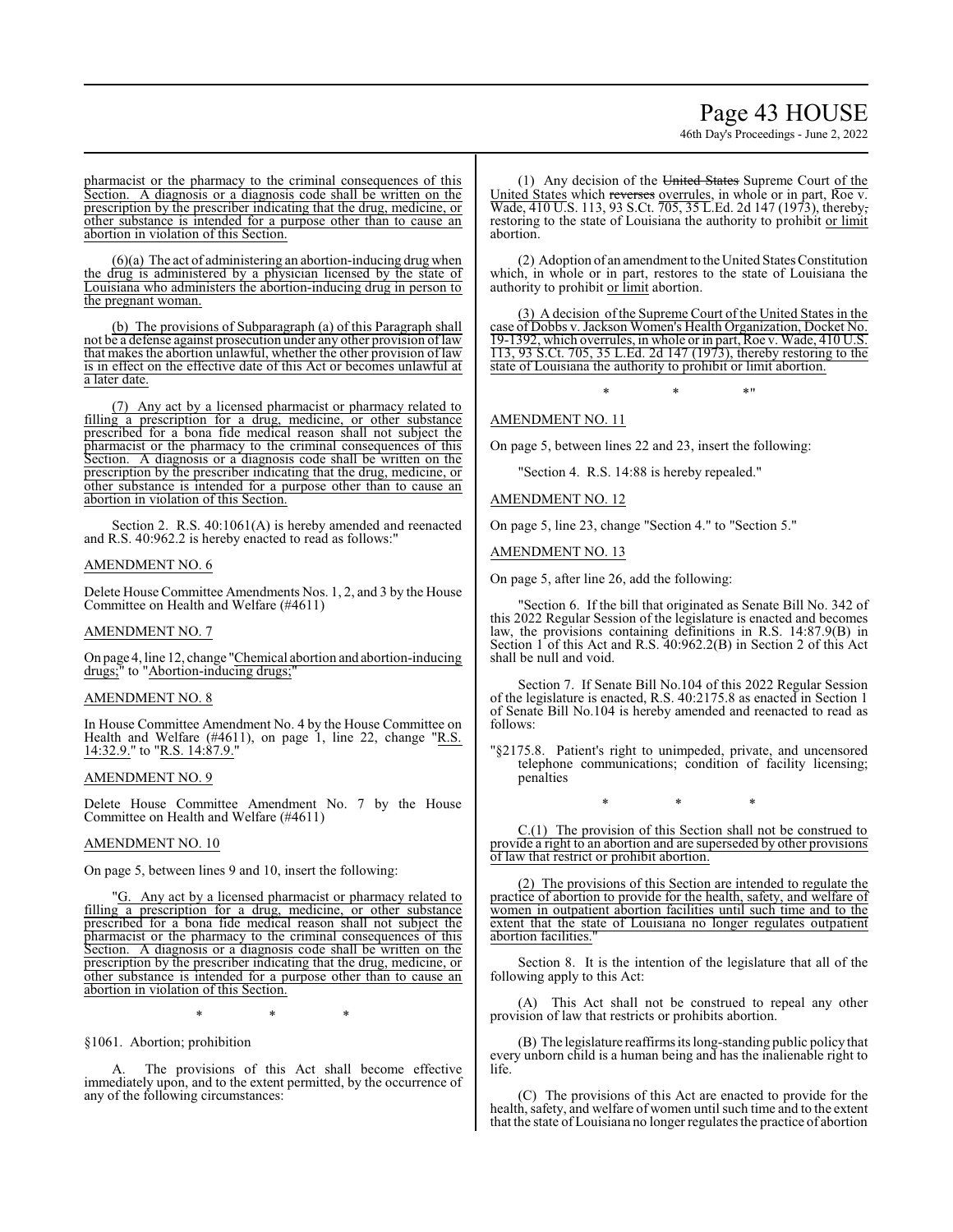# Page 44 HOUSE

46th Day's Proceedings - June 2, 2022

or because Roe v. Wade, 410 U.S. 113, 93 S.Ct. 705, 35 L.Ed. 2d 147 (1973) and its progeny have been overturned or because an amendment to the Constitution of the United States of America has been enacted which restores to the state of Louisiana the authority to restrict abortion and prohibit abortions.

(D) A decision of the Supreme Court in the case of Dobbs v. Jackson Women's Health Organization, Docket No. 19-1392, which overrules, in whole or in part, Roe v. Wade, 410 U.S. 113, 93 S.Ct. 705, 35 L.Ed. 2d 147 (1973), thereby restoring to the state of Louisiana the authority to prohibit or limit abortion shall apply to the provisions of R.S. 40:1061 or Act No. 468 of the 2018 Regular Session or both, or whichever one is applicable."

On motion of Rep. Schlegel, the amendments were adopted.

# **Speaker Schexnayder in the Chair**

# **Point of Order**

Rep. Duplessis asked for a ruling from the Chair as to if an increase in civil penalties would require a two-thirds vote.

# **Ruling of the Chair**

The Chair ruled an increase in civil penalties would not require a two-thirds vote.

Rep. Freeman sent up floor amendments which were read as follows:

#### **HOUSE FLOOR AMENDMENTS**

Amendments proposed by Representative Freeman to Reengrossed Senate Bill No. 388 by Senator Hewitt

#### AMENDMENT NO. 1

On page 5, between lines 22 and 23, insert the following:

"(c) "Trade" or "commerce" shall include the advertising, offering for sale, sale, or distribution of any pharmaceutical product which is prescribed to treat erectile dysfunction in men."

# **Point of Order**

Rep. Thomas asked for a ruling from the Chair as to whether the above amendments were germane to the subject matter contained in the bill as introduced.

# **Ruling of the Chair**

The Chair ruled that the above amendments were not germane to the subject matter contained in the bill as introduced.

On motion of Rep. Freeman, the amendments were withdrawn.

Rep. Schlegel moved the final passage of the bill, as amended.

### **ROLL CALL**

The roll was called with the following result:

### YEAS

Mr. Speaker Firment Miguez<br>Adams Fontenot Miller, Adams Fontenot Miller, G.<br>Amedee Freiberg Mincey Amedee Freiberg<br>Bacala Frieman Bacala Frieman Muscarello Beaullieu

Gadberry Nelson<br>Garofalo Orgeron

Bishop Geymann Owen, C.<br>Bourriaque Goudeau Pressly Bourriaque Goude<br>Brown Harris Brown Harris Romero<br>
Butler Hilferty Schame Butler Hilferty Schamerhorn Carrier Hodges Schlegel<br>Carter R Horton Seabaugh Cormier Huval St. Blanc<br>
Coussan Illg Stagni Coussan Illg<br>Crews Ivey Crews Ivey Stefanski<br>
Davis Johnson, M. Tarver Davis Johnson, M. Tarver<br>Deshotel Johnson, T. Thomas Deshotel Johnson, T.<br>DeVillier Kerner Kerner Thompson<br>LaCombe Turner DuBuisson LaCombe Turner Echols Mack Villio<br>Edmonds McCormick Wheat McCormick Wheat<br>
McFarland White Edmonston McFarland White<br>
Emerson McKnight Wright Emerson McKnight Wright<br>
Farnum McMahen Zeringue McMahen Total - 72 **NAYS** Boyd Glover Larvadain<br>Brass Green Lyons Brass Green Lyons<br>Bryant Hughes Marino Hughes Marino<br>Jefferson Newell Carpenter Jefferson Newell<br>Carter, W. Jenkins Phelps Carter, W. Jenkins Phelps Duplessis Jordan Pierre Freeman LaFleur Selders<br>
Gaines Landry Willard Landry Total - 24 ABSENT

| Cox       | Magee      | Moore    |
|-----------|------------|----------|
| Fisher    | Marcelle   | Owen, R. |
| Hollis    | Miller, D. | Riser    |
| Total - 9 |            |          |

The Chair declared the above bill was finally passed.

Rep. Schlegel moved to reconsider the vote by which the above bill was finally passed, and, on her own motion, the motion to reconsider was laid on the table.

#### **SENATE BILL NO. 426—**

BY SENATORS MCMATH, BARROW, BERNARD, BOUDREAUX, BOUIE,<br>CATHEY, CLOUD, FESI, FIELDS, HARRIS, HEWITT, JACKSON,<br>LUNEAU, MILLIGAN, ROBERT MILLS, PRICE, SMITH, STINE, TALBOT,<br>TARVER, WARD AND WOMACK AN ACT

To enact Subpart K of Part VIII of Chapter 1 of Title 51 of the Louisiana Revised Statutes of 1950, to be comprised of R.S. 51:470.1 through 470.6, relative to a property right of identity; to provide for definitions; to provide for prohibitions; to provide for termination of the right of identity; to provide for protection from misappropriation; to provide for a cause of action; to provide for a prescriptive period; to provide for remedies; to provide for penalties; to provide for exceptions; to provide for applicability; and to provide for related matters.

Read by title.

Rep. Magee moved the final passage of the bill.

# **ROLL CALL**

The roll was called with the following result:

#### YEAS

| vir. Speak |
|------------|
| Adams      |
| Amedee     |
| Bacala     |
|            |

1<br>
Recording McCormick<br>
Freiberg McFarland Freiberg McFarland<br>Frieman McKnight Gaines McMahen

McKnight

Seabaugh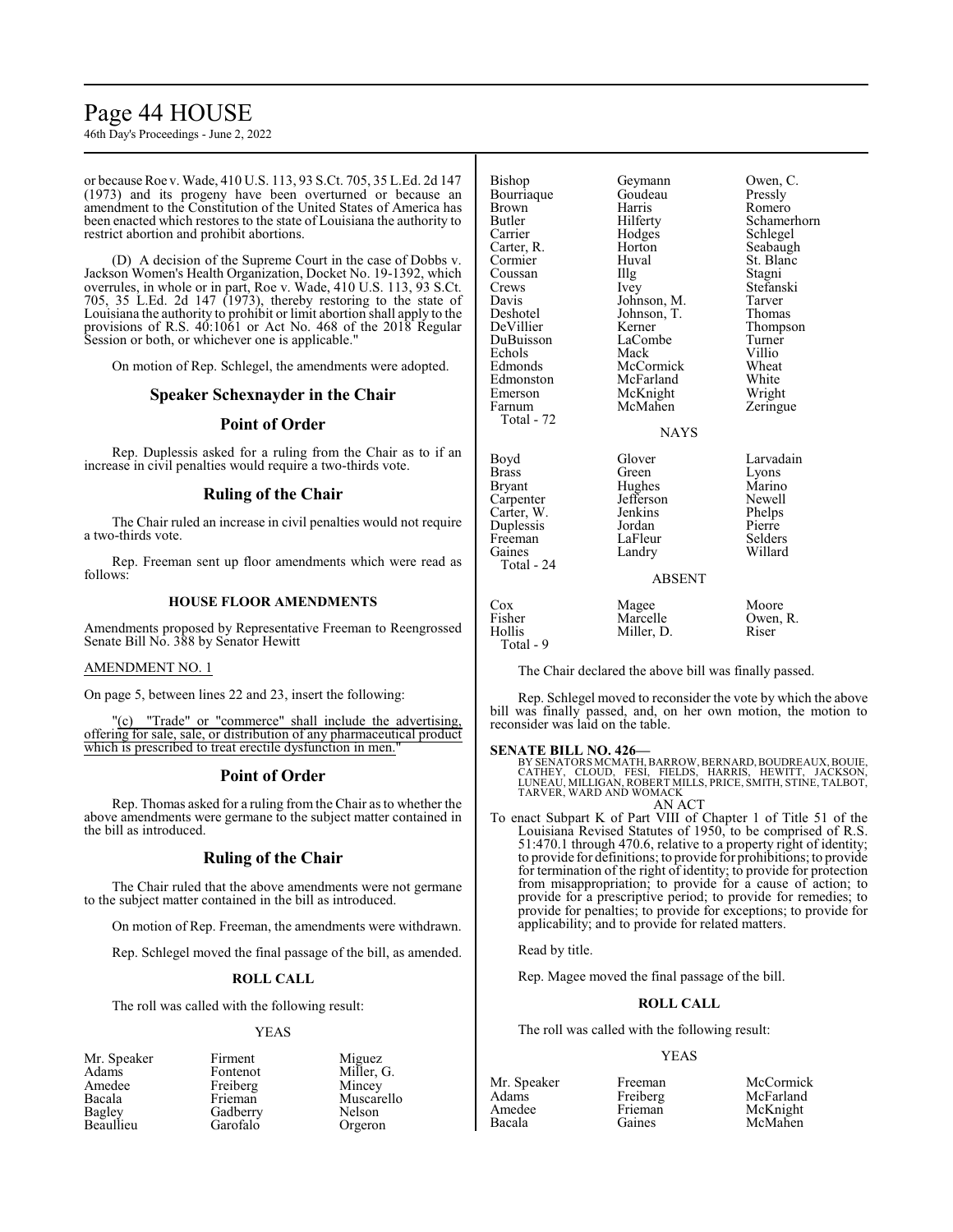# Page 45 HOUSE

46th Day's Proceedings - June 2, 2022

Bagley Garofalo Miguez<br>Beaullieu Geymann Miller, l Beaullieu Geymann Miller, D. Bourriaque Goude<br>Boyd Green Boyd Green Muscarello<br>Brass Harris Nelson Brown Hilferty Newell<br>Bryant Hodges Orgero Bryant Hodges Orgeron<br>Butler Horton Owen, C Carpenter Hughe<br>Carrier Huval Carrier Huval Romero<br>Carter, R. Illg Schame Carter, W. Ivey<br>Cormier Jefferson Coussan Jenkins Selders<br>Crews Johnson, M. St. Blanc Crews Johnson, M. St. Blanch<br>Davis Johnson, T. Stagni Davis Johnson, T.<br>Deshotel Jordan DeVillier Kerner Tarver DuBuisson LaComb<br>
Duplessis LaFleur Duplessis LaFleur Thompson<br>
Echols Landry Turner Echols Landry Turner<br>Edmonds Larvadain Villio Edmonston Lyons Wheat<br>
Emerson Mack White Emerson Mack White<br>
Farnum Magee Willard Farnum Magee Willard Fisher Marcelle<br>Fontenot Marino Total - 96 Total - 0

Glover Miller, G.<br>Goudeau Mincey Horton Owen, C.<br>Hughes Phelps Illg Schamerhorn<br>Ivey Schlegel Jefferson Seabaugh<br>Jenkins Selders Jordan Stefanski<br>Kerner Tarver Larvadain Villio<br>Lyons Wheat **NAYS** 

Nelson Zeringue

### ABSENT

| Cox       | Hollis   | Pierre  |
|-----------|----------|---------|
| Firment   | Moore    | Pressly |
| Gadberry  | Owen, R. | Riser   |
| Total - 9 |          |         |

The Chair declared the above bill was finally passed.

Rep. Magee moved to reconsider the vote by which the above bill was finally passed, and, on his own motion, the motion to reconsider was laid on the table.

**SENATE BILL NO. 435—**<br>BY SENATORS CORTEZ, BARROW, BOUDREAUX, BOUIE, FESI,<br>FIELDS, HENSGENS, JACKSON, MILLIGAN, FRED MILLS, MIZELL,<br>PEACOCK, POPE, PRICE, STINE, TALBOT AND WOMACK AN ACT

To enact R.S. 32:57(J) and 268, relative to the Louisiana Highway Regulatory Act; to establish the Atchafalaya Basin Bridge as a highway safety corridor; to provide for camera safety devices; to provide relative to traffic regulations; to provide relative to speed limits; to provide relative to driving on the right side, overtaking, and passing; to provide for signs; to provide for penalties; and to provide for related matters.

Read by title.

Rep. Pierre moved the final passage of the bill.

### **ROLL CALL**

The roll was called with the following result:

#### YEAS

| Mr. Speaker   | Freeman  | Marino     |
|---------------|----------|------------|
| Adams         | Freiberg | McFarland  |
| Bacala        | Gaines   | McKnight   |
| Bagley        | Glover   | McMahen    |
| <b>Bishop</b> | Goudeau  | Miller, D. |

| Bourriaque   | Harris        | Miller, G.  |
|--------------|---------------|-------------|
| Boyd         | Hilferty      | Muscarello  |
| <b>Brass</b> | Hodges        | Nelson      |
| Brown        | Hughes        | Orgeron     |
| Bryant       | Huval         | Owen, C.    |
| Butler       | Illg          | Pierre      |
| Carpenter    | Ivey          | Pressly     |
| Carrier      | Jefferson     | Schamerhorn |
| Carter, R.   | Jenkins       | Schlegel    |
| Carter, W.   | Johnson, M.   | Selders     |
| Coussan      | Johnson, T.   | St. Blanc   |
| Davis        | Jordan        | Stagni      |
| Deshotel     | Kerner        | Tarver      |
| DeVillier    | LaCombe       | Thomas      |
| DuBuisson    | LaFleur       | Thompson    |
| Duplessis    | Landry        | Turner      |
| Echols       | Larvadain     | Villio      |
| Farnum       | Lyons         | Wheat       |
| Firment      | Mack          | White       |
| Fisher       | Magee         | Willard     |
| Fontenot     | Marcelle      | Zeringue    |
| Total - 78   |               |             |
|              | <b>NAYS</b>   |             |
| Amedee       | Frieman       | McCormick   |
| Cormier      | Garofalo      | Miguez      |
| Crews        | Geymann       | Romero      |
| Edmonston    | Horton        | Seabaugh    |
| Total - 12   |               |             |
|              | <b>ABSENT</b> |             |
| Beaullieu    | Green         | Owen, R.    |
| Cox          | Hollis        | Phelps      |
| Edmonds      | Mincey        | Riser       |
| Emerson      | Moore         | Stefanski   |
| Gadberry     | Newell        | Wright      |
| $Total - 15$ |               |             |

The Chair declared the above bill was finally passed.

Rep. Pierre moved to reconsider the vote by which the above bill was finally passed, and, on his own motion, the motion to reconsider was laid on the table.

#### **SENATE BILL NO. 439—** BY SENATOR PEACOCK

AN ACT

To amend and reenact R.S. 37:1271(A) and the introductory paragraph of 1285(A) and to enact R.S. 22:1021.1 and Part I-D of Chapter 15 of Title 37 of the Louisiana Revised Statutes of 1950, to be comprised of R.S. 37:1310.11 through 1310.15, relative to bridge year graduate physicians; to provide for the certification of bridge year graduate physicians; to provide for collaborative practice agreements; to provide for the powers and duties of the Louisiana State Board of Medical Examiners; to provide for insurance reimbursement claims by bridge year graduate physicians; and to provide for related matters.

Read by title.

Rep. Pressly sent up floor amendments which were read as follows:

### **HOUSE FLOOR AMENDMENTS**

Amendments proposed by Representative Pressly to Reengrossed Senate Bill No. 439 by Senator Peacock

# AMENDMENT NO. 1

On page 1, line 3, delete "R.S. 22:1021.1 and"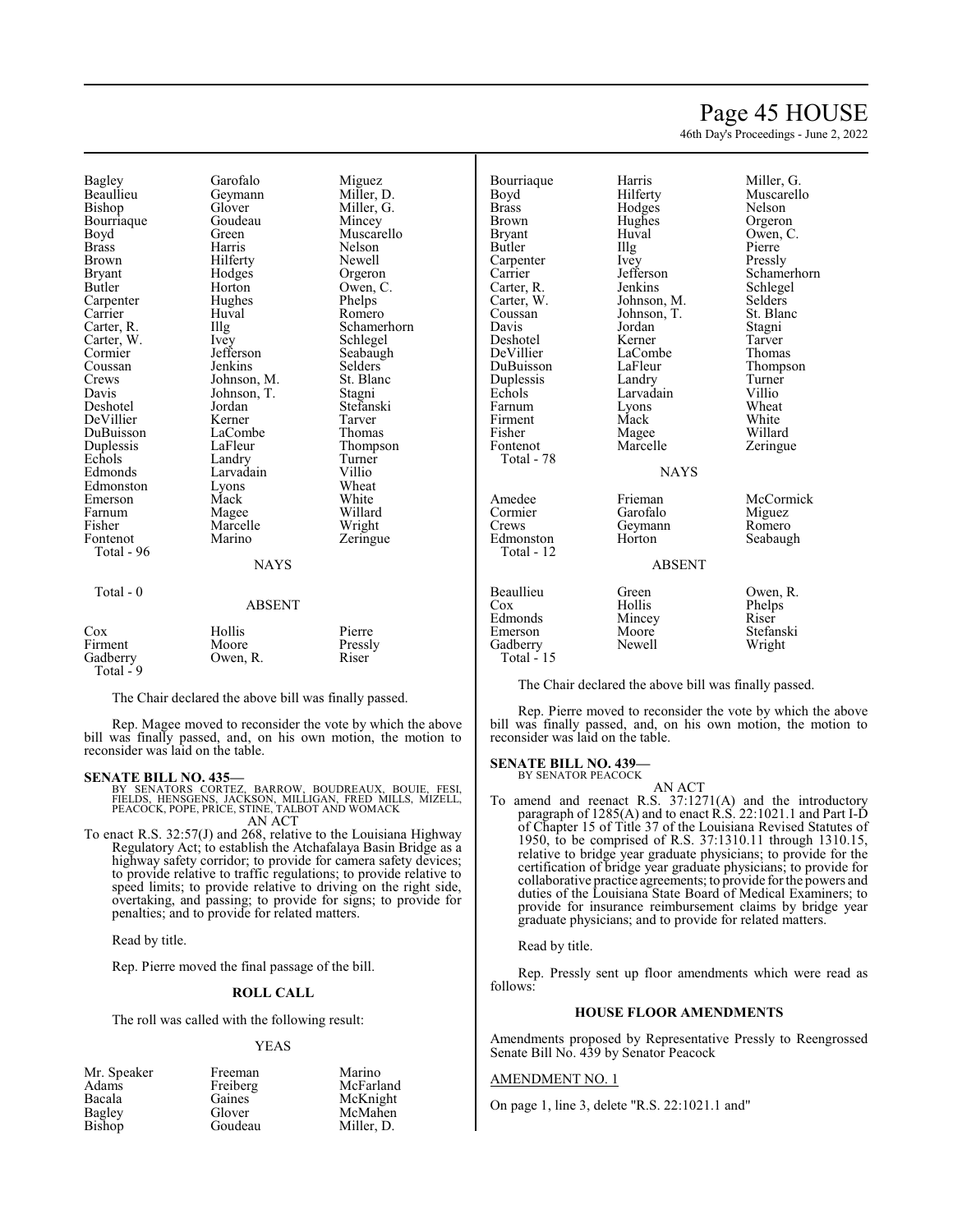# Page 46 HOUSE

46th Day's Proceedings - June 2, 2022

# AMENDMENT NO. 2

On page 1, line 8, change "insurance reimbursement claims" to "compensation for services

# AMENDMENT NO. 3

On page 1, after line 10, delete the remainder of the page and on page 2 delete lines 1 through 16 in their entirety

# AMENDMENT NO. 4

On page 2, line 17, change "Section 2." to "Section 1."

# AMENDMENT NO. 5

In House Committee Amendment No. 5 by the House Committee on Health and Welfare  $(\#4588)$ , on page 1, line 24, after "medical school" insert a period "." and delete the remainder of the line and delete lines 25 and 26 in their entirety

# AMENDMENT NO. 6

In House Committee Amendment No. 5 by the House Committee on Health and Welfare (#4588), on page 1, between lines 29 and 30, insert the following:

"C. The board shall determine criteria for selection of applicants should the number of applicants exceed the available capacity of the program."

### AMENDMENT NO. 7

In House Committee Amendment No. 5 by the House Committee on Health and Welfare (#4588), on page 1, at the beginning of line 30, change "C." to "D."

### AMENDMENT NO. 8

In House Committee Amendment No. 5 by the House Committee on Health and Welfare (#4588), on page 1, at the beginning of line 33, change "D." to "E.

### AMENDMENT NO. 9

In House Committee Amendment No. 5 by the House Committee on Health and Welfare (#4588), on page 2, at the beginning of line 1, change " $E$ ." to " $F$ ."

# AMENDMENT NO. 10

In House Committee Amendment No. 5 by the House Committee on Health and Welfare (#4588), on page 2, at the end of line 3, delete the quotation mark " " "

### AMENDMENT NO. 11

In House Committee Amendment No. 5 by the House Committee on Health and Welfare (#4588), on page 2, between lines 3 and 4, insert the following:

"G. The services provided by an individual holding a certificate to practice as a bridge year graduate physician shall be compensable in accordance with customary medical billing practices.

H. A certificate issued in accordance with the provisions of this Part shall not confer any future right to full, unrestricted licensure." "

# AMENDMENT NO. 12

In House Committee Amendment No. 7 by the House Committee on Health and Welfare (#4588), on page 2, line 8, change "Section 3." to "Section 2."

On motion of Rep. Pressly, the amendments were adopted.

Rep. Pressly moved the final passage of the bill, as amended.

# **ROLL CALL**

The roll was called with the following result:

#### YEAS

| Mr. Speaker<br>Adams<br>Amedee<br>Bacala<br>Bagley<br>Beaullieu<br>Bishop<br>Bourriaque<br>Boyd<br><b>Brass</b><br>Bryant<br>Butler<br>Carpenter<br>Carrier<br>Carter, R.<br>Carter, W.<br>Cormier<br>Coussan<br>Crews<br>Davis<br>Deshotel | Freeman<br>Freiberg<br>Frieman<br>Gadberry<br>Gaines<br>Garofalo<br>Geymann<br>Glover<br>Goudeau<br>Harris<br>Hilferty<br>Hodges<br>Horton<br>Hughes<br>Huval<br>Illg<br>Ivey<br>Jefferson<br>Jenkins<br>Johnson, M.<br>Johnson, T. | McCormick<br>McKnight<br>McMahen<br>Miguez<br>Miller, D.<br>Miller, G.<br>Mincey<br>Muscarello<br>Nelson<br>Newell<br>Orgeron<br>Owen, C.<br>Pierre<br>Pressly<br>Romero<br>Schlegel<br>Seabaugh<br>Selders<br>St. Blanc<br>Stagni |
|---------------------------------------------------------------------------------------------------------------------------------------------------------------------------------------------------------------------------------------------|-------------------------------------------------------------------------------------------------------------------------------------------------------------------------------------------------------------------------------------|------------------------------------------------------------------------------------------------------------------------------------------------------------------------------------------------------------------------------------|
|                                                                                                                                                                                                                                             |                                                                                                                                                                                                                                     |                                                                                                                                                                                                                                    |
|                                                                                                                                                                                                                                             |                                                                                                                                                                                                                                     | Schamerhorn                                                                                                                                                                                                                        |
|                                                                                                                                                                                                                                             |                                                                                                                                                                                                                                     |                                                                                                                                                                                                                                    |
| DeVillier<br>DuBuisson                                                                                                                                                                                                                      | Jordan<br>Kerner                                                                                                                                                                                                                    | Stefanski<br>Tarver                                                                                                                                                                                                                |
| Duplessis<br>Echols<br>Edmonds                                                                                                                                                                                                              | LaCombe<br>LaFleur<br>Landry                                                                                                                                                                                                        | Thomas<br>Thompson<br>Turner<br>Villio                                                                                                                                                                                             |
| Edmonston<br>Emerson<br>Farnum<br>Firment                                                                                                                                                                                                   | Larvadain<br>Lyons<br>Mack<br>Magee                                                                                                                                                                                                 | White<br>Willard<br>Wright                                                                                                                                                                                                         |
| Fisher<br>Fontenot<br>Total - 95                                                                                                                                                                                                            | Marcelle<br>Marino<br><b>NAYS</b>                                                                                                                                                                                                   | Zeringue                                                                                                                                                                                                                           |
| Total - 0                                                                                                                                                                                                                                   |                                                                                                                                                                                                                                     |                                                                                                                                                                                                                                    |
|                                                                                                                                                                                                                                             | <b>ABSENT</b>                                                                                                                                                                                                                       |                                                                                                                                                                                                                                    |
| Brown<br>Cox<br>Green<br>Hollis<br>Total - 10                                                                                                                                                                                               | McFarland<br>Moore<br>Owen, R.<br>Phelps                                                                                                                                                                                            | Riser<br>Wheat                                                                                                                                                                                                                     |

The Chair declared the above bill was finally passed.

Rep. Pressly moved to reconsider the vote by which the above bill was finally passed, and, on his own motion, the motion to reconsider was laid on the table.

**SENATE BILL NO. 489—**

BY SENATOR JACKSON

AN ACT To amend and reenact R.S. 9:315.30 and to enact R.S. 9:315.30(A) and (B), relative to child support; to provide for penalties; to provide for failure to comply with a subpoena, warrant, or court order in child support or paternity proceedings; to provide for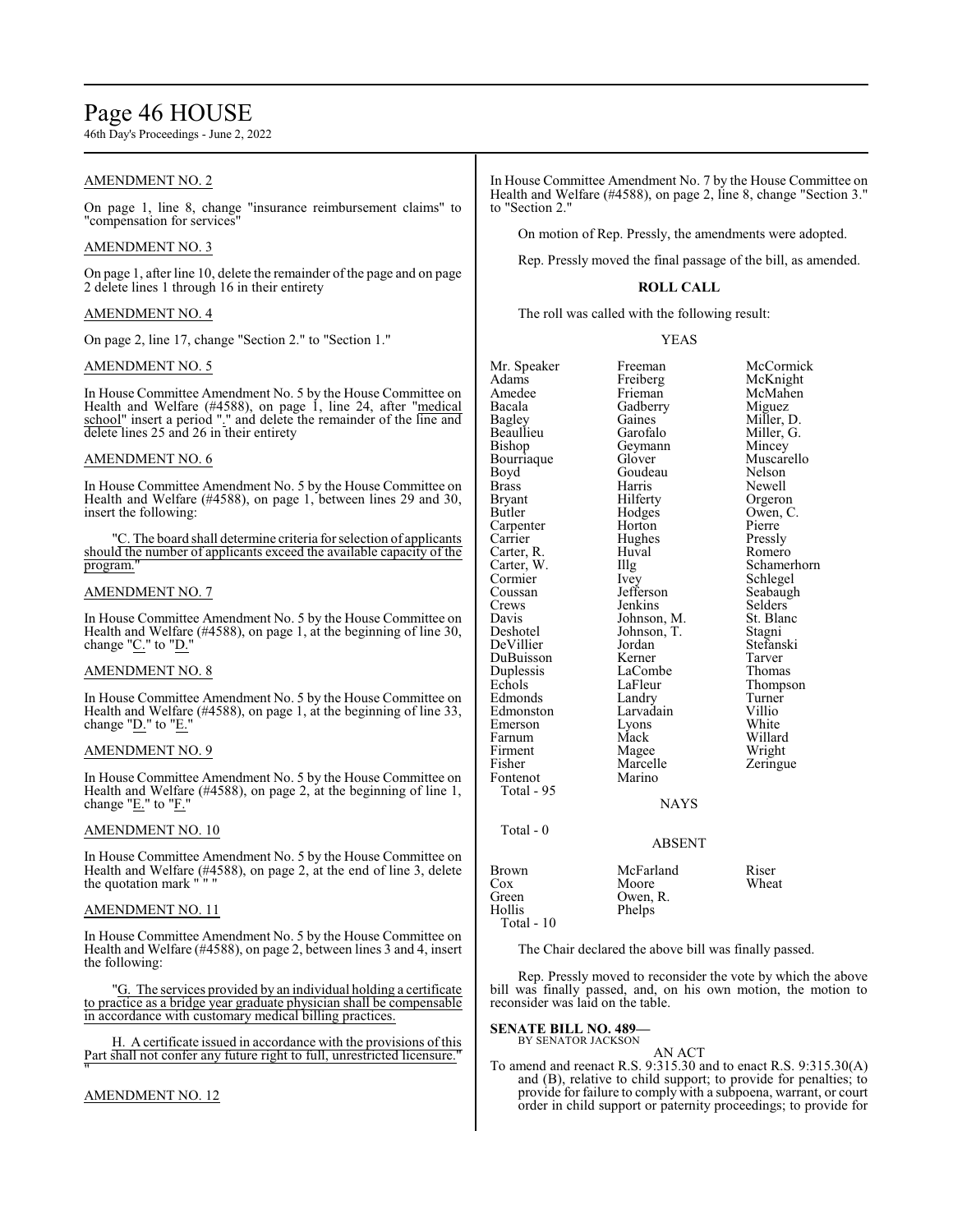46th Day's Proceedings - June 2, 2022

the suspension of certain licenses; to provide for an effective date; and to provide for related matters.

Read by title.

Rep. Gregory Miller moved the final passage of the bill.

# **ROLL CALL**

The roll was called with the following result:

# YEAS

Pierre Pressly Romero Schamerhorn Schlegel Seabaugh Selders<sup>'</sup> St. Blanc

| Mr. Speaker   | Freeman     | McFarland  |
|---------------|-------------|------------|
| Adams         | Freiberg    | McKnight   |
| Amedee        | Frieman     | McMahen    |
| Bacala        | Gadberry    | Miguez     |
| <b>Bagley</b> | Gaines      | Miller, D. |
| Beaullieu     | Garofalo    | Miller, G. |
| Bishop        | Geymann     | Mincey     |
| Bourriaque    | Glover      | Muscarello |
| Boyd          | Goudeau     | Nelson     |
| <b>Brass</b>  | Harris      | Newell     |
| Brown         | Hilferty    | Orgeron    |
| <b>Bryant</b> | Hodges      | Owen, C.   |
| Butler        | Horton      | Pierre     |
| Carpenter     | Hughes      | Pressly    |
| Carrier       | Huval       | Romero     |
| Carter, R.    | Illg        | Schamerho: |
| Carter, W.    | Ivey        | Schlegel   |
| Cormier       | Jefferson   | Seabaugh   |
| Coussan       | Jenkins     | Selders    |
| Crews         | Johnson, M. | St. Blanc  |
| Davis         | Johnson, T. | Stagni     |
| Deshotel      | Jordan      | Stefanski  |
| DeVillier     | Kerner      | Tarver     |
| DuBuisson     | LaCombe     | Thomas     |
| Duplessis     | LaFleur     | Thompson   |
| Echols        | Landry      | Turner     |
| Edmonds       | Larvadain   | Villio     |
| Edmonston     | Lyons       | Wheat      |
| Emerson       | Mack        | White      |
| Farnum        | Magee       | Willard    |
| Firment       | Marcelle    | Wright     |
| Fisher        | Marino      | Zeringue   |
| Fontenot      | McCormick   |            |
| Total - 98    |             |            |
|               | <b>NAYS</b> |            |
|               |             |            |
| Total - 0     |             |            |
|               | ABSENT      |            |
| Cox           | Moore       | Riser      |
| Green         | Owen, R.    |            |
| Hollis        | Phelps      |            |
| Total - 7     |             |            |

The Chair declared the above bill was finally passed.

Rep. Gregory Miller moved to reconsider the vote by which the above bill was finally passed, and, on his own motion, the motion to reconsider was laid on the table.

**SENATE BILL NO. 34—**<br>BY SENATOR FRED MILLS AND REPRESENTATIVES BUTLER,<br>CHARLES OWEN AND BAGLEY AN ACT

To amend and reenact R.S. 37:1270.1(F), 1314(G), 1357.1(B), 1360(5), 1360.63(E), 1360.102(F), 2864(D), and 3356(E) and to enact R.S. 37:629, 1164(39)(c), 1270(D), 1340(7), 3015, 3303(E), and 3434 and R.S. 42:17.2, relative to meetings of statewide advisory committees of the Louisiana State Board of Medical Examiners; to authorize certain meetings to be conducted electronically; to provide for public notice and participation requirements; and to provide for related matters.

Read by title.

Rep. Stefanski moved the final passage of the bill.

### **ROLL CALL**

The roll was called with the following result:

### YEAS

| Mr. Speaker   | Freeman       | McCormick   |
|---------------|---------------|-------------|
| Adams         | Freiberg      | McFarland   |
| Amedee        | Frieman       | McKnight    |
| Bacala        | Gadberry      | McMahen     |
| Bagley        | Gaines        | Miguez      |
| Beaullieu     | Garofalo      | Miller, D.  |
| Bishop        | Geymann       | Miller, G.  |
| Bourriaque    | Glover        | Mincey      |
| Boyd          | Goudeau       | Muscarello  |
| <b>Brass</b>  | Harris        | Nelson      |
| Brown         | Hilferty      | Newell      |
| <b>Bryant</b> | Hodges        | Orgeron     |
| Butler        | Horton        | Owen, C.    |
| Carpenter     | Hughes        | Pierre      |
| Carrier       | Huval         | Pressly     |
| Carter, R.    | Illg          | Romero      |
| Cormier       | Ivey          | Schamerhorn |
| Coussan       | Jefferson     | Schlegel    |
| Crews         | Jenkins       | Seabaugh    |
| Davis         | Johnson, M.   | Selders     |
| Deshotel      | Johnson, T.   | St. Blanc   |
| DeVillier     | Jordan        | Stagni      |
| DuBuisson     | Kerner        | Stefanski   |
| Duplessis     | LaCombe       | Thomas      |
| Echols        | LaFleur       | Thompson    |
| Edmonds       | Landry        | Turner      |
| Edmonston     | Larvadain     | Villio      |
| Emerson       | Lyons         | Wheat       |
| Farnum        | Mack          | White       |
| Firment       | Magee         | Willard     |
| Fisher        | Marcelle      | Wright      |
| Fontenot      | Marino        | Zeringue    |
| Total - 96    |               |             |
|               | <b>NAYS</b>   |             |
|               |               |             |
| Total - 0     |               |             |
|               | <b>ABSENT</b> |             |
| Carter, W.    | Hollis        | Phelps      |
| Cox           | Moore         | Riser       |
| Green         | Owen, R.      | Tarver      |
| Total - 9     |               |             |

The Chair declared the above bill was finally passed.

Rep. Stefanski moved to reconsider the vote by which the above bill was finally passed, and, on his own motion, the motion to reconsider was laid on the table.

**SENATE BILL NO. 35** 

BY SENATOR FRED MILLS AN ACT

To enact R.S. 49:149.34, relative to the names of state buildings; to name the Carl W. Aron Building; to provide for an effective date; and to provide for related matters.

Read by title.

Rep. Stefanski moved the final passage of the bill.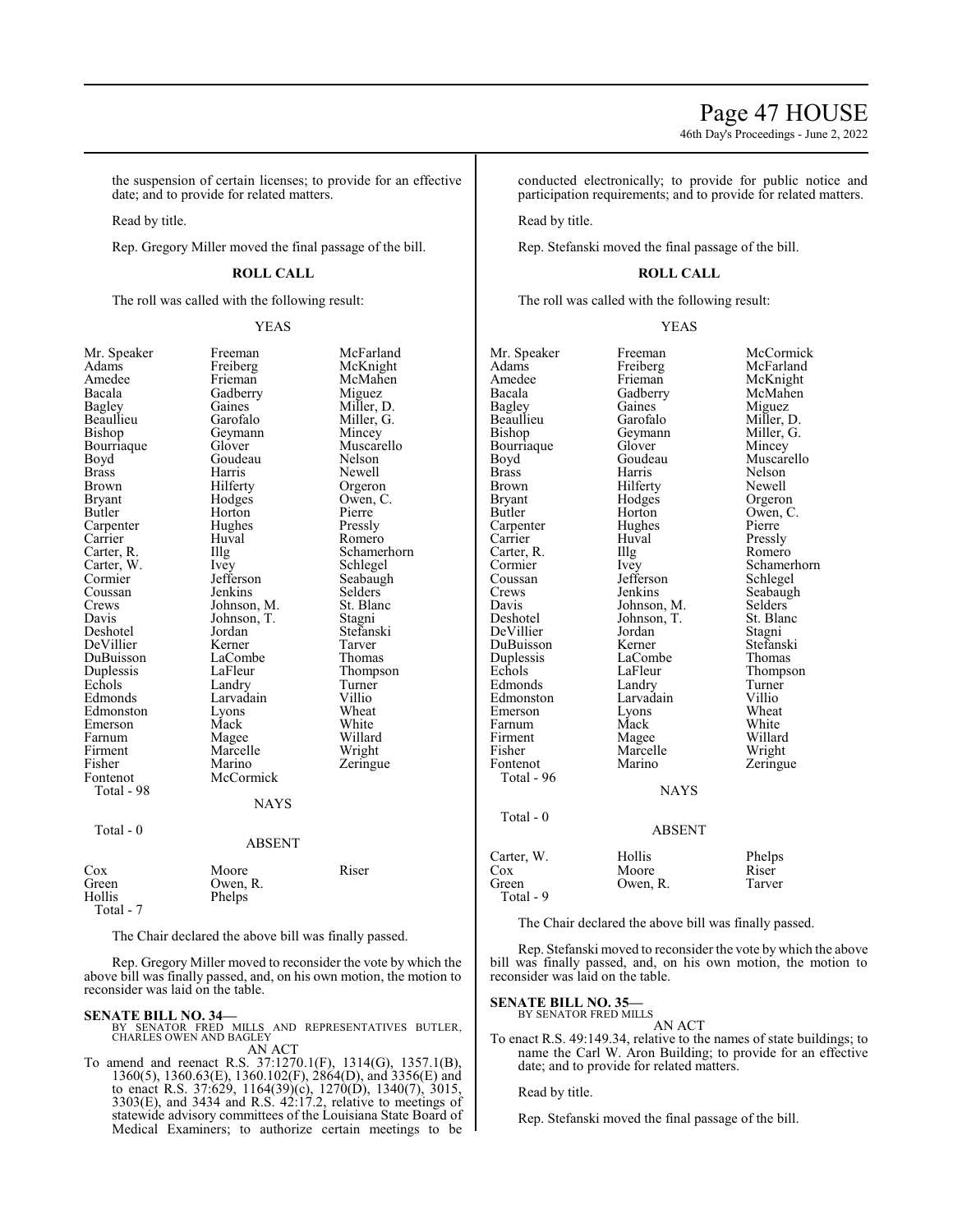# Page 48 HOUSE

46th Day's Proceedings - June 2, 2022

# **ROLL CALL**

The roll was called with the following result:

#### YEAS

| Mr. Speaker                             |
|-----------------------------------------|
| Adams                                   |
| Amedee                                  |
| Bacala                                  |
|                                         |
|                                         |
| Bacana<br>Bagley<br>Beaullieu<br>Bishop |
| Bourriaque                              |
| Boyd                                    |
| <b>Brass</b>                            |
| Brown                                   |
|                                         |
| Brown<br>Bryant<br>Butler               |
| Carpenter                               |
| Carrier                                 |
| Carter, R.<br>Carter, W.                |
|                                         |
| Cormier                                 |
| Commer<br>Coussan<br>Davis              |
|                                         |
| Deshotel                                |
| DeVillier                               |
| DuBuisson                               |
| Duplessis                               |
| Echols                                  |
| Edmonds<br>Edmonston                    |
|                                         |
| Emerson                                 |
| Farnum                                  |
| Firment                                 |
| Fisher                                  |
| Fontenot<br>Total - 94                  |
|                                         |
|                                         |
|                                         |

 $Total - 0$ 

Freeman McFarland<br>Freiberg McKnight Freiberg McKnight<br>
Frieman McMahen McMahen<br>Miguez Gadberry<br>Gaines Miller, D.<br>Mincey Garofalo<br>Geymann Muscarello<br>Nelson Glover Nelson<br>
Harris Newell Boyd Harris Newell Hilferty Orgeron<br>Hodges Owen, C Owen, C.<br>Phelps Horton Phelps<br>Hughes Pierre Hughes<br>Huyal Huval Pressly<br>Illg Romer Illg Romero<br>Ivey Schamer Schamerhorn<br>Schlegel Jefferson<br>Jenkins Seabaugh<br>Selders Johnson, M. Selders<br>Johnson, T. St. Blanc Johnson, T.<br>
Jordan Stagni Jordan<br>Kerner Stefanski<br>Thomas LaCombe<br>LaFleur Thompson<br>Turner Landry Turner<br>
Larvadain Villio Larvadain<br>Lyons Lyons Wheat<br>
Mack White Mack White<br>
Magee Willar Willard<br>Wright Marcelle Marino McCormick **NAYS** ABSENT

| Cox<br>Crews     | Hollis<br>Miller, G. | Riser<br>Tarver |
|------------------|----------------------|-----------------|
| Goudeau<br>Green | Moore<br>Owen, R.    | Zeringue        |
| Total - $11$     |                      |                 |

The Chair declared the above bill was finally passed.

Rep. Stefanski moved to reconsider the vote by which the above bill was finally passed, and, on his own motion, the motion to reconsider was laid on the table.

### **SENATE BILL NO. 67—** BY SENATOR FRED MILLS

AN ACT

To amend and reenact R.S. 49:951(9), 953, the introductory paragraph of  $953.1(A)(1)$ ,  $953.1(A)(5)$ , and (C),  $954(A)$  and  $(B)(\overline{2})$ , 954.1(A), 955(B), (C), (E), and (F), 959(A), 960(B), 964(A)(1), (F), and (G), 964.1(C), 966(A), 967, the introductory paragraph of  $968(B)$ ,  $968(B)(24)(b)$ ,  $(C)(2)$  and  $(4)$ ,  $(D)(1)(a)$ , and the introductory paragraph of  $(D)(1)(b)$ ,  $(D)(1)(b)(i)$ , and  $(c)$ and  $(3)$ ,  $(E)(1)(a)$ , the introductory paragraph of  $968(F)(1)$ ,  $(G)$ , (H), (J), and (K)(2), 969(A), 970(A), 971(A)(1) and (3) and (B), 974(B), (C), and (E), 978.1, 978.4(A)(2), 978.5(B) and (C), the introductory paragraph of 978.7, and 978.8(A) and (B), to enact R.S. 49:953.1(G), 963, and 964, and to recodify Chapter 13 of Title 49 of the Louisiana Revised Statutes of 1950 in its entirety, relative to the Administrative Procedure Act; to make technical updates to the Administrative Procedure Act; to provide for public hearings; to provide for publication of executive orders; to provide for judicial review; to direct the Louisiana State Law Institute to redesignate the current provisions of Chapter 13 of Title 49 of the Louisiana Revised Statutes of 1950 into a new format and number scheme, to be comprised of R.S. 49:950 through 978.3, without changing the text of the provisions except as provided herein; to make technical and conforming changes to reflect the format and number scheme provided herein; to direct the Louisiana State Law Institute to change references to segments of law in existing statutes and codes as necessary to reflect the redesignation of such segments as provided herein; and to provide for related matters.

Read by title.

Rep. Wright sent up floor amendments which were read as follows:

### **HOUSE FLOOR AMENDMENTS**

Amendments proposed by Representative Wright to Reengrossed Senate Bill No. 67 by Senator Fred Mills

AMENDMENT NO. 1

On page 1, line 6, after "and  $(c)$ " insert a comma "," and " $(2)(a)$ ,"

AMENDMENT NO. 2

On page 1, line 9, after "R.S. 953.1(G)," insert "954(C),"

AMENDMENT NO. 3

On page 1, at the end of line 9, after "964," insert "to repeal R.S.  $49:968(E(2),$ 

### AMENDMENT NO. 4

On page 1, at the end of line 12, after "to provide for" insert "the effectiveness of certain rules; to provide relative to legislative oversight; to provide for"

#### AMENDMENT NO. 5

On page 2, line 10, after "and  $(c)$ " insert a comma "," and " $(2)(a)$ ,"

#### AMENDMENT NO. 6

On page 2, line 13, after "R.S. 953.1(G)," insert "954(C),"

# AMENDMENT NO. 7

On page 30, after line 29, insert the following:

"C. A rule promulgated in accordance with R.S. 49:961 and adopted by an agency subsequent to a determination by an oversight subcommittee that the proposed rule change is unacceptable as provided in R.S. 49:966 shall expire one year following its final adoption.

#### AMENDMENT NO. 8

On page 32, line 7, delete "may" and insert "shall"

#### AMENDMENT NO. 9

On page 32, between lines 23 and 24 insert the following:

 $(2)(a)$  Except as provided in Paragraph  $(H)(2)$  of this Section, any the subcommittee hearing on a proposed rule shall be held no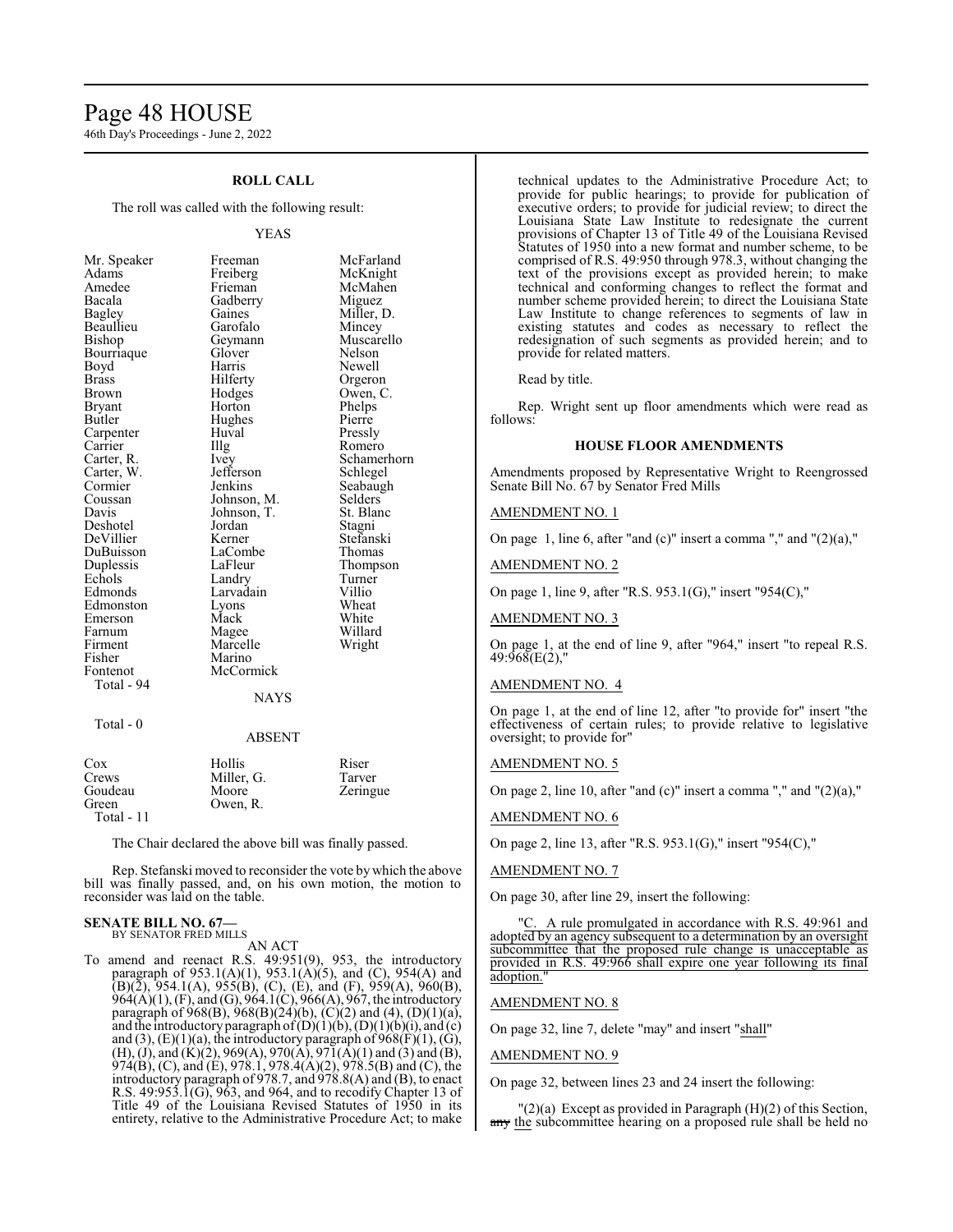# Page 49 HOUSE

46th Day's Proceedings - June 2, 2022

earlier than five days and no later than thirty sixty days following the day the report required by Subparagraph  $(1)(b)$  of this Subsection is received by the subcommittee."

# AMENDMENT NO. 10

On page 43, between lines 4 and 5 insert the following:

"Section 2. R.S. 49:968(E)(2) is hereby repealed in its entirety."

# AMENDMENT NO. 11

On page 43, line 5, change "Section 2" to "Section 3"

# AMENDMENT NO. 12

On page 43, line 14, change "Section 3." to "Section 4."

On motion of Rep. Wright, the amendments were withdrawn.

Rep. Stefanski moved the final passage of the bill.

# **ROLL CALL**

The roll was called with the following result:

#### YEAS

| Mr. Speaker<br>Adams<br>Amedee<br>Bacala<br>Bagley<br>Beaullieu<br>Bishop<br>Bourriaque<br>Boyd<br>Brass<br>Brown<br>Bryant<br>Butler<br>Carpenter<br>Carrier<br>Carter, R.<br>Carter, W.<br>Cormier<br>Coussan<br>Crews<br>Davis<br>Deshotel<br>DeVillier<br>DuBuisson<br>Duplessis<br>Echols<br>Edmonds<br>Edmonston<br>Emerson<br>Farnum<br>Firment<br>Fisher | Freeman<br>Freiberg<br>Frieman<br>Gadberry<br>Garofalo<br>Geymann<br>Glover<br>Goudeau<br>Green<br>Harris<br>Hilferty<br>Hodges<br>Horton<br>Hughes<br>Huval<br>Illg<br><i>lvey</i><br>Jefferson<br>Jenkins<br>Johnson, M.<br>Johnson, T.<br>Jordan<br>Kerner<br>LaCombe<br>LaFleur<br>Landry<br>Larvadain<br>Lyons<br>Mack<br>Magee<br>Marcelle<br>Marino | McFarland<br>McKnight<br>McMahen<br>Miguez<br>Miller, D.<br>Miller, G.<br>Mincey<br>Muscarello<br>Nelson<br>Newell<br>Orgeron<br>Owen, C.<br>Pierre<br>Pressly<br>Romero<br>Schamerhorn<br>Schlegel<br>Seabaugh<br>Selders<br>St. Blanc<br>Stagni<br>Stefanski<br>Tarver<br>Thomas<br>Thompson<br>Turner<br>Villio<br>Wheat<br>White<br>Willard<br>Wright |
|------------------------------------------------------------------------------------------------------------------------------------------------------------------------------------------------------------------------------------------------------------------------------------------------------------------------------------------------------------------|------------------------------------------------------------------------------------------------------------------------------------------------------------------------------------------------------------------------------------------------------------------------------------------------------------------------------------------------------------|-----------------------------------------------------------------------------------------------------------------------------------------------------------------------------------------------------------------------------------------------------------------------------------------------------------------------------------------------------------|
| Fontenot<br>Total - 98                                                                                                                                                                                                                                                                                                                                           | McCormick                                                                                                                                                                                                                                                                                                                                                  | Zeringue                                                                                                                                                                                                                                                                                                                                                  |
| Total - 0                                                                                                                                                                                                                                                                                                                                                        | <b>NAYS</b><br><b>ABSENT</b>                                                                                                                                                                                                                                                                                                                               |                                                                                                                                                                                                                                                                                                                                                           |
| Cox<br>Gaines<br>Hollis<br>Total - 7                                                                                                                                                                                                                                                                                                                             | Moore<br>Owen, R.<br>Phelps                                                                                                                                                                                                                                                                                                                                | Riser                                                                                                                                                                                                                                                                                                                                                     |

The Chair declared the above bill was finally passed.

Rep. Stefanski moved to reconsider the vote by which the above bill was finally passed, and, on his own motion, the motion to reconsider was laid on the table.

# **SENATE BILL NO. 81—**<br>BY SENATOR WHITE

AN ACT

To amend and reenact R.S. 17:5067(B)(7), relative to the Taylor Opportunity Program for Students information reporting system; to remove the requirement for the reporting system to include household income information of award recipients; and to provide for related matters.

Read by title.

# **Motion**

On motion of Rep. Magee, the bill was returned to the calendar.

#### **SENATE BILL NO. 135—** BY SENATOR BOUDREAUX

AN ACT To amend and reenact R.S. 44:4.1(B)(31) and R.S. 46:121(1) and (4),  $122(B)(1)$ ,  $123(B)(1)$  and  $(2)$ ,  $(D)(1)$ ,  $(E)$ ,  $(G)(1)$  and  $(2)$ , and  $(K)(2)$  through  $(4)$ , and to enact R.S.  $46:123(M)$ , and to repeal  $R.S.$  46:121(1)(c) and (6), relative to the Military Family Assistance Fund; to provide an exception relative to public records for Military Family Assistance Fund applications; to provide for definitions; to clarify the requirements for needbased Military Family Assistance Fund applications; to provide for remote operations; and to provide for related matters.

Read by title.

Rep. Crews moved the final passage of the bill.

# **ROLL CALL**

The roll was called with the following result:

#### YEAS

Mr. Speaker Freiberg McKnight<br>
Adams Frieman McMahen Adams Frieman McMahen Amedee Gadberry<br>Bacala Gaines Bacala Gaines Miller, D.<br>Bagley Garofalo Miller, G. Bagley Garofalo Miller, G. Beaullieu Geymann<br>Bishop Glover Bourriaque Goude<br>Boyd Green Boyd Green Newell<br>Brass Harris Orgeron Brass Harris Orgeron<br>Brown Hilferty Owen, C Brown Hilferty Owen, C.<br>Bryant Hodges Phelps Bryant Hodges Phelps<br>Butler Horton Pierre Carpenter Hughes Pressly<br>Carrier Huval Romero Carrier Huv<br>Carter, R. Hllg Carter, W. Ivey<br>Cormier Jefferson Coussan Jenkins Selders<br>Crews Johnson, M. St. Blanc Crews Johnson, M. St. Blanch<br>Davis Johnson, T. Stagni Davis Johnson, T.<br>Deshotel Jordan DeVillier Kerner Tarver<br>DuBuisson LaCombe Thomas DuBuisson LaComb<br>
Duplessis LaFleur Duplessis LaFleur Thompson<br>
Echols Landry Turner Echols Landry Turner<br>Edmonds Larvadain Villio Edmonston

Glover Muscarello<br>Goudeau Nelson Horton Pierre<br>Hughes Pressly Illg Schamerhorn<br>Ivey Schlegel Jefferson Seabaugh<br>Jenkins Selders Jordan Stefanski<br>Kerner Tarver Larvadain Villio<br>Lyons Wheat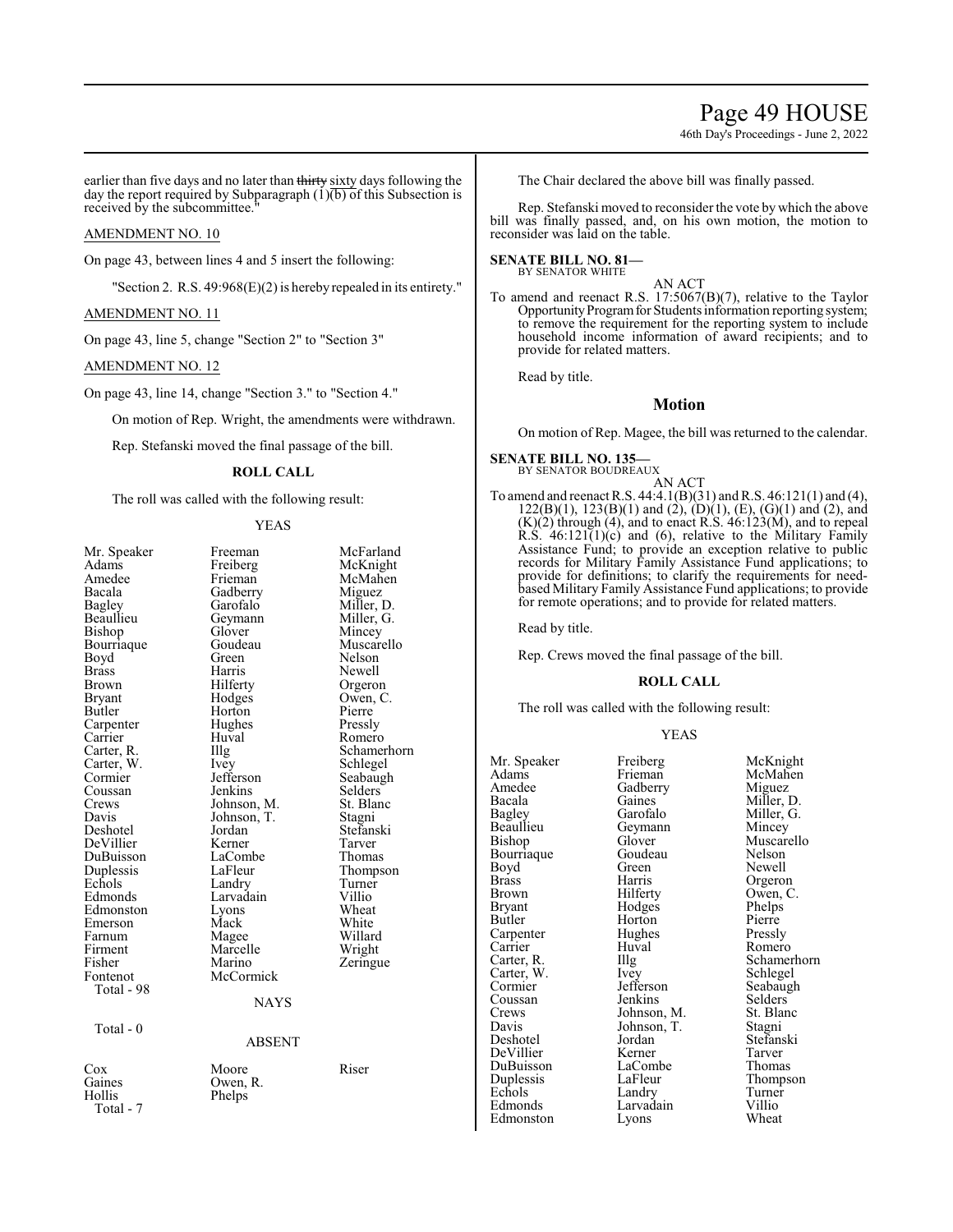# Page 50 HOUSE

46th Day's Proceedings - June 2, 2022

| Emerson      | Mack          | White    | Carpenter  | Jefferson     | Newell   |  |
|--------------|---------------|----------|------------|---------------|----------|--|
| Farnum       | Magee         | Willard  | Carter, R. | Jenkins       | Phelps   |  |
| Firment      | Marcelle      | Wright   | Carter, W. | Johnson, T.   | Pierre   |  |
| Fisher       | Marino        | Zeringue | Cormier    | Jordan        | Selders  |  |
| Fontenot     | McCormick     |          | Duplessis  | LaFleur       | Stagni   |  |
| Freeman      | McFarland     |          | Fisher     | Landry        | Willard  |  |
| Total $-100$ |               |          | Freeman    | Larvadain     |          |  |
|              | <b>NAYS</b>   |          | Freiberg   | Lyons         |          |  |
|              |               |          | Total - 34 |               |          |  |
| Total - 0    |               |          |            | <b>ABSENT</b> |          |  |
|              | <b>ABSENT</b> |          |            |               |          |  |
|              |               |          | Cox        | LaCombe       | Owen, R. |  |
| Cox          | Moore         | Riser    | DuBuisson  | Moore         | Riser    |  |
| Hollis       | Owen, R.      |          | Hollis     | Muscarello    | Tarver   |  |
| Total - 5    |               |          | Total - 9  |               |          |  |

The Chair declared the above bill was finally passed.

Rep. Crews moved to reconsider the vote by which the above bill was finally passed, and, on his own motion, the motion to reconsider was laid on the table.

#### **SENATE BILL NO. 142—** BY SENATOR MORRIS

AN ACT

To amend and reenact Code of Criminal Procedure Art. 890.1(D) and to enact R.S. 15:529.1(A)(5), relative to crimes of violence; to provide relative to minimum mandatory sentences for crimes of violence; to prohibit the waiver of minimum mandatory sentences for all crimes of violence; to provide an additional penalty for a second or subsequent offense when the offender has a criminal history including a crime of violence or sex offense; and to provide for related matters.

Read by title.

Rep. Bacala moved the final passage of the bill.

### **ROLL CALL**

The roll was called with the following result:

#### YEAS

| Mr. Speaker           | Fontenot        | Miguez     |
|-----------------------|-----------------|------------|
| Adams                 | Frieman         | Miller, G. |
| Amedee                | Gadberry        | Mincey     |
| Bacala                | Garofalo        | Orgeron    |
| <b>Bagley</b>         | Geymann         | Owen, C.   |
| Beaullieu             | Goudeau         | Pressly    |
| Bishop                | Harris          | Romero     |
| Bourriaque            | Hilferty        | Schamerho  |
| Butler                | Hodges          | Schlegel   |
| Carrier               | Horton          | Seabaugh   |
| Coussan               | Huval           | St. Blanc  |
| Crews                 | Illg            | Stefanski  |
| Davis                 | <i>lvey</i>     | Thomas     |
| Deshotel              | Johnson, M.     | Thompson   |
| DeVillier             | Kerner          | Turner     |
| Echols                | Mack            | Villio     |
| Edmonds               | Magee           | Wheat      |
|                       |                 |            |
| Edmonston             | McCormick       | White      |
| Emerson               | McFarland       | Wright     |
| Farnum                | McKnight        | Zeringue   |
| Firment<br>Total - 62 | McMahen<br>NAYS |            |
| Boyd                  | Gaines          | Marcelle   |
| <b>Brass</b>          | Glover          | Marino     |

Hughes

merhorn<br>:gel

Brown Green Miller, D.<br>Bryant Hughes Nelson

The Chair declared the above bill was finally passed.

Rep. Bacala moved to reconsider the vote by which the above bill was finally passed, and, on his own motion, the motion to reconsider was laid on the table.

#### **SENATE BILL NO. 143—**

BY SENATORS MORRIS AND CATHEY AN ACT

To amend and reenact R.S. 40:1379.3(B)(2) and (I)(1) and (2), and to enact R.S.  $14:95(M)$  and R.S.  $40:1379.3.3$ , relative to the illegal carrying of weapons; to exempt certain persons from the crime of illegal carrying of weapons under certain circumstances; to provide for concealed weapon permits; to provide for exceptions; to provide relative to the completion of a sixty-minute online concealed handgun education course; to provide relative to a database of licensed firearm and handgun instructors; to provide relative to blood alcohol readings; and to provide for related matters.

Read by title.

Rep. Miguez sent up floor amendments which were read as follows:

### **HOUSE FLOOR AMENDMENTS**

Amendments proposed by Representative Miguez to Reengrossed Senate Bill No. 143 by Senator Morris

#### AMENDMENT NO. 1

On page 1, delete line 6 in its entirety and at the beginning of line 7, delete "course;" and insert "relative to an online education course;"

#### AMENDMENT NO. 2

On page 1, line 8, after "readings;" and before "and" insert "to provide for promulgation of rules;

#### AMENDMENT NO. 3

On page 4, line 12, after "a" and before "online" change "sixtyminute" to "two-hour"

#### AMENDMENT NO. 4

On page 4, between lines 13 and 14 insert the following:

"B. The purpose of this online education course is to educate the public on firearm safety and use. The course is optional and shall not be a requirement for obtaining a concealed handgun permit under R.S. 40:1379.3. Completion of this course shall not grant any person the right to carry a concealed handgun unless otherwise provided by law.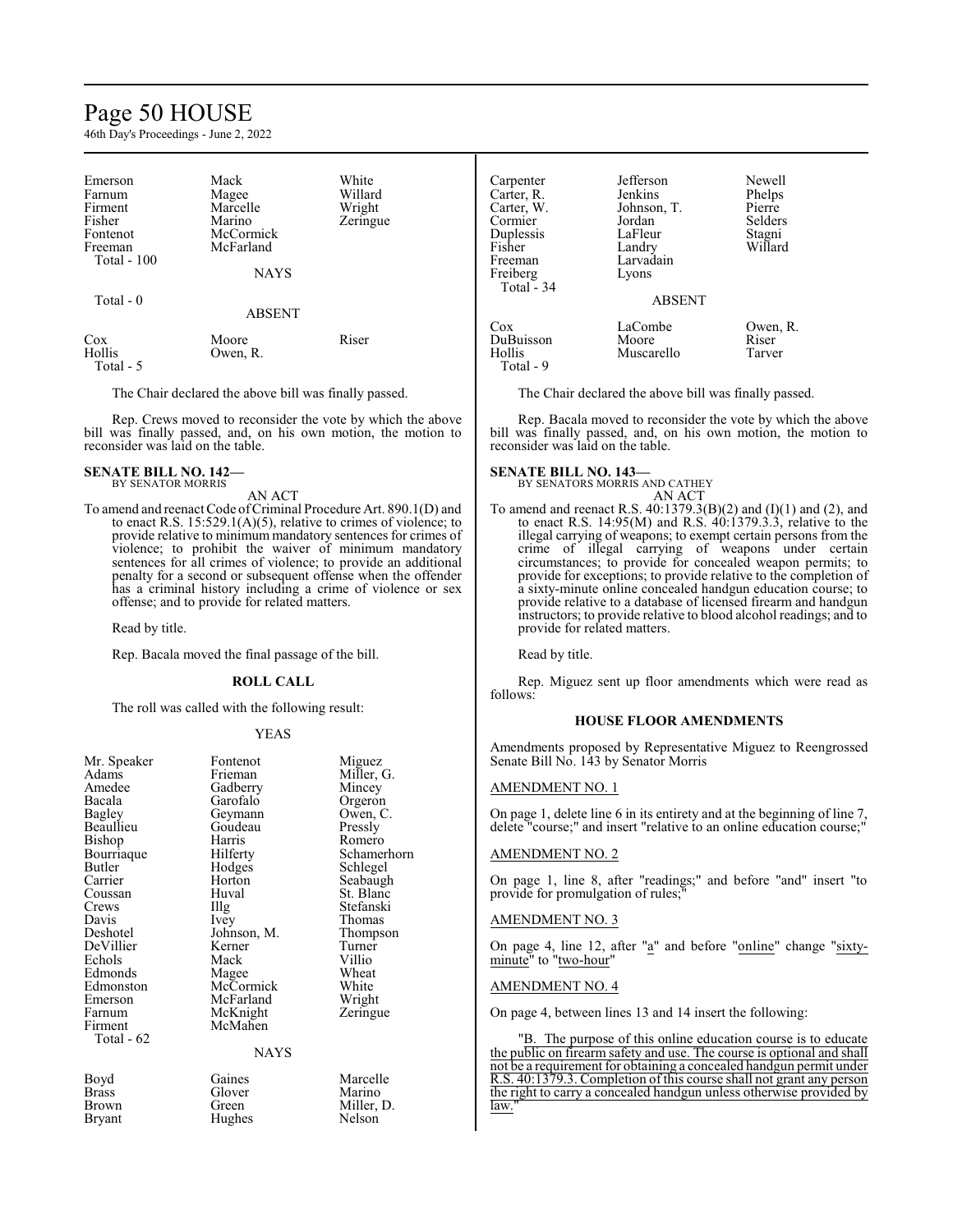# Page 51 HOUSE

46th Day's Proceedings - June 2, 2022

# AMENDMENT NO. 5

On page 4, at the beginning of line 14, change "B." to "C."

# AMENDMENT NO. 6

On page 4, line 14, after "shall" and before "the following" change "cover" to "include instruction on"

# AMENDMENT NO. 7

On page 4, between lines 19 and 20, insert the following:

- "(5) Conflict resolution.
- (6) Accident prevention.
- (7) Unauthorized access prevention.

(8) Safe handling of a handgun."

# AMENDMENT NO. 8

On page 4, delete lines 20 and 22 in their entirety.

# AMENDMENT NO. 9

On page 4, delete line 29 in its entirety and on page 5, delete lines 1 through 2 in their entirety and insert the following:

"F.(1) The content, structure, accessibility, and all other related matters of the online handgun education shall be developed and promulgated by the Department of Public Safety and Corrections, office of state police, in accordance with the rules and regulations of the Administrative Procedure Act.

(2) In accordance with Paragraph (1) of this Subsection, the Department of Public Safety and Corrections, office of state police, shall divide the topics provided in Subsection C of this Section into eight video segments that shall broadcast for no less than fifteen minutes per segment.

On motion of Rep. Miguez, the amendments were adopted.

Rep. LaCombe moved the final passage of the bill, as amended.

### **ROLL CALL**

The roll was called with the following result:

# YEAS

| Freeman                                | McKnight    |
|----------------------------------------|-------------|
| Freiberg                               | McMahen     |
| Frieman                                | Miguez      |
|                                        | Miller, D.  |
| Gaines                                 | Miller, G.  |
| Garofalo                               | Mincey      |
| Geymann                                | Muscarello  |
| Glover                                 | Nelson      |
| Goudeau                                | Newell      |
| Green                                  | Orgeron     |
| Harris                                 | Owen, C.    |
| Hilferty                               | Owen, R.    |
| Hodges                                 | Phelps      |
| Horton                                 | Pierre      |
| Huval                                  | Pressly     |
| $\prod$ <sup><math>\alpha</math></sup> | Romero      |
| Ivey                                   | Schamerhorn |
| Jefferson                              | Schlegel    |
| Jenkins                                | Seabaugh    |
| Johnson, M.                            | Selders     |
|                                        | Gadberry    |

Davis Johnson, T. St. Blanc<br>Deshotel Jordan Stagni Deshotel Jordan<br>DeVillier Kerner DuBuisson LaCombe Tarver<br>
Duplessis LaFleur Thomas Duplessis LaFleu<br>
Echols Landrv Echols Landry Thompson<br>Edmonds Larvadain Turner Edmonston Lyons Villio Emerson Mack Wheat Farnum Magee<br>Firment Marino Firment Marino Wright<br>
Fisher McCormick Zeringue Fisher McCormick<br>Fontenot McFarland Total - 98 Marcelle

Larvadain Turner<br>Lyons Villio McFarland

Kerner Stefanski<br>LaCombe Tarver

**NAYS** 

# Total - 1 ABSENT Cox Hughes Riser<br>
Hollis Moore Willard Moore Total - 6

The Chair declared the above bill was finally passed.

Rep. LaCombe moved to reconsider the vote bywhich the above bill was finally passed, and, on his own motion, the motion to reconsider was laid on the table.

#### **SENATE BILL NO. 144—** BY SENATOR ROBERT MILLS

AN ACT

To amend and reenact R.S. 18:1308(B), relative to elections; to provide for hand delivery of absentee bymail ballots; to provide for the manner, location, and time periods for receiving hand delivered ballots; and to provide for related matters.

Read by title.

# **Motion**

On motion of Rep. Magee, the bill was returned to the calendar.

#### **SENATE BILL NO. 177—** BY SENATOR FIELDS

AN ACT

To amend and reenact R.S. 17:151.3(C)(1), relative to kindergarten attendance; to provide clarification relative to students entering first grade during the 2022-2023 school year; and to provide for related matters.

Read by title.

Rep. Freiberg moved the final passage of the bill.

### **ROLL CALL**

The roll was called with the following result:

#### YEAS

Mr. Speaker Frieman McMahen<br>Adams Gadberry Miller, D. Adams Gadberry Miller, D.<br>Amedee Gaines Miller, G. Amedee Gaines Miller, G.<br>Bacala Garofalo Mincey Bacala Garofalo<br>Bagley Glover Beaullieu Goudeau Nelson Bishop Green Newell<br>Bourriaque Harris Orgeron Bourriaque<br>Boyd Boyd Hilferty Owen, C.<br>Brass Hodges Owen, R.

Glover Muscarello<br>Goudeau Nelson Owen, R.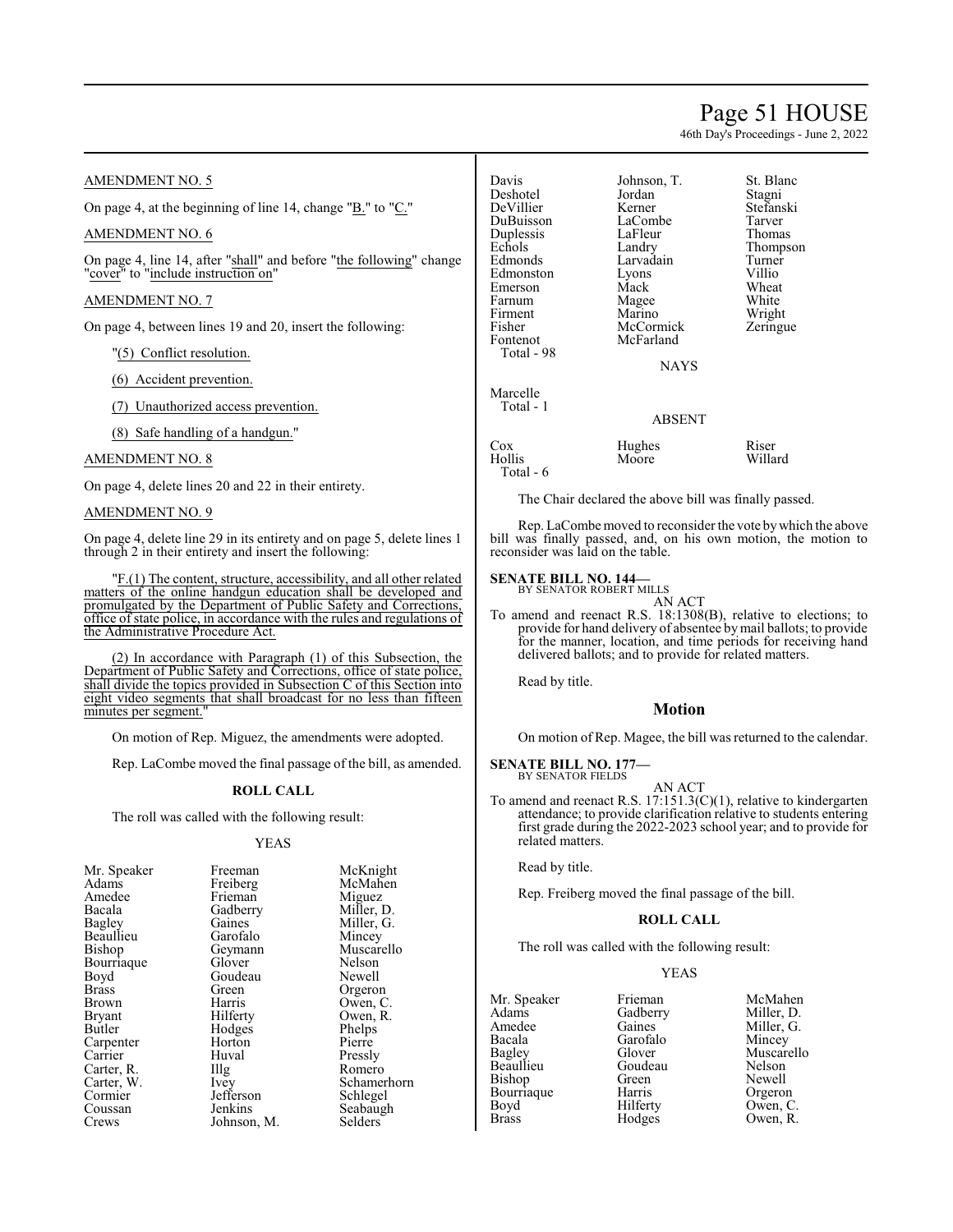# Page 52 HOUSE

46th Day's Proceedings - June 2, 2022

| Brown         | Horton        | Phelps      |
|---------------|---------------|-------------|
| <b>Bryant</b> | Hughes        | Pierre      |
| Butler        | Huval         | Pressly     |
| Carpenter     | Illg          | Schamerhorn |
| Carrier       | <i>lvey</i>   | Schlegel    |
| Carter, R.    | Jefferson     | Seabaugh    |
| Carter, W.    | Jenkins       | Selders     |
| Cormier       | Johnson, M.   | St. Blanc   |
| Coussan       | Johnson, T.   | Stagni      |
| Crews         | Jordan        | Stefanski   |
| Davis         | Kerner        | Tarver      |
| Deshotel      | LaCombe       | Thomas      |
| DeVillier     | LaFleur       | Thompson    |
| DuBuisson     | Landry        | Turner      |
| Duplessis     | Larvadain     | Villio      |
| Echols        | Lyons         | Wheat       |
| Emerson       | Mack          | White       |
| Farnum        | Magee         | Willard     |
| Firment       | Marcelle      | Wright      |
| Fisher        | Marino        | Zeringue    |
| Freeman       | McFarland     |             |
| Freiberg      | McKnight      |             |
| Total - 94    |               |             |
|               | <b>NAYS</b>   |             |
| Edmonds       | Fontenot      | McCormick   |
| Edmonston     | Geymann       | Romero      |
| Total - 6     |               |             |
|               | <b>ABSENT</b> |             |
| $\cos$        | Miguez        | Riser       |
| Hollis        | Moore         |             |
| Total - 5     |               |             |
|               |               |             |

The Chair declared the above bill was finally passed.

Rep. Freiberg moved to reconsider the vote by which the above bill was finally passed, and, on her own motion, the motion to reconsider was laid on the table.

#### **SENATE BILL NO. 183—** BY SENATOR FRED MILLS

AN ACT

To enact R.S. 37:23.2 and R.S. 49:1308, relative to certain boards, commissions, and agencies; to require boards, commissions, and agencies to publish on the internet certain information concerning permits and licenses; to provide for the information that must be published; to require reports; and to provide for related matters.

Read by title.

Rep. Stefanski sent up floor amendments which were read as follows:

# **HOUSE FLOOR AMENDMENTS**

Amendments proposed by Representative Stefanski to Reengrossed Senate Bill No. 183 by Senator Fred Mills

# AMENDMENT NO. 1

On page 1, line 11, after "commission, or" change "agency" to "like entity"

## AMENDMENT NO. 2

On page 1, line 14, after "commission, or" change "agency" to "like entity"

# AMENDMENT NO. 3

On page 1, line 15, after "commission, or" change "agency" to "like entity"

# AMENDMENT NO. 4

On page 1, line 17, after "commission, or" change "agency" to "like entity"

# AMENDMENT NO. 5

On page 2, line 3, after "commission, or" change "agency" to "like entity"

#### AMENDMENT NO. 6

On page 2, line 9, after "commission, or" change "agency" to "like entity"

# AMENDMENT NO. 7

On page 2, line 13, after "commission, or" change "agency" to "like entity"

# AMENDMENT NO. 8

On page 2, line 15, after "commission, or" change "agency" to "like entity

On motion of Rep. Stefanski, the amendments were adopted.

Rep. Stefanski moved the final passage of the bill, as amended.

#### **ROLL CALL**

The roll was called with the following result:

#### YEAS

Mr. Speaker Freiberg McKnight<br>
Adams Frieman McMahen Adams Frieman McMahen<br>Amedee Gadberry Miguez Amedee Gadberry<br>Bacala Gaines Bacala Gaines Miller, D.<br>Bagley Garofalo Miller, G. Bagley Garofalo Miller, eaullieu Geymann Mincey Beaullieu Geymann<br>Bishop Glover Bourriaque Goude<br>Boyd Green Boyd Green Newell<br>Brass Harris Orgerol Brass Harris Orgeron<br>Brown Hilferty Owen, C Brown Hilferty Owen, C.<br>Bryant Hodges Owen, R. Bryant Hodges Owen, R.<br>Butler Horton Phelps Carpenter Hughe<br>Carrier Huyal Carter, R. Illg<br>Carter, W. Ivey Carter, W. Ivey Schamerhorn Cormier Jefferson<br>Coussan Jenkins Coussan Jenkins Seabaugh<br>Crews Iohnson M Selders Crews Johnson, M. Selders<br>Davis Johnson, T. St. Blanc Deshotel Jordan Stagni DeVillier Kerner Stefans<br>DuBuisson LaCombe Tarver DuBuisson LaCombe Tarver Duplessis LaFleur<br>Echols Landry Echols Landry Thompson<br>
Edmonds Larvadain Turner Edmonston Lyons Villio<br>
Emerson Mack Wheat Emerson Mack Wheat<br>
Farnum Magee White Farnum Magee White<br>Firment Marcelle Willard Firment Marcelle<br>Fisher Marino

Glover Muscarello<br>Goudeau Nelson Horton Phelps<br>Hughes Pierre Huval Pressly<br>
Illg Romero Johnson, T. St. Blanch<br>Jordan Stagni Larvadain Turner<br>Lyons Villio Wright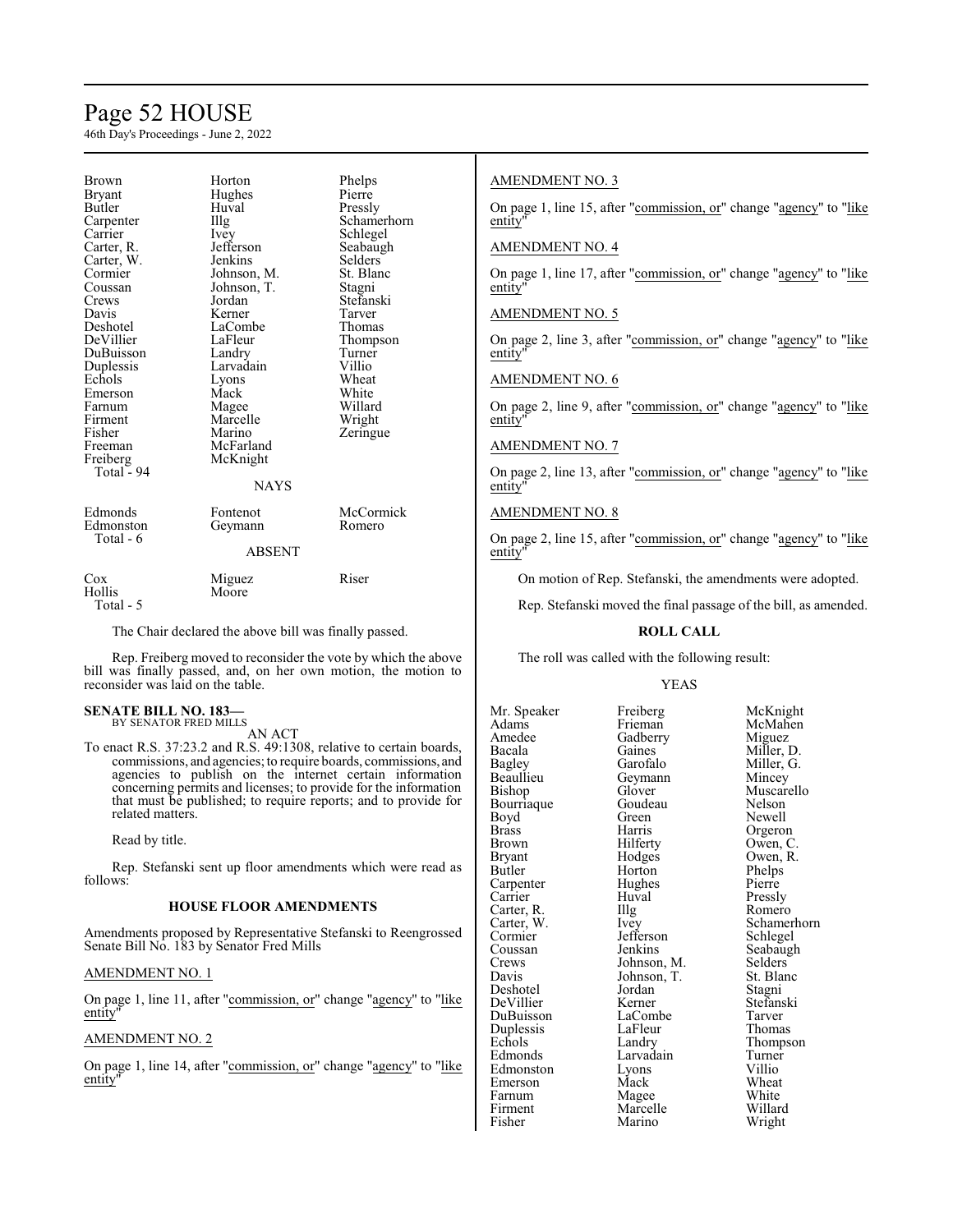# Page 53 HOUSE

46th Day's Proceedings - June 2, 2022

| Fontenot<br>Freeman | McCormick<br>Zeringue<br>McFarland |  |
|---------------------|------------------------------------|--|
| <b>Total - 101</b>  | <b>NAYS</b>                        |  |
| Total - 0           | <b>ABSENT</b>                      |  |

Cox Moore<br>
Hollis Riser Hollis Total - 4

The Chair declared the above bill was finally passed.

Rep. Stefanski moved to reconsider the vote by which the above bill was finally passed, and, on his own motion, the motion to reconsider was laid on the table.

# **SENATE BILL NO. 192—** BY SENATORS BOUDREAUX, BOUIE AND FOIL

AN ACT

To enact R.S. 17:3138.10 and R.S. 36:651(K)(10), relative to postsecondary education for students with intellectual and developmental disabilities; to establish the Postsecondary Inclusive Education Fund as a special fund in the state treasury; to provide for the purposes ofthe fund; to create and provide for the Postsecondary Inclusive Education Advisory Council; to require annual reports with respect to the fund; and to provide for related matters.

Read by title.

### **Motion**

On motion of Rep. Coussan, the bill was returned to the calendar.

#### **SENATE BILL NO. 203—** BY SENATOR HEWITT

AN ACT

To amend and reenact R.S. 17:236(A) and to enact Chapter 43-C of Title 17 of the Louisiana Revised Statutes of 1950, to be comprised of R.S. 17:4037.1 through 4037.8, relative to elementary and secondary education; to create and provide for the administration of a program to provide state funding for the education of students who are below grade level in reading and not enrolled in public school; to provide for responsibilities; to provide definitions; to provide relative to program funds; to provide relative to the eligibility of students, schools, and service providers; to require annual testing of participating students; to require certain annual reports; and to provide for related matters.

Read by title.

Rep. DeVillier sent up floor amendments which were read as follows:

### **HOUSE FLOOR AMENDMENTS**

Amendments proposed by Representative DeVillier to Reengrossed Senate Bill No. 203 by Senator Hewitt

#### AMENDMENT NO. 1

On page 1, line 3, after "4037.8," and before "relative," insert "and Chapter 43-D of Title 17 of the Louisiana Revised Statutes of 1950, to be comprised of R.S. 17:4037.11 through 4037.18,"

AMENDMENT NO. 2

On page 1, line 6, after "school;" and before "to provide" insert "to create and provide for the administration of a program to provide state funding for the education of certain other students who are not enrolled in public school;"

### AMENDMENT NO. 3

On page 1, line 14, after "4037.8," and before "hereby" delete "is" and insert "and Chapter 43-D of Title 17 of the Louisiana Revised Statutes of 1950, comprised of R.S. 17:4037.11 through 4037.18, are"

# AMENDMENT NO. 4

On page 2, at the end of line 20, delete the period "." and insert "or ifthe child is eligible to participate in the Education Savings Account Program pursuant to R.S. 17:4037.14 and the child's parent has signed an agreement pursuant to R.S.  $17:4037.14(A)(3)$ .

# AMENDMENT NO. 5

On page 9, between lines 20 and 21, insert the following:

#### "CHAPTER 43-D. EDUCATION SAVINGS ACCOUNT PROGRAM - MILITARY, FOSTER CARE, DENIED SCHOOL TRANSFERS

§4037.11. Definitions

As used in this Chapter the following terms have the following meanings, unless the context clearly indicates otherwise:

(1) "Account"means an education account established pursuant to this Chapter and composed of state funds deposited on behalf of a student eligible to participate in the program.

(2) "Account funds" means the funds deposited into an account on behalf of a participating student.

(3) "Department" means the state Department of Education.

(4) "Parent" means a parent, legal guardian, custodian, or other person or entity with legal authority to act on behalf of a student.

(5) "Participating school" means a nonpublic school participating in the program pursuant to the requirements of this Chapter.

(6) "Participating student" means a student who has been determined to be eligible to participate in the program and for whom an account has been established pursuant to this Chapter.

(7) "Program" means the program created by this Chapter.

(8) "Qualified education expenses" means any ofthe following:

(a) Tuition, fees, and textbooks required by a participating school or service provider.

(b) Tutoring services provided by an educator with a valid Louisiana teaching certificate.

(c) Supplemental materials required by a course of study for a particular content area.

(d) Technological devices used to meet the student's educational needs, subject to approval by the department or a licensed physician.

(9) "Resident school system" means the public school system in which the student would be enrolled based on his residence.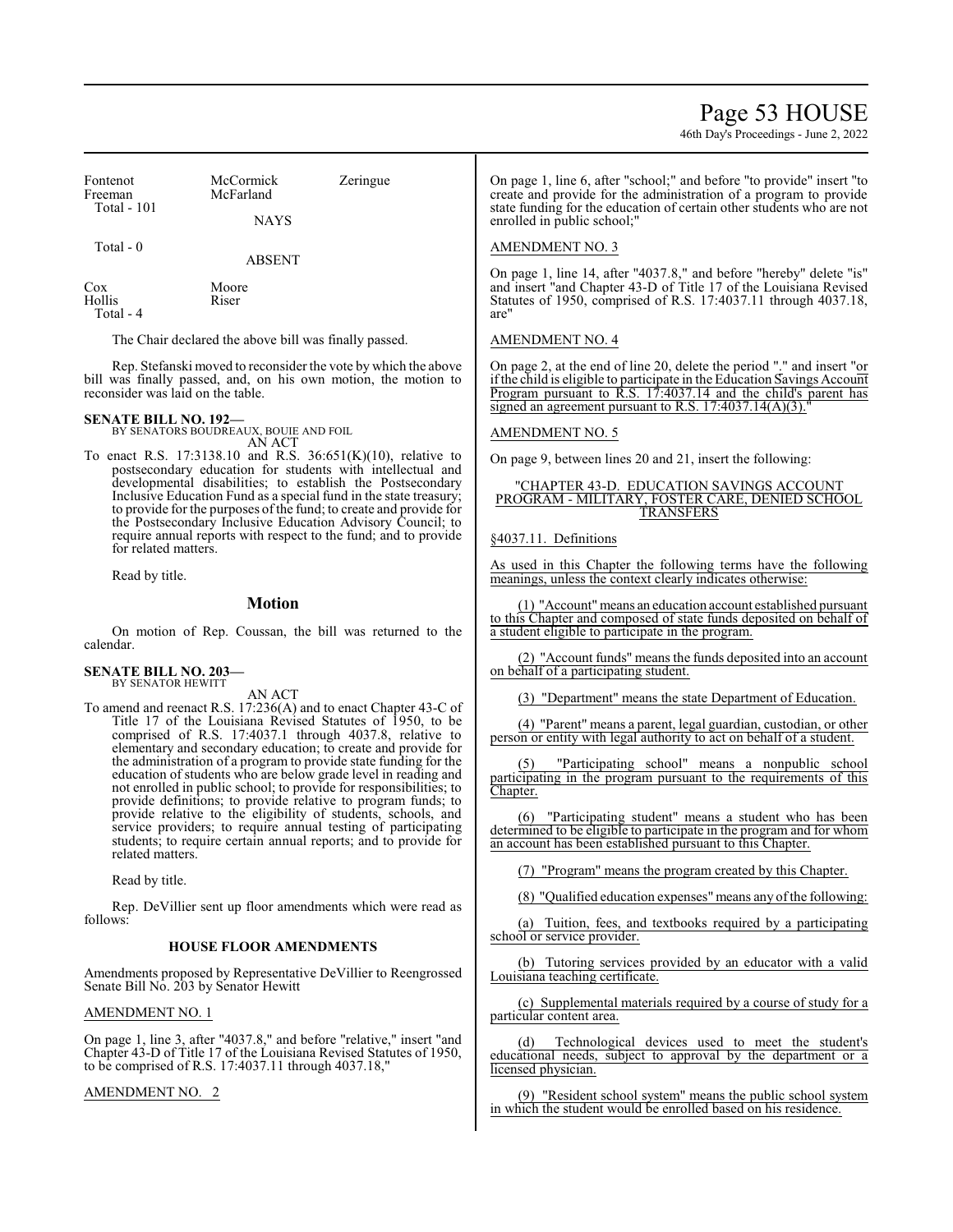# Page 54 HOUSE

46th Day's Proceedings - June 2, 2022

(10) "Service provider" means a person or an entity other than a participating school that provides services that are covered as qualified education expenses.

(11) "State board" means the State Board of Elementary and Secondary Education.

§4037.12. Program creation and administration; powers and duties of the State Board of Elementary and Secondary Education and state Department of Education; rules

The Education Savings Account Program is hereby created.

The department shall administer the program, and the state board shall adopt rules and regulations for the administration of the program which shall, at minimum, provide for the following:

(1) Determination of the eligibility of students, participating schools, and service providers, including standards that schools and service providers shall meet as conditions of participation in the program.

(2) Audits of the program and accounts.

(3) The authority of the department to deem any participating student ineligible for the program and to refer a case involving the misuse of account funds to the attorney general for investigation.

(4) The authority of the department to contract with a vendor for the administration of the program or parts of the program.

#### §4037.13. Account funds

A. The department shall allocate to each account annually, from funds appropriated or otherwise made available for the program, an amount equal to the state's average per-pupil allocation as provided in the minimum foundation program formula, considering all student characteristics. The amount allocated to an account shall be appropriately prorated if a student transfersinto the programafter the beginning of a school year.

B. The department shall develop a system for parents to direct account funds to participating schools and service providers by electronic funds transfer, automated clearing house transfer, or another system. The department may contract with a private financial management firm to manage the payment system.

C.(1) Account funds shall be used only for qualified education expenses for the participating student. Unused funds in an account, up to fifty percent of the total funds deposited into the account for the current school year, shall be retained in the student's account for the following school year.

(2) The account shall be closed and the funds in the account shall be returned to the state general fund if the student is determined to be no longer eligible, if an account has been inactive for two consecutive years, or if a parent fails to comply with the provisions of this Chapter or state board rules pertaining to the program.

§4037.14. Student eligibility; initial and continuing

A. A student is initially eligible for an account if he is eligible to enroll in kindergarten or was enrolled in a Louisiana public school during the previous school year and meets all of the following criteria:

(1) He meets at least one of the following criteria:

(a) He has a parent who is an active duty military service member.

(b) His parent submitted an enrollment request for an interdistrict or intradistrict transfer pursuant toR.S. 17:4035.1 during the most recent transfer request period and such request was denied.

(c) Pursuant to foster care placement through the Department of Children and Family Services, he is residing with a prospective permanent placement or has achieved permanency through adoption or permanent guardianship.

(2) The student's parent submits an application for an account to the department in accordance with program timelines.

(3) The student's parent signs an agreement promising all of the following:

(a) To provide an education for the participating student in at least the subjects of English language arts, mathematics, studies, and science.

(b) Not to enroll the student in a public school while participating in the program.

(c) To use account funds only for qualified education expenses of the participating student.

(d) To comply with all program requirements.

 $B(1)$  The signed agreement pursuant to Paragraph  $(A)(3)$  of this Section satisfies the compulsory school attendance requirements of R.S. 17:221. However, the parent of a participating student shall ensure the student is complying with the attendance requirements of the participating school or service provider. Each participating student who fails to comply with such attendance requirements shall be reported to the state director of child welfare and attendance by the participating school or service provider and shall be subject to the provisions of R.S. 17:233.

(2) A participating student is eligible to continue to participate in the program until he enrolls in a public school, he receives a high school diploma or its equivalent, or his account is closed.

A participating student shall not participate in any of the following concurrently with this program: any other education savings account program provided in this Title, the Course Choice Program, the Student Scholarships for Educational Excellence Program, the School Choice Program for Certain Students with Exceptionalities, or the Tuition Donation Credit Program.

§4037.15. Schools and service providers; eligibility; participation

To be eligible to participate in the program, a school shall meet all of the following criteria:

(1) It has been approved, provisionally approved, or probationally approved by the state board pursuant to R.S. 17:11.

(2) It is in compliance with the criteria set forth in Brumfield, et al. v. Dodd, et al., 425 F. Supp. 528 (E.D. La. 1977).

(3) It meets any other eligibility criteria set by the state board in program rules.

B. The state board shall provide eligibility criteria for service providers in program rules.

C. To be eligible to participate in the program, a school or service provider shall apply to the department to participate in the program and, if determined to be eligible, accept account funds for providing services covered as qualified education expenses.

D. If the department finds that a participating school or service provider has failed to maintain continuing eligibility criteria or has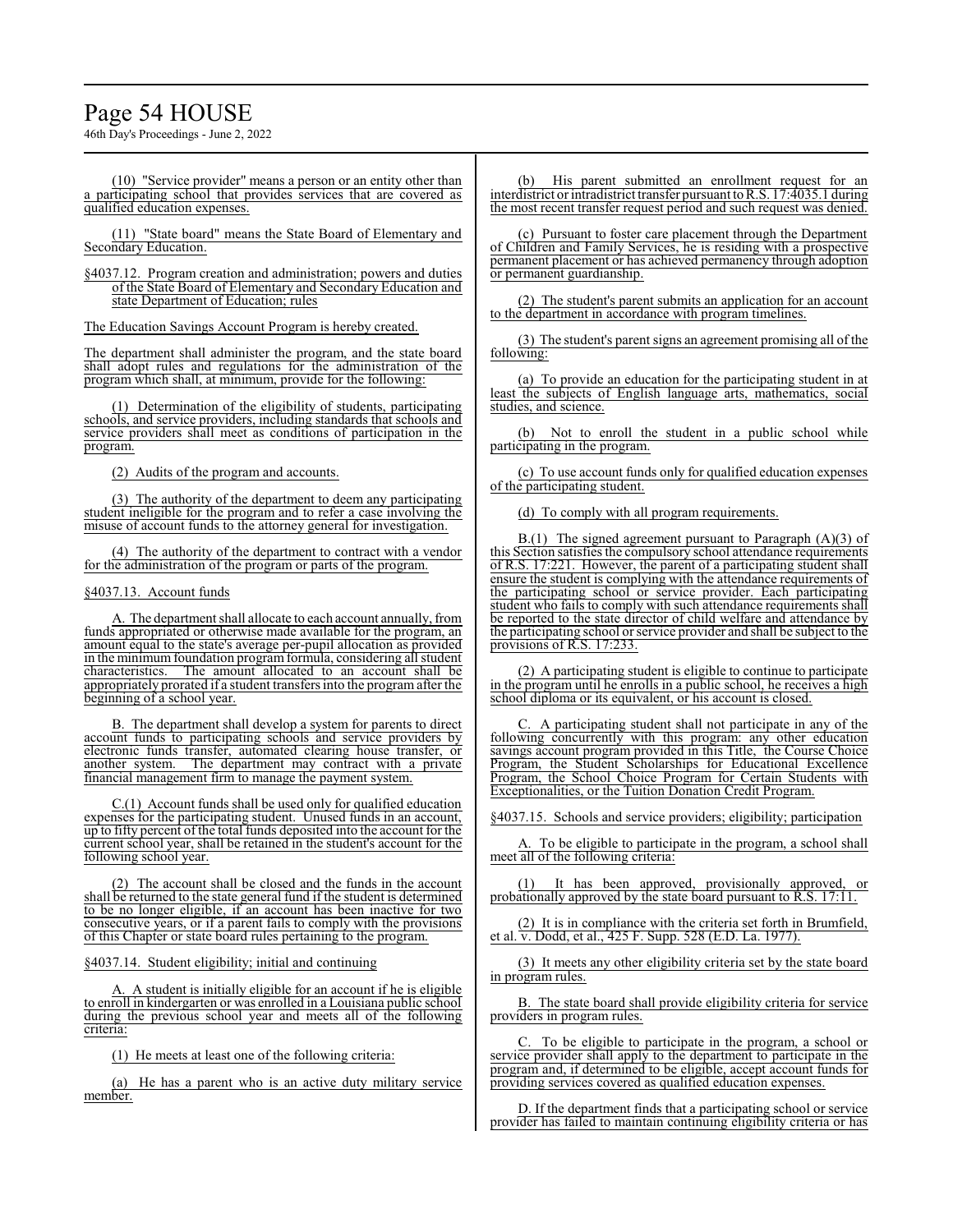# Page 55 HOUSE

46th Day's Proceedings - June 2, 2022

demonstrated gross or a persistent lack of academic competence, the department shall restrict the school's ability to serve additional students and may be terminated from the program. Such action shall be reported to the state board within three business days.

§4037.16. Student with exceptionalities

If a participating student enrolled in a participating school would have been entitled to receive special education services in the resident school system, his parent shall acknowledge in writing, as part of the program enrollment process, that the parent agrees to accept only such services as are available to all students enrolled in the participating school.

B. A parent may make a parental placement to receive special education and related services from a participating school that has demonstrated the capacity to offer such services.

C.(1) A participating school shall not discriminate against a child with special educational needs during the program admissions process. However, a participating school is required to offer only those services that it already provides or such services as necessary to assist students with special needs that it can provide with minor adjustments. A participating school may partner with the local school system to provide special education services.

(2) Information regarding the services a participating school can provide and the services the resident school system can provide to children with special needs who are enrolled in a participating school shall be made available by the department to parents prior to the enrollment process.

D. The department shall determine whether a participating school has a demonstrated capacity to offer special education services. A participating school that desires to offer special education services shall inform the department of the types of student exceptionalities as defined in R.S. 17:1942 that the school is able to serve. The department may authorize the school to provide such The department may authorize the school to provide such services only if the school has existed and provided educational services to students with exceptionalities as defined in R.S. 17:1942, excluding students deemed to be gifted or talented, for at least two years prior to participation in the program, and such provision of services is pursuant to an established program in place at the school that includes instruction by teachers holding appropriate certification in special education or other appropriate education or training as defined by the department and that is in accordance with a student's Individual Education Plan.

# §4037.17. Testing

A. Aparticipating school shall ensure that participating students are administered a nationally norm-referenced test or a statewide assessment and that the results of such examinations are provided to parents.

The department shall develop a process for the annual administration of assessments and the collection of results for participating students not enrolled full time in a participating school.

#### §4037.18. Reports

Not later than April thirtieth of each year, the department shall submit a written report to the House Committee on Education, the Senate Committee on Education, and the Joint Legislative Committee on the Budget regarding the implementation of the program. The report, at a minimum, shall include the following information:

(1) The total number of students participating in the program.

(2) A list of all participating schools and service providers.

(3) The total student enrollment of each participating school, the number of participating students enrolled in each school, and the percentage of the total enrollment of each school represented by program participants.

(4) Aggregate test result data for participating students.

(5) The percentage of funds used for each type of qualified education expense.

(6) An analysis of the program's fiscal impact on the state and on local public school systems.

(7) The results of a parental satisfaction survey.

(8) The amount withheld by the department for administration of the program, including the amount retained by the department, the amount paid to vendors for the administration ofthe program, and the amount paid to vendors for managing the payment system.

On motion of Rep. DeVillier, the amendments were adopted.

### **Motion**

On motion of Rep. Freiberg, the bill, as amended, was returned to the calendar.

**SENATE BILL NO. 228—** BY SENATOR MORRIS

AN ACT

To enact R.S. 44:42, relative to public records custodians; to provide for immunity from suit in certain circumstances; and to provide for related matters.

Read by title.

# **Motion**

On motion of Rep. Magee, the bill was returned to the calendar.

#### **SENATE BILL NO. 256—** BY SENATOR BARROW

AN ACT

To amend and reenact R.S. 17:223 and 416(A)(3)(b) and to repeal R.S. 17:223.1, relative to the discipline ofstudents; to require an assessment of a student prior to suspension; and to provide for related matters.

Read by title.

### **Motion**

On motion of Rep. Jefferson, the bill was returned to the calendar.

**SENATE BILL NO. 279—** BY SENATOR FRED MILLS

AN ACT

To enact R.S. 49:149.35, relative to names of state buildings; to name the J. Burton Angelle Building; to provide for an effective date; and to provide for related matters.

Read by title.

Rep. Stefanski moved the final passage of the bill.

### **ROLL CALL**

The roll was called with the following result:

### YEAS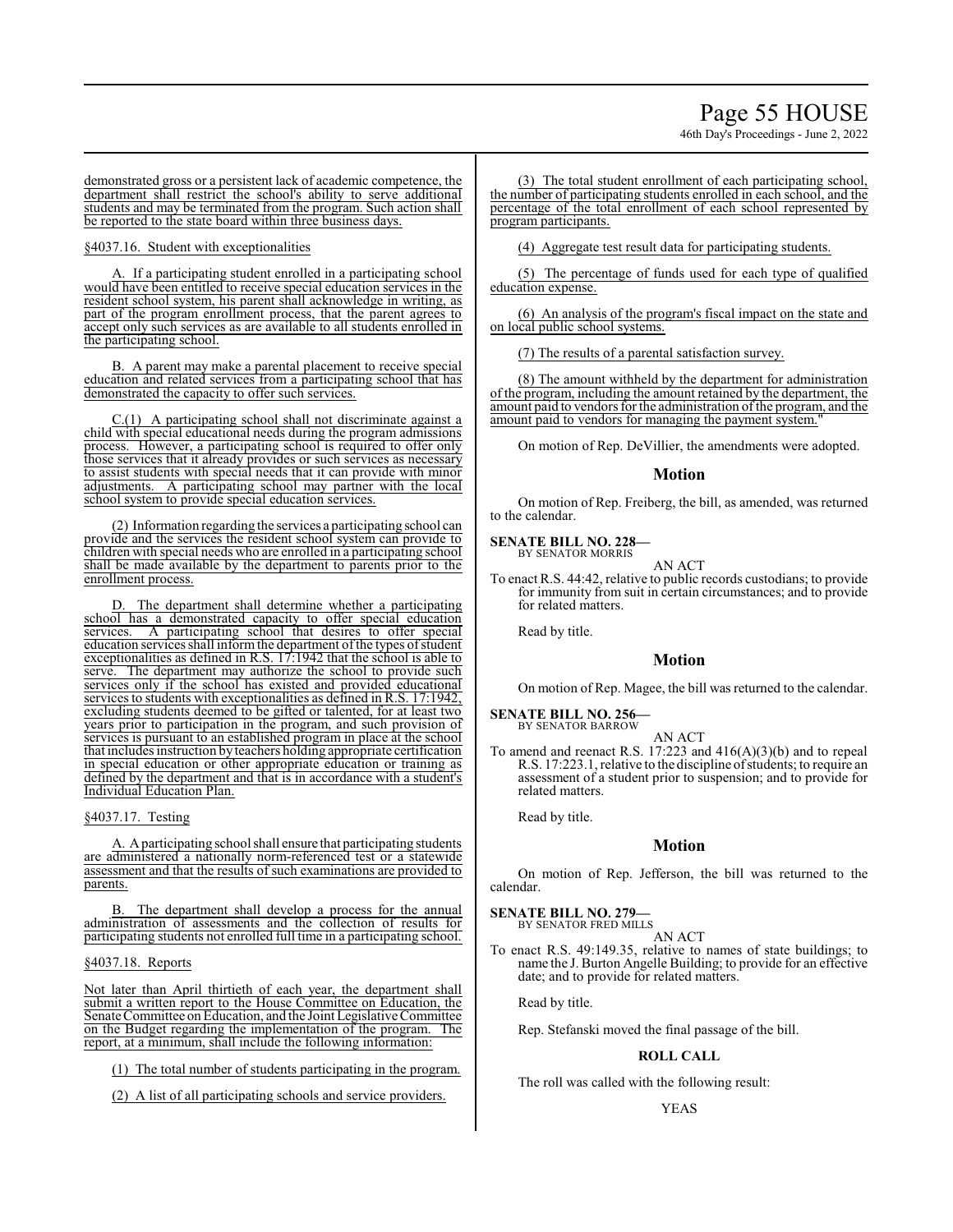# Page 56 HOUSE

46th Day's Proceedings - June 2, 2022

| Mr. Speaker           | Freiberg          | McKnight       |                      | <b>YEAS</b>     |                   |
|-----------------------|-------------------|----------------|----------------------|-----------------|-------------------|
| Adams                 | Frieman           | McMahen        |                      |                 |                   |
| Amedee                | Gadberry          | Miguez         | Mr. Speaker          | Freeman         | McKnight          |
| Bacala                | Gaines            | Miller, D.     | Adams                | Freiberg        | McMahen           |
| Bagley                | Garofalo          | Miller, G.     | Amedee               | Frieman         | Miguez            |
| Beaullieu             | Geymann           | Mincey         | Bacala               | Gadberry        | Miller, D.        |
| Bishop                | Glover            | Muscarello     | <b>Bagley</b>        | Gaines          | Miller, G.        |
| Bourriaque            | Goudeau           | Nelson         | Beaullieu            | Garofalo        | Mincey            |
| Boyd                  | Green             | Newell         | Bishop               | Geymann         | Muscarello        |
| <b>Brass</b>          | Harris            | Orgeron        | Bourriaque           | Glover          | Nelson            |
| Brown                 | Hilferty          | Owen, C.       | Boyd                 | Goudeau         | Newell            |
| <b>Bryant</b>         | Hodges            | Owen, R.       | <b>Brass</b>         | Green           | Orgeron           |
| Butler                | Horton            | Phelps         | Brown                | Harris          | Owen, C.          |
| Carpenter             | Hughes            | Pierre         | <b>Bryant</b>        | Hilferty        | Owen, R.          |
| Carrier               | Huval             | Pressly        | Butler               | Hodges          | Phelps            |
|                       |                   | Romero         |                      |                 | Pierre            |
| Carter, R.            | Illg              |                | Carpenter<br>Carrier | Horton          |                   |
| Carter, W.<br>Cormier | Ivey<br>Jefferson | Schamerhorn    | Carter, R.           | Hughes<br>Huval | Pressly<br>Romero |
|                       |                   | Schlegel       |                      |                 |                   |
| Coussan               | Jenkins           | Seabaugh       | Carter, W.           | Illg            | Schamerhorn       |
| Crews                 | Johnson, M.       | <b>Selders</b> | Cormier              | Ivey<br>Jenkins | Schlegel          |
| Davis                 | Johnson, T.       | St. Blanc      | Coussan              |                 | Seabaugh          |
| Deshotel              | Jordan            | Stagni         | Crews                | Johnson, M.     | <b>Selders</b>    |
| DeVillier             | Kerner            | Stefanski      | Davis                | Johnson, T.     | St. Blanc         |
| DuBuisson             | LaCombe           | Tarver         | Deshotel             | Jordan          | Stagni            |
| Duplessis             | LaFleur           | Thomas         | DeVillier            | Kerner          | Stefanski         |
| Echols                | Landry            | Thompson       | DuBuisson            | LaCombe         | Tarver            |
| Edmonds               | Larvadain         | Turner         | Duplessis            | LaFleur         | Thomas            |
| Edmonston             | Lyons             | Villio         | Echols               | Landry          | Thompson          |
| Emerson               | Mack              | Wheat          | Edmonds              | Larvadain       | Turner            |
| Farnum                | Magee             | White          | Edmonston            | Mack            | Villio            |
| Firment               | Marcelle          | Willard        | Emerson              | Magee           | Wheat             |
| Fisher                | Marino            | Wright         | Farnum               | Marcelle        | White             |
| Fontenot              | McCormick         | Zeringue       | Firment              | Marino          | Willard           |
| Freeman               | McFarland         |                | Fisher               | McCormick       | Wright            |
| <b>Total - 101</b>    |                   |                | Fontenot             | McFarland       | Zeringue          |
|                       | <b>NAYS</b>       |                | Total - 99           |                 |                   |
|                       |                   |                |                      | <b>NAYS</b>     |                   |
| Total - $0$           |                   |                |                      |                 |                   |
|                       | <b>ABSENT</b>     |                | Total - 0            |                 |                   |
|                       |                   |                |                      | <b>ABSENT</b>   |                   |
| Cox                   | Moore             |                |                      |                 |                   |
| Hollis                | Riser             |                | Cox                  | Jefferson       | Moore             |
| Total - 4             |                   |                | Hollis               | Lyons           | Riser             |
|                       |                   |                | Total - 6            |                 |                   |

The Chair declared the above bill was finally passed.

Rep. Stefanski moved to reconsider the vote by which the above bill was finally passed, and, on his own motion, the motion to reconsider was laid on the table.

### **Consent to Correct a Vote Record**

Rep. Duplessis requested the House consent to record his vote on final passage of Senate Bill No. 279 as yea, which consent was unanimously granted.

# **SENATE BILL NO. 281—** BY SENATOR BERNARD

AN ACT

To amend and reenact R.S. 18:154(D)(4) and to enact R.S. 18:154(D)(5), relative to confidentiality of certain records for candidates; to provide for exceptions; and to provide for related matters.

Read by title.

Rep. Stefanski moved the final passage of the bill.

# **ROLL CALL**

The roll was called with the following result:

The Chair declared the above bill was finally passed.

Rep. Stefanski moved to reconsider the vote by which the above bill was finally passed, and, on his own motion, the motion to reconsider was laid on the table.

# **SENATE BILL NO. 283—**

BY SENATOR BERNARD AN ACT

To amend and reenact R.S. 18:1945(C), relative to redistricting plans; to provide for redistricting plan submission requirements; and to provide for related matters.

Read by title.

Rep. Stefanski moved the final passage of the bill.

# **ROLL CALL**

The roll was called with the following result:

Frieman Gadberry Gaines

### YEAS

| мг. эреаке |
|------------|
| Adams      |
| Amedee     |
| Bacala     |
|            |

Mr. Speaker Freiberg McMah

| <b>Nicivianen</b> |  |
|-------------------|--|
| Miguez            |  |
| Miller, D.        |  |
| Miller, G.        |  |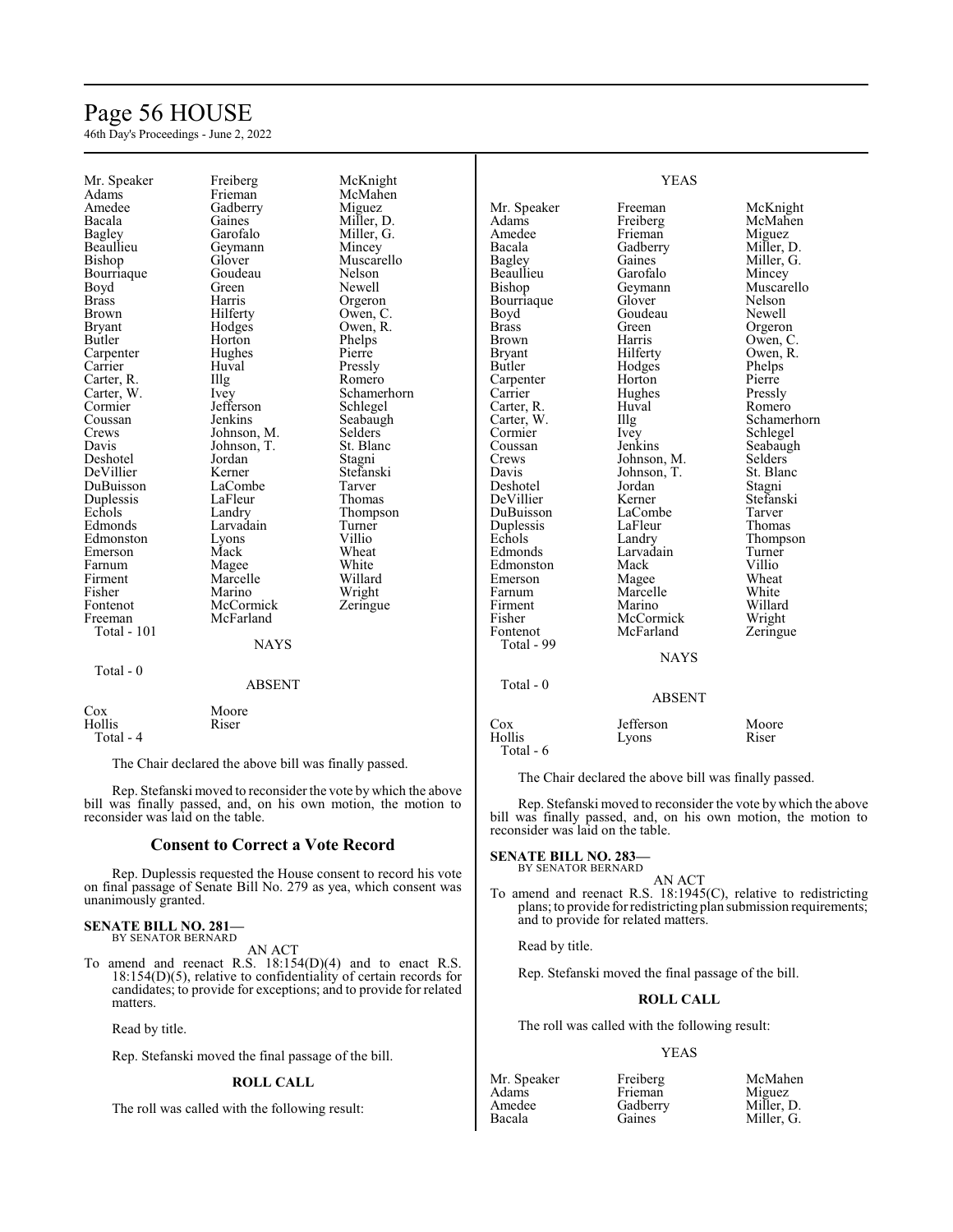# Page 57 HOUSE

46th Day's Proceedings - June 2, 2022

Bagley Garofalo Mincey<br>Bishop Geymann Muscarello Bourriaque Glover Nelson<br>Boyd Goudeau Newell Boyd Goudeau<br>Brass Green Brass Green Orgeron<br>Brown Harris Owen Bryant Hilferty Owen, R.<br>Butler Hodges Phelps Carpenter Horton Pierre<br>Carrier Hughes Pressly Carter, R. Huv<br>Carter, W. Illg Carter, W. Illg Schamerhorn<br>
Cormier Ivey Schlegel Cormier Ivey Schlegel<br>Coussan Jefferson Seabaugh Coussan Jefferson Seabaugh<br>Crews Jenkins Selders Davis Johnson, M. St. Blanc<br>Deshotel Johnson, T. Stagni DeVillier Jordan Stefans<br>DuBuisson Kerner Tarver DuBuisson Kerner Tarver Duplessis LaComb<br>Echols LaFleur Edmonds Landry Turner<br>Edmonston Larvadain Wheat Edmonston Larvadain Wheat<br>Emerson Mack White Emerson Mack<br>Farnum Magee Farnum Magee Willard<br>Firment Marcelle Wright Firment Marcelle Wright<br>
Fisher McCormick Zeringue Fisher McCormick<br>Fontenot McFarland Fontenot McFarland<br>Freeman McKnight Total - 97 Total - 0

Geymann Muscar<br>Glover Nelson Hodges Phelps<br>
Horton Pierre Hughes Pressly<br>Huval Romero **Jenkins** 

Owen, C. Johnson, T. Stagni<br>Jordan Stefanski LaFleur Thompson<br>Landry Turner

#### **NAYS**

|                                         | <b>ABSENT</b>            |                 |
|-----------------------------------------|--------------------------|-----------------|
| Beaullieu<br>Cox<br>Hollis<br>Total - 8 | Lyons<br>Marino<br>Moore | Riser<br>Villio |

McKnight

The Chair declared the above bill was finally passed.

Rep. Stefanski moved to reconsider the vote by which the above bill was finally passed, and, on his own motion, the motion to reconsider was laid on the table.

# **Consent to Correct a Vote Record**

Rep. Duplessis requested the House consent to record his vote on final passage of Senate Bill No. 283 as yea, which consent was unanimously granted.

#### **SENATE BILL NO. 297—** BY SENATOR BARROW

AN ACT

To amend and reenact R.S. 17:3399.12(5)(a) and (b), 3399.13.1(F), 3399.16(A) and (E), and 3399.18(B)(17), (E), and (F), relative to power-based violence at public postsecondary institutions; to provide relative to definitions and implementation of the Campus Accountability and Safety Act; to require a report to the legislature; and to provide for related matters.

Read by title.

# **Motion**

On motion of Rep. Stefanski, the bill was returned to the calendar.

#### **SENATE BILL NO. 304—** BY SENATOR CATHEY

AN ACT

To amend and reenact R.S. 15:571.3(B)(1)(a), the introductory paragraph of (C), (D), and (F) and to enact R.S. 15:571.3(G), relative to diminution of a sentence for good behavior; to provide for reduction of good time credit for offenders convicted of murder of first responders and peace officers; to provide that good time credit does not include incarceration prior to conviction for certain offenses; and to provide for related matters.

Read by title.

#### **Motion**

On motion of Rep. Stefanski, the bill was returned to the calendar.

#### **SENATE BILL NO. 323—** BY SENATORS CLOUD, WHITE AND HENRY AN ACT

To enact R.S. 15:903.1, relative to juveniles; to provide for the placement of children in the custody of the office of juvenile justice; to provide for juvenile facilities; to provide for a tiered system of secured juvenile facilities; to provide for rulemaking; to provide for terms, conditions, procedures, and requirements; and to provide for related matters.

Read by title.

### **Motion**

On motion of Rep. Stefanski, the bill was returned to the calendar.

#### **SENATE BILL NO. 335—**

BY SENATORS JACKSON, BARROW, BOUDREAUX, BOUIE, CATHEY,<br>CLOUD, CONNICK, FESI, FIELDS, HENSGENS, MILLIGAN, ROBERT<br>MILLS, MIZELL, POPE, SMITH, STINE, WARD AND WHITE<br>AN ACT

To amend and reenact R.S. 14:34(B), 34.1(C), 34.5(B)(2), 35(B), 37(B), 38(B), and 110 and R.S. 15:901(C), and to enact Children's Code Art. 857(A)(9) through (14), and to repeal R.S.  $14:44.1(A)(6)$  and  $(B)(4)$ , relative to battery or assault committed by juveniles; to provide relative to transfers for criminal prosecution in juvenile court; to provide additional offenses for which a juvenile may be prosecuted as an adult; to enhance penalties for certain battery and assault offenses committed by a juvenile under certain circumstances; to provide relative to enhanced penalties for aggravated escape and simple escape; to provide relative to commitment of juveniles; to provide for effectiveness; and to provide for related matters.

Read by title.

Rep. Echols sent up floor amendments which were read as follows:

### **HOUSE FLOOR AMENDMENTS**

Amendments proposed by Representative Echols to Reengrossed Senate Bill No. 335 by Senator Jackson

# AMENDMENT NO. 1

On page 1, line 3, after "enact" and before the comma "," change "Children's Code Art. 857(A)(9) through (14)" to "Children's Code Art. 857(A)(9) through (13)"

#### AMENDMENT NO. 2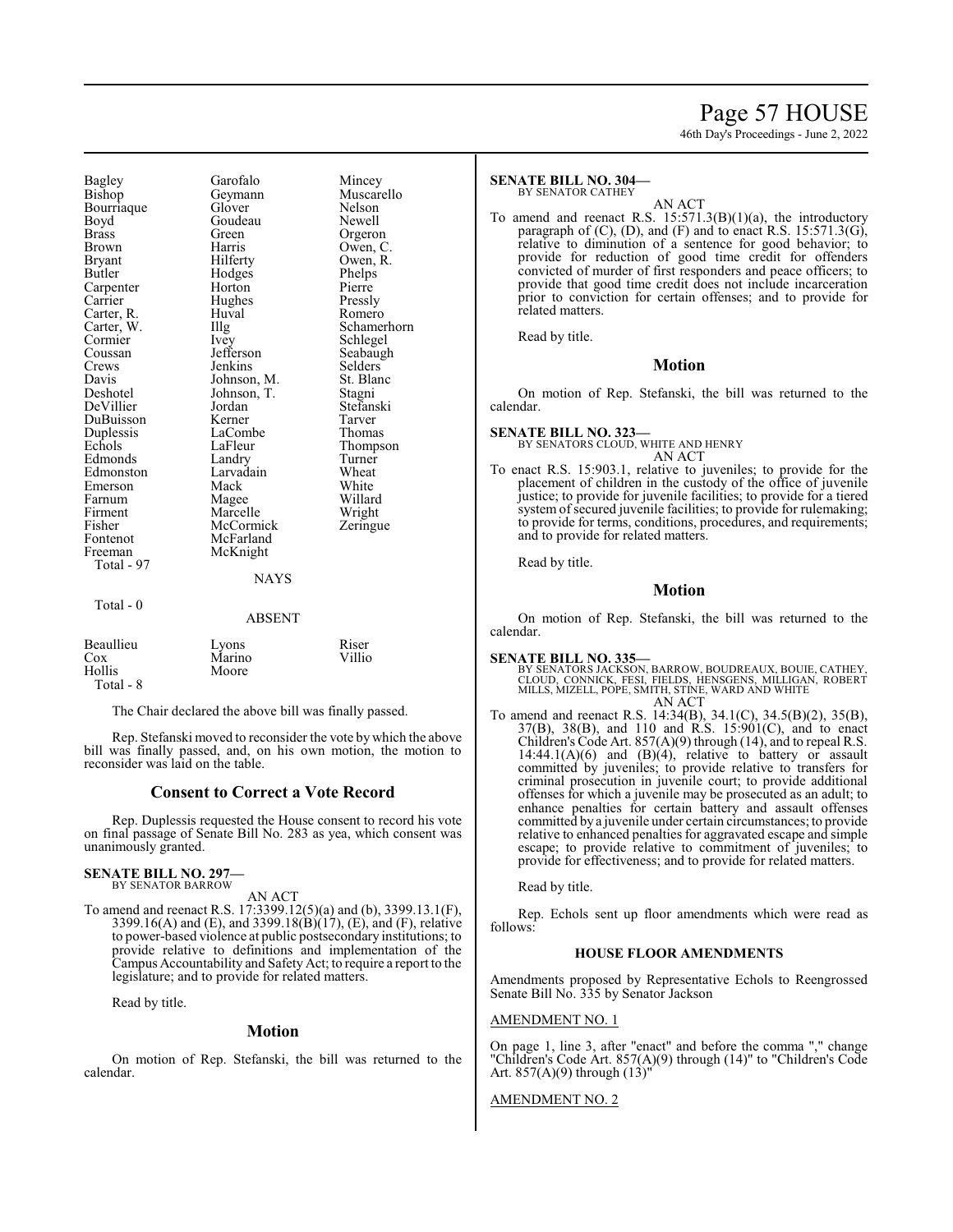# Page 58 HOUSE

46th Day's Proceedings - June 2, 2022

On page 1, line 12, after "Section 1." and before "are" change "Children's Code Art. 857(A)(9) through (14)" to "Children's Code Art. 857(A)(9) through (13)"

# AMENDMENT NO. 3

On page 2, delete lines 25 through 29 in their entirety

### AMENDMENT NO. 4

In Amendment No. 4 by the House Committee on Administration of Criminal Justice (#4667), on page 1, line 11, change "(13)" to "(12)"

### AMENDMENT NO. 5

In Amendment No. 4 by the House Committee on Administration of Criminal Justice (#4667), on page 1, line 12, change " $(14)$ " to " $(13)$ "

On motion of Rep. Echols, the amendments were adopted.

#### **Motion**

On motion of Rep. Echols, the bill, as amended, was returned to the calendar.

#### **SENATE BILL NO. 350—** BY SENATOR CLOUD

AN ACT

To amend and reenact R.S. 18:1313.1(G)(3), (H)(2), and (I)(3) and 1315(C) and to enact R.S. 18:1315(D) and  $(E)$ , relative to elections; to provide relative to absentee by mail ballots; to provide for the challenge of certain ballots; to provide for rulemaking; to provide for processes and procedures; and to provide for related matters.

Read by title.

### **Motion**

On motion of Rep. Magee, the bill was returned to the calendar.

#### **SENATE BILL NO. 228—** BY SENATOR MORRIS

AN ACT

To enact R.S. 44:42, relative to public records custodians; to provide for immunity from suit in certain circumstances; and to provide for related matters.

Called from the calendar.

Read by title.

Rep. Magee moved the final passage of the bill.

### **ROLL CALL**

The roll was called with the following result:

# YEAS

| Mr. Speaker   | Gadberry | Mincey  |
|---------------|----------|---------|
| Amedee        | Garofalo | Muscar  |
| Bacala        | Geymann  | Nelson  |
| <b>Bagley</b> | Glover   | Orgeror |
| Beaullieu     | Goudeau  | Owen,   |
| Bishop        | Harris   | Owen,   |
| Bourriaque    | Hilferty | Pressly |
| Butler        | Hodges   | Romero  |
| Carrier       | Horton   | Schame  |
| Coussan       | Huval    | Schlege |
| Crews         | Illg     | Seabaug |
| Davis         | Ivey     | Selders |

Geymann<br>Glover Glover Orgeron<br>Goudeau Owen, C Goudeau Owen, C.<br>Harris Owen, R. Hilferty Pressly<br>Hodges Romero Hodges<br>Horton Horton Schamerhorn<br>
Huval Schlegel Huval Schlegel<br>Illg Seabaugl Ivey Selders

Muscarello<br>Nelson

Owen, R.<br>Pressly

Seabaugh

| Deshotel<br>DeVillier<br>DuBuisson<br>Echols<br>Edmonds<br>Edmonston<br>Emerson<br>Farnum<br>Firment<br>Fontenot<br>Freiberg<br>Frieman<br>Total - 72 | Johnson, M.<br>Kerner<br>LaFleur<br>Mack<br>Magee<br>Marino<br>McCormick<br>McFarland<br>McKnight<br>McMahen<br>Miguez<br>Miller, G.<br><b>NAYS</b> | St. Blanc<br>Stagni<br>Stefanski<br>Tarver<br>Thomas<br>Thompson<br>Turner<br>Villio<br>Wheat<br>White<br>Wright<br>Zeringue |
|-------------------------------------------------------------------------------------------------------------------------------------------------------|-----------------------------------------------------------------------------------------------------------------------------------------------------|------------------------------------------------------------------------------------------------------------------------------|
| Adams<br>Boyd<br>Brass<br>Brown<br>Bryant<br>Carpenter<br>Carter, R.<br>Carter, W.<br>Cormier<br>Duplessis<br>Total - 29                              | Fisher<br>Freeman<br>Gaines<br>Green<br>Hughes<br>Jefferson<br>Jenkins<br>Johnson, T.<br>Jordan<br>LaCombe<br>ABSENT                                | Landry<br>Larvadain<br>Lyons<br>Marcelle<br>Miller, D.<br>Newell<br>Phelps<br>Pierre<br>Willard                              |

The Chair declared the above bill was finally passed.

Rep. Magee moved to reconsider the vote by which the above bill was finally passed, and, on his own motion, the motion to reconsider was laid on the table.

# **SENATE BILL NO. 144—**

Cox Moore<br>Hollis Riser

Hollis Total - 4

> BY SENATOR ROBERT MILLS AN ACT

To amend and reenact R.S. 18:1308(B), relative to elections; to provide for hand delivery of absentee bymail ballots; to provide for the manner, location, and time periods for receiving hand delivered ballots; and to provide for related matters.

Called from the calendar.

Read by title.

Rep. Crews moved the final passage of the bill.

# **ROLL CALL**

The roll was called with the following result:

### YEAS

| Mr. Speaker | Freiberg    | Miller, G.  |
|-------------|-------------|-------------|
| Adams       | Frieman     | Mincey      |
| Amedee      | Gadberry    | Muscarello  |
| Bacala      | Garofalo    | Nelson      |
| Bagley      | Geymann     | Orgeron     |
| Beaullieu   | Glover      | Owen, C.    |
| Bishop      | Goudeau     | Owen, R.    |
| Bourriaque  | Harris      | Pressly     |
| Butler      | Hilferty    | Romero      |
| Carrier     | Hodges      | Schamerhorn |
| Cormier     | Huval       | Schlegel    |
| Coussan     | Illg        | Seabaugh    |
| Crews       | Ivey        | St. Blanc   |
| Davis       | Johnson, M. | Stagni      |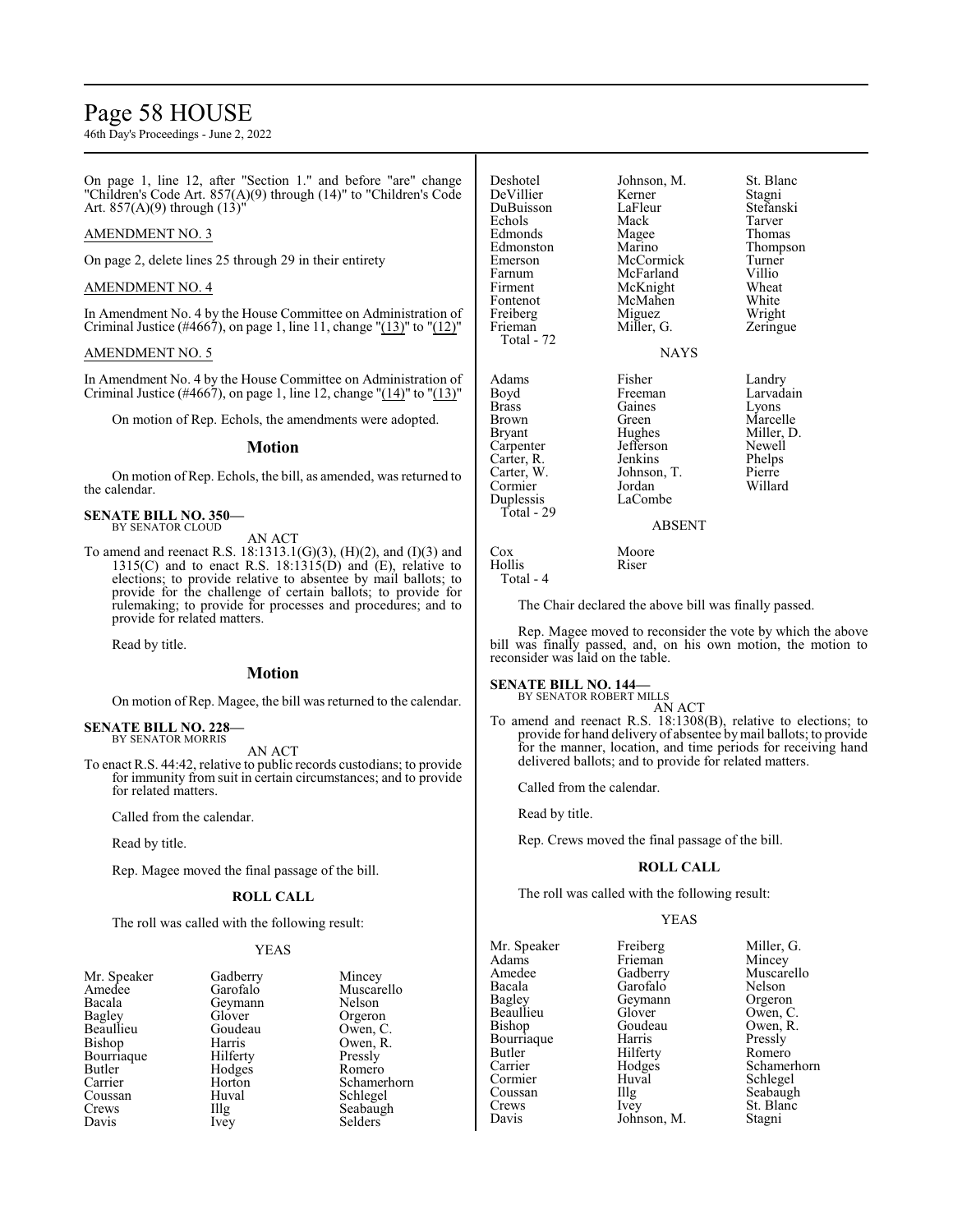# Page 59 HOUSE

46th Day's Proceedings - June 2, 2022

Deshotel Kerner Stefanski DeVillier Landry Tarver DuBuisson Mack<br>Echols Magee Magee Thompson<br>
Marino Turner Edmonds Marino Turner McCormick Villio<br>
McFarland Wheat Emerson McFarland Wheat<br>
Farnum McKnight White Farnum McKnight White<br>Firment McMahen Wright Firment McMahen<br>Fontenot Miguez Zeringue Total - 72 NAYS Boyd Gaines Lyons<br>Brass Green Marce Green Marcelle<br>Brass Miller, D Brown Hughes Miller, D.<br>Bryant Jefferson Newell Jefferson Newell<br>Jenkins Phelps Carpenter Jenkins Phelps<br>Carter R. Johnson T. Pierre Carter, R. Johnson, T. Pierre<br>Carter, W. Jordan Selders Carter, W. Jordan Selders Duplessis<br>Fisher Fisher LaFleur<br>Freeman Larvadai Larvadain Total - 28 ABSENT Cox Horton Riser<br>Hollis Moore Hollis Total - 5

The Chair declared the above bill was finally passed.

Rep. Crews moved to reconsider the vote by which the above bill was finally passed, and, on his own motion, the motion to reconsider was laid on the table.

### **Consent to Correct a Vote Record**

Rep. White requested the House consent to correct her vote on final passage of Senate Bill No. 144 from nay to yea, which consent was unanimously granted.

# **SENATE BILL NO. 359—** BY SENATOR JACKSON

AN ACT

To amend and reenact R.S. 40:2608(A)(1), (2), and (4) and 2610(A), relative to forfeiture; to provide relative to receipt of notice of forfeiture; to provide relative to extension of time for filing of claims to seized property; to provide relative to time limits; and to provide for relative matters.

Read by title.

Rep. Marino sent up floor amendments which were read as follows:

#### **HOUSE FLOOR AMENDMENTS**

Amendments proposed by Representative Marino to Reengrossed Senate Bill No. 359 by Senator Jackson

# AMENDMENT NO. 1

On page 3, at the beginning of line 3, delete "for good cause shown." and insert the following:

"of time for the filing of a claim pursuant to this Section for good cause shown. Incarceration of an owner or interest holder during the original thirty-day period shall create a rebuttable presumption of good cause as to the owner or interest holder."

On motion of Rep. Marino, the amendments were adopted.

Rep. Jefferson moved the final passage of the bill, as amended.

#### **ROLL CALL**

The roll was called with the following result:

YEAS

Mr. Speaker Frieman McKnight<br>
Adams Gadberry McMahen Gadberry McMahen<br>
Gaines Miguez Amedee Gaines<br>Bacala Garofalo Bacala Garofalo Miller, D. Bagley Geymann Miller, G.<br>Bishop Glover Mincey Glover Mincey<br>Goudeau Muscarello Bourriaque Boyd Green Nelson<br>Brass Harris Newell Brass Harris Newell Brown Hilferty Orgeron<br>Bryant Hodges Owen, C Bryant Hodges Owen, C.<br>Butler Horton Owen, R Horton Owen, R.<br>Hughes Phelps Carpenter Hughes Phelps<br>
Carrier Huval Pierre Carrier Huval Pierre<br>Carter, R. Illg Pressly Carter, R. Illg. Pressly<br>Carter W. Ivev Romero Carter, W. Ivey<br>Cormier Jefferson Cormier Jefferson Schamerhorn<br>Crews Jenkins Schlegel Crews Jenkins Schlegel<br>Davis Johnson, M. Seabaugh Davis Johnson, M. Seabaughten Seabaughten Selders<br>Deshotel Johnson, T. Selders Johnson, T.<br>Jordan St. Blanc DeVillier Jordan St. Blanc<br>DuBuisson Kerner Stagni DuBuisson Kerner Stagni<br>
Duplessis LaCombe Stefanski Duplessis LaCombe Stefans<br>Echols LaFleur Tarver Example 12 LaFleur Tarver<br>
Example 2 Landry Thomas Edmonds Landry Thomas<br>
Edmonston Larvadain Thompson Edmonston Larvadain Thomp<br>Emerson Lyons Turner Emerson Lyons Turner<br>
Farnum Mack Villio Farnum Mack Villio<br>Firment Magee Wheat Magee Wheat<br>
Marcelle White Fisher Marcelle White Fontenot Marino Willard<br>
Freeman McCormick Wright Freeman McCormick Wright<br>
Freiberg McFarland Zeringue McFarland Total - 99 NAYS

 Total - 0 ABSENT Beaullieu Cox Moore<br>Coussan Hollis Riser Coussan

The Chair declared the above bill was finally passed.

Rep. Jefferson moved to reconsider the vote by which the above bill was finally passed, and, on his own motion, the motion to reconsider was laid on the table.

#### **SENATE BILL NO. 430—**

Total - 6

BY SENATOR WOMACK AN ACT

To enact R.S. 17:85.1, relative to naming a gymnasium at Monterey High School; to authorize the Concordia Parish School Board to name the new gymnasium at Monterey High School in honor of Jack Bairnsfather; and to provide for related matters.

Read by title.

Rep. Bishop sent up floor amendments which were read as follows:

# **HOUSE FLOOR AMENDMENTS**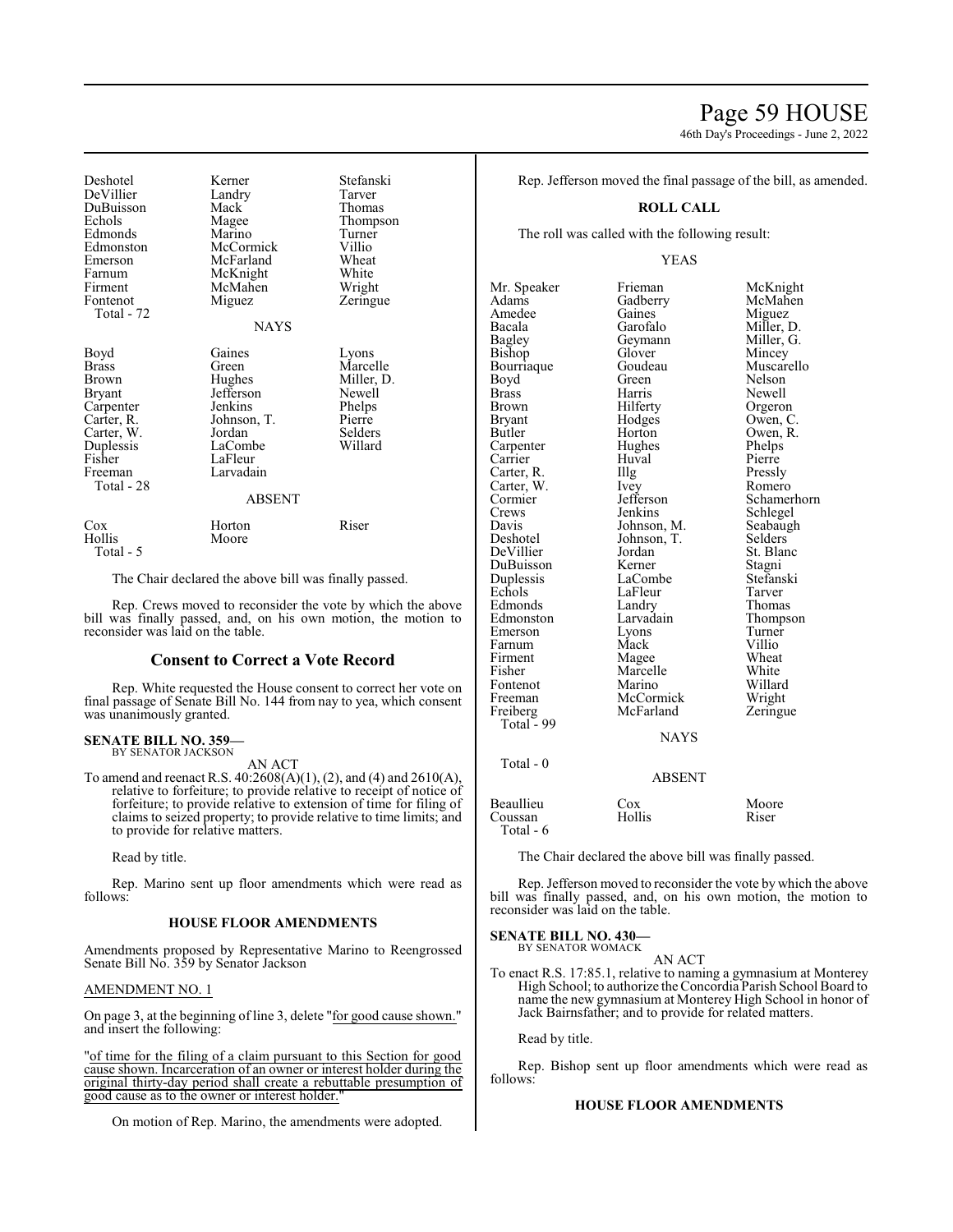# Page 60 HOUSE

46th Day's Proceedings - June 2, 2022

Amendments proposed by Representative Bishop to Engrossed Senate Bill No. 430 by Senator Womack

# AMENDMENT NO. 1

On page 1, line 4, after "School" and before the semicolon ";" delete "in honor of Jack Bairnsfather" and insert "after Jerry Lee Lewis"

#### AMENDMENT NO. 2

On page 1, line 11, after "School" delete the remainder of the line and insert "the "Jerry Lee Lewis Gymnasium"."

On motion of Rep. Bishop, the amendments were adopted.

Rep. C. Travis Johnson moved the final passage of the bill, as amended.

### **ROLL CALL**

The roll was called with the following result:

#### YEAS

| Mr. Speaker   | Frieman       | Miguez      |
|---------------|---------------|-------------|
| Adams         | Gaines        | Miller, D.  |
| Amedee        | Garofalo      | Miller, G.  |
| Bacala        | Glover        | Mincey      |
| <b>Bagley</b> | Goudeau       | Muscarello  |
| Beaullieu     | Green         | Nelson      |
| Bishop        | Harris        | Newell      |
| Bourriaque    | Hilferty      | Orgeron     |
| Boyd          | Hodges        | Owen, C.    |
| <b>Brass</b>  | Horton        | Owen, R.    |
| Brown         | Hughes        | Phelps      |
| Butler        | Huval         | Pierre      |
| Carpenter     | Illg          | Pressly     |
| Carrier       | Ivey          | Romero      |
| Carter, R.    | Jefferson     | Schamerhorn |
| Carter, W.    | Jenkins       | Schlegel    |
| Coussan       | Johnson, M.   | Seabaugh    |
| Crews         | Johnson, T.   | Selders     |
| Davis         | Jordan        | St. Blanc   |
| Deshotel      | Kerner        | Stagni      |
| DeVillier     | LaCombe       | Stefanski   |
| DuBuisson     | LaFleur       | Tarver      |
| Duplessis     | Landry        | Thomas      |
| Echols        | Larvadain     | Thompson    |
| Edmonds       | Lyons         | Turner      |
| Edmonston     | Mack          | Villio      |
| Emerson       | Magee         | Wheat       |
| Farnum        | Marcelle      | White       |
| Firment       | Marino        | Willard     |
| Fisher        | McCormick     | Wright      |
| Fontenot      | McFarland     | Zeringue    |
| Freeman       | McKnight      |             |
| Freiberg      | McMahen       |             |
| Total - 97    |               |             |
|               | NAYS          |             |
|               |               |             |
| Total - 0     |               |             |
|               | <b>ABSENT</b> |             |
|               |               |             |
| Bryant        | Gadberry      | Moore       |
| Cormier       | Geymann       | Riser       |
| $\cos$        | Hollis        |             |
| Total - 8     |               |             |

The Chair declared the above bill was finally passed.

Rep. C. Travis Johnson moved to reconsider the vote by which the above bill was finally passed, and, on his own motion, the motion to reconsider was laid on the table.

**SENATE BILL NO. 441—** BY SENATOR FESI

AN ACT

To amend and reenact R.S. 18:585, relative to public officers who retire or resign; to provide that public officers who retire or resign are ineligible to become candidates in certain elections; and to provide for related matters.

Read by title.

Rep. Orgeron moved the final passage of the bill.

# **ROLL CALL**

The roll was called with the following result:

#### YEAS

Glover Muscarello<br>Goudeau Nelson

Horton Phelps<br>Hughes Pierre

Huval Pressly<br>
Illg Romero

Johnson, T. St. Blanch<br>Jordan Stagni

Larvadain Turner<br>Lyons Villio

Kerner Stefanski<br>LaCombe Tarver

Mr. Speaker Freiberg McKnight<br>
Adams Frieman McMahen Adams Frieman McMahen<br>Amedee Gadberry Miguez Amedee Gadberry<br>Bacala Gaines Bacala Gaines Miller, D.<br>Bagley Garofalo Miller, G. Bagley Garofalo Miller, G.<br>Beaullieu Geymann Mincey Beaullieu Geymann<br>Bishop Glover Bourriaque Goude<br>Boyd Green Boyd Green Newell<br>Brass Harris Orgerou Brass Harris Orgeron<br>Brown Hilferty Owen, C Brown Hilferty Owen, C.<br>Bryant Hodges Owen, R. Bryant Hodges Owen, R.<br>Butler Horton Phelps Carpenter Hughe<br>Carrier Huval Carter, R. Illg<br>Carter, W. Ivey Carter, W. Ivey Schamerhorn Cormier Jefferson<br>Coussan Jenkins Coussan Jenkins Seabaugh<br>Crews Johnson, M. Selders Crews Johnson, M. Selders<br>Davis Johnson, T. St. Blanc Deshotel Jordan<br>DeVillier Kerner DuBuisson LaCombe Tarver<br>
Duplessis LaFleur Thomas Duplessis LaFleur<br>Echols Landry Echols Landry Thompson<br>Edmonds Larvadain Turner Edmonston Lyons Villio<br>Emerson Mack Wheat Emerson Mack Wheat<br>
Farnum Magee White Farnum Magee White<br>
Firment Marcelle Willard Firment Marcelle<br>Fisher Marino Fisher Marino Wright<br>
Fontenot McCormick Zeringue Fontenot McCormick<br>Freeman McFarland Total - 101 Total - 0

ABSENT Cox Moore<br>
Hollis Riser

McFarland

# Total - 4

Hollis

The Chair declared the above bill was finally passed.

Rep. Orgeron moved to reconsider the vote by which the above bill was finally passed, and, on his own motion, the motion to reconsider was laid on the table.

**NAYS**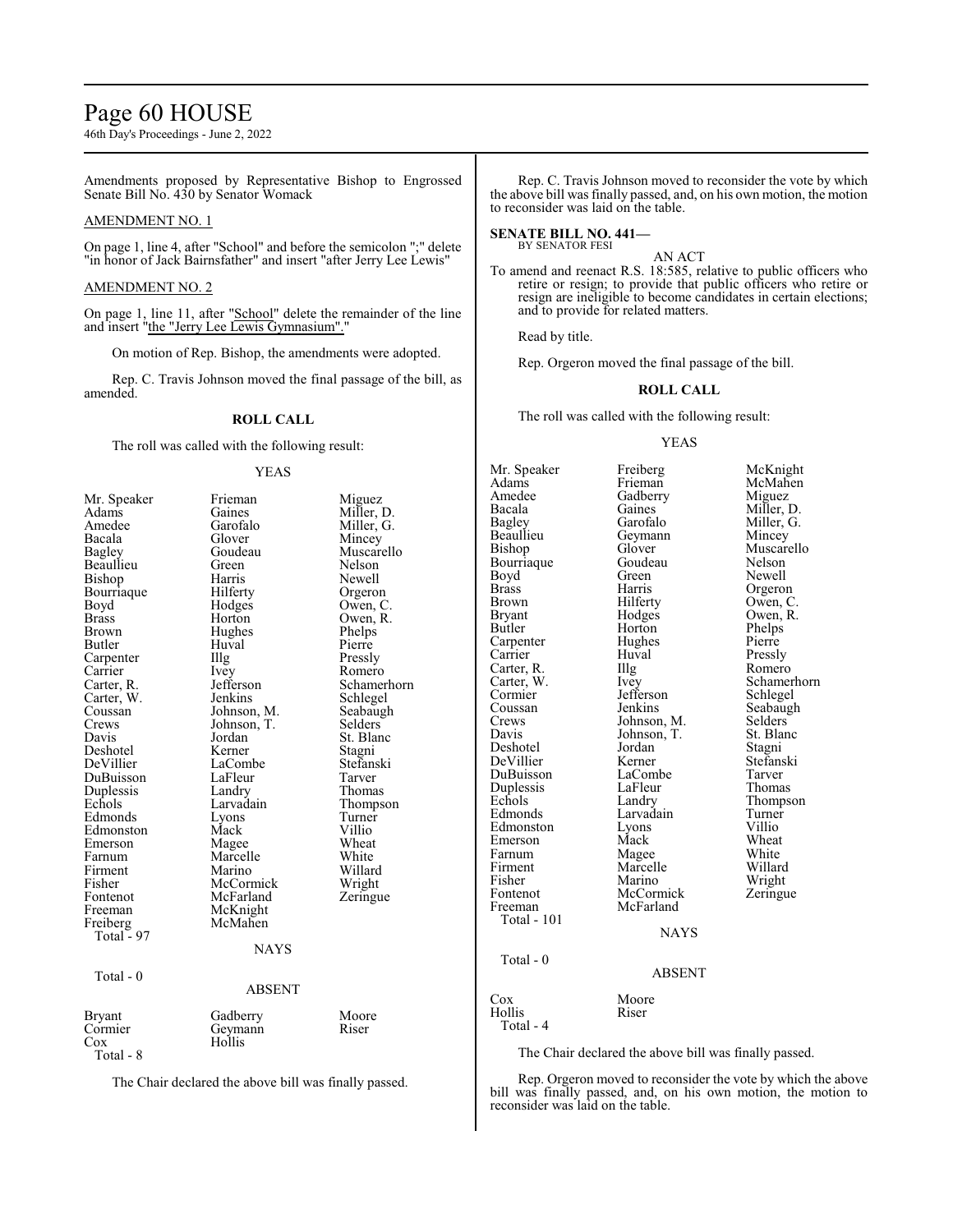# 46th Day's Proceedings - June 2, 2022

#### **SENATE BILL NO. 478—** BY SENATOR BERNARD

AN ACT

To amend and reenact R.S. 44:1(A)(2)(a), 32(A), (C)(1)(a), and (D), 35(E)(2), and 37, relative to public records; to provide for the scope of records requests; to provide for response time; to provide for liability of custodians of records; and to provide for related matters.

Read by title.

Rep. Michael Johnson sent up floor amendments which were read as follows:

#### **HOUSE FLOOR AMENDMENTS**

Amendments proposed by Representative Mike Johnson to Engrossed Senate Bill No. 478 by Senator Bernard

#### AMENDMENT NO. 1

On page 1, line 2, change " $(C)(1)(a)$ ," to " $(C)(1)(a)$  and  $(2)$ ,"

#### AMENDMENT NO. 2

On page 1, line 7, change " $(C)(1)(a)$ ," to " $(C)(1)(a)$  and  $(2)$ ,"

# AMENDMENT NO. 3

On page 3, delete lines 6 through 13 and insert the following:

 $\text{''C}.(1)(a)$  For all public records, except public records of state agencies, it shall be the duty of the custodian of such public records to provide copies to persons so requesting, unless the requestor fails to pay the applicable copying fees after being notified of the amount in advance of production or the requestor has an outstanding balance from a prior request. The custodian may establish and collect reasonable fees for making copies of public records. The custodian may request payment of fees in advance of production. Copies of records may be furnished without charge or at a reduced charge to indigent citizens of this state.

\* \* \*

(2) For all public records of state agencies, it shall be the duty of the custodian of such records to provide copies to persons so requesting, unless the requestor fails to pay the applicable copying fees after being notified of the amount in advance of production or the requestor has an outstanding balance from a prior request. Fees for such copies shall be charged according to the uniform fee schedule adopted bythe commissioner of administration, as provided by R.S. 39:241 or as otherwise fixed or provided by law. Copies shall be provided at fees according to the schedule, except for copies of public records the fees for the reproduction of which are otherwise fixed by law. Copies of records may be furnished without charge or at a reduced charge to indigent citizens of this state or the persons whose use of such copies, as determined by the custodian, will be limited to a public purpose, including but not limited to use in a hearing before any governmental regulatory commission."

On motion of Rep. Michael Johnson, the amendments were adopted.

Rep. Ivey sent up floor amendments which were read as follows:

#### **HOUSE FLOOR AMENDMENTS**

Amendments proposed by Representative Ivey to Engrossed Senate Bill No. 478 by Senator Bernard

#### AMENDMENT NO. 1

In House Floor Amendment No. 3 by Representative Mike Johnson (#5185), on page 1, line 13, after "records." and before "The custodian" insert "The custodian shall accept the payment of fees for copies of public records by any method the custodian accepts payment for other services unless a specific form of payment for the record is otherwise required by law."

On motion of Rep. Ivey, the amendments were withdrawn.

Rep. Michael Johnson moved the final passage of the bill, as amended.

### **ROLL CALL**

The roll was called with the following result:

#### YEAS

Mr. Speaker Freiberg McFarland<br>Adams Frieman McKnight Adams Frieman McKnight<br>Amedee Gadberry McMahen Amedee Gadberry McMahen<br>Bacala Gaines Miguez Bacala Gaines Miguez Bagley Garofalo Miller, D. Beaullieu Geymann<br>Bishop Glover Glover Mincey<br>Goudeau Muscarello Bourriaque Goude<br>Boyd Green Boyd Green Nelson<br>Brass Harris Newell Brass Harris Newell Brown Hilferty Orgeron<br>Bryant Hodges Owen, C Bryant Hodges Owen, C.<br>Butler Horton Owen, R. Horton Owen, R.<br>Hughes Phelps Carpenter Hughes Phelps Huval Pierre<br>Illg Pressly Carter, W. Illg Pressly Cormier Ivey<br>Coussan Jefferson Coussan Jefferson Schamerhorn<br>Crews Jenkins Schlegel Crews Jenkins Schlegel<br>
Davis Johnson, M. Seabaugh Davis Johnson, M. Seabaughten Seabaughten<br>Deshotel Johnson, T. Selders Deshotel Johnson, T.<br>DeVillier Jordan Jordan St. Blanc<br>Kerner Stefanski DuBuisson Kerner Stefans<br>
Duplessis LaCombe Tarver Duplessis LaCombe Tarver<br>
Echols LaFleur Thomas Echols LaFleur<br>
Edmonds Landry Landry Thompson<br>Larvadain Turner Edmonston Larvadain Turner<br>
Emerson Lyons Villio Emerson Lyons Villio<br>
Farnum Mack Wheat Farnum Mack Wheat<br>Firment Magee White Firment Magee White<br>
Fisher Marcelle Willard Marcelle Willard<br>
Marino Wright Fontenot Marino Wright<br>
Freeman McCormick Zeringue McCormick Total - 99 **NAYS**  Total - 0 ABSENT

Carter, R. Hollis Riser<br>Cox Moore Stagn Stagni Total - 6

The Chair declared the above bill was finally passed.

Rep. Michael Johnson moved to reconsider the vote by which the above bill was finally passed, and, on his own motion, the motion to reconsider was laid on the table.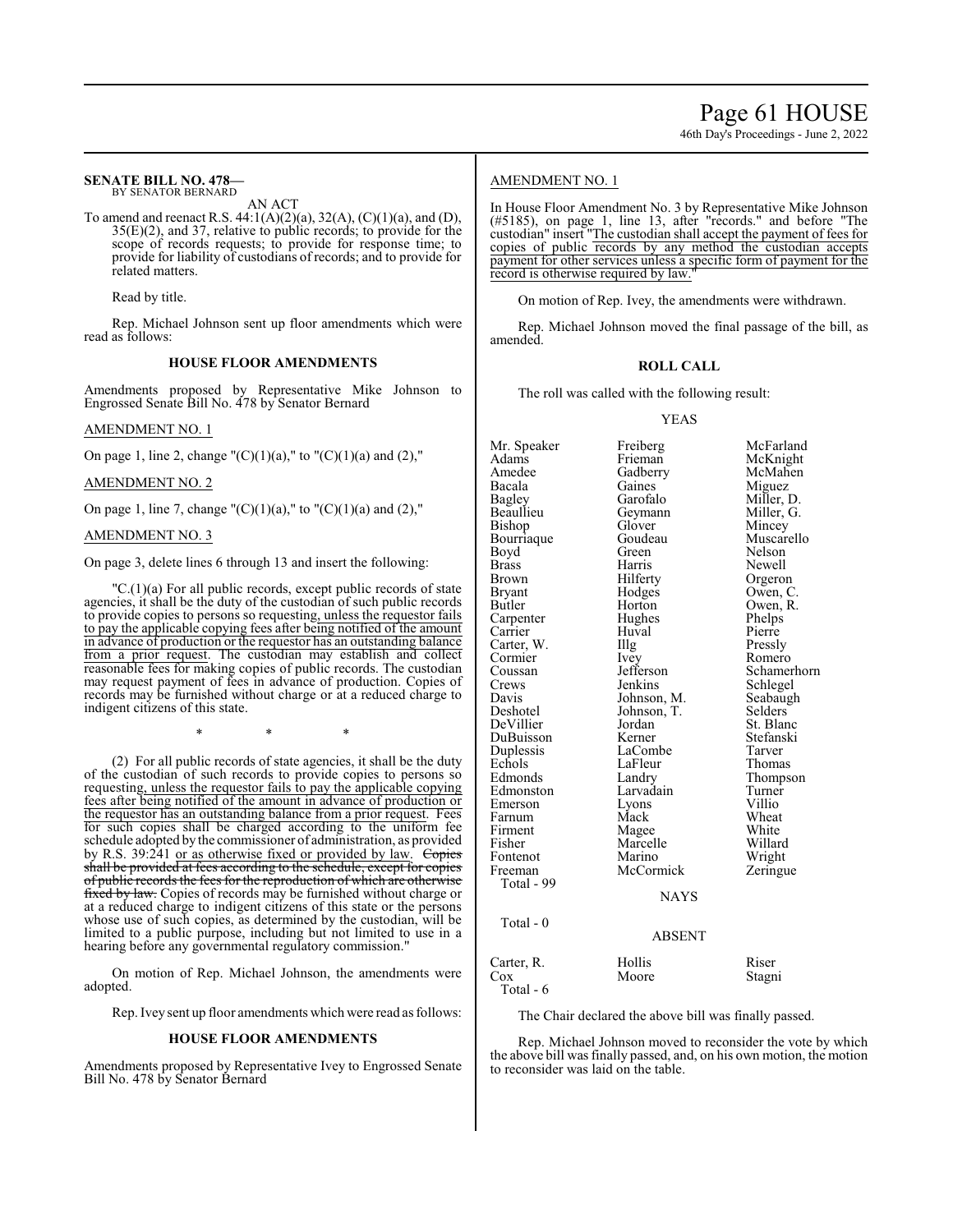# Page 62 HOUSE

46th Day's Proceedings - June 2, 2022

#### **SENATE BILL NO. 203—** BY SENATOR HEWITT

AN ACT

To amend and reenact R.S. 17:236(A) and to enact Chapter 43-C of Title 17 of the Louisiana Revised Statutes of 1950, to be comprised of R.S. 17:4037.1 through 4037.8, relative to elementary and secondary education; to create and provide for the administration of a program to provide state funding for the education of students who are below grade level in reading and not enrolled in public school; to provide for responsibilities; to provide definitions; to provide relative to program funds; to provide relative to the eligibility of students, schools, and service providers; to require annual testing of participating students; to require certain annual reports; and to provide for related matters.

Called from the calendar.

Read by title.

Rep. Freiberg sent up floor amendments which were read as follows:

### **HOUSE FLOOR AMENDMENTS**

Amendments proposed by Representative Freiberg to Reengrossed Senate Bill No. 203 by Senator Hewitt

### AMENDMENT NO. 1

On page 1, after "reenact" delete the remainder of the line and delete line 2 and insert "R.S. 17:236(A) and 416.13(D)(3)(f)(i) and (v) and to enact Chapter 43-C of Title 17 of the Louisiana Revised Statutes of 1950, to be comprised of R.S. 17:4037.1 through 4037.8, Chapter 43-D of Title 17 of the Louisiana Revised Statutes of 1950, to be comprised ofR.S. 17:4037.11 through 4037.18, and Chapter 43-E of Title 17 of the Louisiana Revised Statutes of 1950, to be comprised of R.S. 17:4037.21 through 4037.28, relative"

# AMENDMENT NO. 2

On page 1, line 6, after "school;" and before "to provide" insert "to create and provide for the administration of a program to provide state funding for the education of certain other students who are not enrolled in public school; to provide relative to parental options under certain circumstances related to bullying in public schools; to create and provide for the administration of a program to provide state funding for the education of certain students who have been victims of bullying and who are not enrolled in public school;"

### AMENDMENT NO. 3

On page 1, delete lines 12 through 14 and insert the following:

"Section 1. R.S. 17:236(A) and  $416.13(D)(3)(f)(i)$  and (v) are hereby amended and reenacted and Chapter 43-C of Title 17 of the Louisiana Revised Statutes of 1950, comprised of R.S. 17:4037.1 through 4037.8, Chapter 43-D of Title 17 of the Louisiana Revised Statutes of 1950, comprised ofR.S. 17:4037.21 through 4037.28, and Chapter 43-E of Title 17 of the Louisiana Revised Statutes of 1950, comprised of R.S. 17:4037.21 through 4037.28, are hereby enacted to read as follows:"

### AMENDMENT NO. 4

On page 2, at the end of line 20, delete the period "." and insert "or if the child is eligible to participate in an education savings account program pursuant to R.S. 17:4037.14 or R.S. 17:4037.24 and his parent has signed an agreement pursuant to R.S. 17:4037.14(A)(3) or R.S.  $17:4037.24(A)(3)$ .

# AMENDMENT NO. 5

On page 2, between lines 21 and 22, insert the following:

"§416.13. Student code of conduct; requirement; bullying; prohibition; notice; reporting; accountability

\* \* \*

D. The State Board of Elementary and SecondaryEducation, in collaboration with the state Department of Education, shall develop and adopt rules and regulations to implement the provisions of this Section relative to the procedures and processes to be used to report and investigate bullying and which shall include but not be limited to:

\* \* \*

(3) Investigation Procedure. The State Board of Elementary and SecondaryEducation shall develop and adopt a procedure for the investigation of reports of bullying of a student by another student. The procedure shall include the following:

\* \* \*

(f) Parental Relief. (i) If a parent, legal guardian, teacher, or other school official has made four two or more reports of separate instances of bullying, as provided in  $\overline{\text{Par}}$  agraph (2) of this Subsection, and either no investigation pursuant to Paragraph (3) of this Subsection has occurred or no resolution that is acceptable to the parent or legal guardian has been reached, the parent or legal guardian with responsibility for decisions regarding the education of the victim about whom the report or reports have been made may exercise an option to apply for an education savings account as provided in Chapter 43-E of this Title or to have the student enroll in or attend another school operated by the governing authority of the public elementary or secondary school in which the student was enrolled on the dates when at least three one of the reports were was submitted as provided in Items (ii) through  $(v)$  of this Subparagraph. Any student who has been the victim of bullying that involved sexual assault as defined in R.S. 46:2184 where the perpetrator is a student at the victim's school may exercise an option after the first such incident of sexual assault to apply for an education savings account as provided in Chapter 43-E of this Title or to have the student enroll in or attend another school operated by the governing authority ofthe public elementary or secondary school in which the student was enrolled.

\* \* \*

(v) At the end of any school year, the parent or legal guardian may make a request to the governing authority of the school at which the student was enrolled when at least three one of the reports were was filed to transfer the student back to the school. The governing authority shall make a seat available at the school at which the student was originally enrolled. No other schools shall qualify for transfer under this Subparagraph.

 $*$  \*  $*$  \*  $*$  "

#### AMENDMENT NO. 6

On page 9, between lines 20 and 21, insert the following:

### "CHAPTER 43-D. EDUCATION SAVINGS ACCOUNT PROGRAM - MILITARY, FOSTER CARE, DENIED SCHOOL TRANSFERS

§4037.11. Definitions

As used in this Chapter the following terms have the following meanings, unless the context clearly indicates otherwise: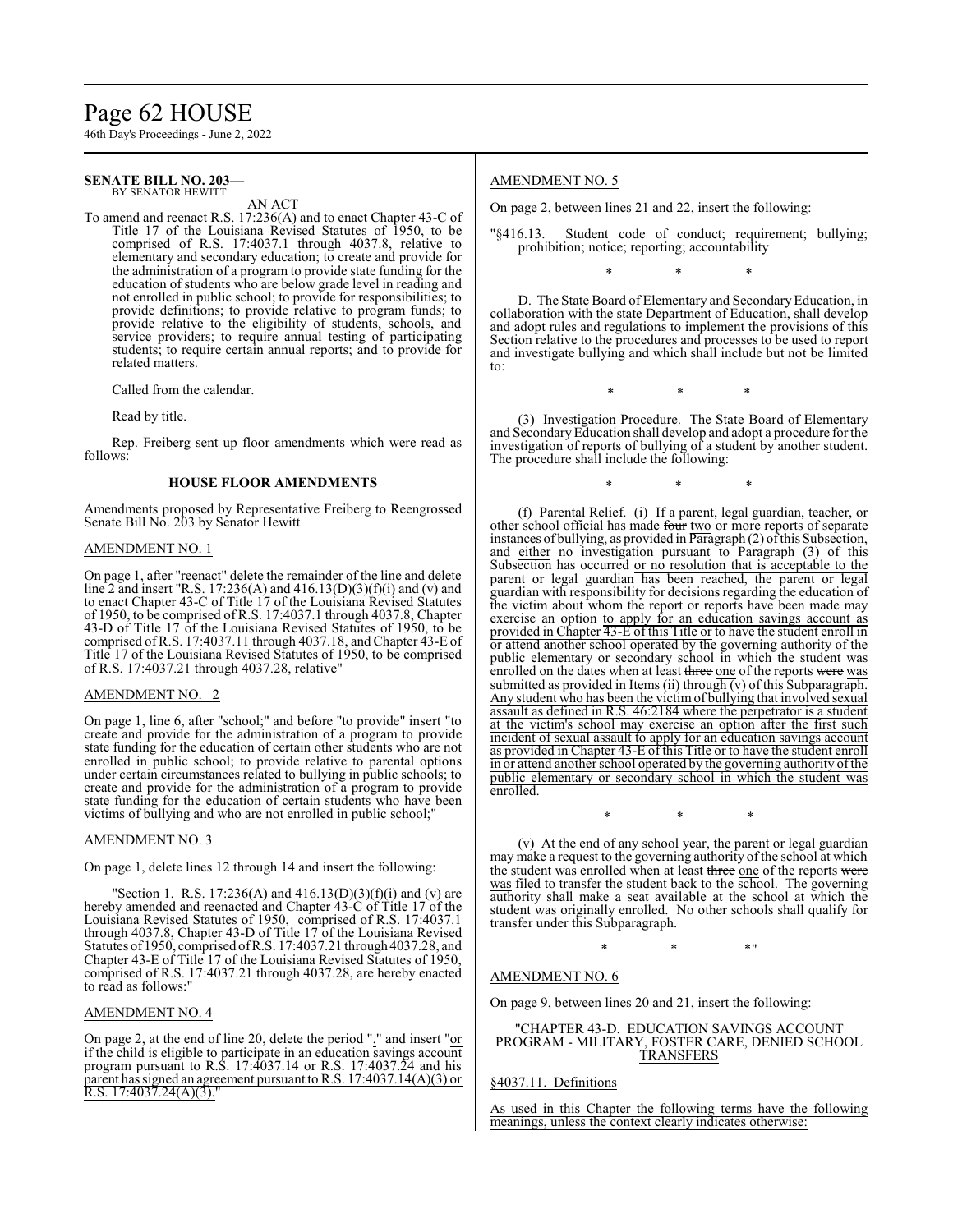# Page 63 HOUSE

46th Day's Proceedings - June 2, 2022

(1) "Account"means an education account established pursuant to this Chapter and composed of state funds deposited on behalf of a student eligible to participate in the program.

(2) "Account funds" means the funds deposited into an account on behalf of a participating student.

(3) "Department" means the state Department of Education.

(4) "Parent" means a parent, legal guardian, custodian, or other person or entity with legal authority to act on behalf of a student.

"Participating school" means a nonpublic school participating in the program pursuant to the requirements of this Chapter.

(6) "Participating student" means a student who has been determined to be eligible to participate in the program and for whom an account has been established pursuant to this Chapter.

(7) "Program" means the program created by this Chapter.

(8) "Qualified education expenses"means any ofthe following:

(a) Tuition, fees, and textbooks required by a participating school or service provider.

(b) Tutoring services provided by an educator with a valid Louisiana teaching certificate.

(c) Supplemental materials required by a course of study for a particular content area.

Technological devices used to meet the student's educational needs, subject to approval by the department or a licensed physician.

(9) "Resident school system" means the public school system in which the student would be enrolled based on his residence.

(10) "Service provider" means a person or an entity other than a participating school that provides services that are covered as qualified education expenses.

(11) "State board" means the State Board of Elementary and Secondary Education.

§4037.12. Program creation and administration; powers and duties of the State Board of Elementary and Secondary Education and state Department of Education; rules

The Education Savings Account Program is hereby created.

The department shall administer the program, and the state board shall adopt rules and regulations for the administration of the program which shall, at minimum, provide for the following:

(1) Determination of the eligibility of students, participating schools, and service providers, including standards that schools and service providers shall meet as conditions of participation in the program.

(2) Audits of the program and accounts.

(3) The authority of the department to deem any participating student ineligible for the program and to refer a case involving the misuse of account funds to the attorney general for investigation.

(4) The authority of the department to contract with a vendor for the administration of the program or parts of the program.

§4037.13. Account funds

A. The department shall allocate to each account annually, from funds appropriated or otherwise made available for the program, an amount equal to the state's average per-pupil allocation as provided in the minimum foundation program formula, considering all student characteristics. The amount allocated to an account shall be appropriately prorated if a student transfers into the programafter the beginning of a school year.

B. The department shall develop a system for parents to direct account funds to participating schools and service providers by electronic funds transfer, automated clearing house transfer, or another system. The department may contract with a private financial management firm to manage the payment system.

 $C.(1)$  Account funds shall be used only for qualified education expenses for the participating student. Unused funds in an account, up to fifty percent of the total funds deposited into the account for the current school year, shall be retained in the student's account for the following school year.

(2) The account shall be closed and the funds in the account shall be returned to the state general fund if the student is determined to be no longer eligible, if an account has been inactive for two consecutive years, or if a parent fails to comply with the provisions of this Chapter or state board rules pertaining to the program.

§4037.14. Student eligibility; initial and continuing

A. A student is initially eligible for an account if he is eligible to enroll in kindergarten or was enrolled in a Louisiana public school during the previous school year and meets all of the following criteria:

(1) He meets at least one of the following criteria:

(a) He has a parent who is an active duty military service member.

His parent submitted an enrollment request for an interdistrict or intradistrict transfer pursuant toR.S. 17:4035.1 during the most recent transfer request period and such request was denied.

(c) Pursuant to foster care placement through the Department of Children and Family Services, he is residing with a prospective permanent placement or has achieved permanency through adoption or permanent guardianship.

(2) The student's parent submits an application for an account to the department in accordance with program timelines.

(3) The student's parent signs an agreement promising all of the following:

(a) To provide an education for the participating student in at least the subjects of English language arts, mathematics, social studies, and science.

(b) Not to enroll the student in a public school while participating in the program.

(c) To use account funds only for qualified education expenses of the participating student.

(d) To comply with all program requirements.

B.(1) The signed agreement pursuant to Paragraph  $(A)(3)$  of this Section satisfies the compulsory school attendance requirements of R.S. 17:221. However, the parent of a participating student shall ensure the student is complying with the attendance requirements of the participating school or service provider. Each participating student who fails to comply with such attendance requirements shall be reported to the state director of child welfare and attendance by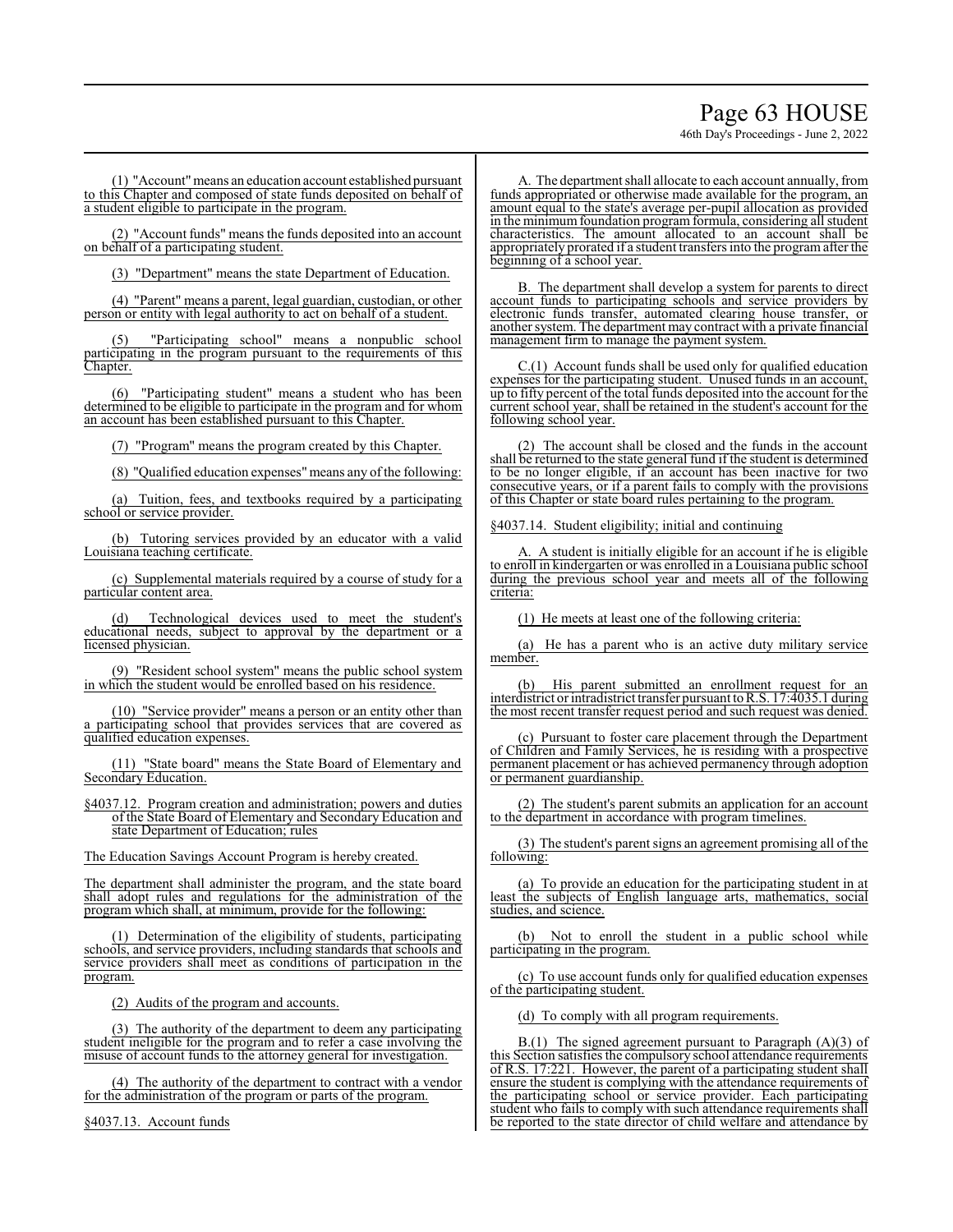# Page 64 HOUSE

46th Day's Proceedings - June 2, 2022

the participating school or service provider and shall be subject to the provisions of R.S. 17:233.

(2) A participating student is eligible to continue to participate in the program until he enrolls in a public school, he receives a high school diploma or its equivalent, or his account is closed.

C. A participating student shall not participate in any of the following concurrently with this program: any other education savings account program provided in this Title, the Course Choice Program, the Student Scholarships for Educational Excellence Program, the School Choice Program for Certain Students with Exceptionalities, or the Tuition Donation Credit Program.

§4037.15. Schools and service providers; eligibility; participation

To be eligible to participate in the program, a school shall meet all of the following criteria:

It has been approved, provisionally approved, or probationally approved by the state board pursuant to R.S. 17:11.

(2) It is in compliance with the criteria set forth in Brumfield, et al. v. Dodd, et al., 425 F. Supp. 528 (E.D. La. 1977).

(3) It meets any other eligibility criteria set by the state board in program rules.

The state board shall provide eligibility criteria for service providers in program rules.

To be eligible to participate in the program, a school or service provider shall apply to the department to participate in the program and, if determined to be eligible, accept account funds for providing services covered as qualified education expenses.

D. If the department finds that a participating school or service provider has failed to maintain continuing eligibility criteria or has demonstrated gross or a persistent lack of academic competence, the department shall restrict the school's ability to serve additional students and may be terminated from the program. Such action shall be reported to the state board within three business days.

# §4037.16. Student with exceptionalities

A. If a participating student enrolled in a participating school would have been entitled to receive special education services in the resident school system, his parent shall acknowledge in writing, as part of the program enrollment process, that the parent agrees to accept only such services as are available to all students enrolled in the participating school.

B. A parent may make a parental placement to receive special education and related services from a participating school that has demonstrated the capacity to offer such services.

C.(1) A participating school shall not discriminate against a child with special educational needs during the program admissions process. However, a participating school is required to offer only those services that it already provides or such services as necessary to assist students with special needs that it can provide with minor adjustments. A participating school may partner with the local school system to provide special education services.

(2) Information regarding the services a participating school can provide and the services the resident school system can provide to children with special needs who are enrolled in a participating school shall be made available by the department to parents prior to the enrollment process.

The department shall determine whether a participating school has a demonstrated capacity to offer special education services. A participating school that desires to offer special education services shall inform the department of the types of student exceptionalities as defined in R.S. 17:1942 that the school is able to serve. The department may authorize the school to provide such services only if the school has existed and provided educational services to students with exceptionalities as defined in R.S. 17:1942, excluding students deemed to be gifted or talented, for at least two years prior to participation in the program, and such provision of services is pursuant to an established program in place at the school that includes instruction by teachers holding appropriate certification in special education or other appropriate education or training as defined by the department and that is in accordance with a student's Individual Education Plan.

# §4037.17. Testing

A. Aparticipating school shall ensure that participating students are administered a nationally norm-referenced test or a statewide assessment and that the results of such examinations are provided to parents.

The department shall develop a process for the annual administration of assessments and the collection of results for participating students not enrolled full time in a participating school.

# §4037.18. Reports

Not later than April thirtieth of each year, the department shall submit a written report to the House Committee on Education, the Senate Committee on Education, and the Joint Legislative Committee on the Budget regarding the implementation of the program. The report, at a minimum, shall include the following information:

(1) The total number of students participating in the program.

(2) A list of all participating schools and service providers.

(3) The total student enrollment of each participating school, the number of participating students enrolled in each school, and the percentage of the total enrollment of each school represented by program participants.

(4) Aggregate test result data for participating students.

(5) The percentage of funds used for each type of qualified education expense.

(6) An analysis of the program's fiscal impact on the state and on local public school systems.

(7) The results of a parental satisfaction survey.

(8) The amount withheld by the department for administration of the program, including the amount retained by the department, the amount paid to vendors for the administration of the program, and the amount paid to vendors for managing the payment system.

#### CHAPTER 43-E. EDUCATION SAVINGS ACCOUNT PROGRAM FOR CERTAIN STUDENTS WHO HAVE BEEN VICTIMS OF BULLYING

### §4037.21. Definitions

As used in this Chapter the following terms have the following meanings, unless the context clearly indicates otherwise:

(1) "Account"means an education account established pursuant to this Chapter and composed of state funds deposited on behalf of a student eligible to participate in the program.

(2) "Account funds" means the funds deposited into an account on behalf of a participating student.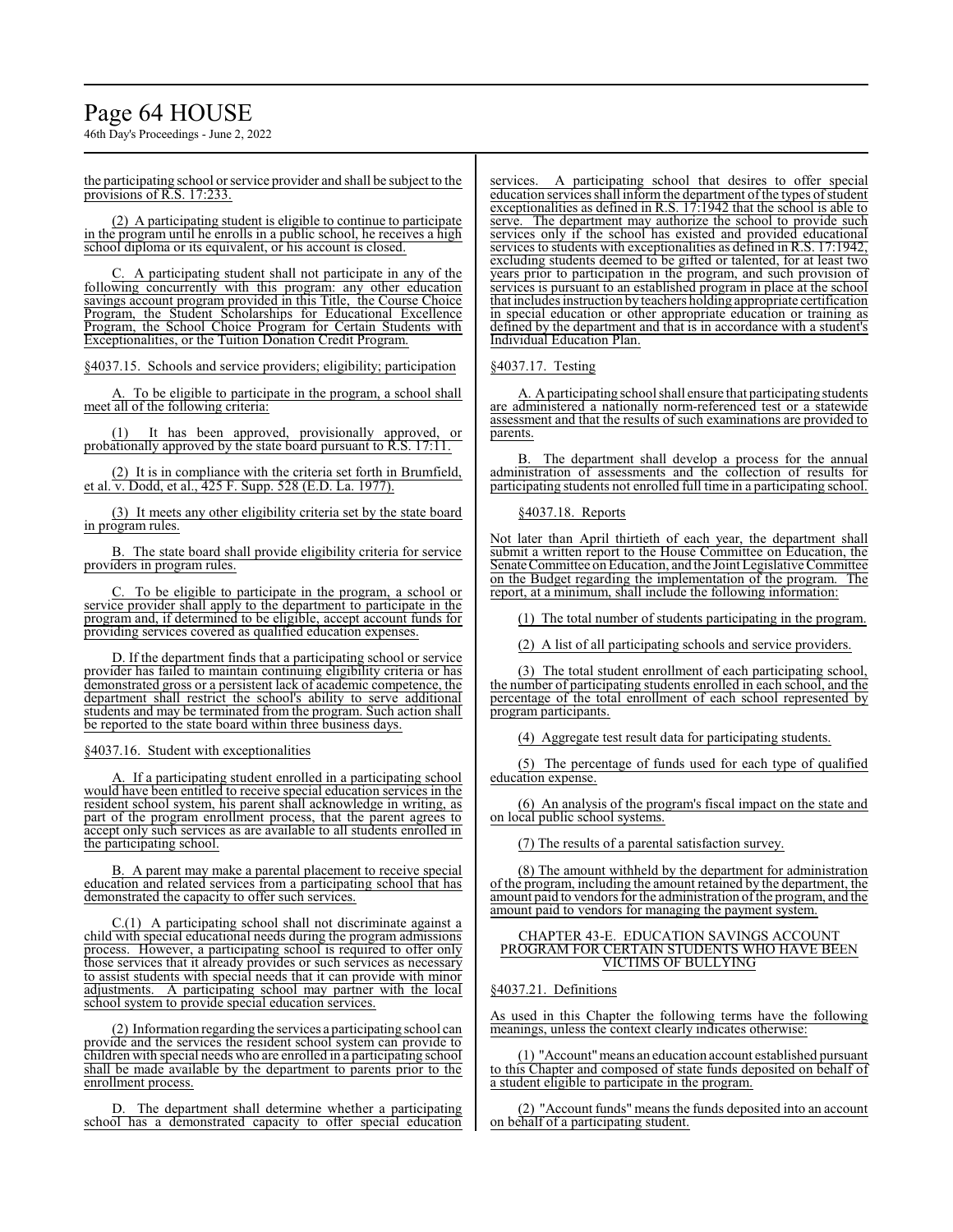# Page 65 HOUSE

46th Day's Proceedings - June 2, 2022

(3) "Department" means the state Department of Education.

(4) "Parent" means a parent, legal guardian, custodian, or other person or entity with legal authority to act on behalf of a student.

(5) "Participating school" means a nonpublic school participating in the program pursuant to the requirements of this Chapter.

(6) "Participating student" means a student who has been determined to be eligible to participate in the program and for whom an account has been established pursuant to this Chapter.

(7) "Program" means the program created by this Chapter.

(8) "Qualified education expenses"means any ofthe following:

(a) Tuition, fees, and textbooks required by a participating school or service provider.

(b) Instructional or tutoring services.

(c) Supplemental materials required by a course of study for a particular content area.

(d) Technological devices used to meet the student's educational needs, subject to approval by the department or a licensed physician.

(9) "Resident school system" means the public school system in which the student would be enrolled based on his residence.

(10) "Service provider" means a person or an entity other than a participating school that provides services that are covered as qualified education expenses.

(11) "State board" means the State Board of Elementary and Secondary Education.

§4037.22. Program creation and administration; powers and duties of the State Board of Elementary and Secondary Education and state Department of Education; rules

The Education Savings Account Program is hereby created. The department shall administer the program, and the state board shall adopt rules and regulations for the administration of the program which shall, at minimum, provide for the following:

(1) Determination of the eligibility of students, participating schools, and service providers, including standards that schools and service providers shall meet as conditions of participation in the program.

(2) Audits of the program and accounts.

(3) The authority of the department to deem any participating student ineligible for the program and to refer a case involving the misuse of account funds to the attorney general for investigation.

(4) The authority of the department to contract with a vendor or provider for the administration of the program or parts of the program.

(5) A requirement that the program shall begin enrolling participating students not later than the beginning of the 2023-2024 school year.

§4037.23. Account funds

A. The department shall allocate to each account annually, from funds appropriated or otherwise made available for the program, an amount equal to the state's average per-pupil allocation as provided

in the minimum foundation program formula, considering all student characteristics. The amount allocated to an account shall be appropriately prorated if a student transfers into the programafter the beginning of a school year. The department may withhold up to five percent of funds allocated for each account annually for program administration.

B. The department shall develop a system for parents to direct account funds to participating schools and service providers by electronic funds transfer, automated clearing house transfer, or another system. The department may contract with a private financial management firm to manage the payment system.

C.(1) Account funds shall be used only for qualified education expenses for the participating student. Unused funds in an account, up to fifty percent ofthe total funds deposited into the account for the current school year, shall be retained in the student's account for the following school year.

(2) The account shall be closed and the funds in the account shall be returned to the state general fund if the student is determined to be no longer eligible, if an account has been inactive for two consecutive years, or if a parent fails to comply with the provisions of this Chapter or state board rules pertaining to the program.

§4037.24. Student eligibility; initial and continuing

A. A student is initially eligible for an account if he is eligible to enroll in kindergarten or was enrolled in a Louisiana public school during the previous school year and meets all of the following criteria:

(1) He has been the victim of bullying under the conditions provided in R.S. 17:416.13(D)(3)(f)(i).

(2) The student's parent submits an application for an account to the department in accordance with program timelines.

(3) The student's parent signs an agreement promising all of the following:

(a) To provide an education for the participating student in at least the subjects of English language arts, mathematics, social studies, and science.

(b) Not to enroll the student in a public school while participating in the program.

(c) To use account funds only for qualified education expenses of the participating student.

(d) To comply with all program requirements.

 $B(1)$  The signed agreement pursuant to Paragraph (A)(3) of this Section satisfies the compulsory school attendance requirements of R.S. 17:221. However, the parent of a participating student shall ensure the student is complying with the attendance requirements of the participating school or service provider. Each participating student who fails to comply with such attendance requirements shall be reported to the state director of child welfare and attendance by the participating school or service provider and shall be subject to the provisions of R.S. 17:233.

(2) A participating student is eligible to continue to participate in the program until he enrolls in a public school, he receives a high school diploma or its equivalent, or his account is closed.

C. A participating student shall not participate in any of the following concurrently with this program: any other education savings account program provided in this Title, the Course Choice Program, the Student Scholarships for Educational Excellence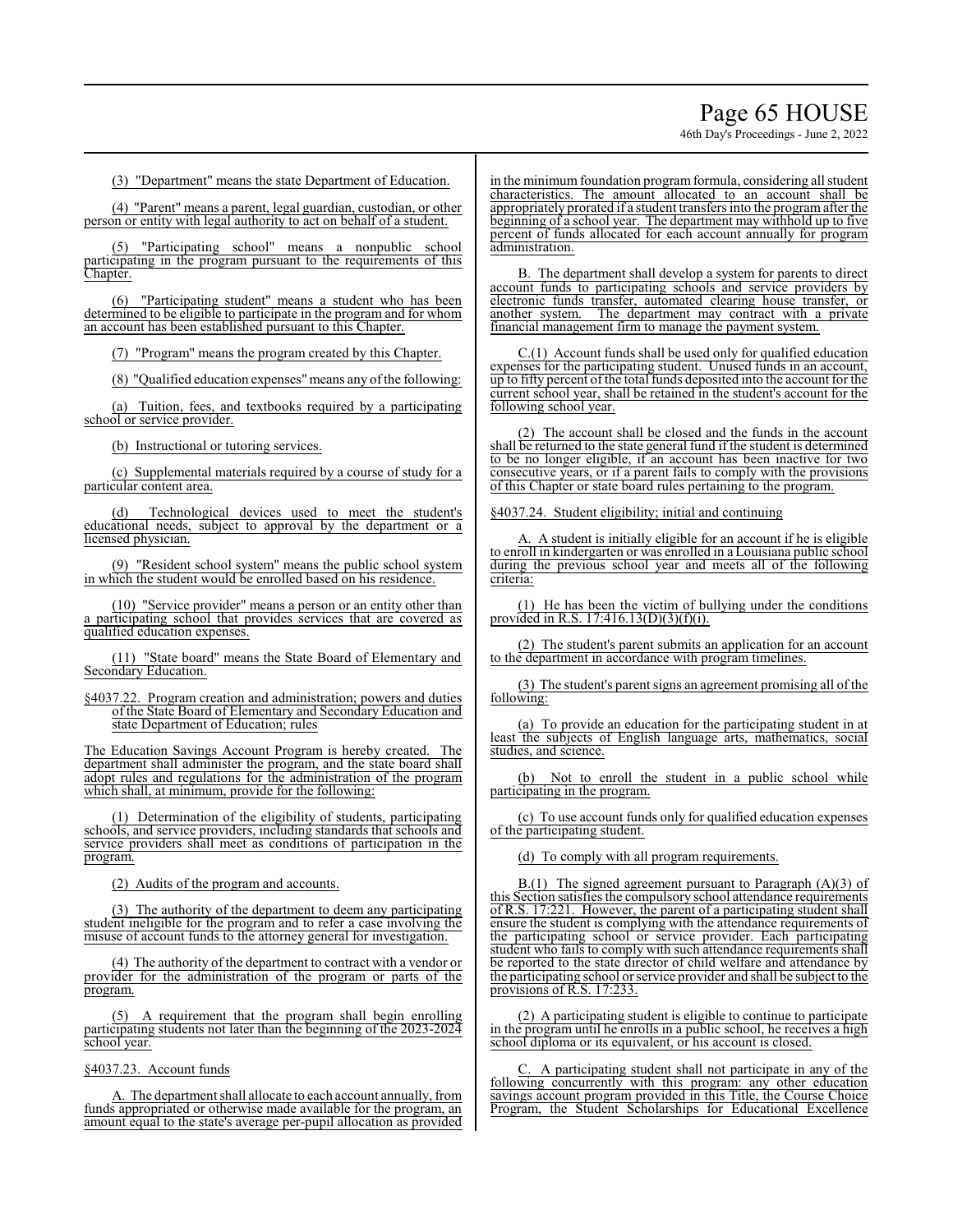# Page 66 HOUSE

46th Day's Proceedings - June 2, 2022

Program, the School Choice Program for Certain Students with Exceptionalities, or the Tuition Donation Credit Program.

§4037.25. Schools and service providers; eligibility; participation

To be eligible to participate in the program, a school shall meet all of the following criteria:

(1) It has been approved, provisionally approved, or probationally approved by the state board pursuant to R.S. 17:11.

(2) It is in compliance with the criteria set forth in Brumfield, et al. v. Dodd, et al., 425 F. Supp. 528 (E.D. La. 1977).

(3) It meets any other eligibility criteria set by the state board in program rules.

B. The state board shall provide eligibility criteria for service providers in program rules in a way that maximizes provider participation.

To be eligible to participate in the program, a school or service provider shall apply to the department to participate in the program and, if determined to be eligible, accept account funds for providing services covered as qualified education expenses.

D. If the department finds that a participating school or service provider has failed to maintain continuing eligibility criteria or has demonstrated gross or a persistent lack of academic competence, the department shall restrict the school's ability to serve additional students and may be terminated from the program. Such action shall be reported to the state board within three business days.

§4037.26. Student with exceptionalities

A. If a participating student enrolled in a participating school would have been entitled to receive special education services in the resident school system, his parent shall acknowledge in writing, as part of the program enrollment process, that the parent agrees to accept only such services as are available to all students enrolled in the participating school.

B. A parent may make a parental placement to receive special education and related services from a participating school that has demonstrated the capacity to offer such services.

C.(1) A participating school shall not discriminate against a child with special educational needs during the program admissions process. However, a participating school is required to offer only those services that it already provides or such services as necessary to assist students with special needs that it can provide with minor adjustments. A participating school may partner with the local school system to provide special education services.

(2) Information regarding the services a participating school can provide and the services the resident school system can provide to children with special needs who are enrolled in a participating school shall be made available by the department to parents prior to the enrollment process.

The department shall determine whether a participating school has a demonstrated capacity to offer special education services. A participating school that desires to offer special education services shall inform the department of the types of student exceptionalities as defined in R.S. 17:1942 that the school is able to serve. The department may authorize the school to provide such services only if the school has existed and provided educational services to students with exceptionalities as defined in R.S. 17:1942, excluding students deemed to be gifted or talented, for at least two years prior to participation in the program, and such provision of services is pursuant to an established program in place at the school that includes instruction by teachers holding appropriate certification

in special education or other appropriate education or training as defined by the department and that is in accordance with a student's Individual Education Plan.

§4037.27. Testing

The department shall develop a process for the annual administration of either of the following to participating students:

(1) Any examination required pursuant to the school and district accountability system at the prescribed grade level.

(2) A nationally norm-referenced test or statewide assessment.

B. The department shall develop a process for the collection and aggregate reporting of results and shall ensure that the results of such assessments are provided to parents of participating students.

### §4037.28. Reports

Not later than April thirtieth of each year, the department shall submit a written report to the House Committee on Education, the Senate Committee on Education, and the Joint Legislative Committee on the Budget regarding the implementation of the program. The report, at a minimum, shall include the following information:

(1) The total number of students participating in the program.

(2) A list of all participating schools and service providers.

(3) The total student enrollment of each participating school, the number of participating students enrolled in each school, and the percentage of the total enrollment of each school represented by program participants.

(4) Aggregate test result data for participating students.

(5) The percentage of funds used for each type of qualified education expense.

(6) An analysis of the program's fiscal impact on the state and on local public school systems.

(7) The results of a parental satisfaction survey.

(8) The amount withheld by the department for administration of the program, including the amount retained by the department, the amount paid to vendors for the administration of the program, and the amount paid to vendors for managing the payment system.

On motion of Rep. Freiberg, the amendments were adopted.

Rep. Freiberg moved the final passage of the bill, as amended.

# **ROLL CALL**

The roll was called with the following result:

# YEAS

| Mr. Speaker<br>Adams<br>Amedee<br>Bacala | Freeman<br>Freiberg<br>Frieman<br>Gadberry | Miguez<br>Miller, G.<br>Muscarello<br>Nelson |
|------------------------------------------|--------------------------------------------|----------------------------------------------|
| Bagley                                   | Garofalo                                   | Orgeron                                      |
| Beaullieu                                | Geymann                                    | Owen, C.                                     |
| Bishop                                   | Goudeau                                    | Owen, R.                                     |
| Bourriaque                               | Harris                                     | Pressly                                      |
| Butler                                   | Hilferty                                   | Romero                                       |
| Carrier                                  | Hodges                                     | Schamerhorn                                  |
| Cormier                                  | Horton                                     | Schlegel                                     |
| Coussan                                  | Hughes                                     | Seabaugh                                     |
|                                          |                                            |                                              |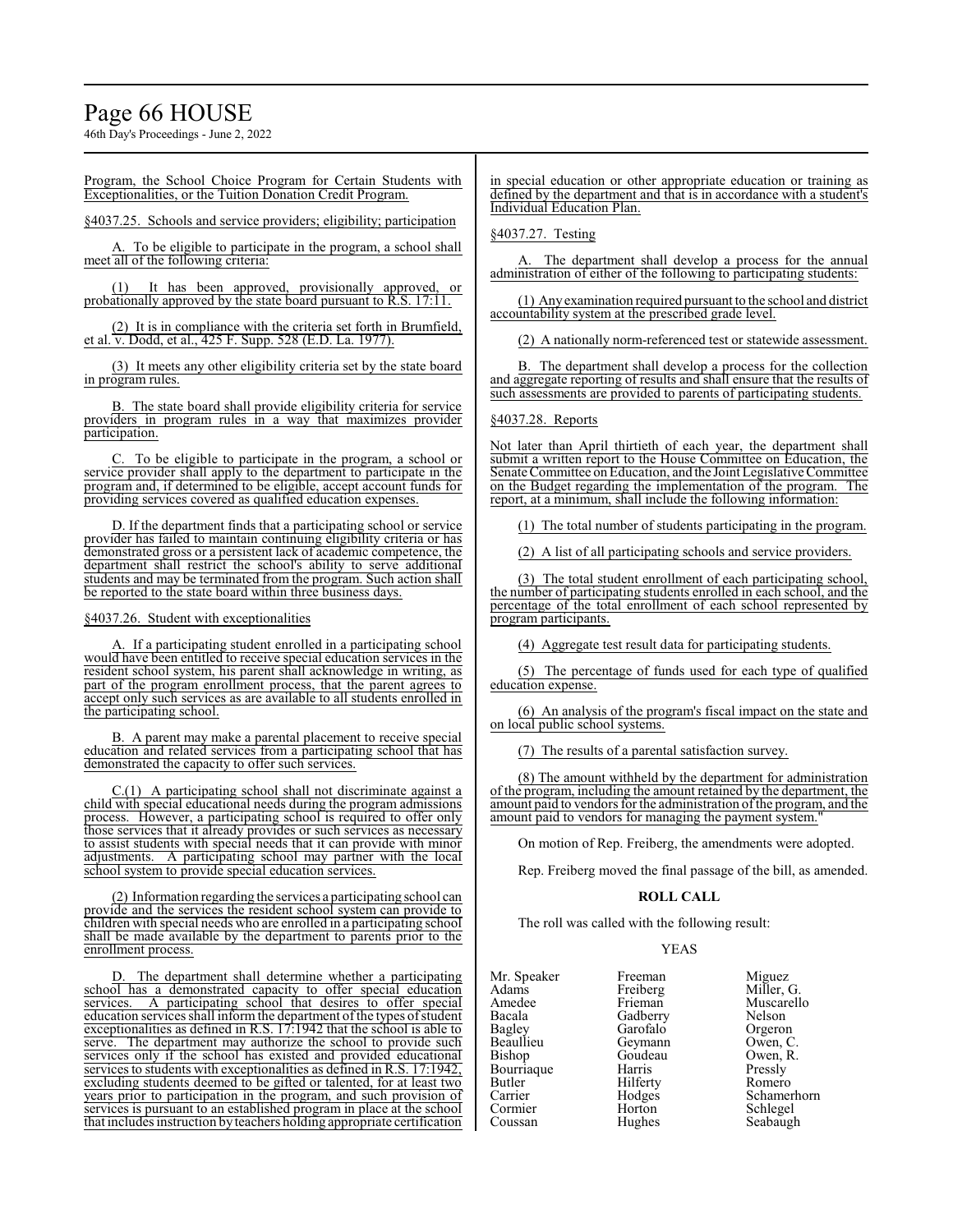# Page 67 HOUSE

46th Day's Proceedings - June 2, 2022

| Crews<br>Davis<br>Deshotel<br>DeVillier<br>DuBuisson<br>Echols<br>Edmonds<br>Edmonston<br>Emerson<br>Farnum<br>Firment<br>Fontenot<br>Total - 70 | Huval<br>Illg<br>Ivey<br>Johnson, M.<br>Kerner<br>Mack<br>Magee<br>Marino<br>McCormick<br>McFarland<br>McKnight<br>McMahen<br><b>NAYS</b> | St. Blanc<br>Stefanski<br>Tarver<br>Thomas<br>Thompson<br>Turner<br>Villio<br>Wheat<br>Wright<br>Zeringue |
|--------------------------------------------------------------------------------------------------------------------------------------------------|-------------------------------------------------------------------------------------------------------------------------------------------|-----------------------------------------------------------------------------------------------------------|
| Boyd<br>Brass<br>Brown<br>Bryant<br>Carpenter<br>Carter, R.<br>Duplessis<br>Fisher<br>Glover<br>Total - 27                                       | Green<br>Jefferson<br>Jenkins<br>Jordan<br>LaCombe<br>LaFleur<br>Landry<br>Larvadain<br>Lyons<br><b>ABSENT</b>                            | Marcelle<br>Miller, D.<br>Newell<br>Phelps<br>Pierre<br>Selders<br>Stagni<br>White<br>Willard             |
| Carter, W.<br>Cox<br>Gaines<br>Total - 8                                                                                                         | Hollis<br>Johnson, T.<br>Mincey                                                                                                           | Moore<br>Riser                                                                                            |

The Chair declared the above bill was finally passed.

Rep. Freiberg moved to reconsider the vote by which the above bill was finally passed, and, on her own motion, the motion to reconsider was laid on the table.

### **Consent to Correct a Vote Record**

Rep. Hughes requested the House consent to record his vote on final passage of Senate Bill No. 203 as yea, which consent was unanimously granted.

# **Consent to Correct a Vote Record**

Rep. Dustin Miller requested the House consent to correct his vote on final passage of Senate Bill No. 203 from yea to nay, which consent was unanimously granted.

#### **SENATE BILL NO. 335—**

BY SENATORS JACKSON, BARROW, BOUDREAUX, BOUIE, CATHEY,<br>CLOUD, CONNICK, FESI, FIELDS, HENSGENS, MILLIGAN, ROBERT<br>MILLS, MIZELL, POPE, SMITH, STINE, WARD AND WHITE AN ACT

To amend and reenact R.S. 14:34(B), 34.1(C), 34.5(B)(2), 35(B), 37(B), 38(B), and 110 and R.S. 15:901(C), and to enact Children's Code Art. 857(A)(9) through (14), and to repeal R.S. 14:44.1(A)(6) and (B)(4), relative to battery or assault committed by juveniles; to provide relative to transfers for criminal prosecution in juvenile court; to provide additional offenses for which a juvenile may be prosecuted as an adult; to enhance penalties for certain battery and assault offenses committed by a juvenile under certain circumstances; to provide relative to enhanced penalties for aggravated escape and simple escape; to provide relative to commitment of juveniles; to provide for effectiveness; and to provide for related matters.

Called from the calendar.

Read by title.

# **Motion**

On motion of Rep. Echols, the bill was returned to the calendar.

# **Notice of Intention to Call**

Pursuant to House Rule No. 8.20(A), Rep. Echols gave notice of his intention to call Senate Bill No. 335 from the calendar on Friday, June 3, 2022.

#### **SENATE BILL NO. 342—**

BY SENATORS JACKSON, CLOUD, ROBERT MILLS, PEACOCK AND STINE

AN ACT

To amend and reenact R.S. 40:1061(D) and 1061.1.3(C) and to enact R.S. 1:18 and R.S. 14:87.7 and 87.8 and to repeal R.S. 14:87, relative to abortion; to provide for the interpretation of multiple abortion statutes; to provide for the independent construction of each separate enactment of law related to abortion; to provide for the severability; to restrict certain ordinances enacted by local governing authorities; to provide with respect to the crime of abortion; to provide relative to a late term abortion; to provide for penalties; to provide for definitions; to provide for effective dates; and to provide for related matters.

Called from the calendar.

Read by title.

Rep. Emerson sent up floor amendments which were read as follows:

# **HOUSE FLOOR AMENDMENTS**

Amendments proposed by Representative Emerson to Reengrossed Senate Bill No. 342 by Senator Jackson

#### AMENDMENT NO. 1

In House Floor Amendment No. 9 by Representative Emerson (#5354), on page 5, line 25, after "conditions." delete the remainder of the line and delete lines 26 through 28

#### AMENDMENT NO. 2

In House Floor Amendment No. 35 by Representative Emerson (#5354), on page 9, line 34, after "conditions." delete the remainder of the line and delete lines 35 through 37

# AMENDMENT NO. 3

In House Floor Amendment No. 35 by Representative Emerson (#5354), on page 9, line 46, after "methods." delete the remainder of the line and delete lines 47 through 49

On motion of Rep. Emerson, the amendments were adopted.

Rep. Green sent up floor amendments which were read as follows:

### **HOUSE FLOOR AMENDMENTS**

Amendments proposed by Representative Green to Reengrossed Senate Bill No. 342 by Senator Jackson

# AMENDMENT NO. 1

In House Floor Amendment No. 9 by Representative Emerson  $(\text{\#5354})$ , on page 2, line 49, after "child" and before the period "." insert "or the pregnant female"

Rep. Green moved the adoption of the amendments.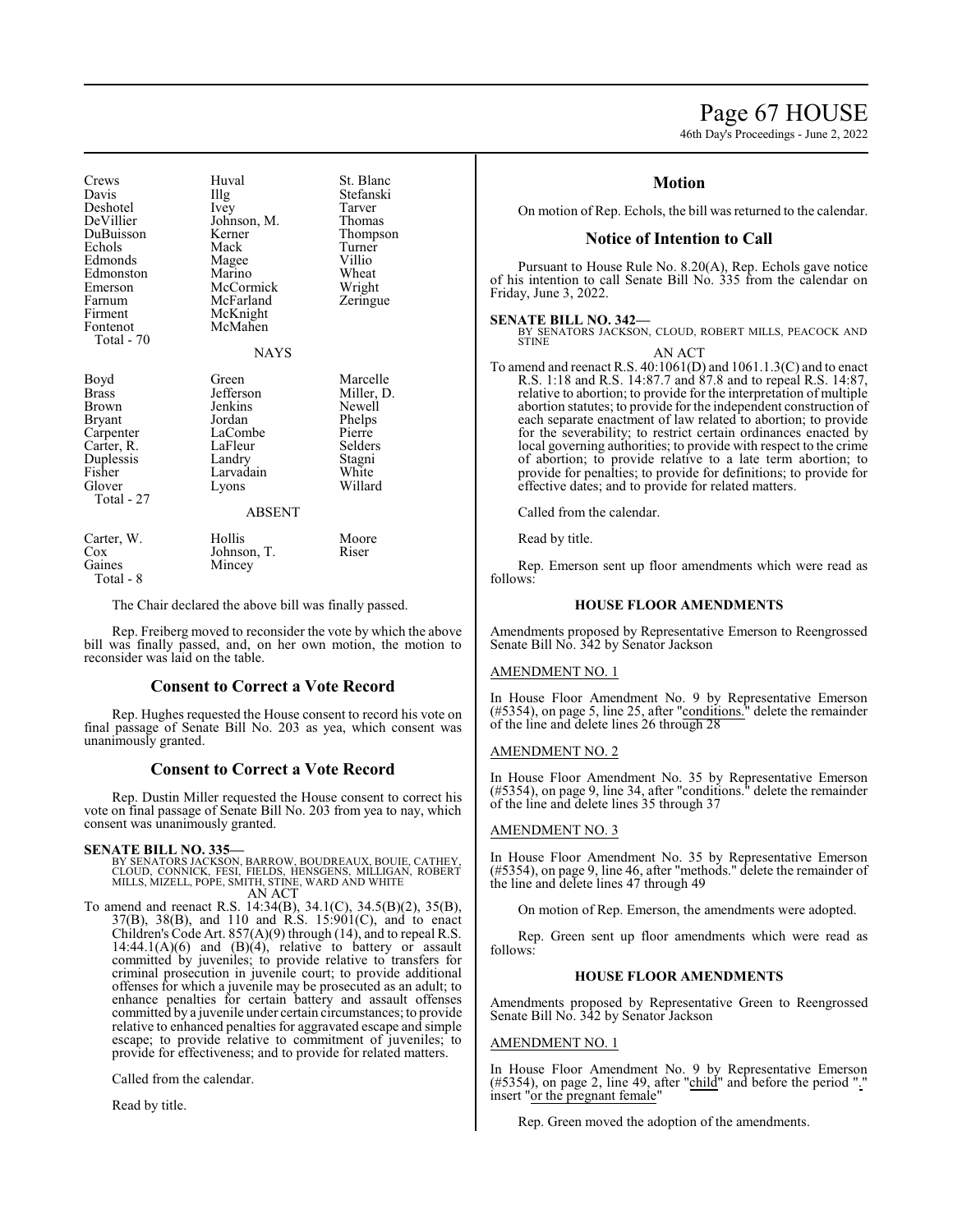# Page 68 HOUSE

46th Day's Proceedings - June 2, 2022

Rep. Emerson objected.

By a vote of 29 yeas and 70 nays, the amendments were rejected.

# **Motion**

Rep. Seabaugh moved the previous question be ordered on the entire subject matter.

### **Motion**

As a substitute motion, Rep. Jenkins moved the bill be recommitted to the Committee on Civil Law and Procedure.

The Chair ruled the motion was out of order.

Rep. Jenkins objected to Rep. Seabaugh's motion.

By a vote of 69 yeas and 31 nays, the House agreed to order the previous question on the entire subject matter.

Rep. Emerson moved the final passage of the bill, as amended.

# **ROLL CALL**

The roll was called with the following result:

#### YEAS

| Mr. Speaker<br>Adams<br>Amedee<br>Bacala<br>Bagley<br>Beaullieu<br>Bishop<br>Bourriaque<br>Brown<br>Bryant<br>Butler<br>Carrier<br>Carter, R.<br>Cormier<br>Coussan<br>Crews<br>Davis<br>Deshotel<br>DeVillier<br>Echols<br>Edmonds<br>Edmonston<br>Emerson<br>Farnum<br>Total - 72 | Firment<br>Fisher<br>Fontenot<br>Freiberg<br>Frieman<br>Gadberry<br>Garofalo<br>Geymann<br>Goudeau<br>Harris<br>Hilferty<br>Hodges<br>Horton<br>Huval<br>Illg<br>Ivey<br>Johnson, M.<br>Johnson, T.<br>Kerner<br>LaCombe<br>Mack<br>Magee<br>McCormick<br>McFarland<br><b>NAYS</b> | McKnight<br>McMahen<br>Miguez<br>Miller, G.<br>Muscarello<br>Nelson<br>Orgeron<br>Owen, C.<br>Pressly<br>Romero<br>Schamerhorn<br>Schlegel<br>Seabaugh<br>St. Blanc<br>Stagni<br>Stefanski<br>Thomas<br>Thompson<br>Turner<br>Villio<br>Wheat<br>White<br>Wright<br>Zeringue |
|-------------------------------------------------------------------------------------------------------------------------------------------------------------------------------------------------------------------------------------------------------------------------------------|------------------------------------------------------------------------------------------------------------------------------------------------------------------------------------------------------------------------------------------------------------------------------------|------------------------------------------------------------------------------------------------------------------------------------------------------------------------------------------------------------------------------------------------------------------------------|
| Boyd<br><b>Brass</b><br>Carpenter<br>Carter, W.<br>DuBuisson<br>Duplessis<br>Freeman<br>Gaines<br>Glover<br>Total - 25                                                                                                                                                              | Green<br>Hughes<br>Jefferson<br>Jenkins<br>Jordan<br>LaFleur<br>Landry<br>Larvadain<br>Lyons<br><b>ABSENT</b>                                                                                                                                                                      | Marcelle<br>Marino<br>Newell<br>Phelps<br>Pierre<br>Selders<br>Willard                                                                                                                                                                                                       |
| $\cos$<br>Hollis<br>Miller, D.                                                                                                                                                                                                                                                      | Mincey<br>Moore<br>Owen, R.                                                                                                                                                                                                                                                        | Riser<br>Tarver                                                                                                                                                                                                                                                              |
|                                                                                                                                                                                                                                                                                     |                                                                                                                                                                                                                                                                                    |                                                                                                                                                                                                                                                                              |

#### Total - 8

The Chair declared the above bill was finally passed.

Rep. Emerson moved to reconsider the vote by which the above bill was finally passed, and, on her own motion, the motion to reconsider was laid on the table.

#### **SENATE BILL NO. 126—** BY SENATOR CATHEY

AN ACT

To amend and reenact R.S. 17:350.21(A) and (C), relative to funding of laboratory schools; to authorize the University of Louisiana at Monroe to receive state funding for a laboratory school; and to provide for related matters.

Called from the calendar.

Read by title.

# **Motion**

On motion of Rep. Magee, the bill was returned to the calendar.

# **Notice of Intention to Call**

Pursuant to House Rule No. 8.20(A), Rep. Magee gave notice of his intention to call Senate Bill No. 126 from the calendar on Friday, June 3, 2022.

# **SENATE BILL NO. 140—** BY SENATOR ABRAHAM

AN ACT

To enact R.S.  $13:5554(G)(4)(d)$ , (e), (f), and (g), relative to insurance benefits for certain sheriffs and deputies; to provide for eligibility requirements for the payment of insurance premium costs for retired sheriffs and deputies of the Acadia Parish Sheriff's Office; and to provide for related matters.

Called from the calendar.

Read by title.

# **Motion**

On motion of Rep. Magee, the bill was returned to the calendar.

# **Notice of Intention to Call**

Pursuant to House Rule No. 8.20(A), Rep. Magee gave notice of his intention to call Senate Bill No. 140 from the calendar on Friday, June 3, 2022.

#### **SENATE BILL NO. 141—** BY SENATOR MORRIS

AN ACT

To enact R.S. 22:860.1, relative to insurance contract requirements; to prohibit insurers from requiring or requesting a vaccination status for individuals, family members, and businesses; to prohibit insurers from requiring or requesting that a business adopt policies and procedures for vaccination status, or from requiring or requesting information on whether a business has adopted such policies and procedures; to prohibit the use of vaccination status for underwriting purposes; to prohibit insurers from using vaccination status for underwriting purposes; to provide for definitions; and to provide for related matters.

Called from the calendar.

Read by title.

**Motion**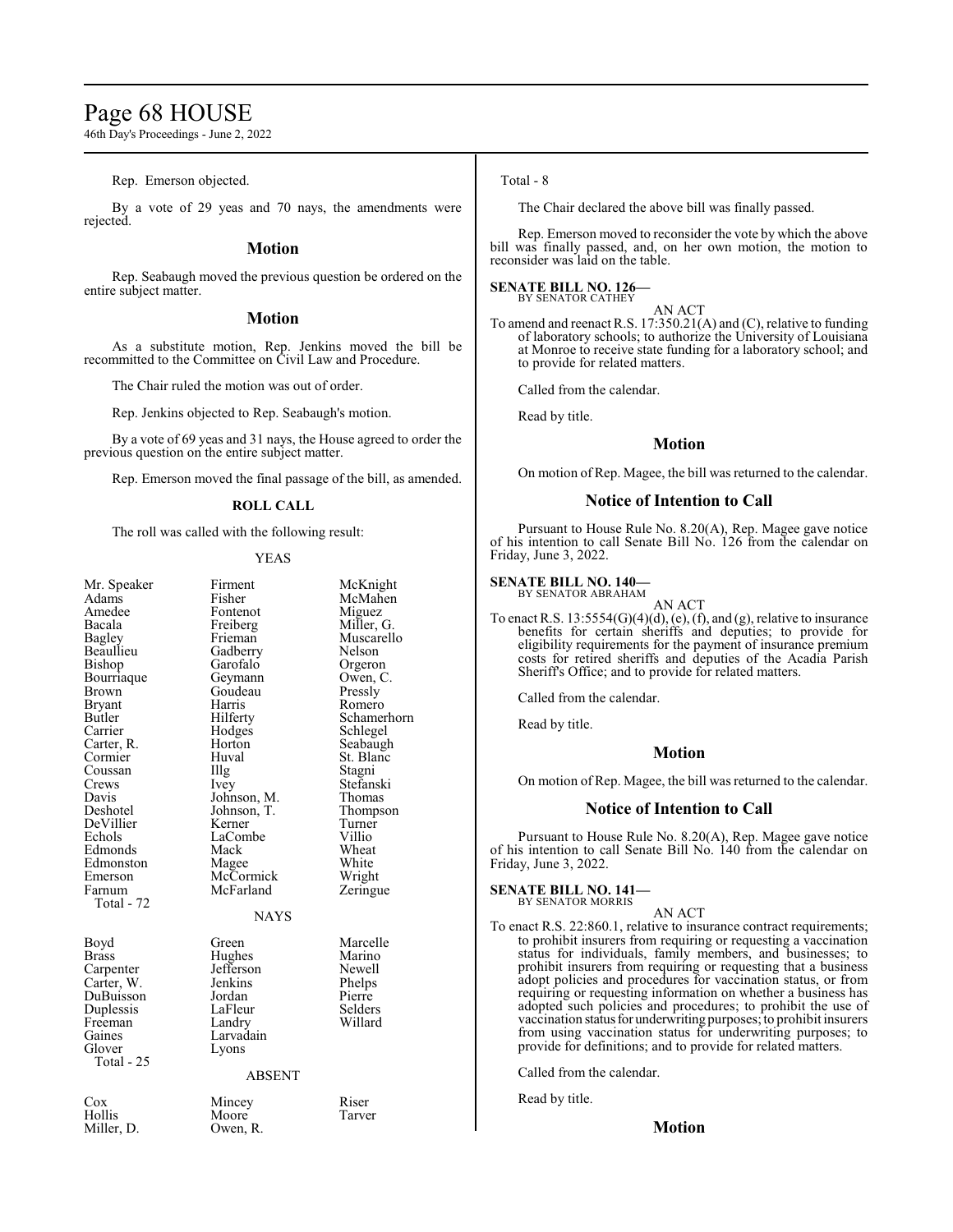46th Day's Proceedings - June 2, 2022

On motion of Rep. Magee, the bill was returned to the calendar.

# **Notice of Intention to Call**

Pursuant to House Rule No. 8.20(A), Rep. Magee gave notice of his intention to call Senate Bill No. 141 from the calendar on Friday, June 3, 2022.

#### **SENATE BILL NO. 209—** BY SENATOR STINE

AN ACT

To amend and reenact R.S. 22:1969(A)(1), relative to the commissioner of insurance; to authorize the commissioner to order certain penalties to persons engaging in an unfair method of competition or an unfair or deceptive act or practice; to increase the maximum penalties for violations; and to provide for related matters.

Called from the calendar.

Read by title.

# **Motion**

On motion of Rep. Magee, the bill was returned to the calendar.

# **Notice of Intention to Call**

Pursuant to House Rule No. 8.20(A), Rep. Magee gave notice of his intention to call Senate Bill No. 209 from the calendar on Friday, June 3, 2022.

#### **SENATE BILL NO. 275—** BY SENATOR ABRAHAM

AN ACT

To enact Chapter 15-B of Title 33 of the Louisiana Revised Statutes of 1950, to be comprised ofR.S. 33:5081 through 5089, relative to affiliates and subsidiaries of local housing authority members; to authorize the pooling of coverage risks; to authorize the pooling of coverage risks that the board of the risk management organization agencydeems appropriate; to provide for definitions; and to provide for related matters.

Called from the calendar.

Read by title.

### **Motion**

On motion of Rep. Magee, the bill was returned to the calendar.

### **Notice of Intention to Call**

Pursuant to House Rule No. 8.20(A), Rep. Magee gave notice of his intention to call Senate Bill No. 275 from the calendar on Friday, June 3, 2022.

# **SENATE BILL NO. 313—** BY SENATOR CLOUD

AN ACT

To enact R.S. 33:441(D), relative to Mayor's court; to provide relative to training requirements for mayors and magistrates; to provide relative to verification of training; to provide relative to continuing education; and to provide for related matters.

Called from the calendar.

Read by title.

**Motion**

On motion of Rep. Magee, the bill was returned to the calendar.

# **Notice of Intention to Call**

Pursuant to House Rule No. 8.20(A), Rep. Magee gave notice of his intention to call Senate Bill No. 313 from the calendar on Friday, June 3, 2022.

#### **SENATE BILL NO. 315—**

BY SENATORS WOMACK, ABRAHAM, BERNARD, BOUIE, CATHEY,<br>CONNICK, CORTEZ, FESI, FOIL, JACKSON, LAMBERT, MCMATH,<br>FRED MILLS, ROBERT MILLS, MIZELL, MORRIS, PEACOCK, POPE,<br>SMITH, STINE, TALBOT, TARVER AND WHITE AN ACT

To amend and reenact R.S. 40:967(B)(4) and to enact R.S. 14:2(B)(8) and R.S. 40:967(F) and  $1024.1$ , relative to fentanyl; to provide for enhanced criminal penalties for certain acts involving fentanyl; to provide for the possession or sale of fentanyl testing equipment; and to provide for related matters.

Called from the calendar.

Read by title.

#### **Motion**

On motion of Rep. Magee, the bill was returned to the calendar.

## **Notice of Intention to Call**

Pursuant to House Rule No. 8.20(A), Rep. Magee gave notice of his intention to call Senate Bill No. 315 from the calendar on Friday, June 3, 2022.

#### **SENATE BILL NO. 332—** BY SENATOR HENRY

To amend and reenact R.S. 26:80(A)(2) and 280(A)(2), relative to the office of alcohol and tobacco control; to provide relative to permits; to provide relative to residency requirements; to remove the two-year residency requirement for alcohol retail permits; and to provide for related matters.

AN ACT

Called from the calendar.

Read by title.

# **Motion**

On motion of Rep. Magee, the bill was returned to the calendar.

# **Notice of Intention to Call**

Pursuant to House Rule No. 8.20(A), Rep. Magee gave notice of his intention to call Senate Bill No. 332 from the calendar on Friday, June 3, 2022.

#### **SENATE BILL NO. 393—** BY SENATOR WHITE

To amend and reenact R.S. 14:95.1(D) and to enact R.S. 14:2(B)(29) and 95.1(E), relative to crimes of violence; to designate the crime of possession of firearm or carrying concealed weapon by a person convicted of certain felonies as a crime of violence; to provide for an effective date; and to provide for related matters.

AN ACT

Called from the calendar.

Read by title.

**Motion**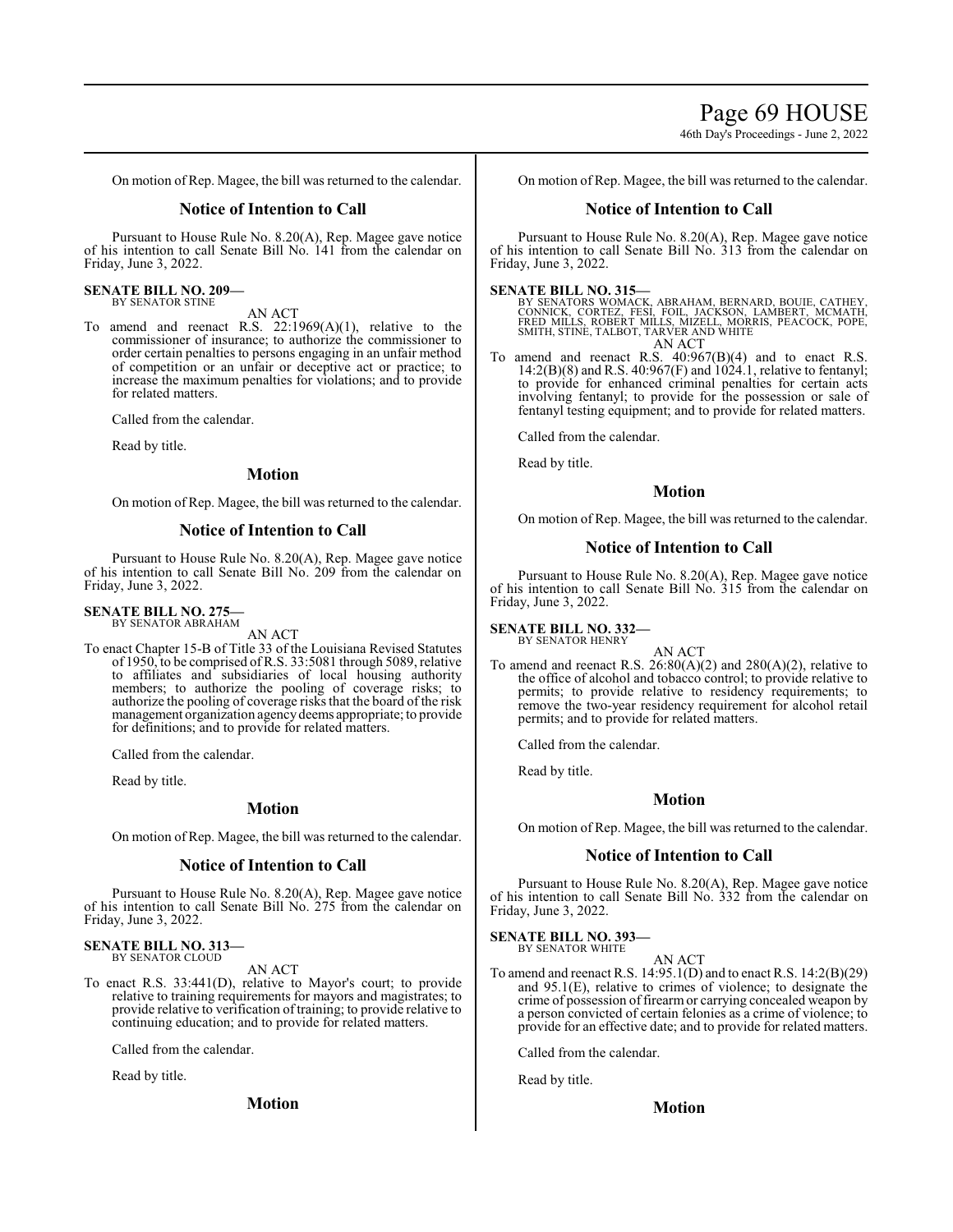# Page 70 HOUSE

46th Day's Proceedings - June 2, 2022

On motion of Rep. Magee, the bill was returned to the calendar.

# **Notice of Intention to Call**

Pursuant to House Rule No. 8.20(A), Rep. Magee gave notice of his intention to call Senate Bill No. 393 from the calendar on Friday, June 3, 2022.

#### **SENATE BILL NO. 402—** BY SENATOR ABRAHAM

AN ACT

To amend and reenact R.S. 13:4165(F)(7) and to enact R.S.  $13:4165(F)(9)$  and  $(10)$ , relative to courts and judicial procedure; to provide for the appointment, duties, powers, and compensation of special masters; and to provide for related matters.

Called from the calendar.

Read by title.

# **Motion**

On motion of Rep. Magee, the bill was returned to the calendar.

# **Notice of Intention to Call**

Pursuant to House Rule No. 8.20(A), Rep. Magee gave notice of his intention to call Senate Bill No. 402 from the calendar on Friday, June 3, 2022.

#### **SENATE BILL NO. 447—** BY SENATOR HENSGENS

AN ACT

To enact R.S. 56:325.5, relative to the commercial menhaden fishery; to provide for commercial menhaden harvest reporting; to provide for required data; to provide for confidentiality; to provide for reports to legislative committees; to provide for the powers and duties of the Louisiana Wildlife and Fisheries Commission; to provide for a definition; and to provide for related matters.

Called from the calendar.

Read by title.

# **Motion**

On motion of Rep. Magee, the bill was returned to the calendar.

### **Notice of Intention to Call**

Pursuant to House Rule No. 8.20(A), Rep. Magee gave notice of his intention to call Senate Bill No. 447 from the calendar on Friday, June 3, 2022.

#### **SENATE BILL NO. 480—**

BY SENATORS BOUDREAUX AND CORTEZ AN ACT

To amend and reenact the introductory paragraph of R.S.  $34:291(B)(1)$  and  $292(B)(1)(b)$  through (f), to enact R.S. 34:291(B)(3) and 292(B)(1)(g), and to repeal R.S. 34:291.1 and 295, relative to the Lafayette Economic Development Authority; to provide for oversight responsibility; to remove certain responsibilities for examinations and investigations; to provide for board appointment; to provide for transition; to provide for an effective date; and to provide for related matters.

Called from the calendar.

Read by title.

# **Motion**

On motion of Rep. Magee, the bill was returned to the calendar.

# **Notice of Intention to Call**

Pursuant to House Rule No. 8.20(A), Rep. Magee gave notice of his intention to call Senate Bill No. 480 from the calendar on Friday, June 3, 2022.

# **Suspension of the Rules**

On motion of Rep. Magee, the rules were suspended in order to take up and consider Petitions, Memorials, and Communications at this time.

# **Petitions, Memorials, and Communications**

The following petitions, memorials, and communications were received and read:

# **Conference Committee Reports Received**

Conference Committee Reports were received for the following legislative instruments:

House Bill Nos. 107, 153, 261, 282 and 294

The Conference Committee Reports for the above legislative instruments lie over under the rules.

### **Conference Committee Appointment**

The Speaker appointed the following conferees on the part of the House to confer with a like committee from the Senate on the disagreement to House Bill No. 117: Reps. Echols, Bagley, and Butler.

# **Conference Committee Appointment**

The Speaker appointed the following conferees on the part of the House to confer with a like committee from the Senate on the disagreement to House Bill No. 555: Reps. Charles Owen, Davis, and Pressly.

# **Conference Committee Appointment**

The Speaker appointed the following conferees on the part of the House to confer with a like committee from the Senate on the disagreement to Senate Bill No. 191: Reps. Freiberg, Harris, and Huval.

# **Conference Committee Appointment**

The Speaker appointed the following conferees on the part of the House to confer with a like committee from the Senate on the disagreement to Senate Bill No. 241: Reps. Bishop, Beaullieu, and Schexnayder.

# **Conference Committee Appointment**

The Speaker appointed the following conferees on the part of the House to confer with a like committee from the Senate on the disagreement to Senate Bill No. 272: Reps. Stefanski, Davis, and Hughes.

### **Conference Committee Appointment**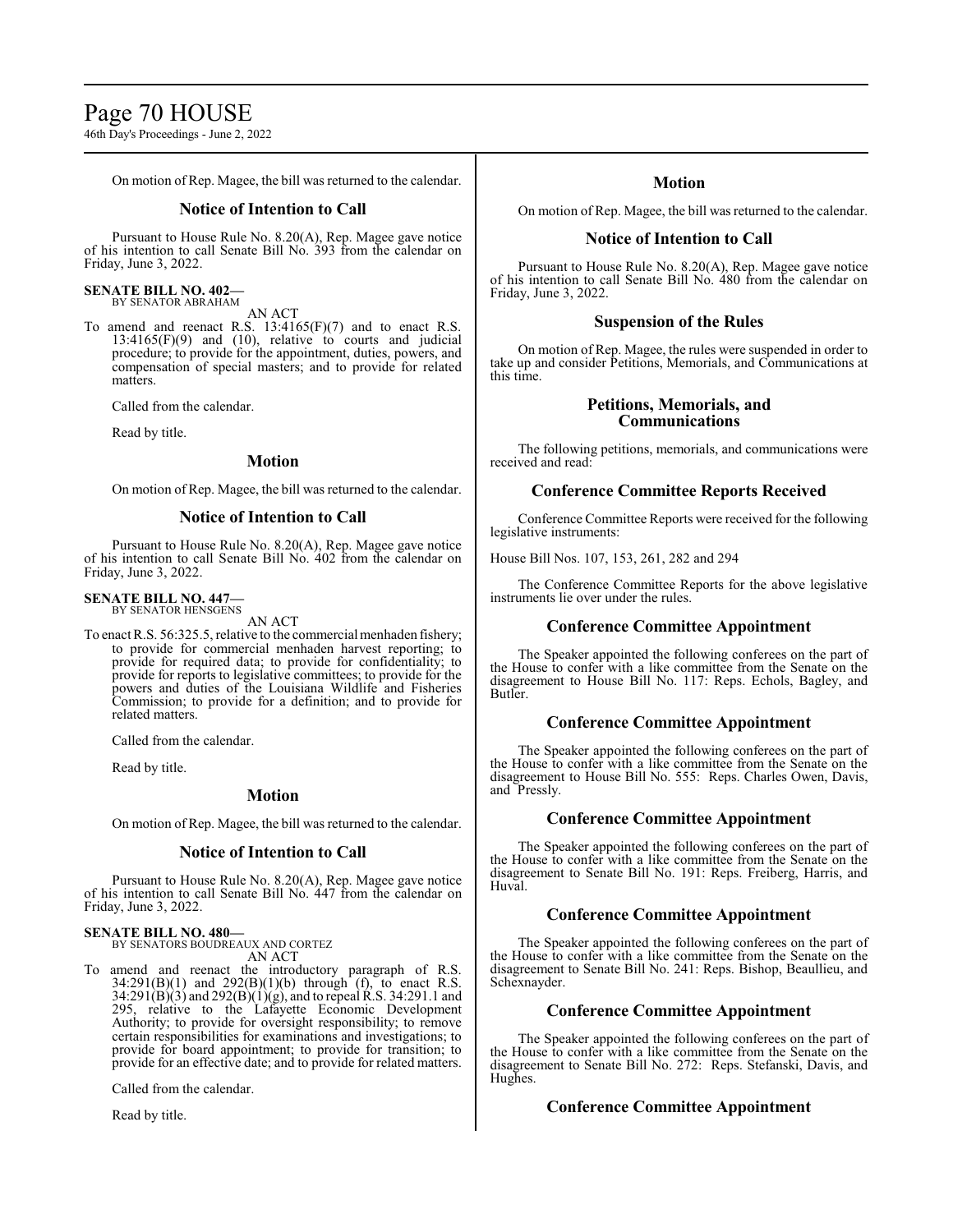Page 71 HOUSE

46th Day's Proceedings - June 2, 2022

The Speaker appointed the following conferees on the part of the House to confer with a like committee from the Senate on the disagreement to Senate Bill No. 277: Reps. Magee, Zeringue, and McKnight.

# **Conference Committee Appointment**

The Speaker appointed the following conferees on the part of the House to confer with a like committee from the Senate on the disagreement to Senate Bill No. 490: Reps. Zeringue, Stefanski, and Schexnayder.

# **Message from the Senate**

#### **APPOINTMENT OF CONFERENCE COMMITTEE**

#### June 2, 2022

To the Honorable Speaker and Members of the House of Representatives:

I am directed to inform your honorable body that the President of the Senate has appointed the following committee to serve with a like committee from the House to confer on the disagreement to House Concurrent Resolution No. 88: Senators Fred Mills, Cathey and Hensgens.

Respectfully submitted,

YOLANDA J. DIXON Secretary of the Senate

# **Message from the Senate**

#### **APPOINTMENT OF CONFERENCE COMMITTEE**

June 2, 2022

To the Honorable Speaker and Members of the House of Representatives:

I am directed to inform your honorable body that the President of the Senate has appointed the following committee to serve with a like committee from the House to confer on the disagreement to House Bill No. 129: Senators McMath, Reese and Pope.

Respectfully submitted,

YOLANDA J. DIXON Secretary of the Senate

# **Message from the Senate**

# **APPOINTMENT OF CONFERENCE COMMITTEE**

### June 2, 2022

To the Honorable Speaker and Members of the House of Representatives:

I am directed to inform your honorable body that the President of the Senate has appointed the following committee to serve with a like committee from the House to confer on the disagreement to House Bill No. 153: Senators Bouie, Henry and Carter.

Respectfully submitted,

YOLANDA J. DIXON

# Secretary of the Senate

# **Message from the Senate**

# **APPOINTMENT OF CONFERENCE COMMITTEE**

#### June 2, 2022

To the Honorable Speaker and Members of the House of Representatives:

I am directed to inform your honorable body that the President of the Senate has appointed the following committee to serve with a like committee from the House to confer on the disagreement to House Bill No. 261: Senators Jackson, Fesi and Stine.

Respectfully submitted,

YOLANDA J. DIXON Secretary of the Senate

# **Message from the Senate**

# **APPOINTMENT OF CONFERENCE COMMITTEE**

June 2, 2022

To the Honorable Speaker and Members of the House of Representatives:

I am directed to inform your honorable body that the President of the Senate has appointed the following committee to serve with a like committee from the House to confer on the disagreement to House Bill No. 330: Senators Cathey, Jackson and Bernard.

Respectfully submitted,

YOLANDA J. DIXON Secretary of the Senate

# **Message from the Senate**

# **APPOINTMENT OF CONFERENCE COMMITTEE**

June 2, 2022

To the Honorable Speaker and Members of the House of Representatives:

I am directed to inform your honorable body that the President of the Senate has appointed the following committee to serve with a like committee from the House to confer on the disagreement to House Bill No. 512: Senators McMath, Reese and Peacock.

Respectfully submitted,

YOLANDA J. DIXON Secretary of the Senate

# **Message from the Senate**

# **APPOINTMENT OF CONFERENCE COMMITTEE**

#### June 2, 2022

To the Honorable Speaker and Members of the House of Representatives: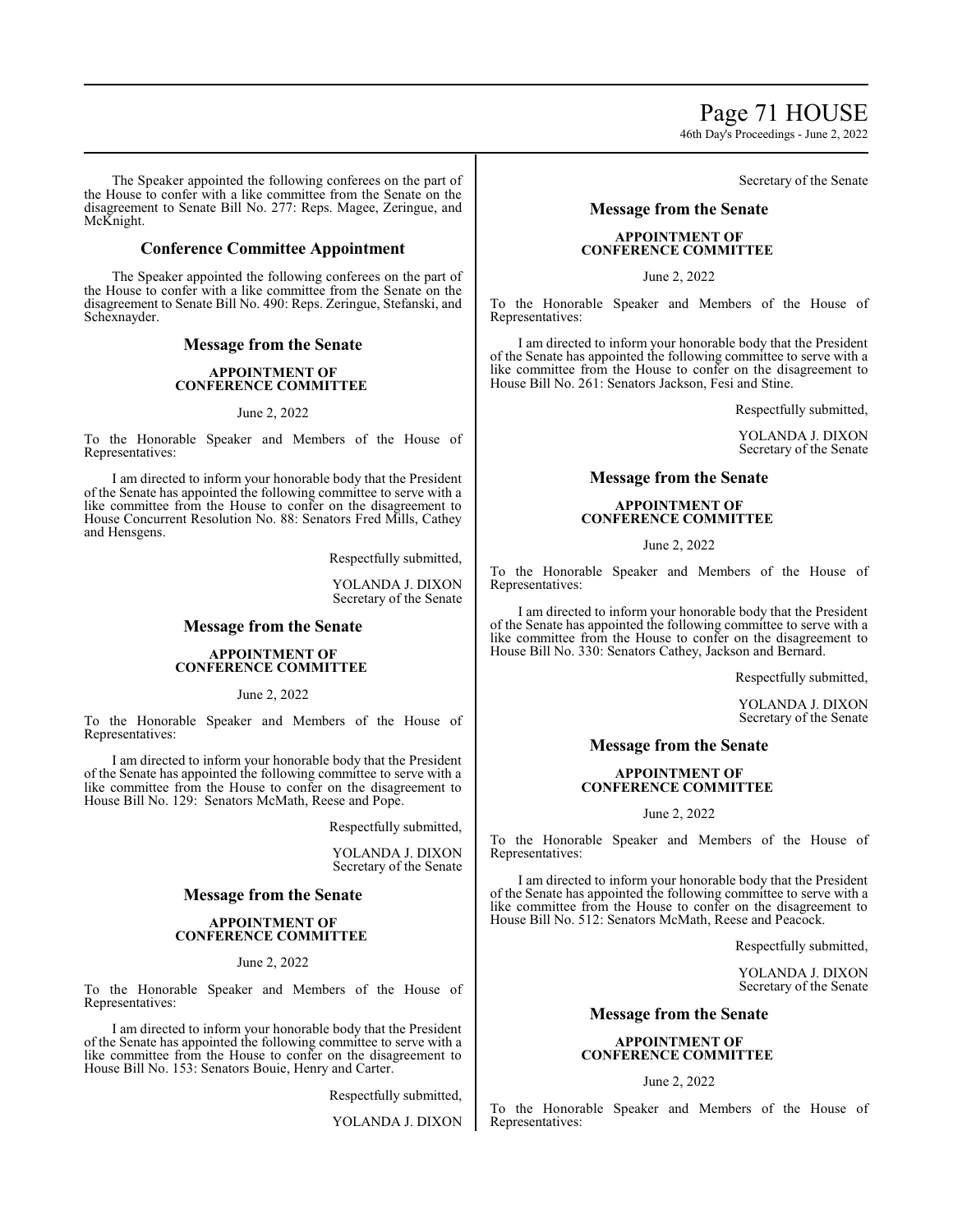# Page 72 HOUSE

46th Day's Proceedings - June 2, 2022

I am directed to inform your honorable body that the President of the Senate has appointed the following committee to serve with a like committee from the House to confer on the disagreement to House Bill No. 717: Senators Fred Mills, Robert Mills and Boudreaux.

Respectfully submitted,

YOLANDA J. DIXON Secretary of the Senate

# **Message from the Senate**

# **APPOINTMENT OF CONFERENCE COMMITTEE**

#### June 2, 2022

To the Honorable Speaker and Members of the House of Representatives:

I am directed to inform your honorable body that the President of the Senate has appointed the following committee to serve with a like committee from the House to confer on the disagreement to House Bill No. 927: Senators Jackson, Foil and Talbot.

Respectfully submitted,

YOLANDA J. DIXON Secretary of the Senate

# **Message from the Senate**

### **APPOINTMENT OF CONFERENCE COMMITTEE**

June 2, 2022

To the Honorable Speaker and Members of the House of Representatives:

I am directed to inform your honorable body that the President of the Senate has appointed the following committee to serve with a like committee from the House to confer on the disagreement to Senate Bill No. 45: Senators Foil, Abraham and Jackson.

Respectfully submitted,

YOLANDA J. DIXON Secretary of the Senate

# **Message from the Senate**

#### **APPOINTMENT OF CONFERENCE COMMITTEE**

### June 2, 2022

To the Honorable Speaker and Members of the House of Representatives:

I am directed to inform your honorable body that the President of the Senate has appointed the following committee to serve with a like committee from the House to confer on the disagreement to Senate Bill No. 107: Senators Luneau, Reese and Womack.

Respectfully submitted,

YOLANDA J. DIXON Secretary of the Senate

# **Message from the Senate**

# **APPOINTMENT OF CONFERENCE COMMITTEE**

June 2, 2022

To the Honorable Speaker and Members of the House of Representatives:

I am directed to inform your honorable body that the President of the Senate has appointed the following committee to serve with a like committee from the House to confer on the disagreement to Senate Bill No. 154: Senators Talbot, Bernard and Robert Mills.

Respectfully submitted,

YOLANDA J. DIXON Secretary of the Senate

# **Message from the Senate**

# **APPOINTMENT OF CONFERENCE COMMITTEE**

June 2, 2022

To the Honorable Speaker and Members of the House of Representatives:

I am directed to inform your honorable body that the President of the Senate has appointed the following committee to serve with a like committee from the House to confer on the disagreement to Senate Bill No. 333: Senators Hewitt, Price and Foil.

Respectfully submitted,

YOLANDA J. DIXON Secretary of the Senate

# **Message from the Senate**

### **APPOINTMENT OF CONFERENCE COMMITTEE**

#### June 2, 2022

To the Honorable Speaker and Members of the House of Representatives:

I am directed to inform your honorable body that the President of the Senate has appointed the following committee to serve with a like committee from the House to confer on the disagreement to Senate Bill No. 396: Senators Foil, Morris and Mizell.

Respectfully submitted,

YOLANDA J. DIXON Secretary of the Senate

# **Message from the Senate**

# **HOUSE CONCURRENT RESOLUTIONS**

### June 2, 2022

To the Honorable Speaker and Members of the House of Representatives:

I am directed to inform your honorable body that the Senate has concurred in the following House Concurrent Resolutions: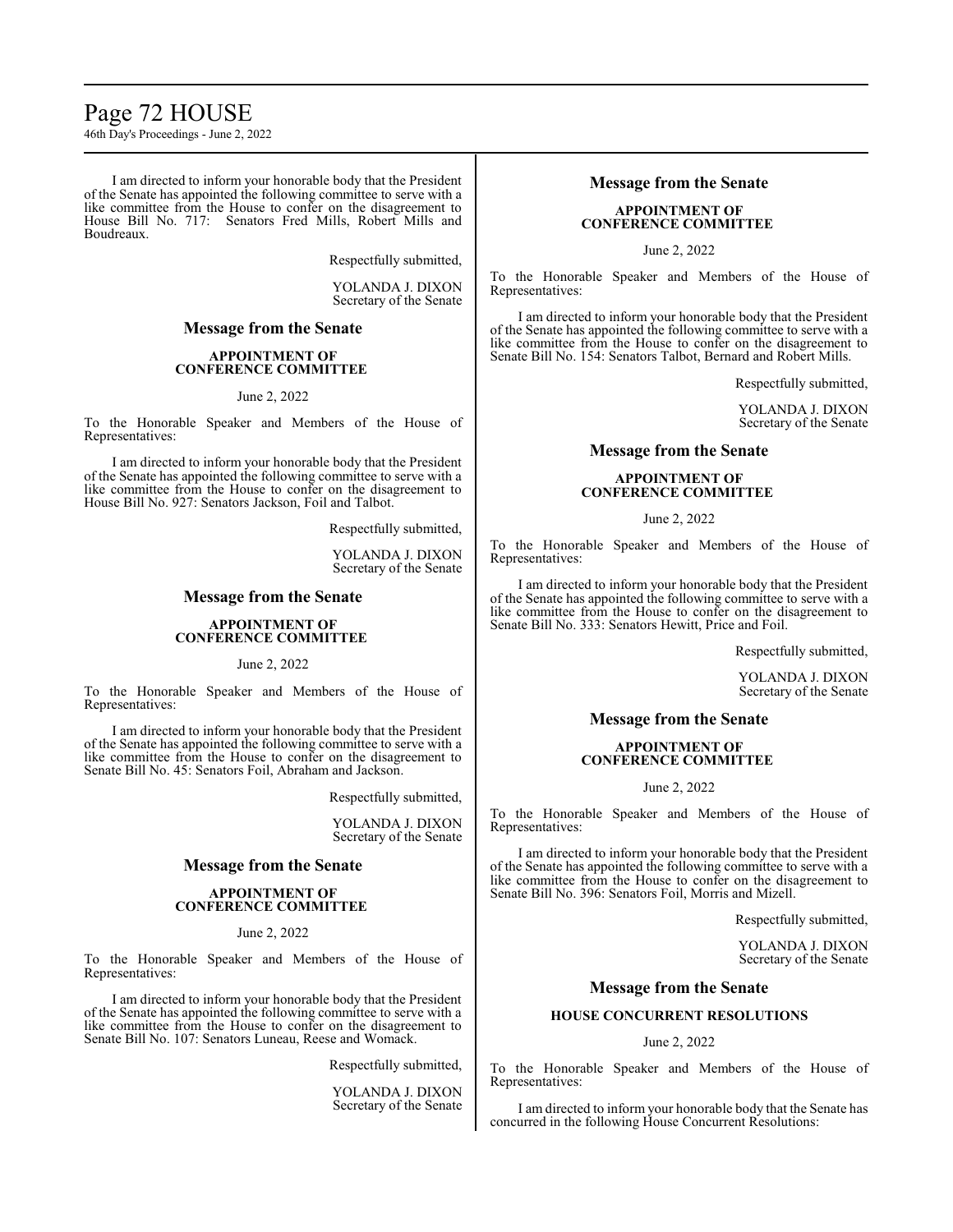# Page 73 HOUSE

46th Day's Proceedings - June 2, 2022

House Concurrent Resolution No. 103 Returned without amendments

House Concurrent Resolution No. 107 Returned without amendments

Respectfully submitted,

YOLANDA J. DIXON Secretary of the Senate

## **Message from the Senate**

## **HOUSE BILLS**

## June 2, 2022

To the Honorable Speaker and Members of the House of Representatives:

I am directed to inform your honorable body that the Senate has finally passed the following House Bills:

House Bill No. 8 Returned with amendments

House Bill No. 35 Returned without amendments

House Bill No. 57 Returned without amendments

House Bill No. 83 Returned with amendments

House Bill No. 99 Returned without amendments

House Bill No. 100 Returned without amendments

House Bill No. 142 Returned with amendments

House Bill No. 160 Returned without amendments

House Bill No. 165 Returned with amendments

House Bill No. 196 Returned with amendments

House Bill No. 215 Returned with amendments

House Bill No. 224 Returned without amendments

House Bill No. 260 Returned without amendments

House Bill No. 264 Returned without amendments

House Bill No. 278 Returned with amendments

House Bill No. 293 Returned with amendments

House Bill No. 300

#### Returned without amendments

House Bill No. 365 Returned with amendments

House Bill No. 370 Returned with amendments

House Bill No. 371 Returned without amendments

House Bill No. 389 Returned with amendments

House Bill No. 423 Returned without amendments

House Bill No. 431 Returned without amendments

House Bill No. 440 Returned without amendments

House Bill No. 463 Returned without amendments

House Bill No. 491 Returned without amendments

House Bill No. 525 Returned without amendments

House Bill No. 530 Returned without amendments

House Bill No. 553 Returned without amendments

House Bill No. 586 Returned with amendments

House Bill No. 627 Returned without amendments

House Bill No. 628 Returned without amendments

House Bill No. 629 Returned without amendments

House Bill No. 639 Returned with amendments

House Bill No. 648 Returned with amendments

House Bill No. 653 Returned with amendments

House Bill No. 655 Returned with amendments

House Bill No. 662 Returned without amendments

House Bill No. 681 Returned with amendments

House Bill No. 686 Returned with amendments

House Bill No. 697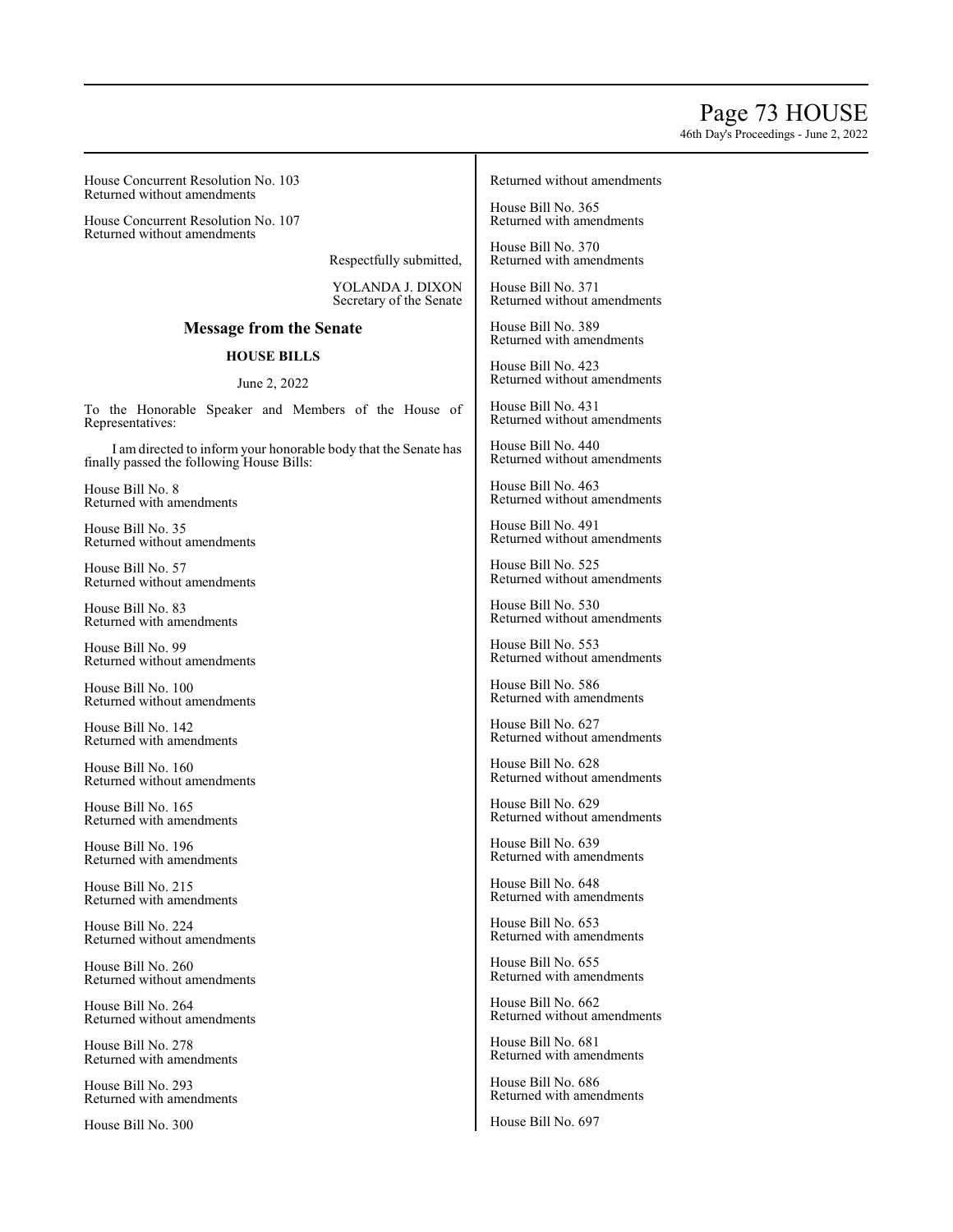# Page 7 4 HOUSE

46th Da y's Pro c e edings - June 2, 2022

| Returned with amendments                           | Returned without amendments                                                                                                                                                                                                                                                                                                                                                                                                                                                                                                                                                                                                                                                                                                                                                                                                                            |
|----------------------------------------------------|--------------------------------------------------------------------------------------------------------------------------------------------------------------------------------------------------------------------------------------------------------------------------------------------------------------------------------------------------------------------------------------------------------------------------------------------------------------------------------------------------------------------------------------------------------------------------------------------------------------------------------------------------------------------------------------------------------------------------------------------------------------------------------------------------------------------------------------------------------|
| House Bill No. 701<br>Returned without amendments  | House Bill No. 1070<br>Returned with amendments                                                                                                                                                                                                                                                                                                                                                                                                                                                                                                                                                                                                                                                                                                                                                                                                        |
| House Bill No. 706<br>Returned with amendments     | House Bill No. 1072<br>Returned with amendments                                                                                                                                                                                                                                                                                                                                                                                                                                                                                                                                                                                                                                                                                                                                                                                                        |
| House Bill No. 714<br>Returned without amendments  | Respectfully submitted,                                                                                                                                                                                                                                                                                                                                                                                                                                                                                                                                                                                                                                                                                                                                                                                                                                |
| House Bill No. 742                                 | YOLANDA J. DIXON<br>Secretary of the Senate                                                                                                                                                                                                                                                                                                                                                                                                                                                                                                                                                                                                                                                                                                                                                                                                            |
| Returned with amendments                           | <b>Privileged Report of the Committee on Enrollment</b>                                                                                                                                                                                                                                                                                                                                                                                                                                                                                                                                                                                                                                                                                                                                                                                                |
| House Bill No. 746<br>Returned with amendments     | June 2, 2022                                                                                                                                                                                                                                                                                                                                                                                                                                                                                                                                                                                                                                                                                                                                                                                                                                           |
| House Bill No. 758<br>Returned with amendments     | To the honorable Speaker and Members of the House of<br>Representatives:                                                                                                                                                                                                                                                                                                                                                                                                                                                                                                                                                                                                                                                                                                                                                                               |
| House Bill No. 829<br>Returned with amendments     | I am directed by your Committee on Enrollment to submit the<br>following report:                                                                                                                                                                                                                                                                                                                                                                                                                                                                                                                                                                                                                                                                                                                                                                       |
| House Bill No. 831<br>Returned with amendments     | The following House Bills have been properly enrolled:                                                                                                                                                                                                                                                                                                                                                                                                                                                                                                                                                                                                                                                                                                                                                                                                 |
| House Bill No. 834<br>Returned without amendments  | <b>HOUSE BILL NO. 57-</b><br>BY REPRESENTATIVE HOLLIS<br>AN ACT                                                                                                                                                                                                                                                                                                                                                                                                                                                                                                                                                                                                                                                                                                                                                                                        |
| House Bill No. 847<br>Returned with amendments     | To amend and reenact R.S. 9:1145 and 1147, relative to homeowners<br>associations; to provide relative to privileges; to provide for<br>notice to certain owners; to provide for time periods; to provide<br>for procedures for cancellation of certain privileges; to provide<br>for attorney fees; and to provide for related matters.<br><b>HOUSE BILL NO. 100-</b>                                                                                                                                                                                                                                                                                                                                                                                                                                                                                 |
| House Bill No. 896<br>Returned without amendments  |                                                                                                                                                                                                                                                                                                                                                                                                                                                                                                                                                                                                                                                                                                                                                                                                                                                        |
| House Bill No. 898<br>Returned without amendments  | BY REPRESENTATIVE DESHOTEL<br>AN ACT                                                                                                                                                                                                                                                                                                                                                                                                                                                                                                                                                                                                                                                                                                                                                                                                                   |
| House Bill No. 918<br>Returned without amendments  | To amend and reenact R.S. 33:3005, relative to the Avoyelles Parish<br>Local Government Gaming Mitigation Fund; to provide relative<br>to deposits into the fund; to change requirements for payment<br>from the fund; and to provide for related matters.                                                                                                                                                                                                                                                                                                                                                                                                                                                                                                                                                                                             |
| House Bill No. 923<br>Returned without amendments  | <b>HOUSE BILL NO. 136-</b><br>BY REPRESENTATIVES MARINO, BISHOP, BOURRIAQUE, BOYD, BRASS, BROWN, ROBBY CARTER, WILFORD CARTER, CORMIER, DESIGNAL DELESSIS, EDMONSTON, EMERSON, TISHER, FREEMAN, FREIBERG, GLOVER,<br>GOUDEAU, GREEN, HARRIS, HILFERTY, HORTON, ILLG, IVEY<br>JEFFERSON, TRAVIS JOHNSON, KERNER, LAFLEUR, LANDRY, LARVIS JOHNSON, MCKNIGHT, NEWADAIN, LYONS, MCKNIGHT, NAMER<br>LARVADAIN, LYONS, MCKNIGHT, NEWELL, CHARLES OWEN,<br>PHELPS, PRESSLY, ROMERO, SCHEXNAYDER, SCHLEGEL, SELDERS,<br>STAG                                                                                                                                                                                                                                                                                                                                   |
| House Bill No. 936<br>Returned with amendments     |                                                                                                                                                                                                                                                                                                                                                                                                                                                                                                                                                                                                                                                                                                                                                                                                                                                        |
| House Bill No. 953<br>Returned without amendments  |                                                                                                                                                                                                                                                                                                                                                                                                                                                                                                                                                                                                                                                                                                                                                                                                                                                        |
| House Bill No. 996<br>Returned with amendments     | AN ACT<br>To amend and reenact R.S. 17:7.2(D) and to enact R.S. 17:7.2(A)(7),                                                                                                                                                                                                                                                                                                                                                                                                                                                                                                                                                                                                                                                                                                                                                                          |
| House Bill No. 1031<br>Returned with amendments    | relative to teacher education programs; to require that such<br>programs include dyslexia education; to provide relative to the<br>powers and duties of the State Board of Elementary and<br>Secondary Education; to provide for applicability; and to<br>provide for related matters.<br><b>HOUSE BILL NO. 145-</b><br>BY REPRESENTATIVE EDMONSTON<br>AN ACT<br>Тo<br>and reenact R.S.<br>49:953.1(B)(2)(a)<br>amend<br>and<br>968(B)(introductory paragraph), (D)(1)(b)(introductory<br>paragraph) and $(K)(1)$ and to enact R.S. 49:950.1, relative to the<br>Administrative Procedure Act; to require notification of<br>legislators during the procedure for adoption of rules; to provide<br>for the submission of specified reports regarding rules to<br>legislators; to provide for an effective date; and to provide for<br>related matters. |
| House Bill No. 1040<br>Returned with amendments    |                                                                                                                                                                                                                                                                                                                                                                                                                                                                                                                                                                                                                                                                                                                                                                                                                                                        |
| House Bill No. 1052<br>Returned with amendments    |                                                                                                                                                                                                                                                                                                                                                                                                                                                                                                                                                                                                                                                                                                                                                                                                                                                        |
| House Bill No. 1058<br>Returned with amendments    |                                                                                                                                                                                                                                                                                                                                                                                                                                                                                                                                                                                                                                                                                                                                                                                                                                                        |
| House Bill No. 1059<br>Returned with amendments    |                                                                                                                                                                                                                                                                                                                                                                                                                                                                                                                                                                                                                                                                                                                                                                                                                                                        |
| House Bill No. 1061<br>Returned without amendments |                                                                                                                                                                                                                                                                                                                                                                                                                                                                                                                                                                                                                                                                                                                                                                                                                                                        |
| House Bill No. 1068                                |                                                                                                                                                                                                                                                                                                                                                                                                                                                                                                                                                                                                                                                                                                                                                                                                                                                        |
|                                                    |                                                                                                                                                                                                                                                                                                                                                                                                                                                                                                                                                                                                                                                                                                                                                                                                                                                        |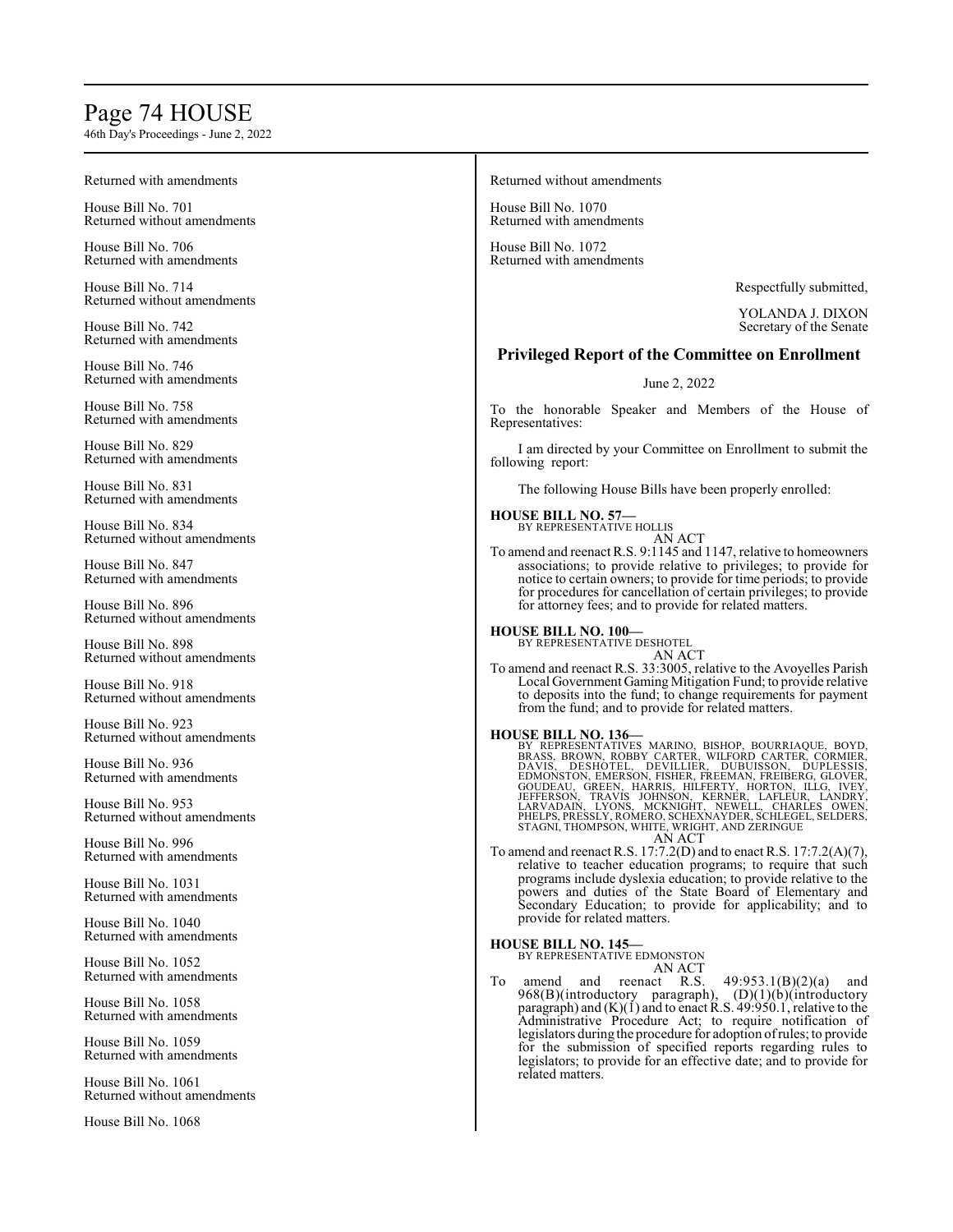# Page 75 HOUSE

46th Day's Proceedings - June 2, 2022

#### **HOUSE BILL NO. 161—**

BY REPRESENTATIVE LYONS AN ACT

To amend and reenact R.S. 24:31.4(A) and (C), relative to the office expense allowance for members ofthe legislature; to provide for the amount of the allowance; to provide for an effective date; and to provide for related matters.

#### **HOUSE BILL NO. 224—**

BY REPRESENTATIVE GREGORY MILLER AN ACT

To amend and reenact R.S.  $24:202(F)(1)$  and  $(G)$ , relative to meetings of the Louisiana State Law Institute; to provide for the location of meetings; to provide for meetings via electronic means; to provide for the authority of the Louisiana State Law Institute; to provide for definitions; and to provide for related matters.

#### **HOUSE BILL NO. 423—**

BY REPRESENTATIVE MINCEY

AN ACT To enact R.S. 17:2119 and 3996(B)(67), relative to voter registration; to require public school governing authorities to provide an opportunity for certain high school seniors to register to vote; to provide relative to methods for such registration; to prohibit the involvement of certain organizations; to provide for policies; and to provide for related matters.

#### **HOUSE BILL NO. 431—**

BY REPRESENTATIVE JORDAN

- AN ACT
- To enact R.S. 15:622.1, relative to the use of DNA in criminal investigations; to provide relative to sexual assault collection kits; to provide relative to the comparison of DNA; to provide relative to criminal investigations; to prohibit the use of DNA in certain circumstances; and to provide for related matters.

#### **HOUSE BILL NO. 539—** BY REPRESENTATIVE FIRMENT

AN ACT

To amend and reenact R.S. 51:451(A) and to enact R.S. 37:2175.3(A)(12) through (18) and R.S. 51:452, relative to property insurance; to prohibit contractors from engaging in certain acts related to an insured's property insurance claim; to prohibit sellers of goods and services from assisting in paying an insured's deductible; to provide contract language advising insureds oftheir duty to pay their property insurance deductible; and to provide for related matters.

#### **HOUSE BILL NO. 546—**

- BY REPRESENTATIVES MINCEY, BRASS, HARRIS, JEFFERSON, CHARLES OWEN, SCHLEGEL, ST. BLANC, AND TARVER AN ACT
- To amend and reenact R.S. 17:7(6)(b)(i)(aa) and to repeal R.S.  $17:7.1(A)(7)$ , relative to teacher preparation and certification; to revise requirements for entry into a teacher preparation program; to revise requirements for initial certification ofschool teachers; to provide for an effective date; and to provide for related matters.

#### **HOUSE BILL NO. 553—**

BY REPRESENTATIVE MCKNIGHT AN ACT

To amend and reenact R.S. 40:1047(A)(introductory paragraph) and  $(2)$ ,  $(B)$ , and  $(C)$ , and to repeal R.S.  $40:1047(A)$  $(3)$  through  $(6)$ , (D), and (E), relative to suitability requirements for persons associated with production of therapeutic marijuana; to provide for definitions; to prohibit government agencies from conducting suitability investigations as a requirement for licensure to produce therapeutic marijuana; to require employees of contractors to submit to criminal background checks; to permit contractors to conduct background checks as a condition of employment; to provide for an effective date; and to provide for related matters.

#### **HOUSE BILL NO. 558—**

BY REPRESENTATIVES WILLARD AND GREEN AN ACT

To enact R.S. 22:1892(A)(6), relative to claims settlement practices; to provide for a statement of insurance settlement proceeds; and to provide for related matters.

#### **HOUSE BILL NO. 627—** BY REPRESENTATIVE BRYANT

AN ACT

To enact R.S. 14:68.4(C), relative to the crime of unauthorized use of a motor vehicle; to provide relative to criminal penalties; and to provide for related matters.

#### **HOUSE BILL NO. 628—**

BY REPRESENTATIVE BRYANT

- AN ACT
- To amend and reenact R.S. 15:574.4(A)(2), relative to parole; to provide relative to parole eligibility; to provide that persons convicted of an offense that is both a crime of violence and a sex offense shall not be eligible for parole; to provide for prospective and retroactive application; and to provide for related matters.

#### **HOUSE BILL NO. 629—**

BY REPRESENTATIVE BRYANT AN ACT

To enact Code of Criminal Procedure Article 162.4, relative to search warrants; to provide relative to a search without a warrant; to prohibit the search without a warrant of a person's residence based on the odor of marijuana; and to provide for related matters.

# **HOUSE BILL NO. 662—** BY REPRESENTATIVE ZERINGUE

AN ACT To amend and reenact R.S. 13:61(E), relative to the Judicial Council; to provide relative to the review of judicial districts and appellate circuits; to provide for annual reporting; to provide relative to judgeships; and to provide for related matters.

**HOUSE BILL NO. 773—** BY REPRESENTATIVES GLOVER AND JENKINS

- AN ACT
- To authorize and provide for the transfer of certain state property; to authorize the transfer of certain state property in Caddo Parish; to provide for the property description; to provide for the reservation of mineral rights; to provide terms and conditions; to provide an effective date; and to provide for related matters.

#### **HOUSE BILL NO. 786—**

BY REPRESENTATIVES WILLARD, ADAMS, BACALA, CARRIER,<br>DAVIS, DUBUISSON, DUPLESSIS, FREEMAN, HILFERTY, ILLG,<br>JORDAN,KERNER,LYONS,MARCELLE,NELSON,NEWELL,PRESSLY,<br>TORDAN, THOMPSON, BOYD, BUTLER, WILFORD CARTER,<br>CORMIER, DESHOTE AN ACT

To amend and reenact R.S. 51:2312(A)(1) and to enact R.S. 51:2401, relative to certain small business grants; to provide for the authority of the Department of Economic Development; to create theSmall Business InnovationRetention Fund; to provide for uses of monies in the fund; to provide for eligibility of applicants; and to provide for related matters.

#### **HOUSE BILL NO. 795—**

BY REPRESENTATIVES PRESSLY, BACALA, BRYANT, BUTLER,<br>WILFORD CARTER, CORMIER, CREWS, DAVIS, DESHOTEL,<br>DUBUISSON, DUPLESSIS, FISHER, FREEMAN, GLOVER, GREEN,<br>HILFERTY, HUGHES, ILLG, JENKINS, TRAVIS JOHNSON, JORDAN,<br>LAFLEUR, L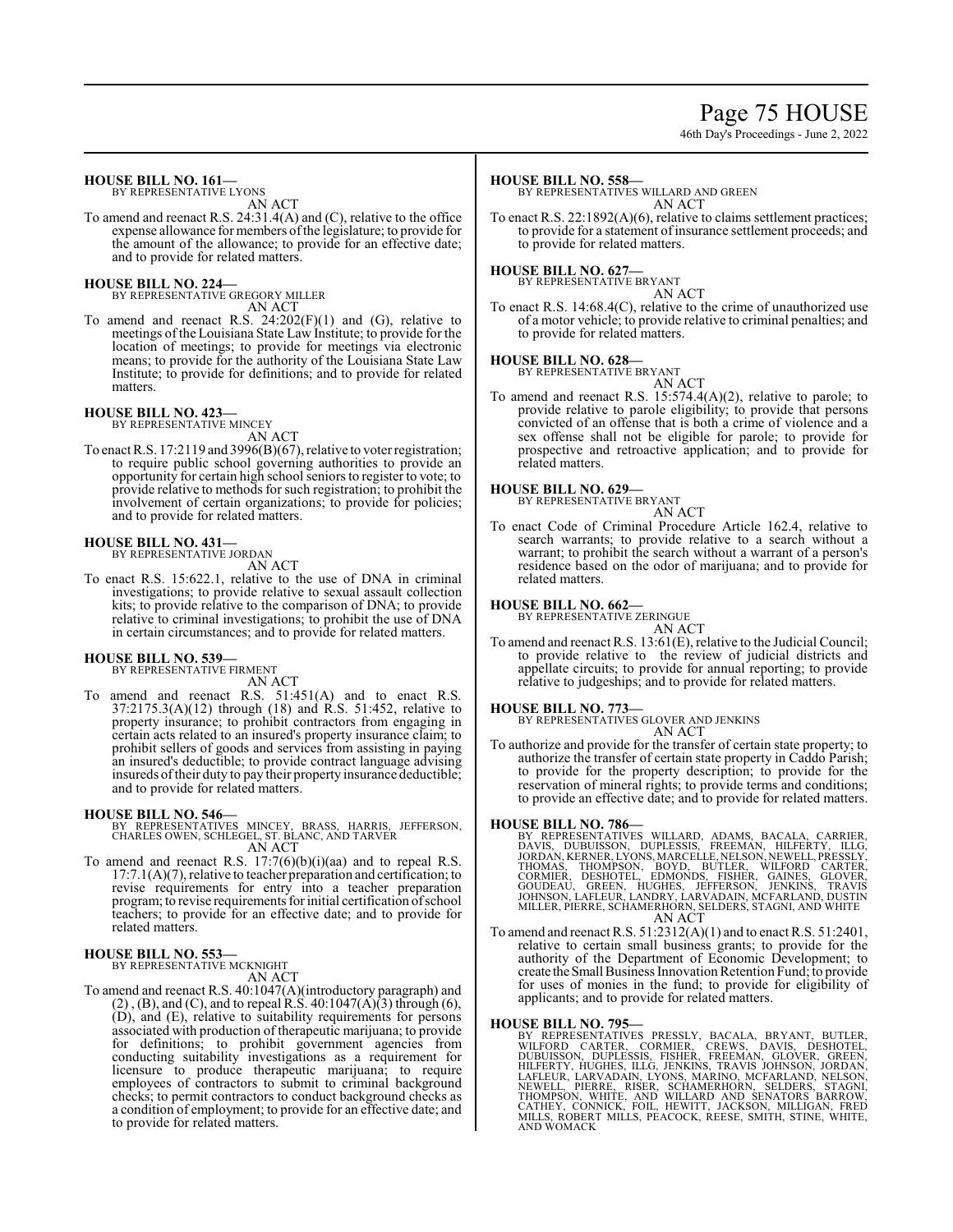# Page 76 HOUSE

46th Day's Proceedings - June 2, 2022

#### AN ACT

To amend and reenact R.S. 51:2312(A)(1) and to enact R.S. 51:2401, relative to certain small business grants; to provide for the authority of the Department of Economic Development; to create the Small Business Innovation Recruitment Fund; to provide for uses of monies in the fund; to provide for limitations on appropriations from the fund; to provide for the administration of grants; to provide for eligibility of applicants; and to provide for related matters.

**HOUSE BILL NO. 796—** BY REPRESENTATIVES WILLARD, ADAMS, BACALA, BOYD, BRASS, BRYANT, BUTLER, CARRIER, WILFORD CARTER, CORMIER, DAVIS, DESHOTEL, DUBUISSON, DUPLESSIS, EDMONDS, FISHER, FREEMAN, GLOVER, GOUDEAU, GREEN, HILFERTY, HOLLIS, HUGHES, ILLG,<br>JEFFERSON, JENKINS, TRAVIS JOHNSON, JORDAN, KERNER,<br>LAFLEUR,LARVADAIN,LYONS,MARCELLE,MARINO,MCFARLAND,<br>NELSON, NEWELL, PIERRE, PRESSLY, SCHAMERHORN, SELDERS,<br>THOMAS,T

To amend and reenact R.S. 51:2312(A)(1) and to enact R.S. 51:2401, relative to certain small business grants; to provide for the authority of the Department of Economic Development; to create the Small Business Innovation Fund; to provide for uses of monies in the fund; to provide for the administration of grants; to provide for eligibility of applicants; to provide for an effective date; and to provide for related matters.

#### **HOUSE BILL NO. 802—** BY REPRESENTATIVE WRIGHT

AN ACT

To enact Chapter 22 of Title 6 of the Louisiana Revised Statutes of 1950, to be comprised of R.S. 6:1401 and 1402, relative to digital assets; to provide definitions; to allow financial institutions and trust companies to serve as custodians of digital assets; to provide for parameters and procedures; and to provide for related matters.

#### **HOUSE BILL NO. 834—** BY REPRESENTATIVE ILLG

AN ACT

To amend and reenact R.S. 9:154(A)(16) and (17) and to enact R.S. 9:153(12)(i), 154(A)(18), and 157.1, relative to unclaimed property; to provide relative to definitions; to provide relative to the definition of "property" for a sports wagering account; to provide relative to abandoned property; to provide relative to abandoned funds in a sports wagering account; to prohibit charges by a licensee or sports wagering account operator on abandoned sports wagering accounts; and to provide for related matters.

#### **HOUSE BILL NO. 896—**

BY REPRESENTATIVE MCFARLAND AN ACT

To amend and reenact R.S. 9:2800.27(G), relative to recoverable past medical expenses; to provide for exemptions; to provide for prospective application; and to provide for related matters.

#### **HOUSE BILL NO. 898—**

BY REPRESENTATIVE DEVILLIER AN ACT

- To enact R.S. 33:1377, relative to parishes and municipalities; to provide relative to the powers of parishes and municipalities with respect to the use and storage of liquefied petroleum gas; to prohibit parishes and municipalities from enacting certain ordinances relative to permit applications; and to provide for related matters.
- **HOUSE BILL NO. 1061** (Substitute for House Bill No. 520 by Representative Hughes)**—** BY REPRESENTATIVE HUGHES AND SENATOR BARROW

AN ACT

To amend and reenact R.S. 40:1216.1(G) and to enact R.S.  $40:1216.1(A)(10)$ , relative to procedures for victims of sexuallyoriented criminal offenses; to provide for emergency contraception; to provide for informational materials relating to emergency contraception; to provide for definitions; to provide for an effective date; and to provide for related matters.

Respectfully submitted,

STEPHANIE HILFERTY Chairwoman

The above House Bills contained in the report were signed by the Speaker of the House and taken to the Senate by the Clerk and were signed by the President of the Senate and taken by the Clerk of the House to the Governor for executive approval.

#### **Introduction of Resolutions, House and House Concurrent**

The following members introduced the following entitled House and House Concurrent Resolutions, which were read the first time by their titles and placed upon the calendar for their second reading:

**HOUSE RESOLUTION NO. 232—** BY REPRESENTATIVE GREEN

A RESOLUTION

To create a special study committee of the House of Representatives to study the feasibility and advisability of changing the timing, duration, and subject matter limitations of regular legislative sessions and to report its findings to the House of Representatives not later than February 1, 2023.

Read by title.

Lies over under the rules.

#### **HOUSE RESOLUTION NO. 233—** BY REPRESENTATIVE CREWS

A RESOLUTION

To urge and request the Louisiana Department of Health to provide information about the available compensation programs for potential COVID-19 vaccine injuries to Louisiana residents.

Read by title.

Lies over under the rules.

# **HOUSE RESOLUTION NO. 234—**<br>BY REPRESENTATIVES LANDRY AND HILFERTY<br>A RESOLUTION

To urge and request the Louisiana Department of Health and the governor of this state to take action to address and mitigate the effects of the baby formula shortage in this state.

Read by title.

Lies over under the rules.

#### **HOUSE RESOLUTION NO. 235—**

BY REPRESENTATIVE SCHEXNAYDER A RESOLUTION

To commend Micah Waguespack on winning gold and silver medals at the 2022 National Rifle Junior Olympic Championships.

Read by title.

On motion of Rep. Magee, and under a suspension of the rules, the resolution was adopted.

#### **HOUSE RESOLUTION NO. 236—** BY REPRESENTATIVE PRESSLY

A RESOLUTION

To create a special study committee of the House of Representatives to study school safety issues and report findings and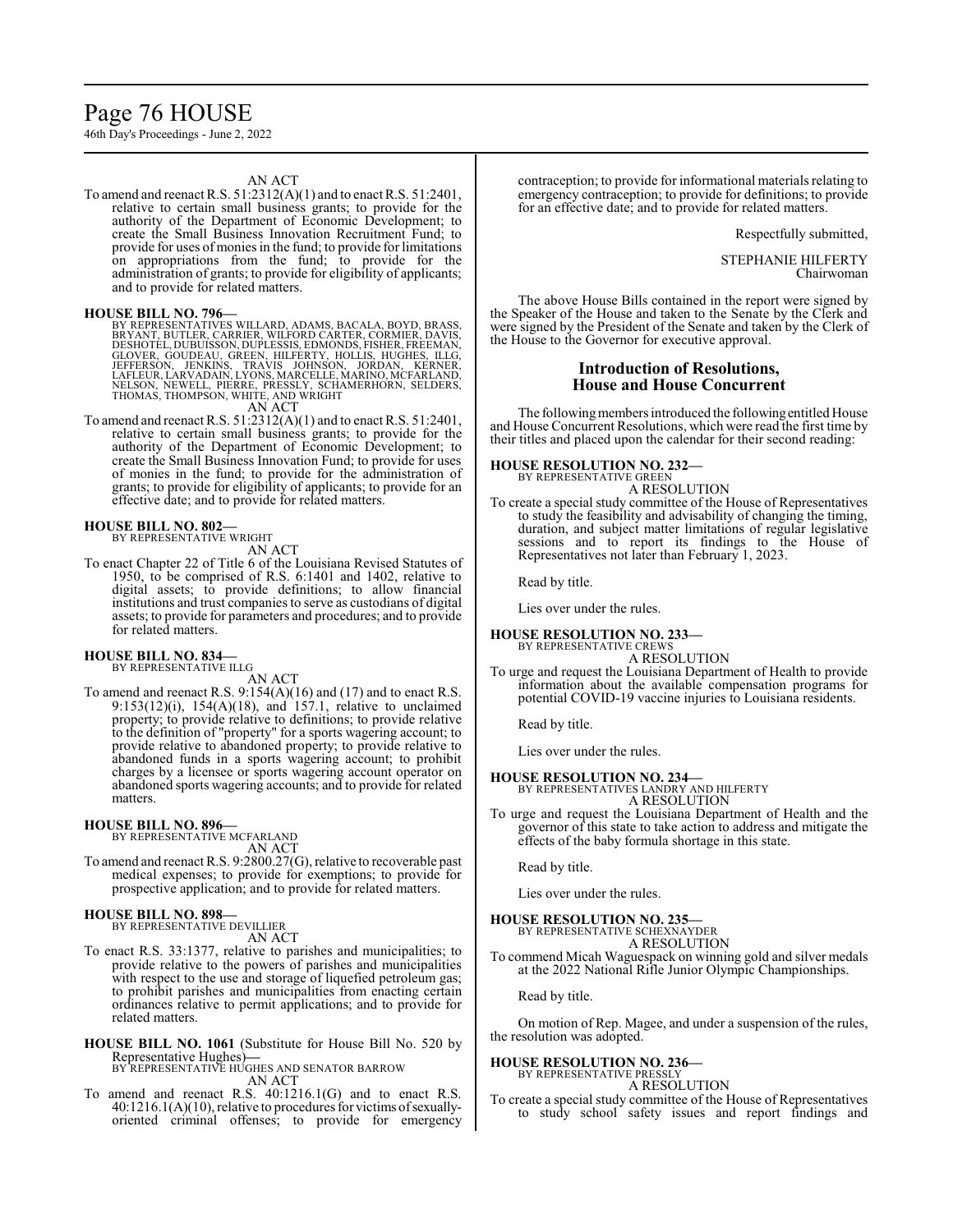# Page 77 HOUSE

46th Day's Proceedings - June 2, 2022

conclusions, including any recommendations for legislation, to the House of Representatives not later than February 1, 2023.

Read by title.

Lies over under the rules.

#### **HOUSE RESOLUTION NO. 237—** BY REPRESENTATIVE AMEDEE

A RESOLUTION To commend Bishop Shelton J. Fabre, the fourth bishop of the Diocese of Houma-Thibodaux, on being appointed archbishop of Louisville, Kentucky.

Read by title.

On motion of Rep. Amedee, and under a suspension of the rules, the resolution was adopted.

# **HOUSE RESOLUTION NO. 238—** BY REPRESENTATIVE SCHAMERHORN

A RESOLUTION

To commend Kodi Miller on her athletic achievements.

Read by title.

On motion of Rep. Schamerhorn, and under a suspension of the rules, the resolution was adopted.

#### **HOUSE RESOLUTION NO. 239—** BY REPRESENTATIVE DUPLESSIS

A RESOLUTION

To commend Veronica Lee Ann Downs-Dorsey on her accomplishments.

Read by title.

On motion of Rep. Duplessis, and under a suspension of the rules, the resolution was adopted.

#### **HOUSE RESOLUTION NO. 240—** BY REPRESENTATIVE DAVIS

A RESOLUTION

To create a special study committee of the House of Representatives to study the preparation of fiscal notes and to report its findings to the House of Representatives not later than February 1, 2023.

Read by title.

Lies over under the rules.

#### **HOUSE RESOLUTION NO. 241—** BY REPRESENTATIVE NEWELL

A RESOLUTION To commend Pastor Dave Jones, Jr., and Macedonia Church of God in Christ on the occasion of the church's Founder's Day Celebration.

Read by title.

On motion of Rep. Newell, and under a suspension of the rules, the resolution was adopted.

**HOUSE RESOLUTION NO. 242—** BY REPRESENTATIVES THOMAS AND MAGEE A RESOLUTION

To urge and request the Louisiana State Law Institute to study the Bergeron standard applied to requests to modify a considered decree of permanent custody as it compares to similar standards in other states and make recommendations on the codification of an appropriate standard.

Read by title.

Lies over under the rules.

#### **HOUSE RESOLUTION NO. 243—** BY REPRESENTATIVE GLOVER

A RESOLUTION

To commend the legacy of Judah Hertz and Project Swim in Shreveport.

Read by title.

On motion of Rep. Glover, and under a suspension of the rules, the resolution was adopted.

# **HOUSE RESOLUTION NO. 244—** BY REPRESENTATIVE MAGEE

A RESOLUTION

To commend Melinda Deslatte upon her selection as research director of Public Affairs Research Council of Louisiana.

Read by title.

On motion of Rep. Magee, and under a suspension of the rules, the resolution was adopted.

#### **House and House Concurrent Resolutions Lying Over**

The following House and House Concurrent Resolutions lying over were taken up and acted upon as follows:

#### **Motion**

On motion of Rep. Jordan, the Committee on Judiciary was discharged from further consideration of House Resolution No. 182.

#### **HOUSE RESOLUTION NO. 182—** BY REPRESENTATIVE JORDAN

A RESOLUTION

To urge and request the Louisiana Supreme Court to study the costs and benefits of mandatory, legal professional liability coverage for attorneys in private practice in this state and to study the benefits of requiring attorneys to provide notification to the Louisiana State Bar Association as to whether the attorney has professional liability coverage.

Read by title.

On motion of Rep. Jordan, the resolution was ordered passed to its third reading.

## **Leave of Absence**

Rep. Riser - 1 day

## **Adjournment**

On motion of Rep. Thompson, at 7:20 P.M., the House agreed to adjourn until Friday, June 3, 2022, at 10:00 A.M.

The Speaker of the House declared the House adjourned until 10:00 A.M., Friday, June 3, 2022.

> MICHELLE D. FONTENOT Clerk of the House

ANGELA S. SMITH Assistant Clerk of the House / Journal Clerk

## **Committee Meeting Notices**

The following committees posted notices as follows: